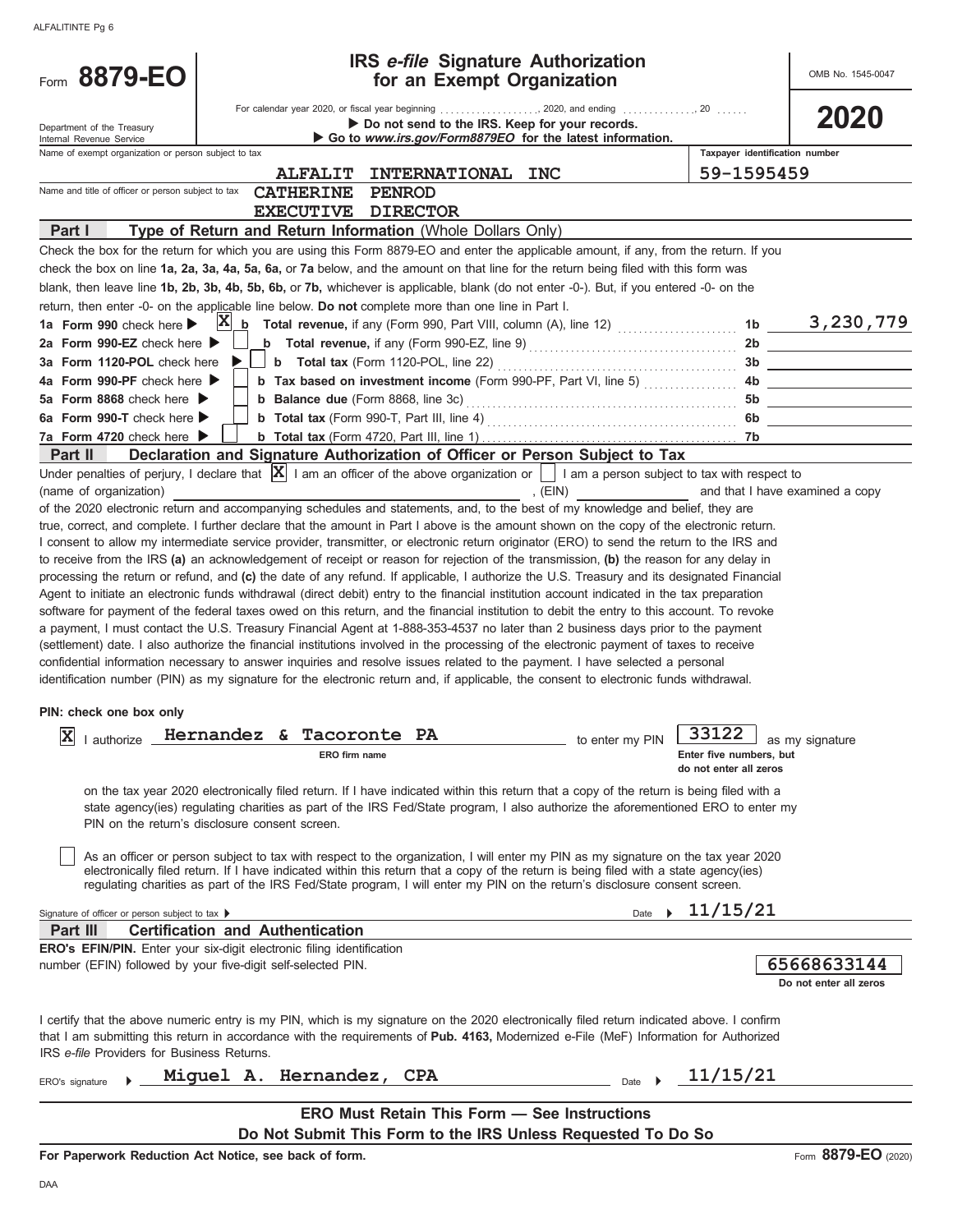Form

# **990 2000 2020 2020 2020 2020 2020 2020 2020 2020 2020 2020 2020 2020 2020 2020**

Department of the Treasury **Department of the Treasury Department of the Treasury Department of the Treasury Department of the Treasury Department of the Treasury Department of the Internal Revenue Service Dep**  $\triangleright$  Do not enter social security numbers on this form as it may be made public. OMB No. 1545-0047

|  | ZUZU                  |
|--|-----------------------|
|  | <b>Open to Public</b> |
|  | <b>Inspection</b>     |

|                                |                                                                                                                | For the 2020 calendar year, or tax year beginning<br>and ending                                                                                                                                                                                                                                                          |                                               |                         |                                                                                              |  |  |  |  |  |  |  |
|--------------------------------|----------------------------------------------------------------------------------------------------------------|--------------------------------------------------------------------------------------------------------------------------------------------------------------------------------------------------------------------------------------------------------------------------------------------------------------------------|-----------------------------------------------|-------------------------|----------------------------------------------------------------------------------------------|--|--|--|--|--|--|--|
| в                              | Check if applicable:                                                                                           | C Name of organization                                                                                                                                                                                                                                                                                                   |                                               |                         | D Employer identification number                                                             |  |  |  |  |  |  |  |
|                                | <b>ALFALIT</b><br>INTERNATIONAL INC<br>Address change                                                          |                                                                                                                                                                                                                                                                                                                          |                                               |                         |                                                                                              |  |  |  |  |  |  |  |
|                                | Name change                                                                                                    | Doing business as<br>59-1595459                                                                                                                                                                                                                                                                                          |                                               |                         |                                                                                              |  |  |  |  |  |  |  |
|                                | E Telephone number<br>Number and street (or P.O. box if mail is not delivered to street address)<br>Room/suite |                                                                                                                                                                                                                                                                                                                          |                                               |                         |                                                                                              |  |  |  |  |  |  |  |
|                                | 305-597-9077<br>3026 NW 79TH AVENUE<br>Initial return                                                          |                                                                                                                                                                                                                                                                                                                          |                                               |                         |                                                                                              |  |  |  |  |  |  |  |
|                                | City or town, state or province, country, and ZIP or foreign postal code<br>Final return/<br>terminated        |                                                                                                                                                                                                                                                                                                                          |                                               |                         |                                                                                              |  |  |  |  |  |  |  |
|                                | Amended return                                                                                                 | FL 33122<br><b>DORAL</b>                                                                                                                                                                                                                                                                                                 |                                               | G Gross receipts \$     | 3,269,437                                                                                    |  |  |  |  |  |  |  |
|                                |                                                                                                                | F Name and address of principal officer:                                                                                                                                                                                                                                                                                 | H(a) Is this a group return for subordinates? |                         | IXI<br>Yes<br>No                                                                             |  |  |  |  |  |  |  |
|                                | Application pending                                                                                            | CATHERINE PENROD                                                                                                                                                                                                                                                                                                         |                                               |                         |                                                                                              |  |  |  |  |  |  |  |
|                                |                                                                                                                | 3026 NW 79TH AVE                                                                                                                                                                                                                                                                                                         |                                               |                         | No<br>Yes<br>H(b) Are all subordinates included?<br>If "No," attach a list. See instructions |  |  |  |  |  |  |  |
|                                |                                                                                                                | FL 33122<br><b>DORAL</b>                                                                                                                                                                                                                                                                                                 |                                               |                         |                                                                                              |  |  |  |  |  |  |  |
|                                | Tax-exempt status:                                                                                             | x <br>501(c)(3)<br>501(c)<br>$\blacktriangleleft$ (insert no.)<br>4947(a)(1) or<br>527                                                                                                                                                                                                                                   |                                               |                         |                                                                                              |  |  |  |  |  |  |  |
|                                | Website: $\blacktriangleright$                                                                                 | N/A                                                                                                                                                                                                                                                                                                                      | $H(c)$ Group exemption number                 |                         |                                                                                              |  |  |  |  |  |  |  |
|                                | Form of organization:                                                                                          | x <br>Corporation<br>Other $\blacktriangleright$<br>Trust<br>Association                                                                                                                                                                                                                                                 | L Year of formation:                          |                         | <b>M</b> State of legal domicile: $\mathbf{FL}$                                              |  |  |  |  |  |  |  |
|                                | Part I                                                                                                         | <b>Summary</b>                                                                                                                                                                                                                                                                                                           |                                               |                         |                                                                                              |  |  |  |  |  |  |  |
|                                |                                                                                                                | 1 Briefly describe the organization's mission or most significant activities:                                                                                                                                                                                                                                            |                                               |                         |                                                                                              |  |  |  |  |  |  |  |
|                                |                                                                                                                | TO PROMOTE LITERACY, ELEMENTARY EDUCATION, HEALTH, NUTRITION, COMMUNITY                                                                                                                                                                                                                                                  |                                               |                         |                                                                                              |  |  |  |  |  |  |  |
|                                |                                                                                                                | DEVELOPMENT, AND WOMEN ADVANCEMENT IN MORE THAN 16 COUNTRIES.                                                                                                                                                                                                                                                            |                                               |                         |                                                                                              |  |  |  |  |  |  |  |
| Governance                     |                                                                                                                |                                                                                                                                                                                                                                                                                                                          |                                               |                         |                                                                                              |  |  |  |  |  |  |  |
|                                |                                                                                                                | 2 Check this box $\blacktriangleright$   if the organization discontinued its operations or disposed of more than 25% of its net assets.                                                                                                                                                                                 |                                               |                         |                                                                                              |  |  |  |  |  |  |  |
| య                              |                                                                                                                |                                                                                                                                                                                                                                                                                                                          |                                               | 3                       | 16                                                                                           |  |  |  |  |  |  |  |
|                                |                                                                                                                |                                                                                                                                                                                                                                                                                                                          |                                               | $\overline{\mathbf{4}}$ | 16                                                                                           |  |  |  |  |  |  |  |
|                                |                                                                                                                |                                                                                                                                                                                                                                                                                                                          |                                               | 5                       | 7                                                                                            |  |  |  |  |  |  |  |
| Activities                     |                                                                                                                | 6 Total number of volunteers (estimate if necessary)                                                                                                                                                                                                                                                                     |                                               | 6                       | 0                                                                                            |  |  |  |  |  |  |  |
|                                |                                                                                                                |                                                                                                                                                                                                                                                                                                                          |                                               | 7a                      | 0                                                                                            |  |  |  |  |  |  |  |
|                                |                                                                                                                |                                                                                                                                                                                                                                                                                                                          | 7b                                            | $\mathbf 0$             |                                                                                              |  |  |  |  |  |  |  |
|                                |                                                                                                                |                                                                                                                                                                                                                                                                                                                          | <b>Prior Year</b>                             |                         | <b>Current Year</b>                                                                          |  |  |  |  |  |  |  |
|                                |                                                                                                                |                                                                                                                                                                                                                                                                                                                          | 4,223,603                                     |                         | 3,020,087                                                                                    |  |  |  |  |  |  |  |
| Revenue                        |                                                                                                                | 9 Program service revenue (Part VIII, line 2g)                                                                                                                                                                                                                                                                           |                                               |                         | 0                                                                                            |  |  |  |  |  |  |  |
|                                |                                                                                                                |                                                                                                                                                                                                                                                                                                                          |                                               | $\overline{2}$ , 057    | $\Omega$                                                                                     |  |  |  |  |  |  |  |
|                                |                                                                                                                | 11 Other revenue (Part VIII, column (A), lines 5, 6d, 8c, 9c, 10c, and 11e)                                                                                                                                                                                                                                              | 1,153,481                                     |                         | 210,692                                                                                      |  |  |  |  |  |  |  |
|                                |                                                                                                                | 12 Total revenue - add lines 8 through 11 (must equal Part VIII, column (A), line 12)                                                                                                                                                                                                                                    | 5,379,141                                     |                         | 3,230,779                                                                                    |  |  |  |  |  |  |  |
|                                |                                                                                                                | 13 Grants and similar amounts paid (Part IX, column (A), lines 1-3)                                                                                                                                                                                                                                                      |                                               | 4,170,450               | 387,130                                                                                      |  |  |  |  |  |  |  |
|                                |                                                                                                                | 14 Benefits paid to or for members (Part IX, column (A), line 4)                                                                                                                                                                                                                                                         |                                               | 141,830                 |                                                                                              |  |  |  |  |  |  |  |
|                                |                                                                                                                | 15 Salaries, other compensation, employee benefits (Part IX, column (A), lines 5-10)<br>15 Salaries, other compensation, comparison, column (A), line 11e)<br>16a Professional fundraising fees (Part IX, column (A), line 25)<br>$\blacktriangleright$ 198, 490                                                         |                                               | 827,500                 | 1,472,812                                                                                    |  |  |  |  |  |  |  |
| kpenses                        |                                                                                                                |                                                                                                                                                                                                                                                                                                                          |                                               | 208,698                 | 161,030                                                                                      |  |  |  |  |  |  |  |
|                                |                                                                                                                |                                                                                                                                                                                                                                                                                                                          |                                               |                         |                                                                                              |  |  |  |  |  |  |  |
| шì                             |                                                                                                                | 17 Other expenses (Part IX, column (A), lines 11a-11d, 11f-24e)                                                                                                                                                                                                                                                          |                                               | 119,662                 | 1,048,450                                                                                    |  |  |  |  |  |  |  |
|                                |                                                                                                                | 18 Total expenses. Add lines 13-17 (must equal Part IX, column (A), line 25) [                                                                                                                                                                                                                                           |                                               | 5,326,310               | 3, 211, 252                                                                                  |  |  |  |  |  |  |  |
|                                |                                                                                                                | 19 Revenue less expenses. Subtract line 18 from line 12                                                                                                                                                                                                                                                                  |                                               | 52,831                  | 19,527                                                                                       |  |  |  |  |  |  |  |
| Net Assets or<br>Fund Balances |                                                                                                                |                                                                                                                                                                                                                                                                                                                          | Beginning of Current Year                     | 1,162,754               | End of Year<br>1,418,116                                                                     |  |  |  |  |  |  |  |
|                                |                                                                                                                |                                                                                                                                                                                                                                                                                                                          |                                               | 215,082                 | 450,917                                                                                      |  |  |  |  |  |  |  |
|                                |                                                                                                                |                                                                                                                                                                                                                                                                                                                          |                                               | 947,672                 | 967,199                                                                                      |  |  |  |  |  |  |  |
|                                | Part II                                                                                                        | 22 Net assets or fund balances. Subtract line 21 from line 20                                                                                                                                                                                                                                                            |                                               |                         |                                                                                              |  |  |  |  |  |  |  |
|                                |                                                                                                                | <b>Signature Block</b>                                                                                                                                                                                                                                                                                                   |                                               |                         |                                                                                              |  |  |  |  |  |  |  |
|                                |                                                                                                                | Under penalties of perjury, I declare that I have examined this return, including accompanying schedules and statements, and to the best of my knowledge and belief, it is<br>true, correct, and complete. Declaration of preparer (other than officer) is based on all information of which preparer has any knowledge. |                                               |                         |                                                                                              |  |  |  |  |  |  |  |
|                                |                                                                                                                |                                                                                                                                                                                                                                                                                                                          |                                               |                         |                                                                                              |  |  |  |  |  |  |  |
|                                |                                                                                                                | Signature of officer                                                                                                                                                                                                                                                                                                     |                                               | Date                    |                                                                                              |  |  |  |  |  |  |  |
| Sign                           |                                                                                                                |                                                                                                                                                                                                                                                                                                                          |                                               | <b>DIRECTOR</b>         |                                                                                              |  |  |  |  |  |  |  |
| Here                           |                                                                                                                | <b>CATHERINE</b><br><b>PENROD</b><br><b>EXECUTIVE</b><br>Type or print name and title                                                                                                                                                                                                                                    |                                               |                         |                                                                                              |  |  |  |  |  |  |  |
|                                |                                                                                                                | Print/Type preparer's name<br>Preparer's signature                                                                                                                                                                                                                                                                       | Date                                          |                         | <b>PTIN</b>                                                                                  |  |  |  |  |  |  |  |
| Paid                           |                                                                                                                |                                                                                                                                                                                                                                                                                                                          |                                               | Check                   |                                                                                              |  |  |  |  |  |  |  |
|                                | Preparer                                                                                                       | Miquel A. Hernandez, CPA<br>Miquel A. Hernandez, CPA                                                                                                                                                                                                                                                                     |                                               | self-employed           | P00734972<br>65-0490869                                                                      |  |  |  |  |  |  |  |
|                                | <b>Use Only</b>                                                                                                | Hernandez<br>&<br>Tacoronte PA<br>Firm's name                                                                                                                                                                                                                                                                            |                                               | Firm's EIN ▶            |                                                                                              |  |  |  |  |  |  |  |
|                                |                                                                                                                | 8500 Flagler St W # B208<br>33144-2054<br>Miami,<br>FL                                                                                                                                                                                                                                                                   |                                               |                         | 305-225-8646                                                                                 |  |  |  |  |  |  |  |
|                                |                                                                                                                | Firm's address                                                                                                                                                                                                                                                                                                           |                                               | Phone no.               |                                                                                              |  |  |  |  |  |  |  |
|                                |                                                                                                                | May the IRS discuss this return with the preparer shown above? See instructions                                                                                                                                                                                                                                          |                                               |                         | Yes<br>No                                                                                    |  |  |  |  |  |  |  |

| Sign<br><b>Here</b> |                                                                       | Signature of officer<br><b>CATHERINE</b><br>Type or print name and title | <b>PENROD</b>  |                                                                                                                           | <b>EXECUTIVE</b> |      |              | Date<br><b>DIRECTOR</b> |      |                         |      |
|---------------------|-----------------------------------------------------------------------|--------------------------------------------------------------------------|----------------|---------------------------------------------------------------------------------------------------------------------------|------------------|------|--------------|-------------------------|------|-------------------------|------|
| Paid<br>Preparer    | Print/Type preparer's name<br>Miquel A. Hernandez, CPA<br>Firm's name |                                                                          | Hernandez $\&$ | Preparer's signature<br>Miquel A. Hernandez, CPA<br>Tacoronte PA                                                          |                  | Date | Firm's $EIN$ | Check<br>self-employed  | PTIN | P00734972<br>65-0490869 |      |
| Use Only            | Firm's address                                                        |                                                                          | Miami, FL      | 8500 Flagler St W # B208<br>33144-2054<br>May the IRS discuss this return with the preparer shown above? See instructions |                  |      | Phone no.    |                         |      | 305-225-8646<br>Yes     | l No |
|                     |                                                                       |                                                                          |                |                                                                                                                           |                  |      |              |                         |      | $\sim$                  |      |

**For Paperwork Reduction Act Notice, see the separate instructions.**<br>DAA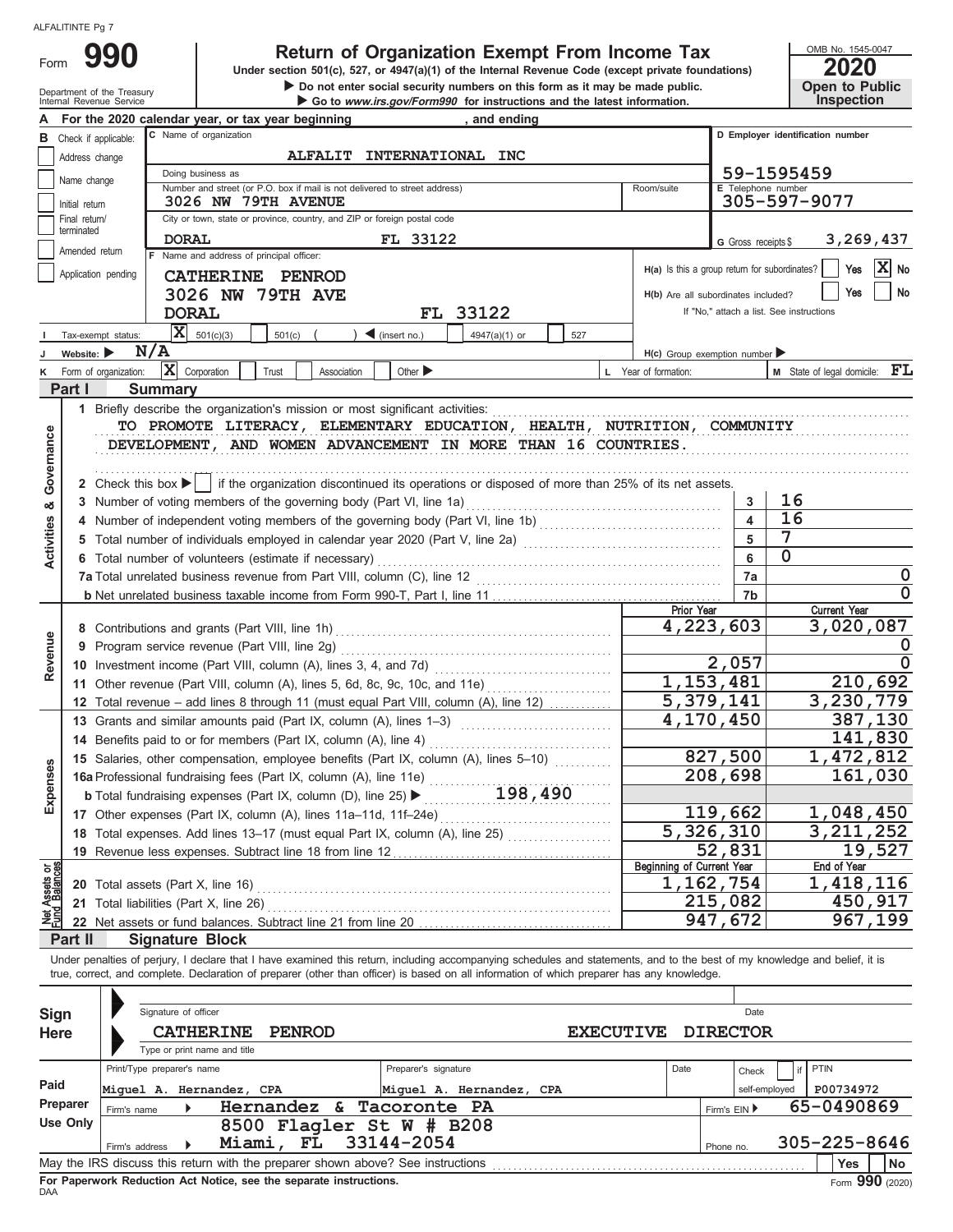| Form 990 (2020) ALFALIT INTERNATIONAL INC                                                                                                                                                                                                                                                                                                   |                                                                                                   | 59-1595459  |                        | Page 2                                           |
|---------------------------------------------------------------------------------------------------------------------------------------------------------------------------------------------------------------------------------------------------------------------------------------------------------------------------------------------|---------------------------------------------------------------------------------------------------|-------------|------------------------|--------------------------------------------------|
| Part III                                                                                                                                                                                                                                                                                                                                    | <b>Statement of Program Service Accomplishments</b>                                               |             |                        | 図                                                |
|                                                                                                                                                                                                                                                                                                                                             |                                                                                                   |             |                        |                                                  |
| 1 Briefly describe the organization's mission:<br>TO PROMOTE LITERACY, ELEMENTARY EDUCATION, HEALTH, NUTRITION, COMMUNITY<br>DEVELOPMENT, AND WOMEN ADVANCEMENT IN MORE THAN 16 COUNTRIES.                                                                                                                                                  |                                                                                                   |             |                        |                                                  |
|                                                                                                                                                                                                                                                                                                                                             |                                                                                                   |             |                        |                                                  |
| Did the organization undertake any significant program services during the year which were not listed on the<br>$\mathbf{2}$                                                                                                                                                                                                                |                                                                                                   |             |                        |                                                  |
| If "Yes," describe these new services on Schedule O.                                                                                                                                                                                                                                                                                        |                                                                                                   |             |                        | Yes $ X $ No                                     |
| Did the organization cease conducting, or make significant changes in how it conducts, any program<br>3                                                                                                                                                                                                                                     |                                                                                                   |             |                        |                                                  |
| services?                                                                                                                                                                                                                                                                                                                                   |                                                                                                   |             |                        | $\sqrt{\phantom{a}}$ Yes $\sqrt{\phantom{a}}$ No |
| If "Yes," describe these changes on Schedule O.                                                                                                                                                                                                                                                                                             |                                                                                                   |             |                        |                                                  |
| Describe the organization's program service accomplishments for each of its three largest program services, as measured by<br>expenses. Section 501(c)(3) and 501(c)(4) organizations are required to report the amount of grants and allocations to others,<br>the total expenses, and revenue, if any, for each program service reported. |                                                                                                   |             |                        |                                                  |
| 4a (Code:<br>IN 2019, ALFALIT PROGRAMS WERE ACTIVE IN 16 COUNTRIES IN LATIN AMERICA,<br>AFRICA, PORTUGAL, AND UNITED STATES OF AMERICA.<br>INCLUDE LITERACY,<br><b>HEALTH,</b>                                                                                                                                                              | BASIC EDUCATION, EARLY CHILDHOOD DEVELOPMENT JOB SKILLS,<br>NUTRITION, AND COMMUNITY DEVELOPMENT. |             | THESE ALFALIT PROGRAMS |                                                  |
|                                                                                                                                                                                                                                                                                                                                             |                                                                                                   |             |                        |                                                  |
|                                                                                                                                                                                                                                                                                                                                             |                                                                                                   |             |                        |                                                  |
|                                                                                                                                                                                                                                                                                                                                             |                                                                                                   |             |                        |                                                  |
|                                                                                                                                                                                                                                                                                                                                             |                                                                                                   |             |                        |                                                  |
|                                                                                                                                                                                                                                                                                                                                             |                                                                                                   |             |                        |                                                  |
|                                                                                                                                                                                                                                                                                                                                             |                                                                                                   |             |                        |                                                  |
| 4b (Code:<br>N/A                                                                                                                                                                                                                                                                                                                            |                                                                                                   |             |                        |                                                  |
|                                                                                                                                                                                                                                                                                                                                             |                                                                                                   |             |                        |                                                  |
|                                                                                                                                                                                                                                                                                                                                             |                                                                                                   |             |                        |                                                  |
|                                                                                                                                                                                                                                                                                                                                             |                                                                                                   |             |                        |                                                  |
|                                                                                                                                                                                                                                                                                                                                             |                                                                                                   |             |                        |                                                  |
|                                                                                                                                                                                                                                                                                                                                             |                                                                                                   |             |                        |                                                  |
|                                                                                                                                                                                                                                                                                                                                             |                                                                                                   |             |                        |                                                  |
|                                                                                                                                                                                                                                                                                                                                             |                                                                                                   |             |                        |                                                  |
|                                                                                                                                                                                                                                                                                                                                             |                                                                                                   |             |                        |                                                  |
|                                                                                                                                                                                                                                                                                                                                             |                                                                                                   |             |                        |                                                  |
| 4c (Code:<br>(Expenses \$) (Expenses \,                                                                                                                                                                                                                                                                                                     |                                                                                                   |             | $($ Revenue \$         |                                                  |
| N/A                                                                                                                                                                                                                                                                                                                                         |                                                                                                   |             |                        |                                                  |
|                                                                                                                                                                                                                                                                                                                                             |                                                                                                   |             |                        |                                                  |
|                                                                                                                                                                                                                                                                                                                                             |                                                                                                   |             |                        |                                                  |
|                                                                                                                                                                                                                                                                                                                                             |                                                                                                   |             |                        |                                                  |
|                                                                                                                                                                                                                                                                                                                                             |                                                                                                   |             |                        |                                                  |
|                                                                                                                                                                                                                                                                                                                                             |                                                                                                   |             |                        |                                                  |
|                                                                                                                                                                                                                                                                                                                                             |                                                                                                   |             |                        |                                                  |
|                                                                                                                                                                                                                                                                                                                                             |                                                                                                   |             |                        |                                                  |
|                                                                                                                                                                                                                                                                                                                                             |                                                                                                   |             |                        |                                                  |
|                                                                                                                                                                                                                                                                                                                                             |                                                                                                   |             |                        |                                                  |
| 4d Other program services (Describe on Schedule O.)                                                                                                                                                                                                                                                                                         |                                                                                                   |             |                        |                                                  |
| 303,968<br>(Expenses \$                                                                                                                                                                                                                                                                                                                     | including grants of \$                                                                            | (Revenue \$ |                        |                                                  |
| 4e Total program service expenses                                                                                                                                                                                                                                                                                                           | 2.827.539                                                                                         |             |                        |                                                  |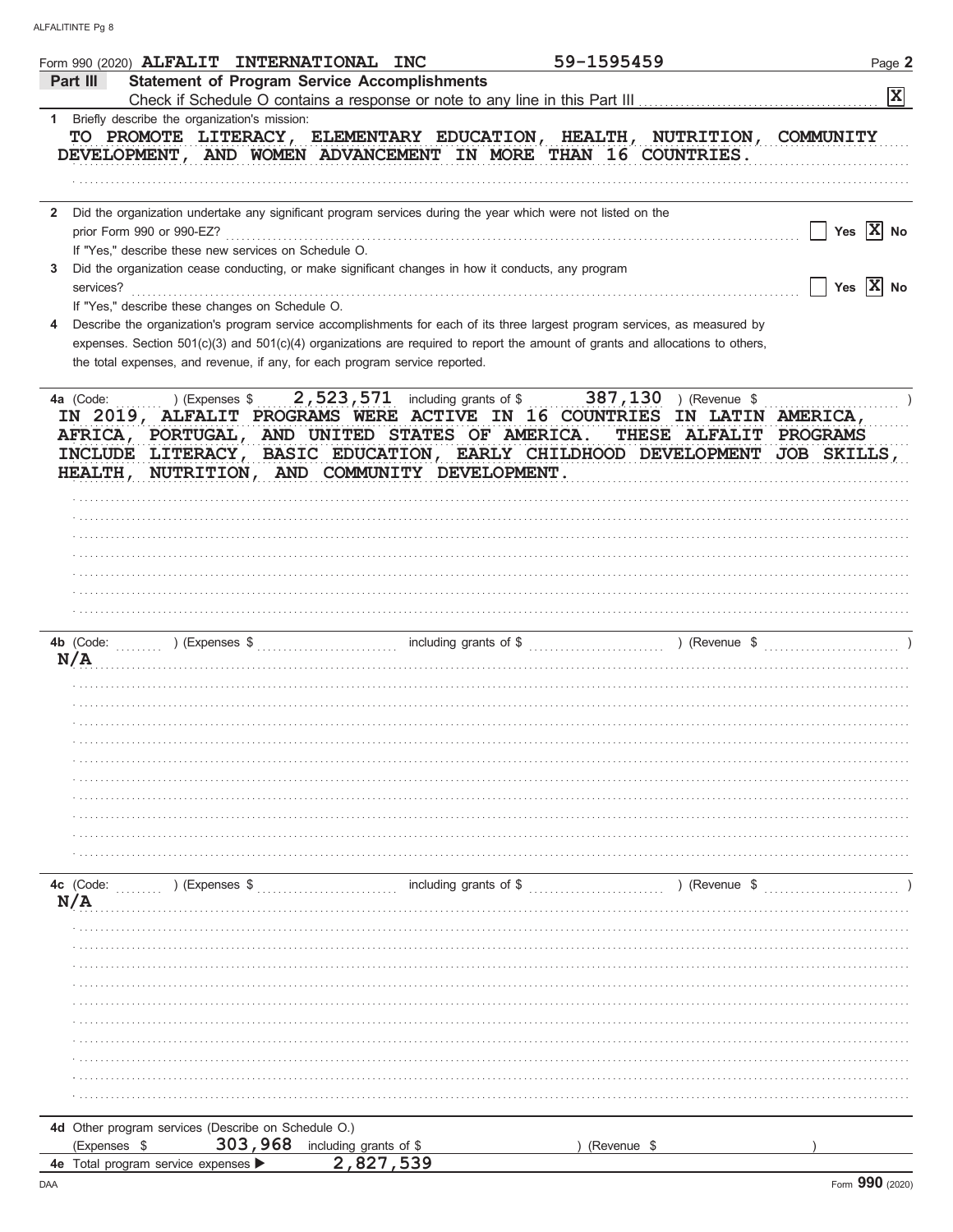|         | Form 990 (2020) <b>ALFALIT</b> | <b>INTERNATIONAL</b>                   | <b>INC</b> | 159545 <sup>c</sup><br>74 – | Page |
|---------|--------------------------------|----------------------------------------|------------|-----------------------------|------|
| Part IV |                                | <b>Checklist of Required Schedules</b> |            |                             |      |

|             |                                                                                                                                                                                                                                |                 | Yes         | No           |
|-------------|--------------------------------------------------------------------------------------------------------------------------------------------------------------------------------------------------------------------------------|-----------------|-------------|--------------|
| 1           | Is the organization described in section $501(c)(3)$ or $4947(a)(1)$ (other than a private foundation)? If "Yes,"                                                                                                              |                 |             |              |
|             | complete Schedule A example of the contract of the contract of the schedule of the complete Schedule A example of the schedule A example of the schedule A example of the schedule of the schedule of the schedule of the sche | 1               | $\mathbf X$ |              |
| 2           |                                                                                                                                                                                                                                | $\overline{2}$  |             | $\mathbf{x}$ |
| 3           | Did the organization engage in direct or indirect political campaign activities on behalf of or in opposition to                                                                                                               |                 |             |              |
|             |                                                                                                                                                                                                                                | 3               |             | X            |
| 4           | Section 501(c)(3) organizations. Did the organization engage in lobbying activities, or have a section 501(h)                                                                                                                  |                 |             |              |
|             |                                                                                                                                                                                                                                | 4               |             | X            |
| 5           | Is the organization a section $501(c)(4)$ , $501(c)(5)$ , or $501(c)(6)$ organization that receives membership dues,                                                                                                           |                 |             |              |
|             | assessments, or similar amounts as defined in Revenue Procedure 98-19? If "Yes," complete Schedule C, Part III                                                                                                                 | 5               |             | X            |
| 6           | Did the organization maintain any donor advised funds or any similar funds or accounts for which donors                                                                                                                        |                 |             |              |
|             | have the right to provide advice on the distribution or investment of amounts in such funds or accounts? If                                                                                                                    |                 |             |              |
|             | "Yes," complete Schedule D, Part I                                                                                                                                                                                             | 6               |             | X            |
| 7           | Did the organization receive or hold a conservation easement, including easements to preserve open space,                                                                                                                      |                 |             | X            |
| 8           | Did the organization maintain collections of works of art, historical treasures, or other similar assets? If "Yes,"                                                                                                            | $\overline{7}$  |             |              |
|             |                                                                                                                                                                                                                                | 8               |             | X            |
| 9           | Did the organization report an amount in Part X, line 21, for escrow or custodial account liability, serve as a                                                                                                                |                 |             |              |
|             | custodian for amounts not listed in Part X; or provide credit counseling, debt management, credit repair, or                                                                                                                   |                 |             |              |
|             |                                                                                                                                                                                                                                | 9               |             | X            |
| 10          | Did the organization, directly or through a related organization, hold assets in donor-restricted endowments                                                                                                                   |                 |             |              |
|             |                                                                                                                                                                                                                                | 10              |             | X            |
| 11          | If the organization's answer to any of the following questions is "Yes," then complete Schedule D, Parts VI,                                                                                                                   |                 |             |              |
|             | VII, VIII, IX, or X as applicable.                                                                                                                                                                                             |                 |             |              |
| a           | Did the organization report an amount for land, buildings, and equipment in Part X, line 10? If "Yes,"                                                                                                                         |                 |             |              |
|             |                                                                                                                                                                                                                                | 11a             | $\mathbf X$ |              |
| $\mathbf b$ | Did the organization report an amount for investments—other securities in Part X, line 12, that is 5% or more                                                                                                                  |                 |             |              |
|             | of its total assets reported in Part X, line 16? If "Yes," complete Schedule D, Part VII [[[[[[[[[[[[[[[[[[[[[                                                                                                                 | 11b             |             | X.           |
| C           | Did the organization report an amount for investments—program related in Part X, line 13, that is 5% or more                                                                                                                   |                 |             |              |
|             | of its total assets reported in Part X, line 16? If "Yes," complete Schedule D, Part VIII [[[[[[[[[[[[[[[[[[[[                                                                                                                 | 11c             |             | X            |
| d           | Did the organization report an amount for other assets in Part X, line 15, that is 5% or more of its total assets                                                                                                              |                 |             | X            |
|             | reported in Part X, line 16? If "Yes," complete Schedule D, Part IX                                                                                                                                                            | 11d<br>11e      | $\mathbf X$ |              |
| е<br>f      | Did the organization's separate or consolidated financial statements for the tax year include a footnote that addresses                                                                                                        |                 |             |              |
|             | the organization's liability for uncertain tax positions under FIN 48 (ASC 740)? If "Yes," complete Schedule D, Part X                                                                                                         | 11f             |             | X            |
| 12a         | Did the organization obtain separate, independent audited financial statements for the tax year? If "Yes," complete                                                                                                            |                 |             |              |
|             |                                                                                                                                                                                                                                | 12a             |             | X            |
| b           | Was the organization included in consolidated, independent audited financial statements for the tax year? If                                                                                                                   |                 |             |              |
|             |                                                                                                                                                                                                                                | 12 <sub>b</sub> |             | X            |
| 13          |                                                                                                                                                                                                                                | 13              |             | X            |
| 14a         |                                                                                                                                                                                                                                | 14a             |             | X            |
| b           | Did the organization have aggregate revenues or expenses of more than \$10,000 from grantmaking,                                                                                                                               |                 |             |              |
|             | fundraising, business, investment, and program service activities outside the United States, or aggregate                                                                                                                      |                 |             |              |
|             |                                                                                                                                                                                                                                | 14b             | X           |              |
| 15          | Did the organization report on Part IX, column (A), line 3, more than \$5,000 of grants or other assistance to or                                                                                                              |                 |             |              |
|             | for any foreign organization? If "Yes," complete Schedule F, Parts II and IV [100] (100] [100] [100] [100] [100] [100] [100] [100] [100] [100] [100] [100] [100] [100] [100] [100] [100] [100] [100] [100] [100] [100] [100] [ | 15              |             | X            |
| 16          | Did the organization report on Part IX, column (A), line 3, more than \$5,000 of aggregate grants or other                                                                                                                     |                 |             |              |
|             | assistance to or for foreign individuals? If "Yes," complete Schedule F, Parts III and IV [[[[[[[[[[[[[[[[[[[                                                                                                                  | 16              | X           |              |
| 17          | Did the organization report a total of more than \$15,000 of expenses for professional fundraising services on                                                                                                                 |                 | X           |              |
| 18          | Did the organization report more than \$15,000 total of fundraising event gross income and contributions on                                                                                                                    | 17              |             |              |
|             |                                                                                                                                                                                                                                | 18              | X           |              |
| 19          | Did the organization report more than \$15,000 of gross income from gaming activities on Part VIII, line 9a?                                                                                                                   |                 |             |              |
|             |                                                                                                                                                                                                                                | 19              |             | X            |
| 20a         |                                                                                                                                                                                                                                | 20a             |             | X            |
| b           |                                                                                                                                                                                                                                | 20 <sub>b</sub> |             |              |
| 21          | Did the organization report more than \$5,000 of grants or other assistance to any domestic organization or                                                                                                                    |                 |             |              |
|             |                                                                                                                                                                                                                                | 21              |             | X            |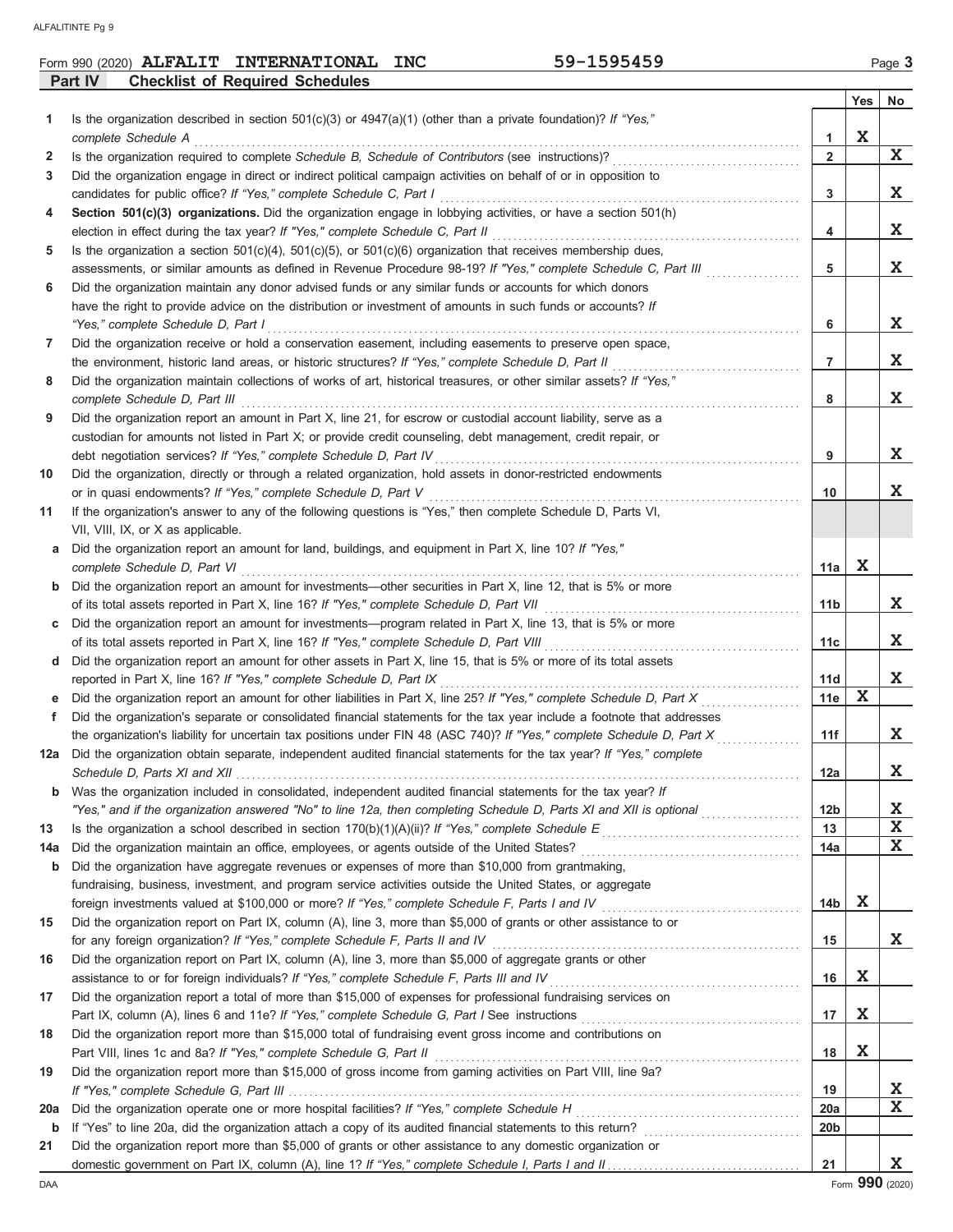|             | Part IV<br><b>Checklist of Required Schedules (continued)</b>                                                                                                                   |                 |     |                      |  |  |  |  |
|-------------|---------------------------------------------------------------------------------------------------------------------------------------------------------------------------------|-----------------|-----|----------------------|--|--|--|--|
|             |                                                                                                                                                                                 |                 | Yes | No                   |  |  |  |  |
| 22          | Did the organization report more than \$5,000 of grants or other assistance to or for domestic individuals on                                                                   |                 |     |                      |  |  |  |  |
|             | Part IX, column (A), line 2? If "Yes," complete Schedule I, Parts I and III                                                                                                     | 22              |     | X                    |  |  |  |  |
| 23          | Did the organization answer "Yes" to Part VII, Section A, line 3, 4, or 5 about compensation of the                                                                             |                 |     |                      |  |  |  |  |
|             | organization's current and former officers, directors, trustees, key employees, and highest compensated                                                                         |                 |     |                      |  |  |  |  |
|             | employees? If "Yes," complete Schedule J                                                                                                                                        | 23              | X   |                      |  |  |  |  |
|             | 24a Did the organization have a tax-exempt bond issue with an outstanding principal amount of more than                                                                         |                 |     |                      |  |  |  |  |
|             | \$100,000 as of the last day of the year, that was issued after December 31, 2002? If "Yes," answer lines 24b                                                                   |                 |     |                      |  |  |  |  |
|             | through 24d and complete Schedule K. If "No," go to line 25a                                                                                                                    | 24a             |     | X                    |  |  |  |  |
|             | Did the organization invest any proceeds of tax-exempt bonds beyond a temporary period exception?                                                                               | 24 <sub>b</sub> |     |                      |  |  |  |  |
|             | Did the organization maintain an escrow account other than a refunding escrow at any time during the year                                                                       |                 |     |                      |  |  |  |  |
|             | to defease any tax-exempt bonds?                                                                                                                                                | 24c             |     |                      |  |  |  |  |
| d           | Did the organization act as an "on behalf of" issuer for bonds outstanding at any time during the year?                                                                         | 24d             |     |                      |  |  |  |  |
|             | 25a Section 501(c)(3), 501(c)(4), and 501(c)(29) organizations. Did the organization engage in an excess benefit                                                                |                 |     |                      |  |  |  |  |
|             | transaction with a disqualified person during the year? If "Yes," complete Schedule L, Part I                                                                                   | 25a             |     | X                    |  |  |  |  |
| b           | Is the organization aware that it engaged in an excess benefit transaction with a disqualified person in a prior                                                                |                 |     |                      |  |  |  |  |
|             | year, and that the transaction has not been reported on any of the organization's prior Forms 990 or 990-EZ?                                                                    |                 |     |                      |  |  |  |  |
|             | If "Yes," complete Schedule L, Part I                                                                                                                                           | 25 <sub>b</sub> |     | X                    |  |  |  |  |
| 26          | Did the organization report any amount on Part X, line 5 or 22, for receivables from or payables to any current                                                                 |                 |     |                      |  |  |  |  |
|             | or former officer, director, trustee, key employee, creator or founder, substantial contributor, or 35%                                                                         |                 |     |                      |  |  |  |  |
|             | controlled entity or family member of any of these persons? If "Yes," complete Schedule L, Part II                                                                              | 26              |     | X                    |  |  |  |  |
| 27          | Did the organization provide a grant or other assistance to any current or former officer, director, trustee, key                                                               |                 |     |                      |  |  |  |  |
|             | employee, creator or founder, substantial contributor or employee thereof, a grant selection committee                                                                          |                 |     |                      |  |  |  |  |
|             | member, or to a 35% controlled entity (including an employee thereof) or family member of any of these                                                                          |                 |     |                      |  |  |  |  |
|             | persons? If "Yes," complete Schedule L, Part III                                                                                                                                | 27              |     | X                    |  |  |  |  |
| 28          | Was the organization a party to a business transaction with one of the following parties (see Schedule L, Part                                                                  |                 |     |                      |  |  |  |  |
|             | IV instructions, for applicable filing thresholds, conditions, and exceptions):                                                                                                 |                 |     |                      |  |  |  |  |
|             | A current or former officer, director, trustee, key employee, creator or founder, or substantial contributor? If                                                                |                 |     |                      |  |  |  |  |
| а           | "Yes," complete Schedule L, Part IV                                                                                                                                             | 28a             |     | X                    |  |  |  |  |
| b           | A family member of any individual described in line 28a? If "Yes," complete Schedule L, Part IV                                                                                 | 28 <sub>b</sub> |     | $\mathbf x$          |  |  |  |  |
|             | A 35% controlled entity of one or more individuals and/or organizations described in lines 28a or 28b? If                                                                       |                 |     |                      |  |  |  |  |
| с           | "Yes," complete Schedule L, Part IV                                                                                                                                             | 28c             |     | X                    |  |  |  |  |
|             | Did the organization receive more than \$25,000 in non-cash contributions? If "Yes," complete Schedule M                                                                        | 29              |     | $\mathbf x$          |  |  |  |  |
| 29          |                                                                                                                                                                                 |                 |     |                      |  |  |  |  |
| 30          | Did the organization receive contributions of art, historical treasures, or other similar assets, or qualified                                                                  | 30              |     | X                    |  |  |  |  |
|             | conservation contributions? If "Yes," complete Schedule M<br>Did the organization liquidate, terminate, or dissolve and cease operations? If "Yes," complete Schedule N, Part I | 31              |     | $\mathbf x$          |  |  |  |  |
| 31          | Did the organization sell, exchange, dispose of, or transfer more than 25% of its net assets? If "Yes,"                                                                         |                 |     |                      |  |  |  |  |
| 32          | complete Schedule N, Part II                                                                                                                                                    | 32              |     | X                    |  |  |  |  |
|             | Did the organization own 100% of an entity disregarded as separate from the organization under Regulations                                                                      |                 |     |                      |  |  |  |  |
| 33          |                                                                                                                                                                                 |                 |     | X                    |  |  |  |  |
|             | sections 301.7701-2 and 301.7701-3? If "Yes," complete Schedule R, Part I                                                                                                       | 33              |     |                      |  |  |  |  |
| 34          | Was the organization related to any tax-exempt or taxable entity? If "Yes," complete Schedule R, Part II, III,                                                                  |                 | X   |                      |  |  |  |  |
|             | or IV, and Part V, line 1                                                                                                                                                       | 34              |     | $\mathbf x$          |  |  |  |  |
| 35a         |                                                                                                                                                                                 | 35a             |     |                      |  |  |  |  |
| b           | If "Yes" to line 35a, did the organization receive any payment from or engage in any transaction with a                                                                         |                 |     |                      |  |  |  |  |
|             | controlled entity within the meaning of section 512(b)(13)? If "Yes," complete Schedule R, Part V, line 2                                                                       | 35 <sub>b</sub> |     |                      |  |  |  |  |
| 36          | Section 501(c)(3) organizations. Did the organization make any transfers to an exempt non-charitable                                                                            |                 |     | X                    |  |  |  |  |
|             | related organization? If "Yes," complete Schedule R, Part V, line 2                                                                                                             | 36              |     |                      |  |  |  |  |
| 37          | Did the organization conduct more than 5% of its activities through an entity that is not a related organization                                                                |                 |     |                      |  |  |  |  |
|             | and that is treated as a partnership for federal income tax purposes? If "Yes," complete Schedule R, Part VI                                                                    | 37              |     | X                    |  |  |  |  |
|             | Did the organization complete Schedule O and provide explanations in Schedule O for Part VI, lines 11b and<br>38                                                                |                 |     |                      |  |  |  |  |
|             | 19? Note: All Form 990 filers are required to complete Schedule O.                                                                                                              | 38              |     | X                    |  |  |  |  |
|             | Statements Regarding Other IRS Filings and Tax Compliance<br>Part V                                                                                                             |                 |     |                      |  |  |  |  |
|             |                                                                                                                                                                                 |                 |     |                      |  |  |  |  |
|             |                                                                                                                                                                                 |                 | Yes | No                   |  |  |  |  |
|             | $\boldsymbol{0}$<br>Enter the number reported in Box 3 of Form 1096. Enter -0- if not applicable<br>1a<br>1a<br>$\mathbf 0$                                                     |                 |     |                      |  |  |  |  |
| $\mathbf b$ | 1 <sub>b</sub><br>Enter the number of Forms W-2G included in line 1a. Enter -0- if not applicable                                                                               |                 |     |                      |  |  |  |  |
| c           | Did the organization comply with backup withholding rules for reportable payments to vendors and                                                                                |                 |     |                      |  |  |  |  |
|             |                                                                                                                                                                                 | 1c              |     | X<br>Form 990 (2020) |  |  |  |  |
| DAA         |                                                                                                                                                                                 |                 |     |                      |  |  |  |  |

**Form 990 (2020) ALFALIT INTERNATIONAL INC** 59-1595459 Page 4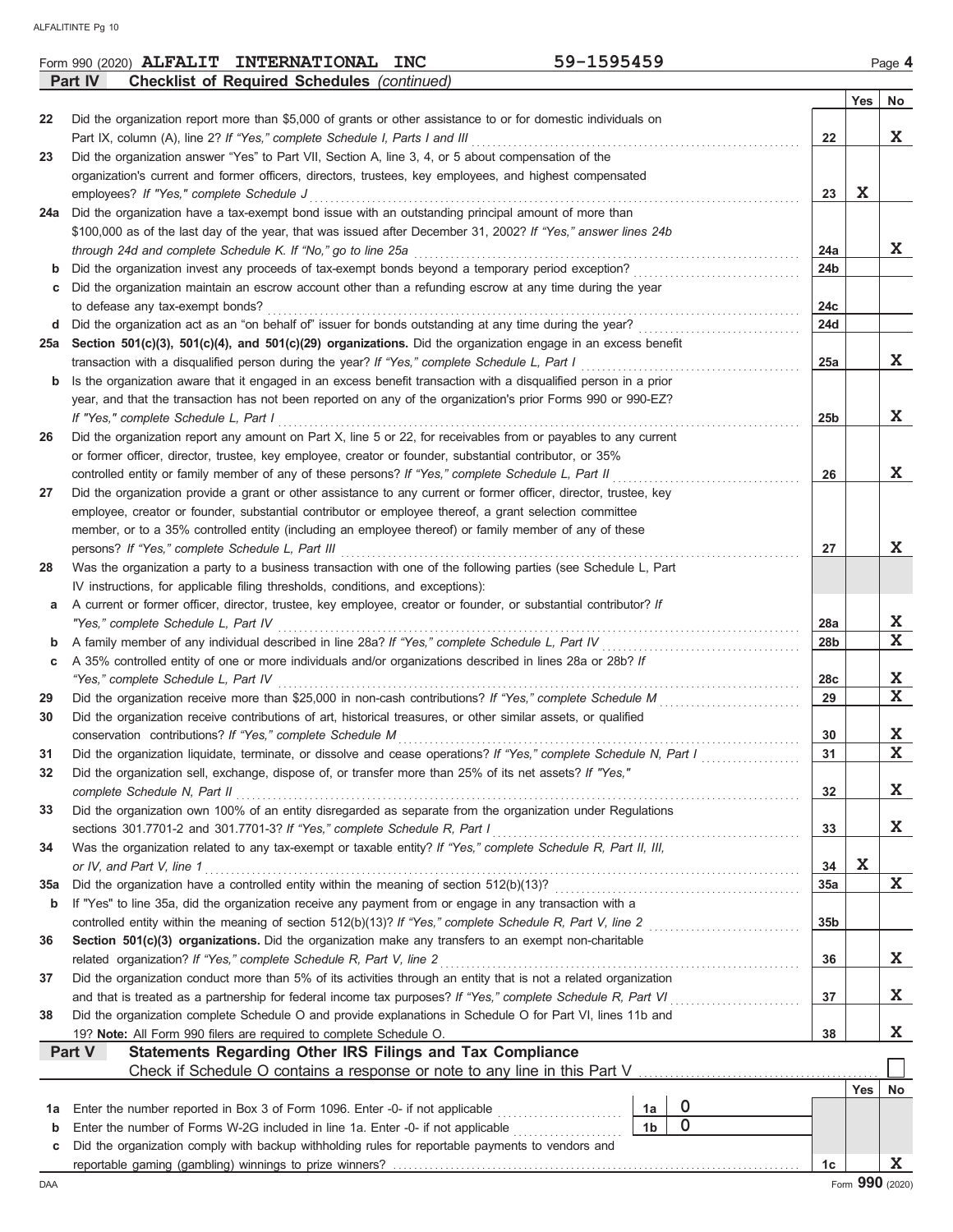|     | 59-1595459<br>Form 990 (2020) ALFALIT INTERNATIONAL INC                                                                                            |                                                                                                                                                                                                                                |                |     | Page 5       |  |  |  |  |  |
|-----|----------------------------------------------------------------------------------------------------------------------------------------------------|--------------------------------------------------------------------------------------------------------------------------------------------------------------------------------------------------------------------------------|----------------|-----|--------------|--|--|--|--|--|
|     | Statements Regarding Other IRS Filings and Tax Compliance (continued)<br>Part V                                                                    |                                                                                                                                                                                                                                |                |     |              |  |  |  |  |  |
|     |                                                                                                                                                    |                                                                                                                                                                                                                                |                | Yes | No           |  |  |  |  |  |
| 2a  | Enter the number of employees reported on Form W-3, Transmittal of Wage and Tax                                                                    |                                                                                                                                                                                                                                |                |     |              |  |  |  |  |  |
|     | 7<br>Statements, filed for the calendar year ending with or within the year covered by this return<br>2a                                           |                                                                                                                                                                                                                                |                |     |              |  |  |  |  |  |
| b   | If at least one is reported on line 2a, did the organization file all required federal employment tax returns?                                     |                                                                                                                                                                                                                                | 2b             |     | X            |  |  |  |  |  |
|     | Note: If the sum of lines 1a and 2a is greater than 250, you may be required to e-file (see instructions)                                          |                                                                                                                                                                                                                                |                |     |              |  |  |  |  |  |
| За  | Did the organization have unrelated business gross income of \$1,000 or more during the year?                                                      |                                                                                                                                                                                                                                |                |     |              |  |  |  |  |  |
| b   | If "Yes," has it filed a Form 990-T for this year? If "No" to line 3b, provide an explanation on Schedule O                                        |                                                                                                                                                                                                                                | 3 <sub>b</sub> |     |              |  |  |  |  |  |
| 4a  | At any time during the calendar year, did the organization have an interest in, or a signature or other authority over,                            |                                                                                                                                                                                                                                |                |     |              |  |  |  |  |  |
|     | a financial account in a foreign country (such as a bank account, securities account, or other financial account)?                                 |                                                                                                                                                                                                                                | 4a             |     | X            |  |  |  |  |  |
| b   | If "Yes," enter the name of the foreign country ▶                                                                                                  |                                                                                                                                                                                                                                |                |     |              |  |  |  |  |  |
|     | See instructions for filing requirements for FinCEN Form 114, Report of Foreign Bank and Financial Accounts (FBAR).                                |                                                                                                                                                                                                                                |                |     |              |  |  |  |  |  |
| 5a  | Was the organization a party to a prohibited tax shelter transaction at any time during the tax year?                                              |                                                                                                                                                                                                                                | 5a             |     | X<br>X       |  |  |  |  |  |
| b   | Did any taxable party notify the organization that it was or is a party to a prohibited tax shelter transaction?                                   |                                                                                                                                                                                                                                | 5 <sub>b</sub> |     |              |  |  |  |  |  |
| с   | If "Yes" to line 5a or 5b, did the organization file Form 8886-T?                                                                                  |                                                                                                                                                                                                                                | 5c             |     |              |  |  |  |  |  |
| 6а  | Does the organization have annual gross receipts that are normally greater than \$100,000, and did the                                             |                                                                                                                                                                                                                                |                |     | X.           |  |  |  |  |  |
|     | organization solicit any contributions that were not tax deductible as charitable contributions?                                                   |                                                                                                                                                                                                                                | 6a             |     |              |  |  |  |  |  |
| b   | If "Yes," did the organization include with every solicitation an express statement that such contributions or                                     |                                                                                                                                                                                                                                |                |     |              |  |  |  |  |  |
|     | gifts were not tax deductible?<br>Organizations that may receive deductible contributions under section 170(c).                                    |                                                                                                                                                                                                                                | 6b             |     |              |  |  |  |  |  |
| 7   |                                                                                                                                                    |                                                                                                                                                                                                                                |                |     |              |  |  |  |  |  |
| а   | Did the organization receive a payment in excess of \$75 made partly as a contribution and partly for goods<br>and services provided to the payor? |                                                                                                                                                                                                                                |                |     |              |  |  |  |  |  |
| b   | If "Yes," did the organization notify the donor of the value of the goods or services provided?                                                    |                                                                                                                                                                                                                                | 7а<br>7b       |     |              |  |  |  |  |  |
| с   | Did the organization sell, exchange, or otherwise dispose of tangible personal property for which it was                                           | and the complete state of the complete state of the complete state of the complete state of the complete state of the complete state of the complete state of the complete state of the complete state of the complete state o |                |     |              |  |  |  |  |  |
|     | required to file Form 8282?                                                                                                                        |                                                                                                                                                                                                                                | 7c             |     |              |  |  |  |  |  |
| d   |                                                                                                                                                    | 7d                                                                                                                                                                                                                             |                |     |              |  |  |  |  |  |
| е   | Did the organization receive any funds, directly or indirectly, to pay premiums on a personal benefit contract?                                    |                                                                                                                                                                                                                                | 7e             |     |              |  |  |  |  |  |
| f   | Did the organization, during the year, pay premiums, directly or indirectly, on a personal benefit contract?                                       |                                                                                                                                                                                                                                | 7f             |     |              |  |  |  |  |  |
| g   | If the organization received a contribution of qualified intellectual property, did the organization file Form 8899 as required?                   |                                                                                                                                                                                                                                | 7g             |     |              |  |  |  |  |  |
| h   | If the organization received a contribution of cars, boats, airplanes, or other vehicles, did the organization file a Form 1098-C?                 |                                                                                                                                                                                                                                | 7h             |     |              |  |  |  |  |  |
| 8   | Sponsoring organizations maintaining donor advised funds. Did a donor advised fund maintained by the                                               |                                                                                                                                                                                                                                |                |     |              |  |  |  |  |  |
|     | sponsoring organization have excess business holdings at any time during the year?                                                                 |                                                                                                                                                                                                                                | 8              |     |              |  |  |  |  |  |
| 9   | Sponsoring organizations maintaining donor advised funds.                                                                                          |                                                                                                                                                                                                                                |                |     |              |  |  |  |  |  |
| а   | Did the sponsoring organization make any taxable distributions under section 4966?                                                                 |                                                                                                                                                                                                                                | 9а             |     |              |  |  |  |  |  |
| b   | Did the sponsoring organization make a distribution to a donor, donor advisor, or related person?                                                  |                                                                                                                                                                                                                                | 9b             |     |              |  |  |  |  |  |
| 10  | Section 501(c)(7) organizations. Enter:                                                                                                            |                                                                                                                                                                                                                                |                |     |              |  |  |  |  |  |
| а   |                                                                                                                                                    | 10a                                                                                                                                                                                                                            |                |     |              |  |  |  |  |  |
| b   | Gross receipts, included on Form 990, Part VIII, line 12, for public use of club facilities                                                        | 10 <sub>b</sub>                                                                                                                                                                                                                |                |     |              |  |  |  |  |  |
| 11  | Section 501(c)(12) organizations. Enter:                                                                                                           |                                                                                                                                                                                                                                |                |     |              |  |  |  |  |  |
| a   | Gross income from members or shareholders                                                                                                          | 11a                                                                                                                                                                                                                            |                |     |              |  |  |  |  |  |
| b   | Gross income from other sources (Do not net amounts due or paid to other sources                                                                   |                                                                                                                                                                                                                                |                |     |              |  |  |  |  |  |
|     | against amounts due or received from them.)                                                                                                        | 11 <sub>b</sub>                                                                                                                                                                                                                |                |     |              |  |  |  |  |  |
| 12a | Section 4947(a)(1) non-exempt charitable trusts. Is the organization filing Form 990 in lieu of Form 1041?                                         |                                                                                                                                                                                                                                | 12a            |     |              |  |  |  |  |  |
| b   | If "Yes," enter the amount of tax-exempt interest received or accrued during the year                                                              | 12 <sub>b</sub>                                                                                                                                                                                                                |                |     |              |  |  |  |  |  |
| 13  | Section 501(c)(29) qualified nonprofit health insurance issuers.                                                                                   |                                                                                                                                                                                                                                |                |     |              |  |  |  |  |  |
| а   | Is the organization licensed to issue qualified health plans in more than one state?                                                               |                                                                                                                                                                                                                                | 13a            |     |              |  |  |  |  |  |
|     | Note: See the instructions for additional information the organization must report on Schedule O.                                                  |                                                                                                                                                                                                                                |                |     |              |  |  |  |  |  |
| b   | Enter the amount of reserves the organization is required to maintain by the states in which                                                       |                                                                                                                                                                                                                                |                |     |              |  |  |  |  |  |
|     |                                                                                                                                                    | 13 <sub>b</sub>                                                                                                                                                                                                                |                |     |              |  |  |  |  |  |
| С   |                                                                                                                                                    | 13 <sub>c</sub>                                                                                                                                                                                                                |                |     |              |  |  |  |  |  |
| 14a | Did the organization receive any payments for indoor tanning services during the tax year?                                                         |                                                                                                                                                                                                                                | 14a            |     | $\mathbf{x}$ |  |  |  |  |  |
| b   | If "Yes," has it filed a Form 720 to report these payments? If "No," provide an explanation on Schedule O                                          |                                                                                                                                                                                                                                | 14b            |     |              |  |  |  |  |  |
| 15  | Is the organization subject to the section 4960 tax on payment(s) of more than \$1,000,000 in remuneration or                                      |                                                                                                                                                                                                                                |                |     |              |  |  |  |  |  |
|     | excess parachute payment(s) during the year?                                                                                                       |                                                                                                                                                                                                                                | 15             |     | X            |  |  |  |  |  |
|     | If "Yes," see instructions and file Form 4720, Schedule N.                                                                                         |                                                                                                                                                                                                                                |                |     |              |  |  |  |  |  |
| 16  | Is the organization an educational institution subject to the section 4968 excise tax on net investment income?                                    |                                                                                                                                                                                                                                | 16             |     | X            |  |  |  |  |  |
|     | If "Yes," complete Form 4720, Schedule O.                                                                                                          |                                                                                                                                                                                                                                |                |     |              |  |  |  |  |  |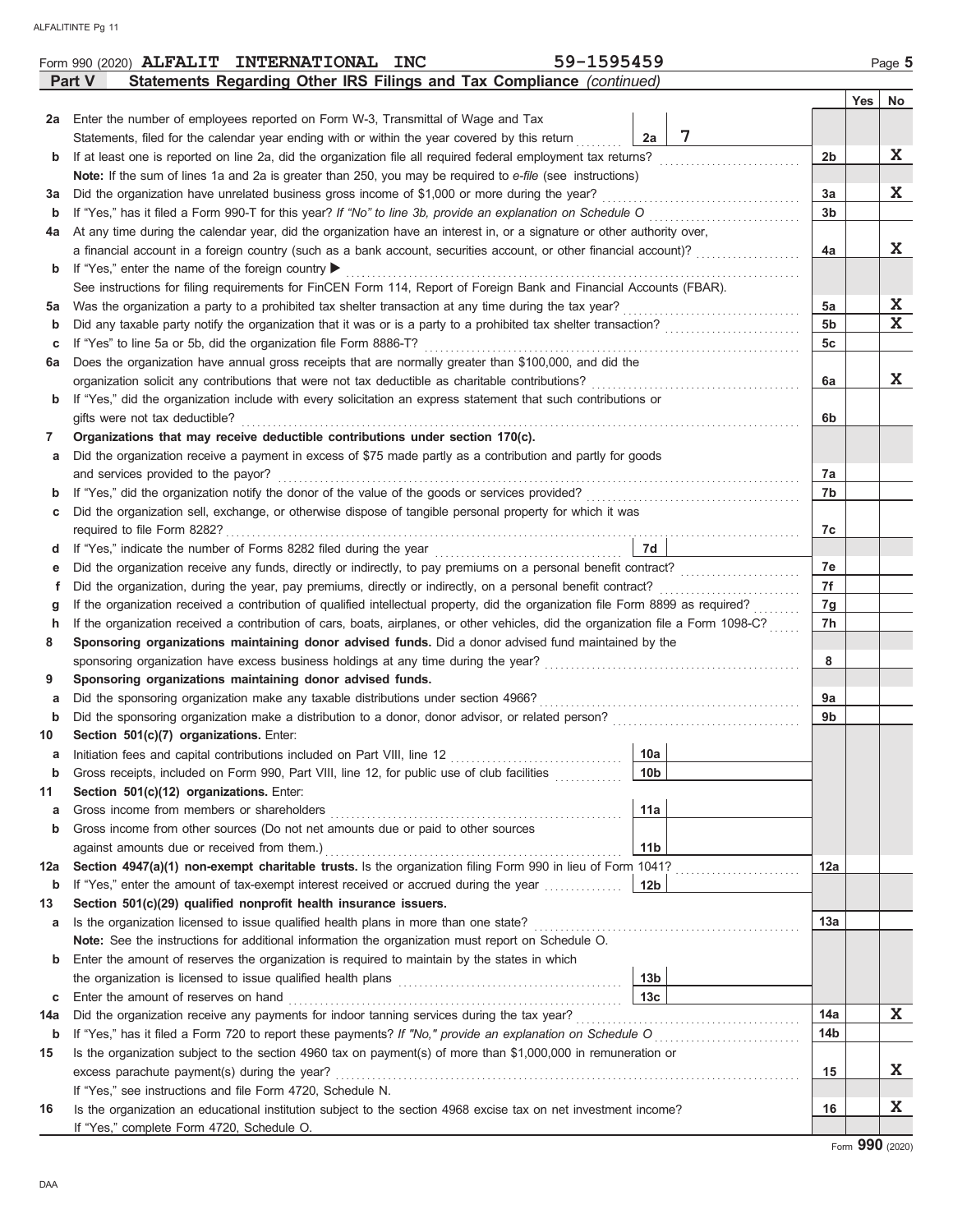|             | 59-1595459<br>Form 990 (2020) ALFALIT INTERNATIONAL INC                                                                             |                 |             | Page 6          |
|-------------|-------------------------------------------------------------------------------------------------------------------------------------|-----------------|-------------|-----------------|
|             | <b>Part VI</b><br>Governance, Management, and Disclosure For each "Yes" response to lines 2 through 7b below, and for a "No"        |                 |             |                 |
|             | response to line 8a, 8b, or 10b below, describe the circumstances, processes, or changes on Schedule O. See instructions.           |                 |             |                 |
|             |                                                                                                                                     |                 |             | ΙXΙ             |
|             | Section A. Governing Body and Management                                                                                            |                 |             |                 |
|             |                                                                                                                                     |                 | Yes         | No              |
| 1a          | 16<br>1a<br>Enter the number of voting members of the governing body at the end of the tax year                                     |                 |             |                 |
|             | If there are material differences in voting rights among members of the governing body, or                                          |                 |             |                 |
|             | if the governing body delegated broad authority to an executive committee or similar                                                |                 |             |                 |
|             | committee, explain on Schedule O.                                                                                                   |                 |             |                 |
|             | 16<br>1b                                                                                                                            |                 |             |                 |
| b           | Enter the number of voting members included on line 1a, above, who are independent                                                  |                 |             |                 |
| 2           | Did any officer, director, trustee, or key employee have a family relationship or a business relationship with                      |                 |             |                 |
|             | any other officer, director, trustee, or key employee?                                                                              | $\mathbf{2}$    |             | X               |
| 3           | Did the organization delegate control over management duties customarily performed by or under the direct                           |                 |             |                 |
|             | supervision of officers, directors, trustees, or key employees to a management company or other person?                             | 3               |             | X               |
| 4           | Did the organization make any significant changes to its governing documents since the prior Form 990 was filed?                    | 4               |             | $\mathbf X$     |
| 5           | Did the organization become aware during the year of a significant diversion of the organization's assets?                          | 5               |             | $\mathbf X$     |
| 6           | Did the organization have members or stockholders?                                                                                  | 6               |             | $\mathbf X$     |
| 7а          | Did the organization have members, stockholders, or other persons who had the power to elect or appoint                             |                 |             |                 |
|             | one or more members of the governing body?                                                                                          | 7a              |             | X               |
| b           | Are any governance decisions of the organization reserved to (or subject to approval by) members,                                   |                 |             |                 |
|             | stockholders, or persons other than the governing body?                                                                             | 7b              |             | X               |
| 8           | Did the organization contemporaneously document the meetings held or written actions undertaken during the year by the following:   |                 |             |                 |
| а           | The governing body?                                                                                                                 | 8а              | X           |                 |
| $\mathbf b$ | Each committee with authority to act on behalf of the governing body?                                                               | 8b              | $\mathbf X$ |                 |
| 9           | Is there any officer, director, trustee, or key employee listed in Part VII, Section A, who cannot be reached at                    |                 |             |                 |
|             |                                                                                                                                     |                 |             | X               |
|             | Section B. Policies (This Section B requests information about policies not required by the Internal Revenue Code.)                 |                 |             |                 |
|             |                                                                                                                                     |                 | Yes         | No              |
|             |                                                                                                                                     |                 |             | $\mathbf{x}$    |
| 10a         | Did the organization have local chapters, branches, or affiliates?                                                                  | 10a             |             |                 |
| b           | If "Yes," did the organization have written policies and procedures governing the activities of such chapters,                      |                 |             |                 |
|             | affiliates, and branches to ensure their operations are consistent with the organization's exempt purposes?                         | 10 <sub>b</sub> |             |                 |
| 11a         | Has the organization provided a complete copy of this Form 990 to all members of its governing body before filing the form?         | 11a             | X           |                 |
| b           | Describe in Schedule O the process, if any, used by the organization to review this Form 990.                                       |                 |             |                 |
| 12a         | Did the organization have a written conflict of interest policy? If "No," go to line 13                                             | 12a             | X           |                 |
| b           | Were officers, directors, or trustees, and key employees required to disclose annually interests that could give rise to conflicts? | 12 <sub>b</sub> | $\mathbf X$ |                 |
| с           | Did the organization regularly and consistently monitor and enforce compliance with the policy? If "Yes,"                           |                 |             |                 |
|             | describe in Schedule O how this was done                                                                                            | 12c             |             | ᅀ               |
| 13          | Did the organization have a written whistleblower policy?                                                                           | 13              | X           |                 |
| 14          | Did the organization have a written document retention and destruction policy?                                                      | 14              | X           |                 |
| 15          | Did the process for determining compensation of the following persons include a review and approval by                              |                 |             |                 |
|             | independent persons, comparability data, and contemporaneous substantiation of the deliberation and decision?                       |                 |             |                 |
| a           | The organization's CEO, Executive Director, or top management official                                                              | 15a             | $\mathbf x$ |                 |
| b           | Other officers or key employees of the organization                                                                                 | 15b             |             | X               |
|             | If "Yes" to line 15a or 15b, describe the process in Schedule O (see instructions).                                                 |                 |             |                 |
| 16a         | Did the organization invest in, contribute assets to, or participate in a joint venture or similar arrangement                      |                 |             |                 |
|             | with a taxable entity during the year?                                                                                              | 16a             |             | X               |
| b           | If "Yes," did the organization follow a written policy or procedure requiring the organization to evaluate its                      |                 |             |                 |
|             |                                                                                                                                     |                 |             |                 |
|             | participation in joint venture arrangements under applicable federal tax law, and take steps to safeguard the                       |                 |             |                 |
|             |                                                                                                                                     | 16 <sub>b</sub> |             |                 |
|             | <b>Section C. Disclosure</b>                                                                                                        |                 |             |                 |
| 17          | List the states with which a copy of this Form 990 is required to be filed $\blacktriangleright$ None                               |                 |             |                 |
| 18          | Section 6104 requires an organization to make its Forms 1023 (1024 or 1024-A, if applicable), 990, and 990-T (Section 501(c)        |                 |             |                 |
|             | (3)s only) available for public inspection. Indicate how you made these available. Check all that apply.                            |                 |             |                 |
|             | Another's website<br>Upon request<br>Own website<br>Other (explain on Schedule O)                                                   |                 |             |                 |
| 19          | Describe on Schedule O whether (and if so, how) the organization made its governing documents, conflict of interest policy, and     |                 |             |                 |
|             | financial statements available to the public during the tax year.                                                                   |                 |             |                 |
| 20          | State the name, address, and telephone number of the person who possesses the organization's books and records                      |                 |             |                 |
|             | 3026 NW 79TH AVENUE<br>CATHERINE PENROD                                                                                             |                 |             |                 |
|             | FL 33122<br><b>MIAMI</b>                                                                                                            | 305-597-9077    |             |                 |
| DAA         |                                                                                                                                     |                 |             | Form 990 (2020) |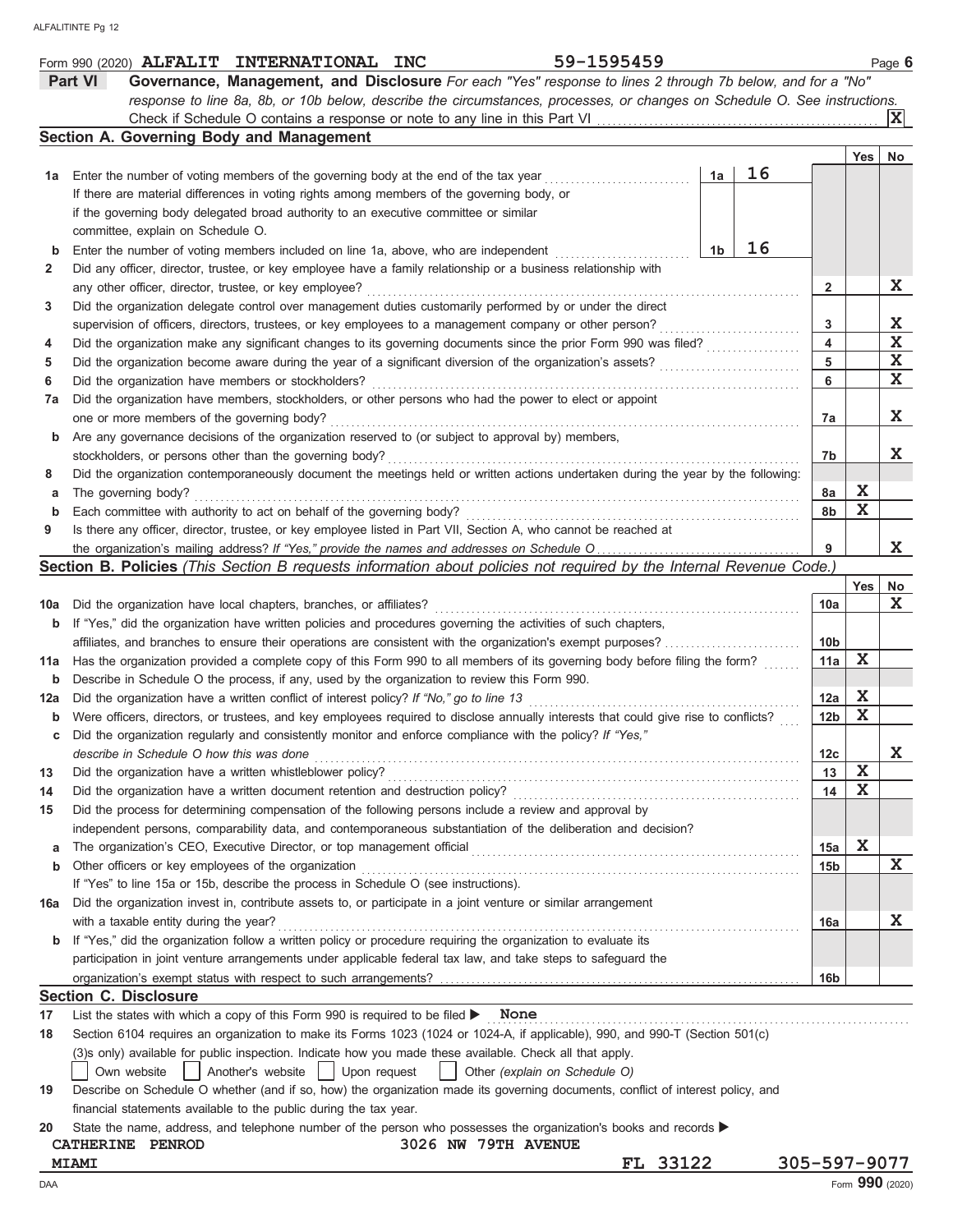| 59-1595459<br>Form 990 (2020) ALFALIT INTERNATIONAL INC<br>Page 7                                                                                                                                                                                                                                        |  |  |  |  |  |  |  |  |
|----------------------------------------------------------------------------------------------------------------------------------------------------------------------------------------------------------------------------------------------------------------------------------------------------------|--|--|--|--|--|--|--|--|
| Compensation of Officers, Directors, Trustees, Key Employees, Highest Compensated Employees, and<br><b>Part VII</b>                                                                                                                                                                                      |  |  |  |  |  |  |  |  |
| <b>Independent Contractors</b>                                                                                                                                                                                                                                                                           |  |  |  |  |  |  |  |  |
| Check if Schedule O contains a response or note to any line in this Part VII                                                                                                                                                                                                                             |  |  |  |  |  |  |  |  |
| Officers, Directors, Trustees, Key Employees, and Highest Compensated Employees<br>Section A.                                                                                                                                                                                                            |  |  |  |  |  |  |  |  |
| 1a Complete this table for all persons required to be listed. Report compensation for the calendar year ending with or within the<br>organization's tax year.                                                                                                                                            |  |  |  |  |  |  |  |  |
| List all of the organization's <b>current</b> officers, directors, trustees (whether individuals or organizations), regardless of amount of<br>compensation. Enter -0- in columns $(D)$ , $(E)$ , and $(F)$ if no compensation was paid.                                                                 |  |  |  |  |  |  |  |  |
| • List all of the organization's current key employees, if any. See instructions for definition of "key employee."                                                                                                                                                                                       |  |  |  |  |  |  |  |  |
| List the organization's five current highest compensated employees (other than an officer, director, trustee, or key employee)<br>who received reportable compensation (Box 5 of Form W-2 and/or Box 7 of Form 1099-MISC) of more than \$100,000 from the<br>organization and any related organizations. |  |  |  |  |  |  |  |  |
| • List all of the organization's former officers, key employees, and highest compensated employees who received more than<br>\$100,000 of reportable compensation from the organization and any related organizations.                                                                                   |  |  |  |  |  |  |  |  |

List all of the organization's **former directors or trustees** that received, in the capacity as a former director or trustee of the organization, more than \$10,000 of reportable compensation from the organization and any related organizations. **•**

See instructions for the order in which to list the persons above.

 $\overline{\textbf{X}}$  Check this box if neither the organization nor any related organization compensated any current officer, director, or trustee.

| (A)<br>(B)<br>Name and title<br>Average<br>hours<br>per week<br>(list any<br>hours for |                                                   |                       |                          | (C)<br>Position |              | (do not check more than one<br>box, unless person is both an<br>officer and a director/trustee) |        | (D)<br>Reportable<br>compensation<br>from the<br>organization<br>(W-2/1099-MISC) | (E)<br>Reportable<br>compensation<br>from related<br>organizations<br>(W-2/1099-MISC) | (F)<br>Estimated amount<br>of other<br>compensation<br>from the<br>organization and |
|----------------------------------------------------------------------------------------|---------------------------------------------------|-----------------------|--------------------------|-----------------|--------------|-------------------------------------------------------------------------------------------------|--------|----------------------------------------------------------------------------------|---------------------------------------------------------------------------------------|-------------------------------------------------------------------------------------|
|                                                                                        | related<br>organizations<br>below<br>dotted line) | Individual<br>trustee | Institutional<br>trustee | Officer         | Key employee | Highest compensated<br>employee                                                                 | Former |                                                                                  |                                                                                       | related organizations                                                               |
| (1) CATHERINE<br>PENROD                                                                |                                                   |                       |                          |                 |              |                                                                                                 |        |                                                                                  |                                                                                       |                                                                                     |
| EXECUTIVE DIRECTOR                                                                     | 0.00<br>0.00                                      |                       |                          |                 | $\mathbf x$  |                                                                                                 |        | 153,830                                                                          | $\mathbf 0$                                                                           | $\mathbf 0$                                                                         |
| (2) CARLOS DEL AMO                                                                     |                                                   |                       |                          |                 |              |                                                                                                 |        |                                                                                  |                                                                                       |                                                                                     |
|                                                                                        | 0.00                                              |                       |                          |                 |              |                                                                                                 |        |                                                                                  |                                                                                       |                                                                                     |
| VICE PRESIDENT                                                                         | 0.00                                              | $\mathbf x$           |                          | $\mathbf x$     |              |                                                                                                 |        | 0                                                                                | 0                                                                                     | $\mathbf 0$                                                                         |
| (3) CLYDE PATTISON                                                                     | <b>BAGLEY</b>                                     |                       |                          |                 |              |                                                                                                 |        |                                                                                  |                                                                                       |                                                                                     |
| <b>MEMBER</b>                                                                          | 0.00<br>0.00                                      | $\mathbf X$           |                          |                 |              |                                                                                                 |        | 0                                                                                | 0                                                                                     | 0                                                                                   |
| (4) CAROL BROCK                                                                        |                                                   |                       |                          |                 |              |                                                                                                 |        |                                                                                  |                                                                                       |                                                                                     |
|                                                                                        | 0.00                                              |                       |                          |                 |              |                                                                                                 |        |                                                                                  |                                                                                       |                                                                                     |
| <b>MEMBER</b>                                                                          | 0.00                                              | $\mathbf x$           |                          |                 |              |                                                                                                 |        | 0                                                                                | 0                                                                                     | $\mathbf 0$                                                                         |
| (5) IVAN DEL CAMPO                                                                     | 0.00                                              |                       |                          |                 |              |                                                                                                 |        |                                                                                  |                                                                                       |                                                                                     |
| <b>MEMBER</b>                                                                          | 0.00                                              | $\mathbf x$           |                          |                 |              |                                                                                                 |        | 0                                                                                | 0                                                                                     | $\mathbf 0$                                                                         |
| (6) YVONNE DEBESA                                                                      |                                                   |                       |                          |                 |              |                                                                                                 |        |                                                                                  |                                                                                       |                                                                                     |
| <b>MEMBER</b>                                                                          | 0.00<br>0.00                                      | $\mathbf x$           |                          |                 |              |                                                                                                 |        | 0                                                                                | 0                                                                                     | $\mathbf 0$                                                                         |
| (7) ADIB EDEN                                                                          |                                                   |                       |                          |                 |              |                                                                                                 |        |                                                                                  |                                                                                       |                                                                                     |
|                                                                                        | 0.00                                              |                       |                          |                 |              |                                                                                                 |        |                                                                                  |                                                                                       |                                                                                     |
| <b>MEMBER</b>                                                                          | 0.00                                              | $\mathbf x$           |                          |                 |              |                                                                                                 |        | 0                                                                                | 0                                                                                     | $\mathbf 0$                                                                         |
| (8) EUGENIO M FERNANDEZ                                                                |                                                   |                       |                          |                 |              |                                                                                                 |        |                                                                                  |                                                                                       |                                                                                     |
|                                                                                        | 0.00                                              |                       |                          |                 |              |                                                                                                 |        |                                                                                  |                                                                                       |                                                                                     |
| <b>MEMBER</b>                                                                          | 0.00                                              | $\mathbf x$           |                          |                 |              |                                                                                                 |        | 0                                                                                | 0                                                                                     | $\mathbf 0$                                                                         |
| <b>GONZALEZ</b><br>(9) FERNANDO                                                        | 0.00                                              |                       |                          |                 |              |                                                                                                 |        |                                                                                  |                                                                                       |                                                                                     |
| <b>MEMBER</b>                                                                          | 0.00                                              | X                     |                          |                 |              |                                                                                                 |        | 0                                                                                | 0                                                                                     | $\mathbf 0$                                                                         |
| <b>GONZALEZ</b><br>(10) <b>MANUEL</b>                                                  |                                                   |                       |                          |                 |              |                                                                                                 |        |                                                                                  |                                                                                       |                                                                                     |
|                                                                                        | 0.00                                              |                       |                          |                 |              |                                                                                                 |        |                                                                                  |                                                                                       |                                                                                     |
| <b>MEMBER</b>                                                                          | 0.00                                              | $\mathbf x$           |                          |                 |              |                                                                                                 |        | 0                                                                                | 0                                                                                     | $\Omega$                                                                            |
| (11) LUIS MATA                                                                         |                                                   |                       |                          |                 |              |                                                                                                 |        |                                                                                  |                                                                                       |                                                                                     |
|                                                                                        | 0.00                                              |                       |                          |                 |              |                                                                                                 |        |                                                                                  |                                                                                       |                                                                                     |
| <b>MEMBER</b>                                                                          | 0.00                                              | $\mathbf x$           |                          |                 |              |                                                                                                 |        | 0                                                                                | 0                                                                                     | $\mathbf 0$                                                                         |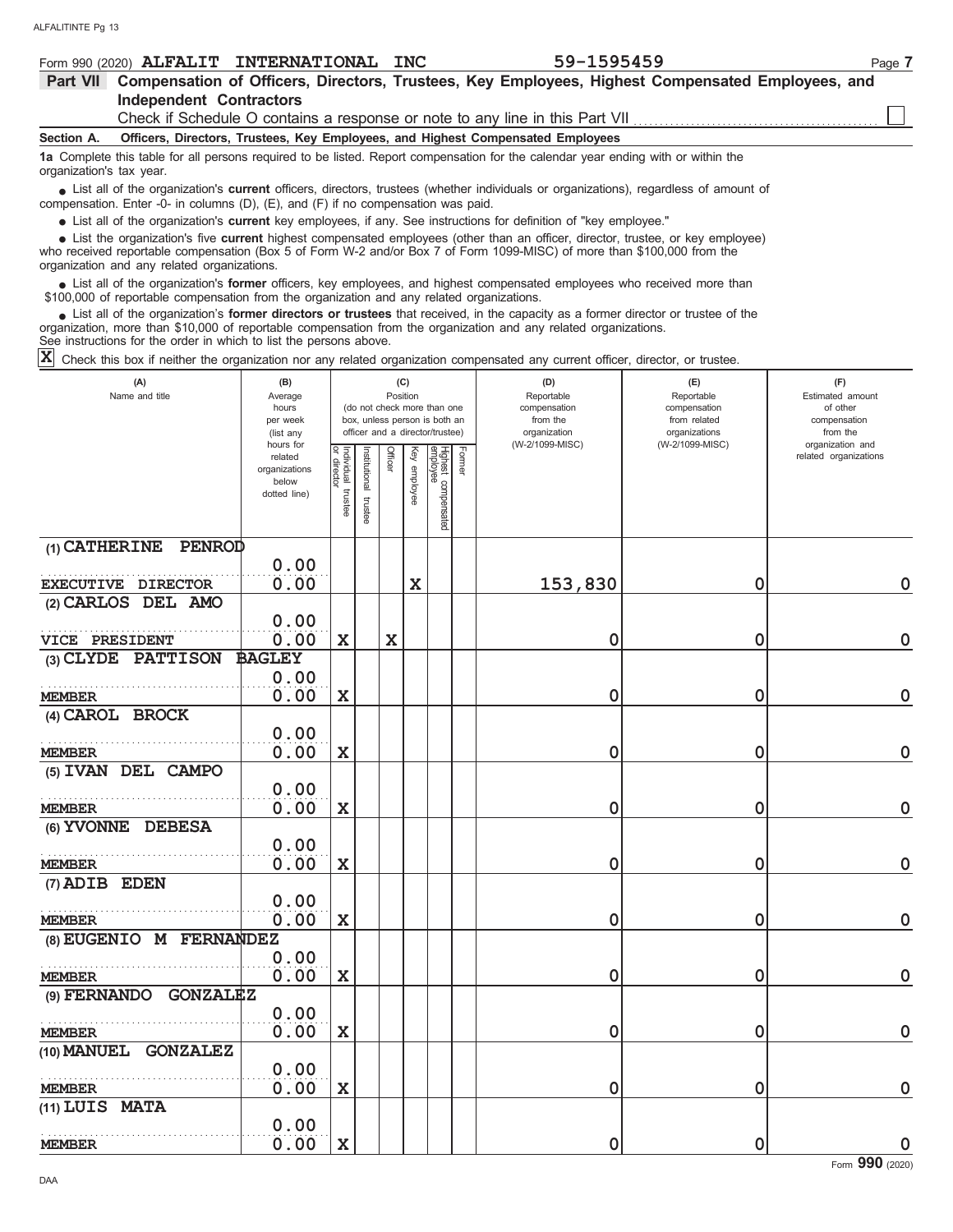| ALFALITINTE Pg 14<br>Form 990 (2020) ALFALIT INTERNATIONAL INC<br><b>Part VII</b>                                                                                                                                                                                                                                                                    |                                                                |                                        |                          |             |                 |                                                                                                 |        | 59-1595459<br>Section A. Officers, Directors, Trustees, Key Employees, and Highest Compensated Employees (continued) |                                                                    |                                                                 |                       | Page 8      |  |
|------------------------------------------------------------------------------------------------------------------------------------------------------------------------------------------------------------------------------------------------------------------------------------------------------------------------------------------------------|----------------------------------------------------------------|----------------------------------------|--------------------------|-------------|-----------------|-------------------------------------------------------------------------------------------------|--------|----------------------------------------------------------------------------------------------------------------------|--------------------------------------------------------------------|-----------------------------------------------------------------|-----------------------|-------------|--|
| (A)<br>Name and title                                                                                                                                                                                                                                                                                                                                | (B)<br>Average<br>hours<br>per week<br>(list any               |                                        |                          |             | (C)<br>Position | (do not check more than one<br>box, unless person is both an<br>officer and a director/trustee) |        | (D)<br>Reportable<br>compensation<br>from the<br>organization                                                        | (E)<br>Reportable<br>compensation<br>from related<br>organizations | (F)<br>Estimated amount<br>of other<br>compensation<br>from the |                       |             |  |
|                                                                                                                                                                                                                                                                                                                                                      | hours for<br>related<br>organizations<br>below<br>dotted line) | Individual 1<br>or director<br>trustee | Institutional<br>trustee | Officer     | Key<br>employee | Highest compensated<br>employee                                                                 | Former | (W-2/1099-MISC)                                                                                                      | (W-2/1099-MISC)                                                    | organization and                                                | related organizations |             |  |
| <b>JOSEPH MILTON</b><br>(12)                                                                                                                                                                                                                                                                                                                         |                                                                |                                        |                          |             |                 |                                                                                                 |        |                                                                                                                      |                                                                    |                                                                 |                       |             |  |
| PRESIDENT                                                                                                                                                                                                                                                                                                                                            | 0.00<br>0.00                                                   | $\mathbf X$                            |                          | X           |                 |                                                                                                 |        | 0                                                                                                                    | 0                                                                  |                                                                 |                       | 0           |  |
| YANNICK NGENDAHAYO<br>(13)<br><b>MEMBER</b>                                                                                                                                                                                                                                                                                                          | 0.00<br>0.00                                                   | $\mathbf X$                            |                          |             |                 |                                                                                                 |        | 0                                                                                                                    | 0                                                                  |                                                                 |                       | $\mathbf 0$ |  |
| REV ROBERT PEREZ<br>(14)                                                                                                                                                                                                                                                                                                                             | 0.00                                                           |                                        |                          |             |                 |                                                                                                 |        |                                                                                                                      |                                                                    |                                                                 |                       |             |  |
| PRESIDENT EMERITUS<br>PATRICK T.<br>(15)                                                                                                                                                                                                                                                                                                             | 0.00<br><b>RAMGE</b>                                           | $\mathbf X$                            |                          | $\mathbf X$ |                 |                                                                                                 |        | 0                                                                                                                    | 0                                                                  |                                                                 |                       | $\mathbf 0$ |  |
| MEMBER                                                                                                                                                                                                                                                                                                                                               | 0.00<br>0.00                                                   | X                                      |                          |             |                 |                                                                                                 |        | 0                                                                                                                    | 0                                                                  |                                                                 |                       | $\mathbf 0$ |  |
| MARC SCHUSTER<br>(16)                                                                                                                                                                                                                                                                                                                                | 0.00                                                           |                                        |                          |             |                 |                                                                                                 |        |                                                                                                                      |                                                                    |                                                                 |                       |             |  |
| MEMBER<br><b>BARBARA VEGA</b><br>(17)                                                                                                                                                                                                                                                                                                                | 0.00                                                           | X                                      |                          |             |                 |                                                                                                 |        | 0                                                                                                                    | 0                                                                  |                                                                 |                       | $\mathbf 0$ |  |
| MEMBER                                                                                                                                                                                                                                                                                                                                               | 0.00<br>0.00                                                   | $\mathbf x$                            |                          |             |                 |                                                                                                 |        | 0                                                                                                                    | 0                                                                  |                                                                 |                       | $\mathbf 0$ |  |
|                                                                                                                                                                                                                                                                                                                                                      |                                                                |                                        |                          |             |                 |                                                                                                 |        |                                                                                                                      |                                                                    |                                                                 |                       |             |  |
|                                                                                                                                                                                                                                                                                                                                                      |                                                                |                                        |                          |             |                 |                                                                                                 |        |                                                                                                                      |                                                                    |                                                                 |                       |             |  |
|                                                                                                                                                                                                                                                                                                                                                      |                                                                |                                        |                          |             |                 |                                                                                                 |        | 153,830                                                                                                              |                                                                    |                                                                 |                       |             |  |
| c Total from continuation sheets to Part VII. Section A                                                                                                                                                                                                                                                                                              |                                                                |                                        |                          |             |                 |                                                                                                 |        |                                                                                                                      |                                                                    |                                                                 |                       |             |  |
| d<br>Total number of individuals (including but not limited to those listed above) who received more than \$100,000 of<br>2                                                                                                                                                                                                                          |                                                                |                                        |                          |             |                 |                                                                                                 |        | 153,830                                                                                                              |                                                                    |                                                                 |                       |             |  |
| reportable compensation from the organization $\blacktriangleright$ 1                                                                                                                                                                                                                                                                                |                                                                |                                        |                          |             |                 |                                                                                                 |        |                                                                                                                      |                                                                    |                                                                 | Yes                   | No          |  |
| Did the organization list any <b>former</b> officer, director, trustee, key employee, or highest compensated<br>3<br>employee on line 1a? If "Yes," complete Schedule J for such individual                                                                                                                                                          |                                                                |                                        |                          |             |                 |                                                                                                 |        |                                                                                                                      |                                                                    | 3                                                               |                       | X           |  |
| For any individual listed on line 1a, is the sum of reportable compensation and other compensation from the<br>4<br>organization and related organizations greater than \$150,000? If "Yes," complete Schedule J for such                                                                                                                            |                                                                |                                        |                          |             |                 |                                                                                                 |        |                                                                                                                      |                                                                    | 4                                                               | X                     |             |  |
| individual communications are all the contract of the contract of the contract of the contract of the contract of the contract of the contract of the contract of the contract of the contract of the contract of the contract<br>Did any person listed on line 1a receive or accrue compensation from any unrelated organization or individual<br>5 |                                                                |                                        |                          |             |                 |                                                                                                 |        |                                                                                                                      |                                                                    | 5                                                               |                       | X           |  |
| Section B. Independent Contractors                                                                                                                                                                                                                                                                                                                   |                                                                |                                        |                          |             |                 |                                                                                                 |        |                                                                                                                      |                                                                    |                                                                 |                       |             |  |
| Complete this table for your five highest compensated independent contractors that received more than \$100,000 of<br>1<br>compensation from the organization. Report compensation for the calendar year ending with or within the organization's tax year.                                                                                          |                                                                |                                        |                          |             |                 |                                                                                                 |        |                                                                                                                      |                                                                    |                                                                 |                       |             |  |
|                                                                                                                                                                                                                                                                                                                                                      | (A)<br>Name and business address                               |                                        |                          |             |                 |                                                                                                 |        |                                                                                                                      | (B)<br>Description of services                                     |                                                                 | (C)<br>Compensation   |             |  |
|                                                                                                                                                                                                                                                                                                                                                      |                                                                |                                        |                          |             |                 |                                                                                                 |        |                                                                                                                      |                                                                    |                                                                 |                       |             |  |
|                                                                                                                                                                                                                                                                                                                                                      |                                                                |                                        |                          |             |                 |                                                                                                 |        |                                                                                                                      |                                                                    |                                                                 |                       |             |  |
|                                                                                                                                                                                                                                                                                                                                                      |                                                                |                                        |                          |             |                 |                                                                                                 |        |                                                                                                                      |                                                                    |                                                                 |                       |             |  |
|                                                                                                                                                                                                                                                                                                                                                      |                                                                |                                        |                          |             |                 |                                                                                                 |        |                                                                                                                      |                                                                    |                                                                 |                       |             |  |
| Total number of independent contractors (including but not limited to those listed above) who<br>2<br>received more than \$100,000 of compensation from the organization ▶                                                                                                                                                                           |                                                                |                                        |                          |             |                 |                                                                                                 |        |                                                                                                                      | $\mathbf 0$                                                        |                                                                 |                       |             |  |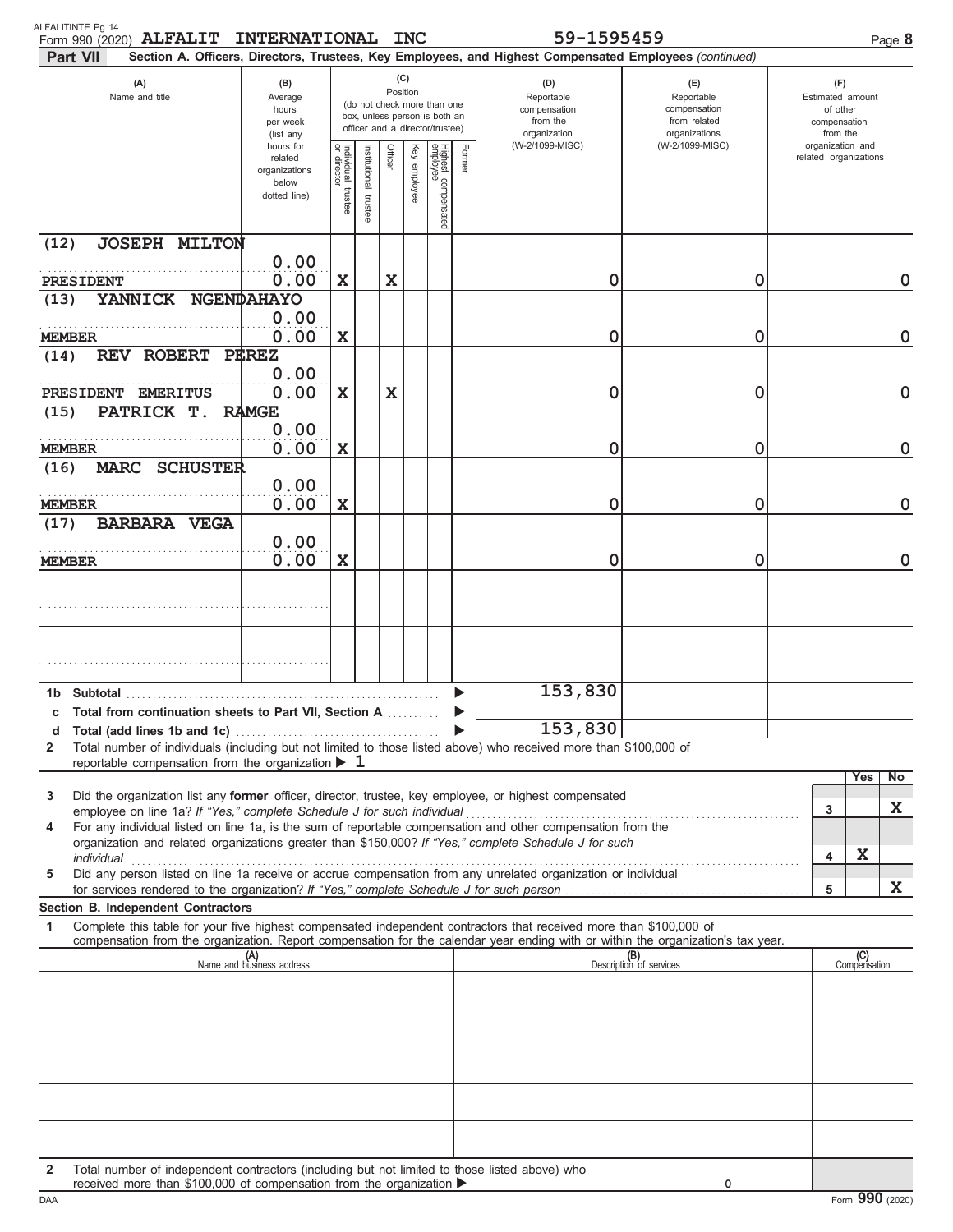| Form 990 (2020) <b>ALFALIT INTERNATIONAL</b> | <b>INC</b> | -1595459<br>$59 - 1$ | Page |
|----------------------------------------------|------------|----------------------|------|
|----------------------------------------------|------------|----------------------|------|

#### **Part VIII Statement of Revenue** Check if Schedule O contains a response or note to any line in this Part VIII **(A) (B) (C) (D)** Total revenue Related or exempt Unrelated Revenue excluded Function revenue controllers and the version of the version of the version of the version of the version of the<br>function revenue business revenue from tax under sections 512-514 Gifts, Grants<br>illar Amounts **Contributions, Gifts, Grants and Other Similar Amounts 1a** Federated campaigns **. . . . . . . . . . . . 1a 1b b** Membership dues **. . . . . . . . . . . . . . .** . . . **c** Fundraising events **. . . . . . . . . . . . . .** . . **1c 1d d** Related organizations ................ **64,981** Contributions,<br>and Other Sim **1e e** Government grants (contributions) . . . . . . . . . . . . **f** All other contributions, gifts, grants, and similar amounts not included above ........ **2,955,106 1f 1g g** Noncash contributions included in lines 1a-1f . . . . .  $\frac{1}{2}$ **3,020,087**  $\blacktriangleright$ **h Total.** Add lines 1a–1f . . . . . . . . . . . . . . . . . . . . . . . . . . . . . . . . . . . . . . . . Business Code **2a** Program Service<br>Revenue Program Service . . . . . . . . . . . . . . . . . . . . . . . . . . . . . . . . . . . . . . . . . . . . . . . . . . . . . . . **b** . . . . . . . . . . . . . . . . . . . . . . . . . . . . . . . . . . . . . . . . . . . . . . . . . . . . . . . **c** . . . . . . . . . . . . . . . . . . . . . . . . . . . . . . . . . . . . . . . . . . . . . . . . . . . . . . . **d** . . . . . . . . . . . . . . . . . . . . . . . . . . . . . . . . . . . . . . . . . . . . . . . . . . . . . . . **e** . . . . . . . . . . . . . . . . . . . . . . . . . . . . . . . . . . . . . . . . . . . . . . . . . . . . . . . **f** All other program service revenue . . . . . . . . . . . . . . . . . . . **g Total.** Add lines 2a–2f . . . . . . . . . . . . . . . . . . . . . . . . . . . . . . . . . . . . . . . . **3** Investment income (including dividends, interest, and other similar amounts) ь ь **4** Income from investment of tax-exempt bond proceeds ...... **5** Royalties . . . . . . . . . . . . . . . . . . . . . . . . . . . . . . . . . . . . . . . . . . . . . . . . . . . . .  $\blacktriangleright$ (i) Real (ii) Personal **6a 6a** Gross rents **6b b** Less: rental expenses **6c c** Rental inc. or (loss) ь **d** Net rental income or (loss) . . . . . . . . . . . . . . . . . . . . . . . . . . . . . . . . . . . **7a** Gross amount from (i) Securities (ii) Other sales of assets **7a** other than inventory Revenue **b** Less: cost or other **Other Revenue** basis and sales exps. **7b 7c c** Gain or (loss) Other I **d** Net gain or (loss) . . . . . . . . . . . . . . . . . . . . . . . . . . . . . . . . . . . . . . . . . . . . . **8a** Gross income from fundraising events (not including . . . . . . . . . . . . . . of contributions reported on line 1c). See Part IV, line 18 . . . . . . . . . . . . . . . . . . . . **249,350 8a 8b 38,658 b** Less: direct expenses . . . . . . . . . . . . . **210,692**  $\blacktriangleright$ **c** Net income or (loss) from fundraising events ............... 9a Gross income from gaming activities. See Part IV, line 19 . . . . . . . . . . . . . . . . . . . . **9a 9b b** Less: direct expenses ................ ь **c** Net income or (loss) from gaming activities ................. 10a Gross sales of inventory, less returns and allowances **10a 10b b** Less: cost of goods sold ....... ь **c** Net income or (loss) from sales of inventory ................ Business Code **Miscellaneous**<br>Revenue **Miscellaneous 11a** . . . . . . . . . . . . . . . . . . . . . . . . . . . . . . . . . . . . . . . . . . . . . . . . . . . . . . . **b** . . . . . . . . . . . . . . . . . . . . . . . . . . . . . . . . . . . . . . . . . . . . . . . . . . . . . . . **c** . . . . . . . . . . . . . . . . . . . . . . . . . . . . . . . . . . . . . . . . . . . . . . . . . . . . . . . **d** All other revenue . . . . . . . . . . . . . . . . . . . . . . . . . . . . . . . . . . . . . Total. Add lines 11a-11d ь **e 3**,230,779 0 0 0 0 **Total revenue.** See instructions  $\blacktriangleright$ **12**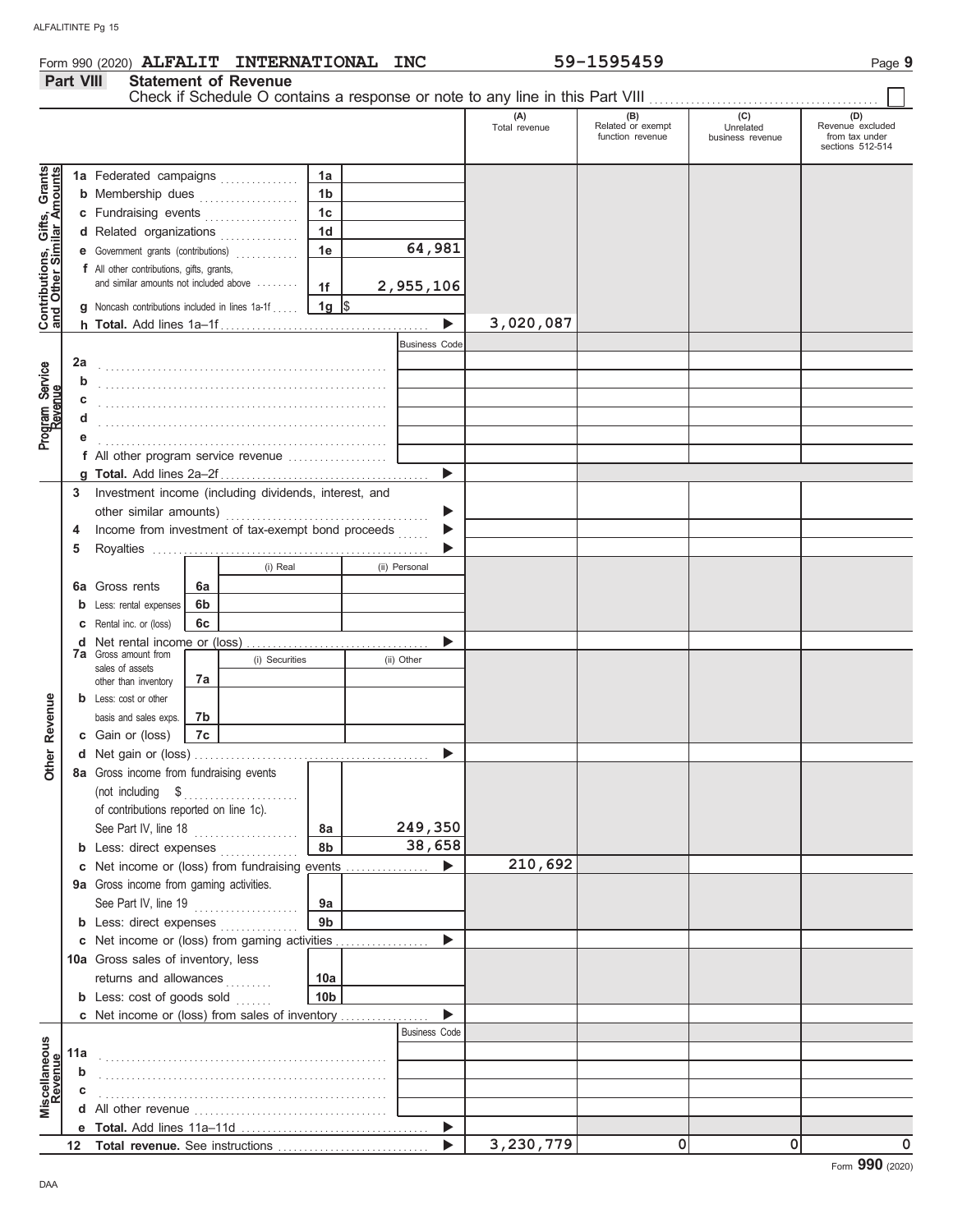#### **Part IX Statement of Functional Expenses Form 990 (2020) ALFALIT INTERNATIONAL INC** 59-1595459 Page 10 *Section 501(c)(3) and 501(c)(4) organizations must complete all columns. All other organizations must complete column (A).* **Do not include amounts reported on lines 6b, 7b, 8b, 9b, and 10b of Part VIII. 1 2** Grants and other assistance to domestic **3** Grants and other assistance to domestic organizations and domestic governments. See Part IV, line 21 . . . . . . . individuals. See Part IV, line  $22$  ............. Grants and other assistance to foreign organizations, foreign governments, and foreign individuals. See Part IV, lines 15 and 16 . . . . . . . . . **(A) (B) (C) (D)** Total expenses Program service Management and expenses and the contract of the contract of the contract of the contract of the contract of the contract of the contract of the contract of the contract of the contract of the contract of the contract of the contract of t Check if Schedule O contains a response or note to any line in this Part IX **387,130 387,130**

|    | individuals. See Part IV, line 22                                                                                                                                                                                                                                                                                                                                                                                                                                                                                           |             |           |         |         |
|----|-----------------------------------------------------------------------------------------------------------------------------------------------------------------------------------------------------------------------------------------------------------------------------------------------------------------------------------------------------------------------------------------------------------------------------------------------------------------------------------------------------------------------------|-------------|-----------|---------|---------|
| 3  | Grants and other assistance to foreign                                                                                                                                                                                                                                                                                                                                                                                                                                                                                      |             |           |         |         |
|    | organizations, foreign governments, and foreign                                                                                                                                                                                                                                                                                                                                                                                                                                                                             |             |           |         |         |
|    | individuals. See Part IV, lines 15 and 16                                                                                                                                                                                                                                                                                                                                                                                                                                                                                   | 387,130     | 387,130   |         |         |
| 4  | Benefits paid to or for members                                                                                                                                                                                                                                                                                                                                                                                                                                                                                             | 141,830     | 141,830   |         |         |
| 5  | Compensation of current officers, directors,                                                                                                                                                                                                                                                                                                                                                                                                                                                                                |             |           |         |         |
|    | trustees, and key employees                                                                                                                                                                                                                                                                                                                                                                                                                                                                                                 |             |           |         |         |
| 6  | Compensation not included above to disqualified                                                                                                                                                                                                                                                                                                                                                                                                                                                                             |             |           |         |         |
|    | persons (as defined under section 4958(f)(1)) and                                                                                                                                                                                                                                                                                                                                                                                                                                                                           |             |           |         |         |
|    | persons described in section 4958(c)(3)(B)                                                                                                                                                                                                                                                                                                                                                                                                                                                                                  |             |           |         |         |
| 7  | Other salaries and wages                                                                                                                                                                                                                                                                                                                                                                                                                                                                                                    | 1,240,435   | 1,240,435 |         |         |
| 8  | Pension plan accruals and contributions (include                                                                                                                                                                                                                                                                                                                                                                                                                                                                            |             |           |         |         |
|    | section 401(k) and 403(b) employer contributions)                                                                                                                                                                                                                                                                                                                                                                                                                                                                           |             |           |         |         |
| 9  | Other employee benefits                                                                                                                                                                                                                                                                                                                                                                                                                                                                                                     | 145,478     | 113,764   | 11,702  | 20,012  |
| 10 |                                                                                                                                                                                                                                                                                                                                                                                                                                                                                                                             | 86,899      | 70,040    | 2,550   | 14,309  |
| 11 | Fees for services (nonemployees):                                                                                                                                                                                                                                                                                                                                                                                                                                                                                           |             |           |         |         |
|    | a Management                                                                                                                                                                                                                                                                                                                                                                                                                                                                                                                | 254,793     | 161,638   | 93,155  |         |
|    |                                                                                                                                                                                                                                                                                                                                                                                                                                                                                                                             |             |           |         |         |
|    |                                                                                                                                                                                                                                                                                                                                                                                                                                                                                                                             |             |           |         |         |
|    |                                                                                                                                                                                                                                                                                                                                                                                                                                                                                                                             |             |           |         |         |
|    | e Professional fundraising services. See Part IV, line 17                                                                                                                                                                                                                                                                                                                                                                                                                                                                   | 161,030     |           |         | 161,030 |
|    | f Investment management fees                                                                                                                                                                                                                                                                                                                                                                                                                                                                                                |             |           |         |         |
|    | g Other. (If line 11g amount exceeds 10% of line 25, column                                                                                                                                                                                                                                                                                                                                                                                                                                                                 |             |           |         |         |
|    | (A) amount, list line 11g expenses on Schedule O.)                                                                                                                                                                                                                                                                                                                                                                                                                                                                          |             |           |         |         |
|    | 12 Advertising and promotion [1] [1] Advertising and promotion                                                                                                                                                                                                                                                                                                                                                                                                                                                              |             |           |         |         |
| 13 |                                                                                                                                                                                                                                                                                                                                                                                                                                                                                                                             | 20,973      | 18,784    | 2,189   |         |
| 14 | Information technology                                                                                                                                                                                                                                                                                                                                                                                                                                                                                                      |             |           |         |         |
| 15 |                                                                                                                                                                                                                                                                                                                                                                                                                                                                                                                             |             |           |         |         |
| 16 |                                                                                                                                                                                                                                                                                                                                                                                                                                                                                                                             | 99,918      | 63,448    | 36,470  |         |
| 17 | $\begin{minipage}[c]{0.9\linewidth} \begin{tabular}{l} \textbf{Travel} \end{tabular} \end{minipage} \end{minipage} \begin{minipage}[c]{0.9\linewidth} \begin{tabular}{l} \textbf{True} \end{tabular} \end{minipage} \end{minipage} \begin{minipage}[c]{0.9\linewidth} \begin{tabular}{l} \textbf{True} \end{tabular} \end{minipage} \end{minipage} \begin{minipage}[c]{0.9\linewidth} \begin{tabular}{l} \textbf{True} \end{tabular} \end{minipage} \end{minipage} \begin{minipage}[c]{0.9\linewidth} \begin{tabular}{l} \$ | 64,681      | 60,098    | 2,494   | 2,089   |
| 18 | Payments of travel or entertainment expenses                                                                                                                                                                                                                                                                                                                                                                                                                                                                                |             |           |         |         |
|    | for any federal, state, or local public officials                                                                                                                                                                                                                                                                                                                                                                                                                                                                           |             |           |         |         |
| 19 | Conferences, conventions, and meetings                                                                                                                                                                                                                                                                                                                                                                                                                                                                                      |             |           |         |         |
| 20 | $\blacksquare \textsf{Interest} \begin{picture}(20,5) \put(0,0){\dashbox{0.5}(20,0){\circle*{2}} \put(0,0){\dashbox{0.5}(20,0){\circle*{2}} \put(1,0){\dashbox{0.5}(20,0){\circle*{2}} \put(2,0){\dashbox{0.5}(20,0){\circle*{2}} \put(2,0){\dashbox{0.5}(20,0){\circle*{2}} \put(2,0){\dashbox{0.5}(20,0){\circle*{2}} \put(2,0){\dashbox{0.5}(20,0){\circle*{2}} \put(2,0){\dashbox{0.5}(20,$                                                                                                                             |             |           |         |         |
| 21 |                                                                                                                                                                                                                                                                                                                                                                                                                                                                                                                             |             |           |         |         |
| 22 | Depreciation, depletion, and amortization                                                                                                                                                                                                                                                                                                                                                                                                                                                                                   |             |           |         |         |
| 23 |                                                                                                                                                                                                                                                                                                                                                                                                                                                                                                                             |             |           |         |         |
| 24 | Other expenses. Itemize expenses not covered                                                                                                                                                                                                                                                                                                                                                                                                                                                                                |             |           |         |         |
|    | above (List miscellaneous expenses on line 24e. If                                                                                                                                                                                                                                                                                                                                                                                                                                                                          |             |           |         |         |
|    | line 24e amount exceeds 10% of line 25, column                                                                                                                                                                                                                                                                                                                                                                                                                                                                              |             |           |         |         |
|    | (A) amount, list line 24e expenses on Schedule O.)                                                                                                                                                                                                                                                                                                                                                                                                                                                                          |             |           |         |         |
| a  | OTHER EXPENSES                                                                                                                                                                                                                                                                                                                                                                                                                                                                                                              | 211,801     | 208,697   | 3,104   |         |
| b  | <b>BOOKS AND SUPPLIES</b>                                                                                                                                                                                                                                                                                                                                                                                                                                                                                                   | 197,843     | 182,166   | 15,677  |         |
| C  | <b>AUTO EXPENSE</b>                                                                                                                                                                                                                                                                                                                                                                                                                                                                                                         | 47,463      | 47,463    |         |         |
| d  | RENT EXPENSES                                                                                                                                                                                                                                                                                                                                                                                                                                                                                                               | 45,600      | 45,600    |         |         |
| е  | All other expenses                                                                                                                                                                                                                                                                                                                                                                                                                                                                                                          | 105,378     | 86,446    | 17,882  | 1,050   |
| 25 | Total functional expenses. Add lines 1 through 24e                                                                                                                                                                                                                                                                                                                                                                                                                                                                          | 3, 211, 252 | 2,827,539 | 185,223 | 198,490 |
| 26 | Joint costs. Complete this line only if the                                                                                                                                                                                                                                                                                                                                                                                                                                                                                 |             |           |         |         |
|    | organization reported in column (B) joint costs<br>from a combined educational campaign and                                                                                                                                                                                                                                                                                                                                                                                                                                 |             |           |         |         |
|    | fundraising solicitation. Check here<br>if                                                                                                                                                                                                                                                                                                                                                                                                                                                                                  |             |           |         |         |
|    | following SOP 98-2 (ASC 958-720)                                                                                                                                                                                                                                                                                                                                                                                                                                                                                            |             |           |         |         |

(D)<br>Fundraising expenses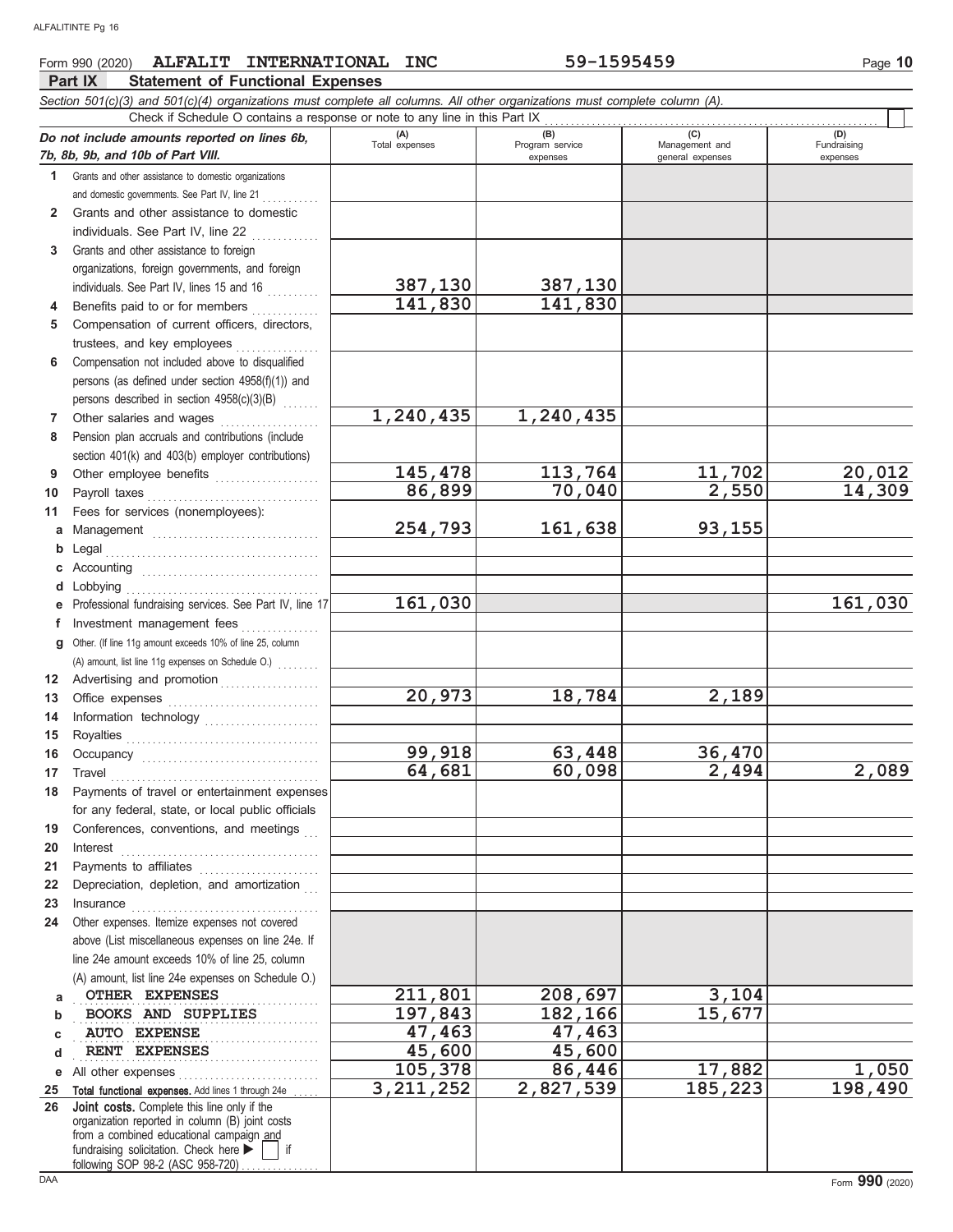|                             |        | ALFALIT INTERNATIONAL INC<br>Form 990 (2020)                                                                                                                                                                                   |        | 59-1595459                |                         | Page 11            |
|-----------------------------|--------|--------------------------------------------------------------------------------------------------------------------------------------------------------------------------------------------------------------------------------|--------|---------------------------|-------------------------|--------------------|
|                             | Part X | <b>Balance Sheet</b>                                                                                                                                                                                                           |        |                           |                         |                    |
|                             |        | Check if Schedule O contains a response or note to any line in this Part X                                                                                                                                                     |        |                           |                         |                    |
|                             |        |                                                                                                                                                                                                                                |        | (A)<br>Beginning of year  |                         | (B)<br>End of year |
|                             | 1      | Cash-non-interest-bearing                                                                                                                                                                                                      |        | 678,664                   | $\mathbf{1}$            | 1,187,947          |
|                             | 2      |                                                                                                                                                                                                                                |        |                           | $\overline{2}$          |                    |
|                             | 3      |                                                                                                                                                                                                                                |        |                           | 3                       |                    |
|                             | 4      |                                                                                                                                                                                                                                |        | 320,569                   | $\overline{\mathbf{4}}$ | 83,000             |
|                             | 5      | Loans and other receivables from any current or former officer, director,                                                                                                                                                      |        |                           |                         |                    |
|                             |        | trustee, key employee, creator or founder, substantial contributor, or 35%                                                                                                                                                     |        |                           |                         |                    |
|                             |        | controlled entity or family member of any of these persons                                                                                                                                                                     |        |                           | 5                       |                    |
|                             | 6      | Loans and other receivables from other disqualified persons (as defined                                                                                                                                                        |        |                           |                         |                    |
|                             |        | under section 4958(f)(1)), and persons described in section 4958(c)(3)(B)                                                                                                                                                      |        |                           | 6                       |                    |
| Assets                      | 7      |                                                                                                                                                                                                                                |        |                           | $\overline{7}$          |                    |
|                             | 8      | Inventories for sale or use                                                                                                                                                                                                    |        |                           | 8                       |                    |
|                             | 9      | Prepaid expenses and deferred charges                                                                                                                                                                                          |        | 154,752                   | $\overline{9}$          | 147,169            |
|                             |        | 10a Land, buildings, and equipment: cost or other                                                                                                                                                                              |        |                           |                         |                    |
|                             |        |                                                                                                                                                                                                                                | 13,637 |                           |                         |                    |
|                             |        | 10b<br><b>b</b> Less: accumulated depreciation                                                                                                                                                                                 | 13,637 |                           | 10 <sub>c</sub>         |                    |
|                             | 11     |                                                                                                                                                                                                                                |        |                           | 11                      |                    |
|                             | 12     |                                                                                                                                                                                                                                |        |                           | 12                      |                    |
|                             | 13     |                                                                                                                                                                                                                                |        |                           | 13                      |                    |
|                             | 14     | Intangible assets                                                                                                                                                                                                              |        |                           | 14                      |                    |
|                             | 15     |                                                                                                                                                                                                                                |        | 8,769                     | 15                      |                    |
|                             | 16     |                                                                                                                                                                                                                                |        | 1, 162, 754               | 16                      | 1,418,116          |
|                             | 17     |                                                                                                                                                                                                                                |        | 14,627                    | 17                      | 24,287             |
|                             | 18     | Grants payable                                                                                                                                                                                                                 |        |                           | 18                      |                    |
|                             | 19     | Deferred revenue communications and contain a series of the container and contain a series of the container and contain a series of the container and container and container and container and container and container and co |        |                           | 19                      |                    |
|                             | 20     |                                                                                                                                                                                                                                |        |                           | 20                      |                    |
|                             | 21     | Escrow or custodial account liability. Complete Part IV of Schedule D                                                                                                                                                          | .      |                           | 21                      |                    |
|                             | 22     | Loans and other payables to any current or former officer, director,                                                                                                                                                           |        |                           |                         |                    |
| Liabilities                 |        | trustee, key employee, creator or founder, substantial contributor, or 35%                                                                                                                                                     |        |                           |                         |                    |
|                             |        |                                                                                                                                                                                                                                |        |                           | 22                      |                    |
|                             | 23     |                                                                                                                                                                                                                                |        |                           | 23                      |                    |
|                             | 24     |                                                                                                                                                                                                                                |        |                           | 24                      |                    |
|                             | 25     | Other liabilities (including federal income tax, payables to related third                                                                                                                                                     |        |                           |                         |                    |
|                             |        | parties, and other liabilities not included on lines 17-24). Complete Part X                                                                                                                                                   |        |                           |                         |                    |
|                             |        | of Schedule D                                                                                                                                                                                                                  |        | 200,455                   | 25                      | 426,630            |
|                             | 26     |                                                                                                                                                                                                                                |        | 215,082                   | 26                      | 450,917            |
|                             |        | Organizations that follow FASB ASC 958, check here $\blacktriangleright \boxed{\text{X}}$                                                                                                                                      |        |                           |                         |                    |
|                             |        | and complete lines 27, 28, 32, and 33.                                                                                                                                                                                         |        |                           |                         |                    |
|                             | 27     | Net assets without donor restrictions                                                                                                                                                                                          |        | 947,672                   | 27                      | 967,199            |
|                             | 28     | Net assets with donor restrictions                                                                                                                                                                                             |        |                           | 28                      |                    |
|                             |        | Organizations that do not follow FASB ASC 958, check here ▶                                                                                                                                                                    |        |                           |                         |                    |
| Net Assets or Fund Balances |        | and complete lines 29 through 33.                                                                                                                                                                                              |        |                           |                         |                    |
|                             | 29     | Capital stock or trust principal, or current funds                                                                                                                                                                             |        |                           | 29                      |                    |
|                             | 30     |                                                                                                                                                                                                                                |        |                           | 30                      |                    |
|                             | 31     | Retained earnings, endowment, accumulated income, or other funds                                                                                                                                                               |        |                           | 31                      |                    |
|                             | 32     | Total net assets or fund balances                                                                                                                                                                                              |        | 947,672                   | 32                      | 967,199            |
|                             | 33     |                                                                                                                                                                                                                                |        | $\overline{1}$ , 162, 754 | 33                      | 1,418,116          |

Form **990** (2020)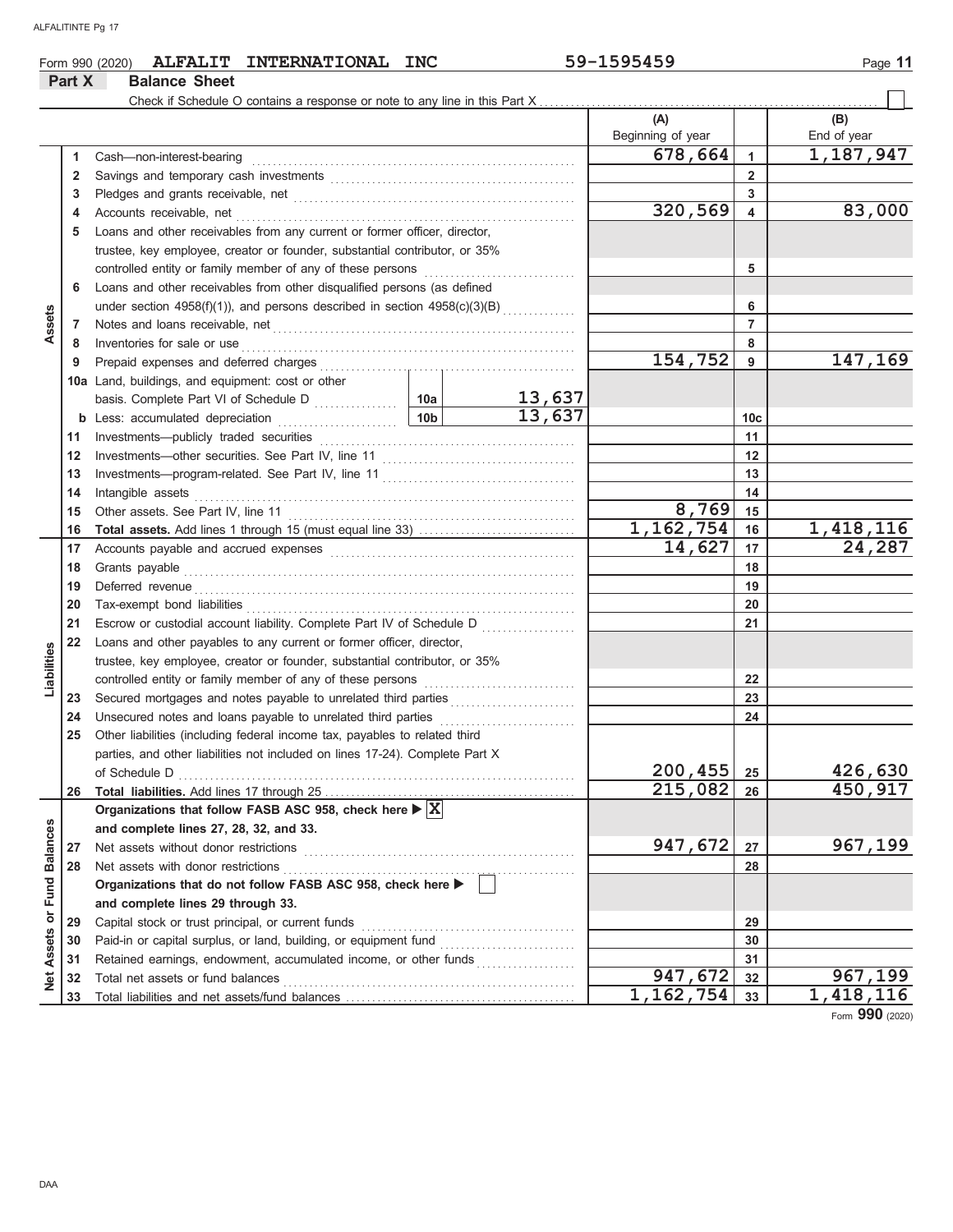|                | 59-1595459<br>Form 990 (2020) ALFALIT INTERNATIONAL INC                                                                                                                                                                                  |                |                | Page 12                 |
|----------------|------------------------------------------------------------------------------------------------------------------------------------------------------------------------------------------------------------------------------------------|----------------|----------------|-------------------------|
|                | Part XI<br><b>Reconciliation of Net Assets</b>                                                                                                                                                                                           |                |                |                         |
|                |                                                                                                                                                                                                                                          |                |                | X                       |
| 1              |                                                                                                                                                                                                                                          | $\mathbf{1}$   |                | 3,230,779               |
| $\overline{2}$ |                                                                                                                                                                                                                                          | $\overline{2}$ |                | 3, 211, 252             |
| 3              |                                                                                                                                                                                                                                          | $\overline{3}$ |                | 19,527                  |
| 4              |                                                                                                                                                                                                                                          | $\overline{4}$ |                | 947,672                 |
| 5              | Net unrealized gains (losses) on investments [11] Martin Martin Martin Martin Martin Martin Martin Martin Martin Martin Martin Martin Martin Martin Martin Martin Martin Martin Martin Martin Martin Martin Martin Martin Mart           | $\overline{5}$ |                |                         |
| 6              | Donated services and use of facilities <b>constructs</b> and a service of the service of the service of facilities <b>constructs</b> and the service of the service of the service of the service of the service of the service of the s | 6              |                |                         |
| 7              |                                                                                                                                                                                                                                          | $\overline{7}$ |                |                         |
| 8              | Prior period adjustments [11, 12] materials and adjustments and account of the contract of the contract of the                                                                                                                           | 8              |                |                         |
| 9              |                                                                                                                                                                                                                                          | 9              |                |                         |
| 10             | Net assets or fund balances at end of year. Combine lines 3 through 9 (must equal Part X, line                                                                                                                                           |                |                |                         |
|                |                                                                                                                                                                                                                                          | 10             |                | 967,199                 |
|                | <b>Financial Statements and Reporting</b><br>Part XII                                                                                                                                                                                    |                |                |                         |
|                |                                                                                                                                                                                                                                          |                |                |                         |
|                |                                                                                                                                                                                                                                          |                |                | <b>Yes</b><br><b>No</b> |
| 1              | $ \mathbf{X} $ Accrual<br>Accounting method used to prepare the Form 990:<br>Cash<br>Other                                                                                                                                               |                |                |                         |
|                | If the organization changed its method of accounting from a prior year or checked "Other," explain in                                                                                                                                    |                |                |                         |
|                | Schedule O.                                                                                                                                                                                                                              |                |                |                         |
|                | 2a Were the organization's financial statements compiled or reviewed by an independent accountant?                                                                                                                                       |                | 2a             | $\mathbf x$             |
|                | If "Yes," check a box below to indicate whether the financial statements for the year were compiled or                                                                                                                                   |                |                |                         |
|                | reviewed on a separate basis, consolidated basis, or both:                                                                                                                                                                               |                |                |                         |
|                | Separate basis<br>  Consolidated basis<br>  Both consolidated and separate basis                                                                                                                                                         |                |                |                         |
|                | <b>b</b> Were the organization's financial statements audited by an independent accountant?                                                                                                                                              |                | 2 <sub>b</sub> | $\mathbf X$             |
|                | If "Yes," check a box below to indicate whether the financial statements for the year were audited on a                                                                                                                                  |                |                |                         |
|                | separate basis, consolidated basis, or both:                                                                                                                                                                                             |                |                |                         |
|                | Separate basis<br>  Consolidated basis<br>  Both consolidated and separate basis                                                                                                                                                         |                |                |                         |
|                | c If "Yes" to line 2a or 2b, does the organization have a committee that assumes responsibility for oversight of                                                                                                                         |                |                |                         |
|                | the audit, review, or compilation of its financial statements and selection of an independent accountant?                                                                                                                                |                | 2c             |                         |
|                | If the organization changed either its oversight process or selection process during the tax year, explain on                                                                                                                            |                |                |                         |
|                | Schedule O.                                                                                                                                                                                                                              |                |                |                         |
|                | 3a As a result of a federal award, was the organization required to undergo an audit or audits as set forth in the                                                                                                                       |                |                |                         |
|                | Single Audit Act and OMB Circular A-133?                                                                                                                                                                                                 |                | 3a             |                         |
|                | <b>b</b> If "Yes," did the organization undergo the required audit or audits? If the organization did not undergo the                                                                                                                    |                |                |                         |
|                | required audit or audits, explain why on Schedule O and describe any steps taken to undergo such audits                                                                                                                                  |                | 3 <sub>b</sub> |                         |

Form **990** (2020)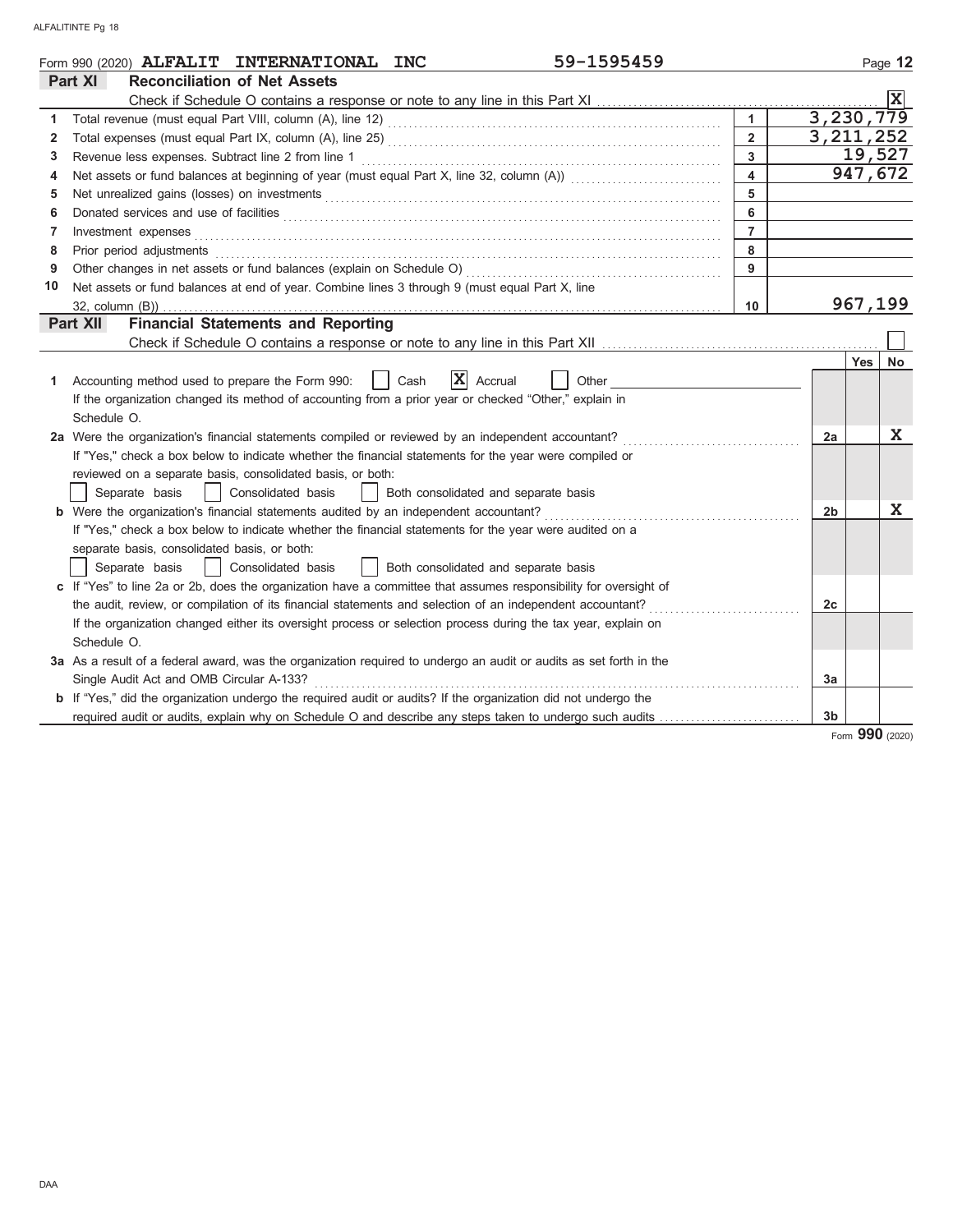(Form 990 or 990-EZ)

## **SCHEDULE A Public Charity Status and Public Support**

**Complete if the organization is a section 501(c)(3) organization or a section 4947(a)(1) nonexempt charitable trust.**

Internal Revenue Service Department of the Treasury  **Attach to Form 990 or Form 990-EZ.**

| 2020                  |  |
|-----------------------|--|
| <b>Open to Public</b> |  |

OMB No. 1545-0047

|        |   | Internal Revenue Service                      |                | Go to www.irs.gov/Form990 for instructions and the latest information.                                                                                                                                                                                          |     |                                       |                               |                                              | Inspection                          |
|--------|---|-----------------------------------------------|----------------|-----------------------------------------------------------------------------------------------------------------------------------------------------------------------------------------------------------------------------------------------------------------|-----|---------------------------------------|-------------------------------|----------------------------------------------|-------------------------------------|
|        |   | Name of the organization                      | <b>ALFALIT</b> | <b>INTERNATIONAL</b><br><b>INC</b>                                                                                                                                                                                                                              |     |                                       |                               | Employer identification number<br>59-1595459 |                                     |
| Part I |   |                                               |                | Reason for Public Charity Status. (All organizations must complete this part.) See instructions.                                                                                                                                                                |     |                                       |                               |                                              |                                     |
|        |   |                                               |                | The organization is not a private foundation because it is: (For lines 1 through 12, check only one box.)                                                                                                                                                       |     |                                       |                               |                                              |                                     |
| 1      |   |                                               |                | A church, convention of churches, or association of churches described in <b>section 170(b)(1)(A)(i).</b>                                                                                                                                                       |     |                                       |                               |                                              |                                     |
| 2      |   |                                               |                | A school described in section 170(b)(1)(A)(ii). (Attach Schedule E (Form 990 or 990-EZ).)                                                                                                                                                                       |     |                                       |                               |                                              |                                     |
| 3      |   |                                               |                | A hospital or a cooperative hospital service organization described in section 170(b)(1)(A)(iii).                                                                                                                                                               |     |                                       |                               |                                              |                                     |
| 4      |   |                                               |                | A medical research organization operated in conjunction with a hospital described in section 170(b)(1)(A)(iii). Enter the hospital's name,                                                                                                                      |     |                                       |                               |                                              |                                     |
|        |   | city, and state:                              |                |                                                                                                                                                                                                                                                                 |     |                                       |                               |                                              |                                     |
| 5      |   |                                               |                | An organization operated for the benefit of a college or university owned or operated by a governmental unit described in                                                                                                                                       |     |                                       |                               |                                              |                                     |
|        |   | section 170(b)(1)(A)(iv). (Complete Part II.) |                |                                                                                                                                                                                                                                                                 |     |                                       |                               |                                              |                                     |
| 6      |   |                                               |                | A federal, state, or local government or governmental unit described in section 170(b)(1)(A)(v).                                                                                                                                                                |     |                                       |                               |                                              |                                     |
| 7      | X |                                               |                | An organization that normally receives a substantial part of its support from a governmental unit or from the general public                                                                                                                                    |     |                                       |                               |                                              |                                     |
|        |   |                                               |                | described in section 170(b)(1)(A)(vi). (Complete Part II.)                                                                                                                                                                                                      |     |                                       |                               |                                              |                                     |
| 8      |   |                                               |                | A community trust described in section 170(b)(1)(A)(vi). (Complete Part II.)                                                                                                                                                                                    |     |                                       |                               |                                              |                                     |
| 9      |   |                                               |                | An agricultural research organization described in section $170(b)(1)(A)(ix)$ operated in conjunction with a land-grant college                                                                                                                                 |     |                                       |                               |                                              |                                     |
|        |   |                                               |                | or university or a non-land-grant college of agriculture (see instructions). Enter the name, city, and state of the college or                                                                                                                                  |     |                                       |                               |                                              |                                     |
|        |   | university:                                   |                |                                                                                                                                                                                                                                                                 |     |                                       |                               |                                              |                                     |
| 10     |   |                                               |                | An organization that normally receives: (1) more than 33 1/3% of its support from contributions, membership fees, and gross                                                                                                                                     |     |                                       |                               |                                              |                                     |
|        |   |                                               |                | receipts from activities related to its exempt functions, subject to certain exceptions; and (2) no more than 331/3% of its                                                                                                                                     |     |                                       |                               |                                              |                                     |
|        |   |                                               |                | support from gross investment income and unrelated business taxable income (less section 511 tax) from businesses                                                                                                                                               |     |                                       |                               |                                              |                                     |
|        |   |                                               |                | acquired by the organization after June 30, 1975. See section 509(a)(2). (Complete Part III.)                                                                                                                                                                   |     |                                       |                               |                                              |                                     |
| 11     |   |                                               |                | An organization organized and operated exclusively to test for public safety. See section 509(a)(4).                                                                                                                                                            |     |                                       |                               |                                              |                                     |
| 12     |   |                                               |                | An organization organized and operated exclusively for the benefit of, to perform the functions of, or to carry out the purposes<br>of one or more publicly supported organizations described in section 509(a)(1) or section 509(a)(2). See section 509(a)(3). |     |                                       |                               |                                              |                                     |
|        |   |                                               |                | Check the box in lines 12a through 12d that describes the type of supporting organization and complete lines 12e, 12f, and 12g.                                                                                                                                 |     |                                       |                               |                                              |                                     |
|        | а |                                               |                | Type I. A supporting organization operated, supervised, or controlled by its supported organization(s), typically by giving                                                                                                                                     |     |                                       |                               |                                              |                                     |
|        |   |                                               |                | the supported organization(s) the power to regularly appoint or elect a majority of the directors or trustees of the                                                                                                                                            |     |                                       |                               |                                              |                                     |
|        |   |                                               |                | supporting organization. You must complete Part IV, Sections A and B.                                                                                                                                                                                           |     |                                       |                               |                                              |                                     |
|        | b |                                               |                | Type II. A supporting organization supervised or controlled in connection with its supported organization(s), by having                                                                                                                                         |     |                                       |                               |                                              |                                     |
|        |   |                                               |                | control or management of the supporting organization vested in the same persons that control or manage the supported                                                                                                                                            |     |                                       |                               |                                              |                                     |
|        |   |                                               |                | organization(s). You must complete Part IV, Sections A and C.                                                                                                                                                                                                   |     |                                       |                               |                                              |                                     |
|        | С |                                               |                | Type III functionally integrated. A supporting organization operated in connection with, and functionally integrated with,                                                                                                                                      |     |                                       |                               |                                              |                                     |
|        |   |                                               |                | its supported organization(s) (see instructions). You must complete Part IV, Sections A, D, and E.<br>Type III non-functionally integrated. A supporting organization operated in connection with its supported organization(s)                                 |     |                                       |                               |                                              |                                     |
|        | d |                                               |                | that is not functionally integrated. The organization generally must satisfy a distribution requirement and an attentiveness                                                                                                                                    |     |                                       |                               |                                              |                                     |
|        |   |                                               |                | requirement (see instructions). You must complete Part IV, Sections A and D, and Part V.                                                                                                                                                                        |     |                                       |                               |                                              |                                     |
|        | е |                                               |                | Check this box if the organization received a written determination from the IRS that it is a Type I, Type II, Type III                                                                                                                                         |     |                                       |                               |                                              |                                     |
|        |   |                                               |                | functionally integrated, or Type III non-functionally integrated supporting organization.                                                                                                                                                                       |     |                                       |                               |                                              |                                     |
|        | f |                                               |                | Enter the number of supported organizations                                                                                                                                                                                                                     |     |                                       |                               |                                              |                                     |
|        | g |                                               |                | Provide the following information about the supported organization(s).                                                                                                                                                                                          |     |                                       |                               |                                              |                                     |
|        |   | (i) Name of supported                         | $(ii)$ $EIN$   | (iii) Type of organization                                                                                                                                                                                                                                      |     | (iv) Is the organization              | (v) Amount of monetary        |                                              | (vi) Amount of                      |
|        |   | organization                                  |                | (described on lines 1-10<br>above (see instructions))                                                                                                                                                                                                           |     | listed in your governing<br>document? | support (see<br>instructions) |                                              | other support (see<br>instructions) |
|        |   |                                               |                |                                                                                                                                                                                                                                                                 | Yes | No                                    |                               |                                              |                                     |
| (A)    |   |                                               |                |                                                                                                                                                                                                                                                                 |     |                                       |                               |                                              |                                     |
|        |   |                                               |                |                                                                                                                                                                                                                                                                 |     |                                       |                               |                                              |                                     |
| (B)    |   |                                               |                |                                                                                                                                                                                                                                                                 |     |                                       |                               |                                              |                                     |
|        |   |                                               |                |                                                                                                                                                                                                                                                                 |     |                                       |                               |                                              |                                     |
| (C)    |   |                                               |                |                                                                                                                                                                                                                                                                 |     |                                       |                               |                                              |                                     |
|        |   |                                               |                |                                                                                                                                                                                                                                                                 |     |                                       |                               |                                              |                                     |
| (D)    |   |                                               |                |                                                                                                                                                                                                                                                                 |     |                                       |                               |                                              |                                     |
|        |   |                                               |                |                                                                                                                                                                                                                                                                 |     |                                       |                               |                                              |                                     |
| (E)    |   |                                               |                |                                                                                                                                                                                                                                                                 |     |                                       |                               |                                              |                                     |
|        |   |                                               |                |                                                                                                                                                                                                                                                                 |     |                                       |                               |                                              |                                     |

**For Paperwork Reduction Act Notice, see the Instructions for Form 990 or 990-EZ.**

**Schedule A (Form 990 or 990-EZ) 2020**

**Total**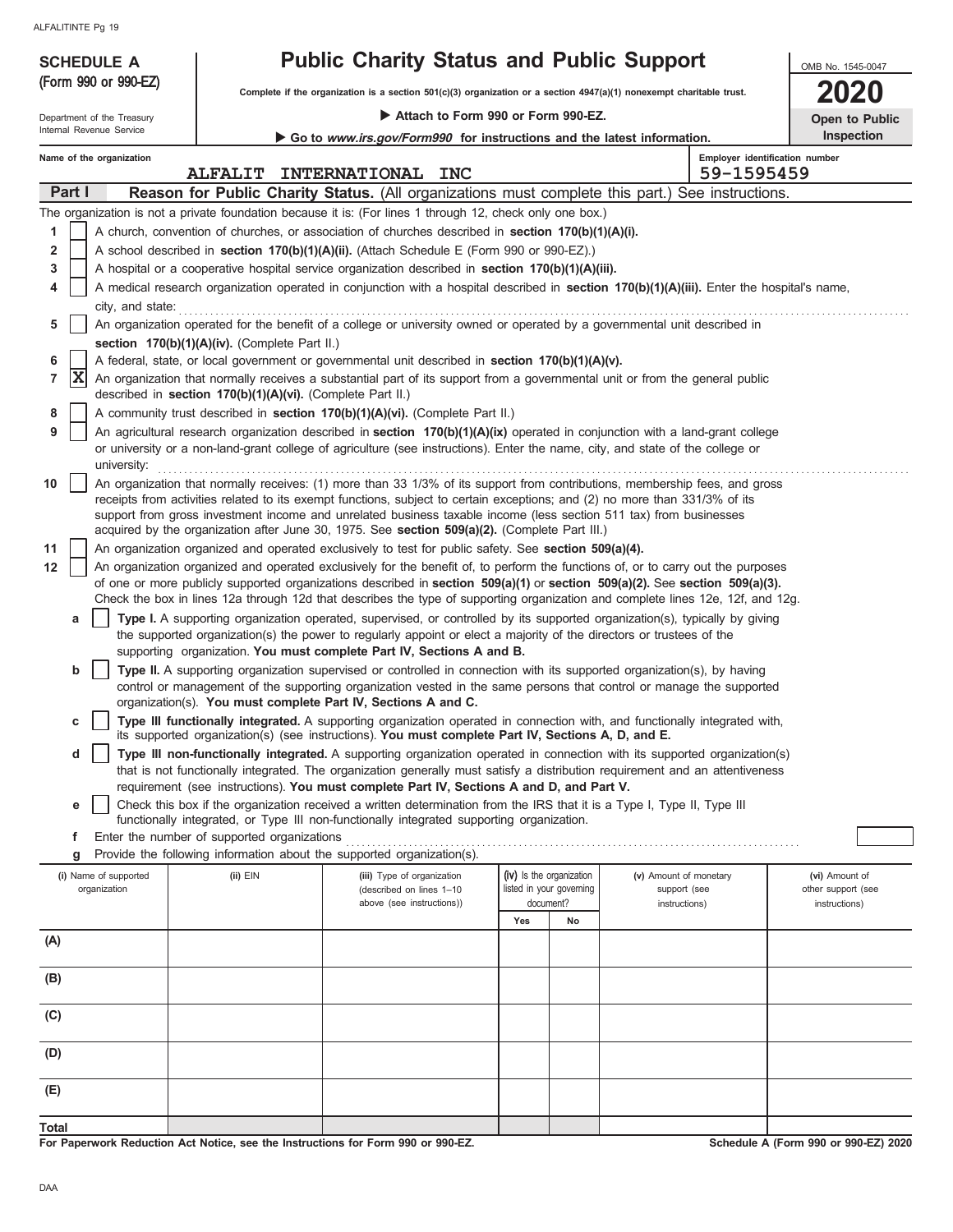|                | Schedule A (Form 990 or 990-EZ) 2020                                                                                                                                                                                           | ALFALIT INTERNATIONAL INC |             |            |            | 59-1595459 | Page 2                                      |
|----------------|--------------------------------------------------------------------------------------------------------------------------------------------------------------------------------------------------------------------------------|---------------------------|-------------|------------|------------|------------|---------------------------------------------|
|                | Support Schedule for Organizations Described in Sections 170(b)(1)(A)(iv) and 170(b)(1)(A)(vi)<br>Part II                                                                                                                      |                           |             |            |            |            |                                             |
|                | (Complete only if you checked the box on line 5, 7, or 8 of Part I or if the organization failed to qualify under                                                                                                              |                           |             |            |            |            |                                             |
|                | Part III. If the organization fails to qualify under the tests listed below, please complete Part III.)                                                                                                                        |                           |             |            |            |            |                                             |
|                | Section A. Public Support                                                                                                                                                                                                      |                           |             |            |            |            |                                             |
|                | Calendar year (or fiscal year beginning in)<br>▶                                                                                                                                                                               | (a) 2016                  | (b) 2017    | $(c)$ 2018 | $(d)$ 2019 | (e) 2020   | (f) Total                                   |
| 1              | Gifts, grants, contributions, and                                                                                                                                                                                              |                           |             |            |            |            |                                             |
|                | membership fees received. (Do not                                                                                                                                                                                              |                           |             |            |            |            |                                             |
|                | include any "unusual grants.")                                                                                                                                                                                                 | 4,130,734                 | 4, 184, 113 | 5,373,039  | 4,170,451  | 3,020,087  | 20,878,424                                  |
| $\overline{2}$ | Tax revenues levied for the                                                                                                                                                                                                    |                           |             |            |            |            |                                             |
|                | organization's benefit and either paid                                                                                                                                                                                         |                           |             |            |            |            |                                             |
|                | to or expended on its behalf                                                                                                                                                                                                   |                           |             |            |            |            |                                             |
| 3              | The value of services or facilities                                                                                                                                                                                            |                           |             |            |            |            |                                             |
|                | furnished by a governmental unit to the                                                                                                                                                                                        |                           |             |            |            |            |                                             |
|                | organization without charge                                                                                                                                                                                                    |                           |             |            |            |            |                                             |
| 4              | Total. Add lines 1 through 3                                                                                                                                                                                                   | 4,130,734                 | 4, 184, 113 | 5,373,039  | 4,170,451  | 3,020,087  | 20,878,424                                  |
| 5              | The portion of total contributions by                                                                                                                                                                                          |                           |             |            |            |            |                                             |
|                | each person (other than a                                                                                                                                                                                                      |                           |             |            |            |            |                                             |
|                | governmental unit or publicly<br>supported organization) included on                                                                                                                                                           |                           |             |            |            |            |                                             |
|                | line 1 that exceeds 2% of the amount                                                                                                                                                                                           |                           |             |            |            |            |                                             |
|                | shown on line 11, column (f)                                                                                                                                                                                                   |                           |             |            |            |            | 17,819,717                                  |
| 6              | <b>Public support.</b> Subtract line 5 from line 4                                                                                                                                                                             |                           |             |            |            |            | 3,058,707                                   |
|                | <b>Section B. Total Support</b>                                                                                                                                                                                                |                           |             |            |            |            |                                             |
|                | Calendar year (or fiscal year beginning in)<br>▶                                                                                                                                                                               | (a) 2016                  | (b) 2017    | (c) 2018   | $(d)$ 2019 | (e) 2020   | (f) Total                                   |
| $\overline{7}$ | Amounts from line 4                                                                                                                                                                                                            | 4,130,734                 | 4, 184, 113 | 5,373,039  | 4,170,451  | 3,020,087  | 20,878,424                                  |
| 8              | Gross income from interest, dividends,                                                                                                                                                                                         |                           |             |            |            |            |                                             |
|                | payments received on securities loans,<br>rents, royalties, and income from                                                                                                                                                    |                           |             |            |            |            |                                             |
|                | similar sources                                                                                                                                                                                                                | 3,319                     | 2,447       | 11,473     | 11,063     |            | 28,302                                      |
| 9              | Net income from unrelated business                                                                                                                                                                                             |                           |             |            |            |            |                                             |
|                | activities, whether or not the business                                                                                                                                                                                        |                           |             |            |            |            |                                             |
|                | is regularly carried on                                                                                                                                                                                                        |                           |             |            |            |            |                                             |
| 10             | Other income. Do not include gain or                                                                                                                                                                                           |                           |             |            |            |            |                                             |
|                | loss from the sale of capital assets                                                                                                                                                                                           |                           |             |            |            |            |                                             |
|                |                                                                                                                                                                                                                                |                           |             |            |            |            |                                             |
| 11             | Total support. Add lines 7 through 10                                                                                                                                                                                          |                           |             |            |            |            | 20,906,726                                  |
| 12             | Gross receipts from related activities, etc. (see instructions)                                                                                                                                                                |                           |             |            |            | 12         | 1,404,889                                   |
| 13             | First 5 years. If the Form 990 is for the organization's first, second, third, fourth, or fifth tax year as a section 501(c)(3)                                                                                                |                           |             |            |            |            |                                             |
|                | organization, check this box and stop here manufactured and contact the control of the state of the contact the control of the contact the contact of the contact the contact the contact of the contact of the contact of the |                           |             |            |            |            |                                             |
|                | Section C. Computation of Public Support Percentage                                                                                                                                                                            |                           |             |            |            |            |                                             |
| 14             |                                                                                                                                                                                                                                |                           |             |            |            | 14         | 14.63%                                      |
| 15             |                                                                                                                                                                                                                                |                           |             |            |            | 15         | 20.57%                                      |
| 16a            | 33 1/3% support test-2020. If the organization did not check the box on line 13, and line 14 is 33 1/3% or more, check this                                                                                                    |                           |             |            |            |            |                                             |
|                | box and stop here. The organization qualifies as a publicly supported organization                                                                                                                                             |                           |             |            |            |            |                                             |
| b              | 33 1/3% support test-2019. If the organization did not check a box on line 13 or 16a, and line 15 is 33 1/3% or more, check                                                                                                    |                           |             |            |            |            |                                             |
|                |                                                                                                                                                                                                                                |                           |             |            |            |            |                                             |
| 17а            | 10%-facts-and-circumstances test-2020. If the organization did not check a box on line 13, 16a, or 16b, and line 14 is                                                                                                         |                           |             |            |            |            |                                             |
|                | 10% or more, and if the organization meets the "facts-and-circumstances" test, check this box and stop here. Explain in                                                                                                        |                           |             |            |            |            |                                             |
|                | Part VI how the organization meets the "facts-and-circumstances" test. The organization qualifies as a publicly supported                                                                                                      |                           |             |            |            |            |                                             |
|                | organization                                                                                                                                                                                                                   |                           |             |            |            |            |                                             |
| b              | 10%-facts-and-circumstances test-2019. If the organization did not check a box on line 13, 16a, 16b, or 17a, and line                                                                                                          |                           |             |            |            |            |                                             |
|                | 15 is 10% or more, and if the organization meets the "facts-and-circumstances" test, check this box and stop here. Explain                                                                                                     |                           |             |            |            |            |                                             |
|                | in Part VI how the organization meets the "facts-and-circumstances" test. The organization qualifies as a publicly supported                                                                                                   |                           |             |            |            |            |                                             |
|                | organization www.commutation.commutation.com/www.commutation.com/www.commutation.com/www.commutation.com/www.com                                                                                                               |                           |             |            |            |            |                                             |
| 18             | Private foundation. If the organization did not check a box on line 13, 16a, 16b, 17a, or 17b, check this box and see                                                                                                          |                           |             |            |            |            |                                             |
|                |                                                                                                                                                                                                                                |                           |             |            |            |            | $\blacktriangleright \overline{\mathbf{X}}$ |

**Schedule A (Form 990 or 990-EZ) 2020**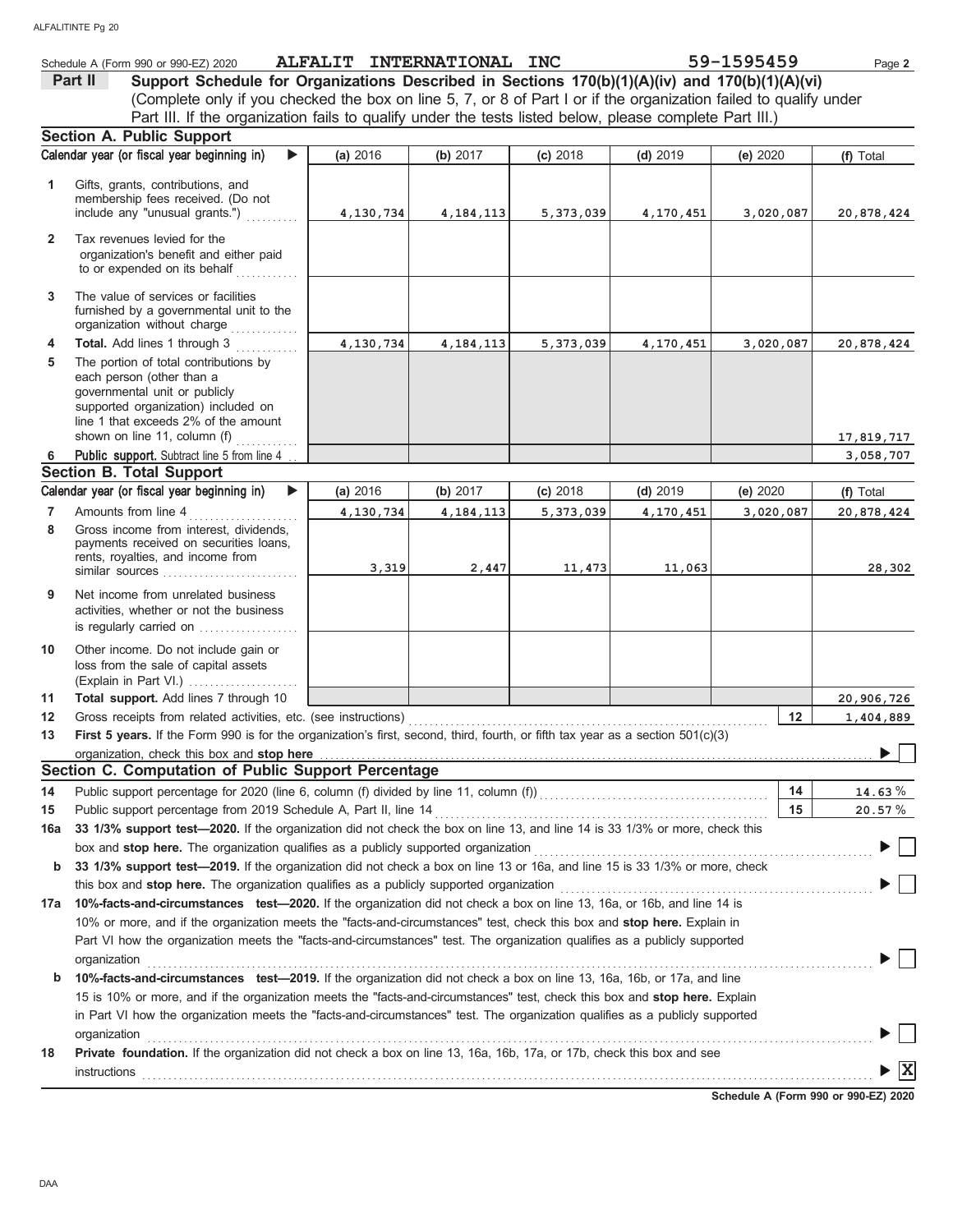|              | Schedule A (Form 990 or 990-EZ) 2020                                                                                                                                                               | ALFALIT INTERNATIONAL INC |          |            |            | 59-1595459 | Page 3    |
|--------------|----------------------------------------------------------------------------------------------------------------------------------------------------------------------------------------------------|---------------------------|----------|------------|------------|------------|-----------|
|              | Part III<br>Support Schedule for Organizations Described in Section 509(a)(2)                                                                                                                      |                           |          |            |            |            |           |
|              | (Complete only if you checked the box on line 10 of Part I or if the organization failed to qualify under Part II.                                                                                 |                           |          |            |            |            |           |
|              | If the organization fails to qualify under the tests listed below, please complete Part II.)                                                                                                       |                           |          |            |            |            |           |
|              | <b>Section A. Public Support</b>                                                                                                                                                                   |                           |          |            |            |            |           |
|              | Calendar year (or fiscal year beginning in)<br>$\blacktriangleright$                                                                                                                               | (a) 2016                  | (b) 2017 | $(c)$ 2018 | $(d)$ 2019 | (e) 2020   | (f) Total |
| 1            | Gifts, grants, contributions, and membership fees<br>received. (Do not include any "unusual grants.")                                                                                              |                           |          |            |            |            |           |
| $\mathbf{2}$ | Gross receipts from admissions, merchandise<br>sold or services performed, or facilities<br>furnished in any activity that is related to the<br>organization's tax-exempt purpose                  |                           |          |            |            |            |           |
| 3            | Gross receipts from activities that are not an<br>unrelated trade or business under section 513                                                                                                    |                           |          |            |            |            |           |
| 4            | Tax revenues levied for the<br>organization's benefit and either paid<br>to or expended on its behalf<br>.                                                                                         |                           |          |            |            |            |           |
| 5            | The value of services or facilities<br>furnished by a governmental unit to the<br>organization without charge                                                                                      |                           |          |            |            |            |           |
| 6            | Total. Add lines 1 through 5                                                                                                                                                                       |                           |          |            |            |            |           |
| 7а           | Amounts included on lines 1, 2, and 3<br>received from disqualified persons                                                                                                                        |                           |          |            |            |            |           |
| b            | Amounts included on lines 2 and 3<br>received from other than disqualified<br>persons that exceed the greater of \$5,000<br>or 1% of the amount on line 13 for the year                            |                           |          |            |            |            |           |
| с            | Add lines 7a and 7b                                                                                                                                                                                |                           |          |            |            |            |           |
| 8            | Public support. (Subtract line 7c from<br>line $6.$ )                                                                                                                                              |                           |          |            |            |            |           |
|              | <b>Section B. Total Support</b>                                                                                                                                                                    |                           |          |            |            |            |           |
|              | Calendar year (or fiscal year beginning in)<br>$\blacktriangleright$                                                                                                                               | (a) 2016                  | (b) 2017 | $(c)$ 2018 | $(d)$ 2019 | (e) 2020   | (f) Total |
| 9            | Amounts from line 6                                                                                                                                                                                |                           |          |            |            |            |           |
| 10a          | Gross income from interest, dividends,<br>payments received on securities loans, rents,<br>royalties, and income from similar sources                                                              |                           |          |            |            |            |           |
|              | Unrelated business taxable income (less<br>section 511 taxes) from businesses<br>acquired after June 30, 1975                                                                                      |                           |          |            |            |            |           |
| с            | Add lines 10a and 10b                                                                                                                                                                              |                           |          |            |            |            |           |
| 11           | Net income from unrelated business<br>activities not included in line 10b, whether<br>or not the business is regularly carried on                                                                  |                           |          |            |            |            |           |
| 12           | Other income. Do not include gain or<br>loss from the sale of capital assets                                                                                                                       |                           |          |            |            |            |           |
| 13           | Total support. (Add lines 9, 10c, 11,                                                                                                                                                              |                           |          |            |            |            |           |
| 14           | and 12.) $\ldots$<br>First 5 years. If the Form 990 is for the organization's first, second, third, fourth, or fifth tax year as a section 501(c)(3)<br>organization, check this box and stop here |                           |          |            |            |            |           |
|              | Section C. Computation of Public Support Percentage                                                                                                                                                |                           |          |            |            |            |           |
| 15           |                                                                                                                                                                                                    |                           |          |            |            | 15         | %         |
| 16           |                                                                                                                                                                                                    |                           |          |            |            | 16         | $\%$      |
|              | Section D. Computation of Investment Income Percentage                                                                                                                                             |                           |          |            |            |            |           |
| 17           |                                                                                                                                                                                                    |                           |          |            |            | 17         | %         |
| 18           |                                                                                                                                                                                                    |                           |          |            |            | 18         | %         |
| 19a          | 33 1/3% support tests—2020. If the organization did not check the box on line 14, and line 15 is more than 33 1/3%, and line                                                                       |                           |          |            |            |            |           |
|              |                                                                                                                                                                                                    |                           |          |            |            |            |           |
| b            | 33 1/3% support tests-2019. If the organization did not check a box on line 14 or line 19a, and line 16 is more than 33 1/3%, and                                                                  |                           |          |            |            |            |           |
|              |                                                                                                                                                                                                    |                           |          |            |            |            |           |

|  |  |  | 20 Private foundation. If the organization did not check a box on line 14, 19a, or 19b, check this box and see instructions |  |
|--|--|--|-----------------------------------------------------------------------------------------------------------------------------|--|

 $\blacktriangleright \Box$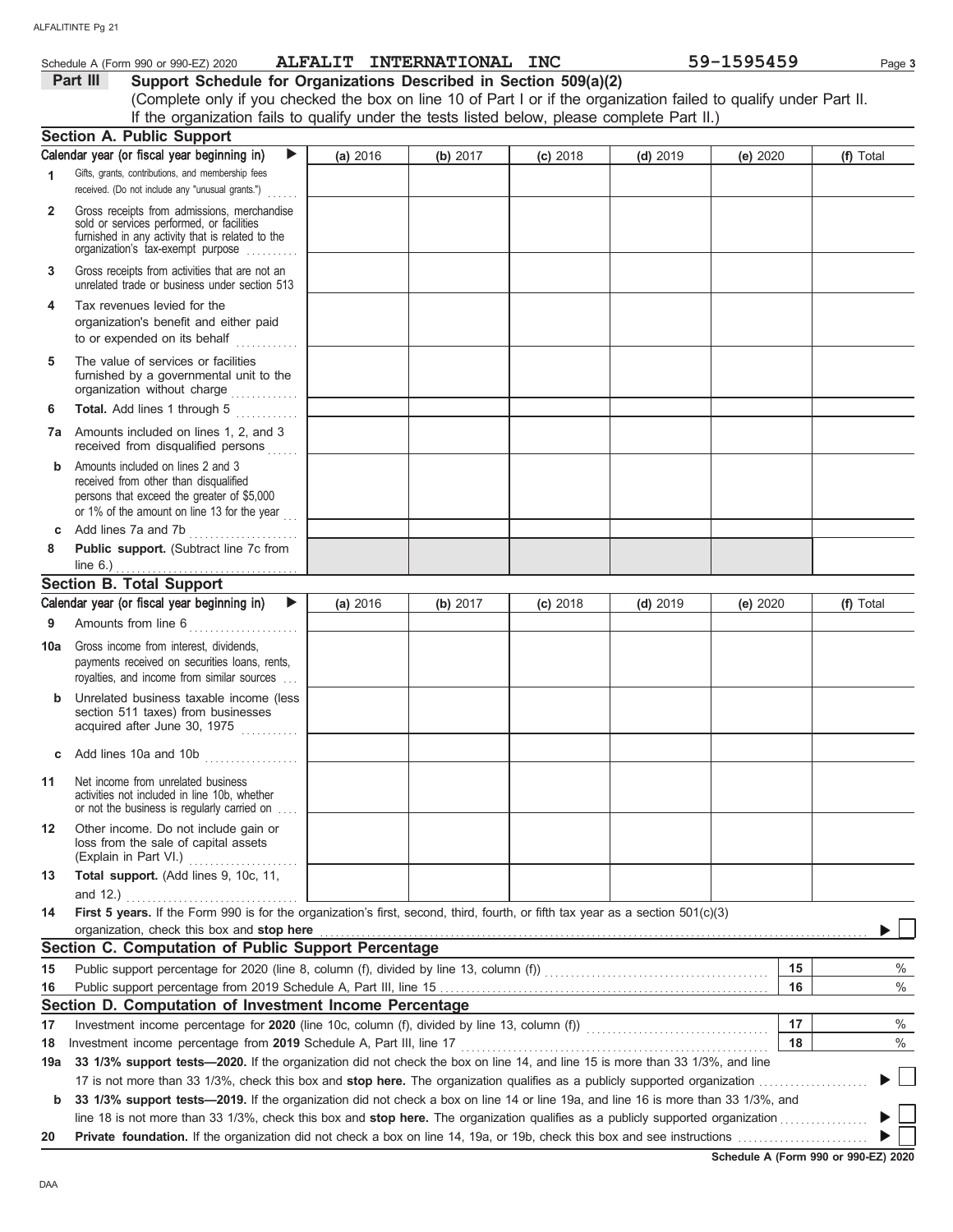|     | ALFALIT INTERNATIONAL INC<br>Schedule A (Form 990 or 990-EZ) 2020                                                      | 59-1595459                                         |            | Page 4 |
|-----|------------------------------------------------------------------------------------------------------------------------|----------------------------------------------------|------------|--------|
|     | Part IV<br><b>Supporting Organizations</b>                                                                             |                                                    |            |        |
|     | (Complete only if you checked a box in line 12 on Part I. If you checked box 12a, Part I, complete Sections A          |                                                    |            |        |
|     | and B. If you checked box 12b, Part I, complete Sections A and C. If you checked box 12c, Part I, complete             |                                                    |            |        |
|     | Sections A, D, and E. If you checked box 12d, Part I, complete Sections A and D, and complete Part V.)                 |                                                    |            |        |
|     | Section A. All Supporting Organizations                                                                                |                                                    |            |        |
|     |                                                                                                                        |                                                    | <b>Yes</b> | No     |
| 1   | Are all of the organization's supported organizations listed by name in the organization's governing                   |                                                    |            |        |
|     | documents? If "No," describe in Part VI how the supported organizations are designated. If designated by               |                                                    |            |        |
|     | class or purpose, describe the designation. If historic and continuing relationship, explain.                          | 1                                                  |            |        |
| 2   | Did the organization have any supported organization that does not have an IRS determination of status                 |                                                    |            |        |
|     | under section 509(a)(1) or (2)? If "Yes," explain in <b>Part VI</b> how the organization determined that the supported |                                                    |            |        |
|     | organization was described in section 509(a)(1) or (2).                                                                | $\mathbf{2}$                                       |            |        |
| За  | Did the organization have a supported organization described in section $501(c)(4)$ , (5), or (6)? If "Yes," answer    |                                                    |            |        |
|     | lines 3b and 3c below.                                                                                                 | За                                                 |            |        |
| b   | Did the organization confirm that each supported organization qualified under section $501(c)(4)$ , (5), or (6) and    |                                                    |            |        |
|     | satisfied the public support tests under section $509(a)(2)?$ If "Yes," describe in <b>Part VI</b> when and how the    |                                                    |            |        |
|     | organization made the determination.                                                                                   | 3b                                                 |            |        |
| c   | Did the organization ensure that all support to such organizations was used exclusively for section $170(c)(2)(B)$     |                                                    |            |        |
|     | purposes? If "Yes," explain in Part VI what controls the organization put in place to ensure such use.                 | 3c                                                 |            |        |
| 4a  | Was any supported organization not organized in the United States ("foreign supported organization")? If               |                                                    |            |        |
|     | "Yes," and if you checked 12a or 12b in Part I, answer (b) and (c) below.                                              | 4a                                                 |            |        |
| b   | Did the organization have ultimate control and discretion in deciding whether to make grants to the foreign            |                                                    |            |        |
|     | supported organization? If "Yes," describe in Part VI how the organization had such control and discretion             |                                                    |            |        |
|     | despite being controlled or supervised by or in connection with its supported organizations.                           | 4b                                                 |            |        |
| c   | Did the organization support any foreign supported organization that does not have an IRS determination                |                                                    |            |        |
|     | under sections 501(c)(3) and 509(a)(1) or (2)? If "Yes," explain in <b>Part VI</b> what controls the organization used |                                                    |            |        |
|     | to ensure that all support to the foreign supported organization was used exclusively for section $170(c)(2)(B)$       |                                                    |            |        |
|     | purposes.                                                                                                              | 4c                                                 |            |        |
| 5a  | Did the organization add, substitute, or remove any supported organizations during the tax year? If "Yes,"             |                                                    |            |        |
|     | answer lines 5b and 5c below (if applicable). Also, provide detail in Part VI, including (i) the names and EIN         |                                                    |            |        |
|     | numbers of the supported organizations added, substituted, or removed; (ii) the reasons for each such action;          |                                                    |            |        |
|     | (iii) the authority under the organization's organizing document authorizing such action; and (iv) how the action      |                                                    |            |        |
|     | was accomplished (such as by amendment to the organizing document).                                                    | 5a                                                 |            |        |
| b   | Type I or Type II only. Was any added or substituted supported organization part of a class already                    |                                                    |            |        |
|     | designated in the organization's organizing document?                                                                  | 5b                                                 |            |        |
| С   | Substitutions only. Was the substitution the result of an event beyond the organization's control?                     | 5c                                                 |            |        |
| 6   | Did the organization provide support (whether in the form of grants or the provision of services or facilities) to     |                                                    |            |        |
|     | anyone other than (i) its supported organizations, (ii) individuals that are part of the charitable class benefited    |                                                    |            |        |
|     | by one or more of its supported organizations, or (iii) other supporting organizations that also support or            |                                                    |            |        |
|     | benefit one or more of the filing organization's supported organizations? If "Yes," provide detail in Part VI.         | 6                                                  |            |        |
| 7   | Did the organization provide a grant, loan, compensation, or other similar payment to a substantial contributor        |                                                    |            |        |
|     | (as defined in section $4958(c)(3)(C)$ ), a family member of a substantial contributor, or a 35% controlled entity     |                                                    |            |        |
|     | with regard to a substantial contributor? If "Yes," complete Part I of Schedule L (Form 990 or 990-EZ).                | 7                                                  |            |        |
| 8   | Did the organization make a loan to a disqualified person (as defined in section 4958) not described in line 7?        |                                                    |            |        |
|     | If "Yes," complete Part I of Schedule L (Form 990 or 990-EZ).                                                          | 8                                                  |            |        |
| 9a  | Was the organization controlled directly or indirectly at any time during the tax year by one or more                  |                                                    |            |        |
|     | disqualified persons, as defined in section 4946 (other than foundation managers and organizations                     |                                                    |            |        |
|     | described in section 509(a)(1) or (2))? If "Yes," provide detail in Part VI.                                           | 9а                                                 |            |        |
| b   | Did one or more disqualified persons (as defined in line 9a) hold a controlling interest in any entity in which        |                                                    |            |        |
|     | the supporting organization had an interest? If "Yes," provide detail in Part VI.                                      | 9b                                                 |            |        |
| c   | Did a disqualified person (as defined in line 9a) have an ownership interest in, or derive any personal benefit        |                                                    |            |        |
|     | from, assets in which the supporting organization also had an interest? If "Yes," provide detail in Part VI.           | 9c                                                 |            |        |
| 10a | Was the organization subject to the excess business holdings rules of section 4943 because of section                  |                                                    |            |        |
|     | 4943(f) (regarding certain Type II supporting organizations, and all Type III non-functionally integrated              |                                                    |            |        |
|     | supporting organizations)? If "Yes," answer line 10b below.                                                            | 10a                                                |            |        |
| b   | Did the organization have any excess business holdings in the tax year? (Use Schedule C, Form 4720, to                 |                                                    |            |        |
|     | determine whether the organization had excess business holdings.)                                                      | 10 <sub>b</sub><br>Pohodule A (Form 000 or 000 EZ) |            |        |

**Schedule A (Form 990 or 990-EZ) 2020**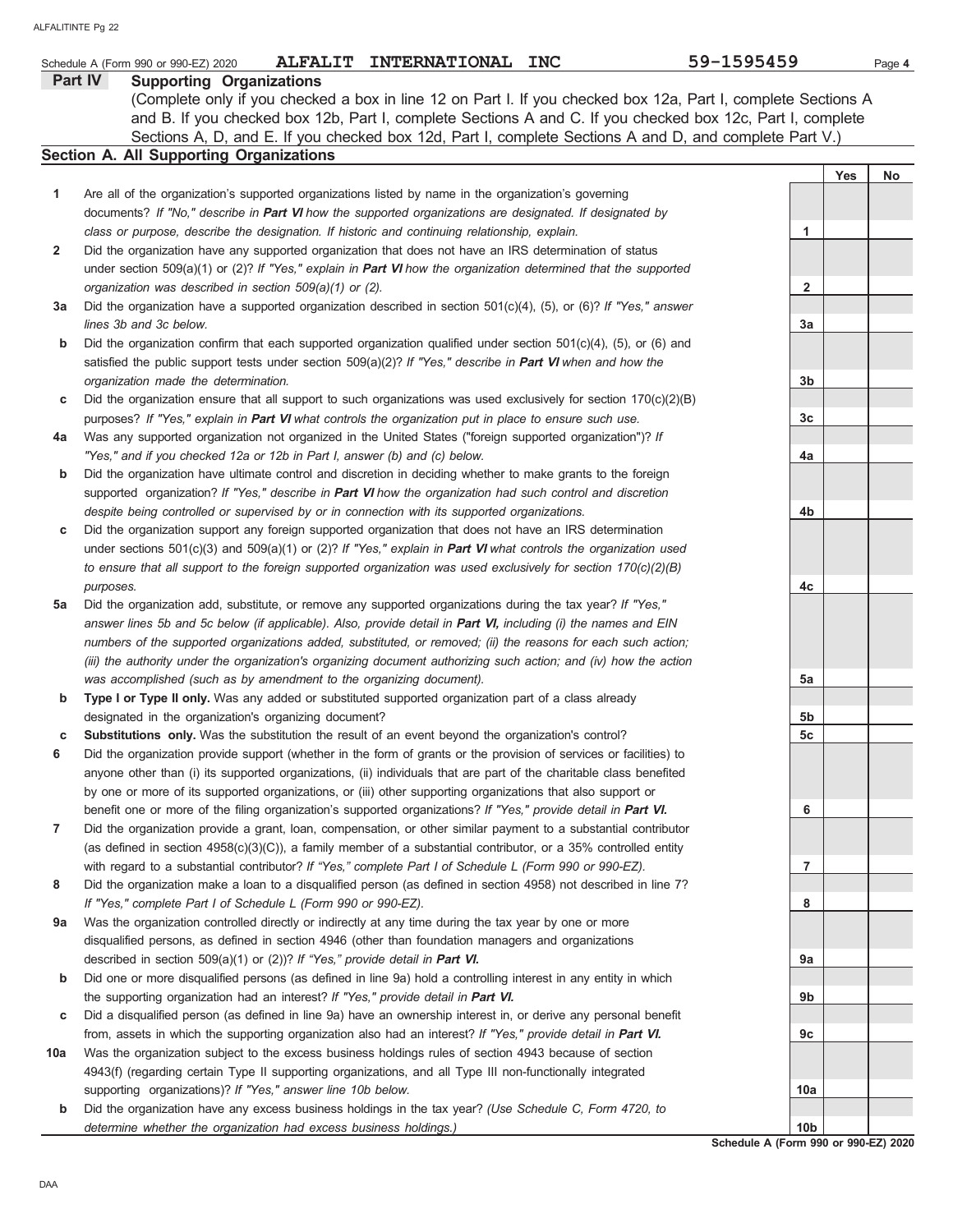|    | Schedule A (Form 990 or 990-EZ) 2020<br>Part IV<br><b>Supporting Organizations (continued)</b>                                 |                 |            | Page 5    |
|----|--------------------------------------------------------------------------------------------------------------------------------|-----------------|------------|-----------|
|    |                                                                                                                                |                 | <b>Yes</b> | <b>No</b> |
| 11 | Has the organization accepted a gift or contribution from any of the following persons?                                        |                 |            |           |
| а  | A person who directly or indirectly controls, either alone or together with persons described in lines 11b and                 |                 |            |           |
|    | 11c below, the governing body of a supported organization?                                                                     | 11a             |            |           |
| b  | A family member of a person described in line 11a above?                                                                       | 11 <sub>b</sub> |            |           |
|    | c A 35% controlled entity of a person described in line 11a or 11b above? If "Yes" to line 11a, 11b, or 11c, provide           |                 |            |           |
|    | detail in Part VI.                                                                                                             | 11 <sub>c</sub> |            |           |
|    | <b>Section B. Type I Supporting Organizations</b>                                                                              |                 |            |           |
|    |                                                                                                                                |                 | <b>Yes</b> | No        |
| 1  | Did the governing body, members of the governing body, officers acting in their official capacity, or membership of one or     |                 |            |           |
|    | more supported organizations have the power to regularly appoint or elect at least a majority of the organization's officers,  |                 |            |           |
|    | directors, or trustees at all times during the tax year? If "No," describe in <b>Part VI</b> how the supported organization(s) |                 |            |           |
|    | effectively operated, supervised, or controlled the organization's activities. If the organization had more than one supported |                 |            |           |
|    | organization, describe how the powers to appoint and/or remove officers, directors, or trustees were allocated among the       |                 |            |           |
|    | supported organizations and what conditions or restrictions, if any, applied to such powers during the tax year.               | 1               |            |           |
| 2  | Did the organization operate for the benefit of any supported organization other than the supported                            |                 |            |           |
|    | organization(s) that operated, supervised, or controlled the supporting organization? If "Yes," explain in Part                |                 |            |           |
|    | VI how providing such benefit carried out the purposes of the supported organization(s) that operated,                         |                 |            |           |
|    | supervised, or controlled the supporting organization.                                                                         | $\overline{2}$  |            |           |
|    | Section C. Type II Supporting Organizations                                                                                    |                 |            |           |
|    |                                                                                                                                |                 | <b>Yes</b> | <b>No</b> |
| 1  | Were a majority of the organization's directors or trustees during the tax year also a majority of the directors               |                 |            |           |
|    | or trustees of each of the organization's supported organization(s)? If "No," describe in <b>Part VI</b> how control           |                 |            |           |
|    | or management of the supporting organization was vested in the same persons that controlled or managed                         |                 |            |           |
|    | the supported organization(s).                                                                                                 | 1               |            |           |
|    | Section D. All Type III Supporting Organizations                                                                               |                 |            |           |
|    |                                                                                                                                |                 | <b>Yes</b> | <b>No</b> |

| 1<br>Did the organization provide to each of its supported organizations, by the last day of the fifth month of the<br>organization's tax year, (i) a written notice describing the type and amount of support provided during the prior tax<br>year, (ii) a copy of the Form 990 that was most recently filed as of the date of notification, and (iii) copies of the |  |
|------------------------------------------------------------------------------------------------------------------------------------------------------------------------------------------------------------------------------------------------------------------------------------------------------------------------------------------------------------------------|--|
|                                                                                                                                                                                                                                                                                                                                                                        |  |
|                                                                                                                                                                                                                                                                                                                                                                        |  |
|                                                                                                                                                                                                                                                                                                                                                                        |  |
| organization's governing documents in effect on the date of notification, to the extent not previously provided?                                                                                                                                                                                                                                                       |  |
| Were any of the organization's officers, directors, or trustees either (i) appointed or elected by the supported<br>$\overline{2}$                                                                                                                                                                                                                                     |  |
| organization(s) or (ii) serving on the governing body of a supported organization? If "No," explain in <b>Part VI</b> how                                                                                                                                                                                                                                              |  |
| the organization maintained a close and continuous working relationship with the supported organization(s).<br>ົ                                                                                                                                                                                                                                                       |  |
| By reason of the relationship described in line 2, above, did the organization's supported organizations have<br>$\mathbf{3}$                                                                                                                                                                                                                                          |  |
| a significant voice in the organization's investment policies and in directing the use of the organization's                                                                                                                                                                                                                                                           |  |
| income or assets at all times during the tax year? If "Yes," describe in Part VI the role the organization's                                                                                                                                                                                                                                                           |  |
| 3<br>supported organizations played in this regard.                                                                                                                                                                                                                                                                                                                    |  |

### **Section E. Type III Functionally-Integrated Supporting Organizations**

|  |  |  |  |  | Check the box next to the method that the organization used to satisfy the Integral Part Test during the year (see instructions). |  |
|--|--|--|--|--|-----------------------------------------------------------------------------------------------------------------------------------|--|
|--|--|--|--|--|-----------------------------------------------------------------------------------------------------------------------------------|--|

- The organization satisfied the Activities Test. *Complete* **line 2** *below.* **a**
- The organization is the parent of each of its supported organizations. *Complete* **line 3** *below.* **b**

|  |  |  |  |  | c The organization supported a governmental entity. Describe in Part VI how you supported a governmental entity (see instructions) |  |  |
|--|--|--|--|--|------------------------------------------------------------------------------------------------------------------------------------|--|--|
|--|--|--|--|--|------------------------------------------------------------------------------------------------------------------------------------|--|--|

- **2** Activities Test. **Answer lines 2a and 2b below.**
- **a** Did substantially all of the organization's activities during the tax year directly further the exempt purposes of the supported organization(s) to which the organization was responsive? *If "Yes," then in* **Part VI identify those supported organizations and explain** *how these activities directly furthered their exempt purposes, how the organization was responsive to those supported organizations, and how the organization determined that these activities constituted substantially all of its activities.*
- **b** Did the activities described in line 2a, above, constitute activities that, but for the organization's involvement, one or more of the organization's supported organization(s) would have been engaged in? If "Yes," explain in **Part VI** *the reasons for the organization's position that its supported organization(s) would have engaged in these activities but for the organization's involvement.*
- **3** Parent of Supported Organizations. **Answer lines 3a and 3b below.**
- **a** Did the organization have the power to regularly appoint or elect a majority of the officers, directors, or trustees of each of the supported organizations? *If "Yes" or "No," provide details in* **Part VI.**
- **b** Did the organization exercise a substantial degree of direction over the policies, programs, and activities of each of its supported organizations? *If "Yes," describe in* **Part VI** *the role played by the organization in this regard.*

**2a 2b 3a 3b**

**Yes No**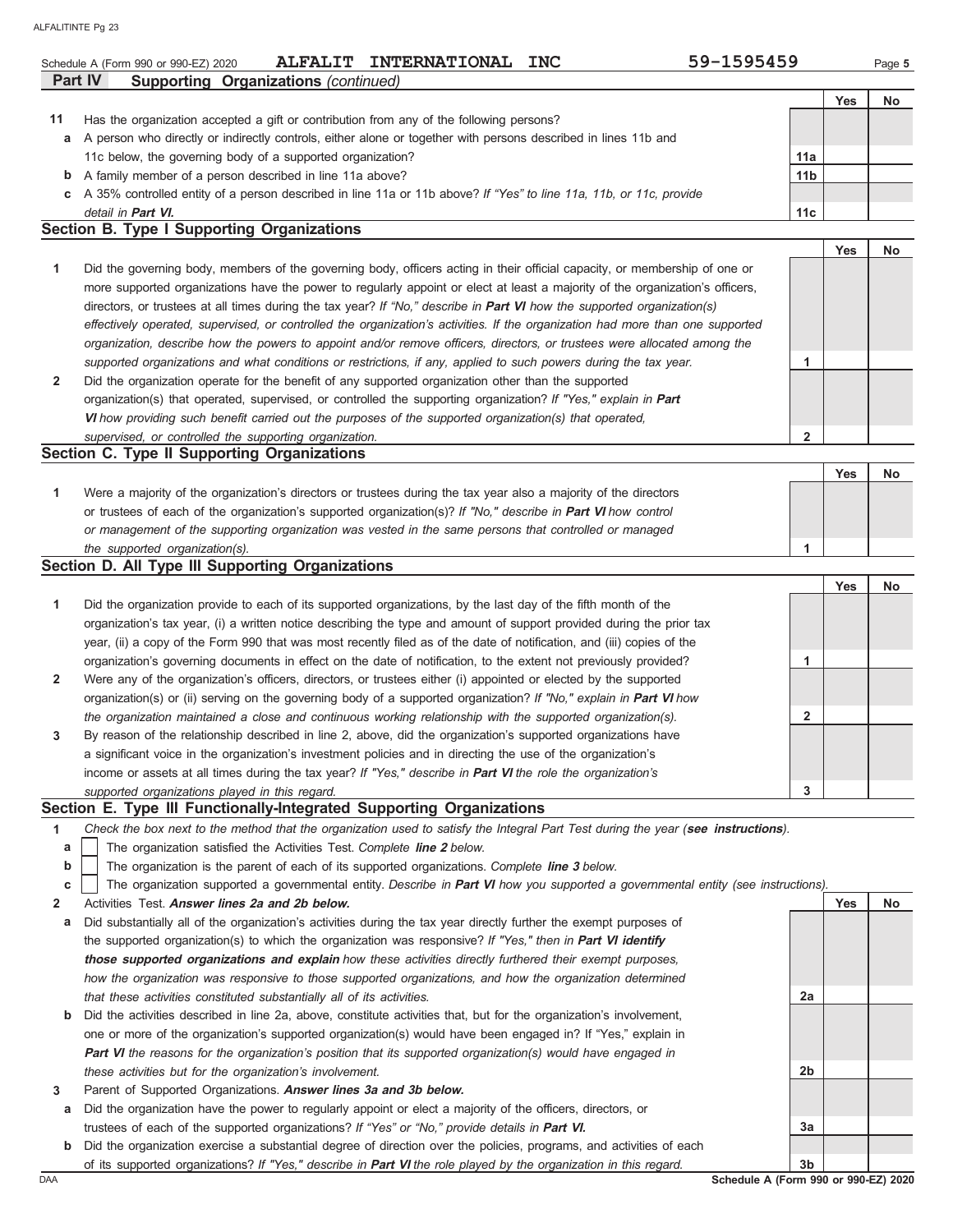|                | ALFALIT INTERNATIONAL INC<br>Schedule A (Form 990 or 990-EZ) 2020                                                                |                         | 59-1595459     | Page 6                         |
|----------------|----------------------------------------------------------------------------------------------------------------------------------|-------------------------|----------------|--------------------------------|
| <b>Part V</b>  | Type III Non-Functionally Integrated 509(a)(3) Supporting Organizations                                                          |                         |                |                                |
| 1              | Check here if the organization satisfied the Integral Part Test as a qualifying trust on Nov. 20, 1970 (explain in Part VI). See |                         |                |                                |
|                | instructions. All other Type III non-functionally integrated supporting organizations must complete Sections A through E.        |                         |                |                                |
|                | Section A - Adjusted Net Income                                                                                                  |                         | (A) Prior Year | (B) Current Year<br>(optional) |
| 1.             | Net short-term capital gain                                                                                                      | 1                       |                |                                |
| $\mathbf{2}$   | Recoveries of prior-year distributions                                                                                           | $\overline{2}$          |                |                                |
| 3              | Other gross income (see instructions)                                                                                            | 3                       |                |                                |
| 4              | Add lines 1 through 3.                                                                                                           | 4                       |                |                                |
| 5              | Depreciation and depletion                                                                                                       | 5                       |                |                                |
| 6              | Portion of operating expenses paid or incurred for production or collection of                                                   |                         |                |                                |
|                | gross income or for management, conservation, or maintenance of property                                                         |                         |                |                                |
|                | held for production of income (see instructions)                                                                                 | 6                       |                |                                |
| $\overline{7}$ | Other expenses (see instructions)                                                                                                | $\overline{7}$          |                |                                |
| 8              | Adjusted Net Income (subtract lines 5, 6, and 7 from line 4)                                                                     | 8                       |                |                                |
|                | Section B - Minimum Asset Amount                                                                                                 |                         | (A) Prior Year | (B) Current Year<br>(optional) |
| $\mathbf{1}$   | Aggregate fair market value of all non-exempt-use assets (see                                                                    |                         |                |                                |
|                | instructions for short tax year or assets held for part of year):                                                                |                         |                |                                |
|                | a Average monthly value of securities                                                                                            | 1a                      |                |                                |
|                | <b>b</b> Average monthly cash balances                                                                                           | 1 <sub>b</sub>          |                |                                |
|                | c Fair market value of other non-exempt-use assets                                                                               | 1c                      |                |                                |
|                | <b>d Total</b> (add lines 1a, 1b, and 1c)                                                                                        | 1 <sub>d</sub>          |                |                                |
|                | e Discount claimed for blockage or other factors                                                                                 |                         |                |                                |
|                | (explain in detail in <b>Part VI</b> ):                                                                                          |                         |                |                                |
|                | 2 Acquisition indebtedness applicable to non-exempt-use assets                                                                   | $\overline{2}$          |                |                                |
| 3              | Subtract line 2 from line 1d.                                                                                                    | 3                       |                |                                |
| 4              | Cash deemed held for exempt use. Enter 0.015 of line 3 (for greater amount,                                                      |                         |                |                                |
|                | see instructions).                                                                                                               | 4                       |                |                                |
| 5              | Net value of non-exempt-use assets (subtract line 4 from line 3)                                                                 | 5                       |                |                                |
| 6              | Multiply line 5 by 0.035.                                                                                                        | 6                       |                |                                |
| $\overline{7}$ | Recoveries of prior-year distributions                                                                                           | $\overline{7}$          |                |                                |
| 8              | Minimum Asset Amount (add line 7 to line 6)                                                                                      | 8                       |                |                                |
|                | Section C - Distributable Amount                                                                                                 |                         |                | <b>Current Year</b>            |
| 1.             | Adjusted net income for prior year (from Section A, line 8, column A)                                                            | 1                       |                |                                |
| $\mathbf{2}$   | Enter 0.85 of line 1.                                                                                                            | $\overline{\mathbf{2}}$ |                |                                |
| 3              | Minimum asset amount for prior year (from Section B, line 8, column A)                                                           | 3                       |                |                                |
| 4              | Enter greater of line 2 or line 3.                                                                                               | 4                       |                |                                |
| 5              | Income tax imposed in prior year                                                                                                 | 5                       |                |                                |
| 6              | Distributable Amount. Subtract line 5 from line 4, unless subject to                                                             |                         |                |                                |
|                | emergency temporary reduction (see instructions).                                                                                | 6                       |                |                                |
| $\overline{7}$ | Check here if the current year is the organization's first as a non-functionally integrated Type III supporting organization     |                         |                |                                |

(see instructions).

**Schedule A (Form 990 or 990-EZ) 2020**

DAA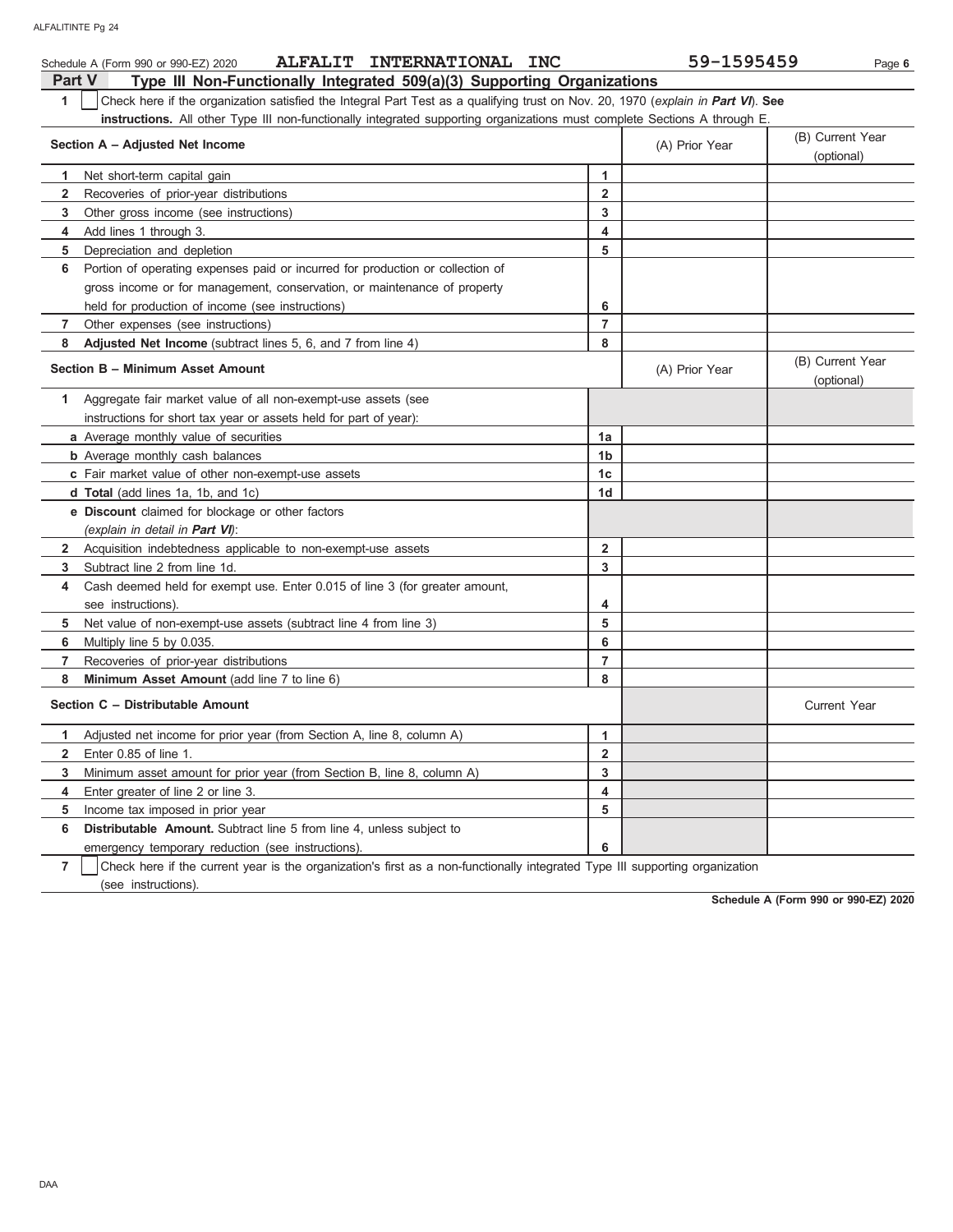|                | ALFALIT INTERNATIONAL INC<br>Schedule A (Form 990 or 990-EZ) 2020                             |                             | 59-1595459                            | Page 7                                  |
|----------------|-----------------------------------------------------------------------------------------------|-----------------------------|---------------------------------------|-----------------------------------------|
| Part V         | Type III Non-Functionally Integrated 509(a)(3) Supporting Organizations (continued)           |                             |                                       |                                         |
|                | Section D - Distributions                                                                     |                             |                                       | <b>Current Year</b>                     |
| 1              | Amounts paid to supported organizations to accomplish exempt purposes                         |                             |                                       |                                         |
| $\mathbf{2}$   | Amounts paid to perform activity that directly furthers exempt purposes of supported          |                             |                                       |                                         |
|                | organizations, in excess of income from activity                                              |                             |                                       |                                         |
| 3              | Administrative expenses paid to accomplish exempt purposes of supported organizations         |                             |                                       |                                         |
| 4              | Amounts paid to acquire exempt-use assets                                                     |                             |                                       |                                         |
| 5              | Qualified set-aside amounts (prior IRS approval required— <i>provide details in Part VI</i> ) |                             |                                       |                                         |
| 6              | Other distributions ( <i>describe in <b>Part VI</b></i> ). See instructions.                  |                             |                                       |                                         |
| 7              | <b>Total annual distributions.</b> Add lines 1 through 6.                                     |                             |                                       |                                         |
| 8              | Distributions to attentive supported organizations to which the organization is responsive    |                             |                                       |                                         |
|                | (provide details in Part VI). See instructions.                                               |                             |                                       |                                         |
| 9              | Distributable amount for 2020 from Section C, line 6                                          |                             |                                       |                                         |
| 10             | Line 8 amount divided by line 9 amount                                                        |                             |                                       |                                         |
|                |                                                                                               | (i)                         | (ii)                                  | (iii)                                   |
|                | Section E - Distribution Allocations (see instructions)                                       | <b>Excess Distributions</b> | <b>Underdistributions</b><br>Pre-2020 | <b>Distributable</b><br>Amount for 2020 |
| 1              | Distributable amount for 2020 from Section C, line 6                                          |                             |                                       |                                         |
| $\overline{2}$ | Underdistributions, if any, for years prior to 2020                                           |                             |                                       |                                         |
|                | (reasonable cause required-explain in Part VI). See                                           |                             |                                       |                                         |
|                | instructions.                                                                                 |                             |                                       |                                         |
| 3              | Excess distributions carryover, if any, to 2020                                               |                             |                                       |                                         |
|                |                                                                                               |                             |                                       |                                         |
|                |                                                                                               |                             |                                       |                                         |
|                |                                                                                               |                             |                                       |                                         |
|                |                                                                                               |                             |                                       |                                         |
|                |                                                                                               |                             |                                       |                                         |
|                | f Total of lines 3a through 3e                                                                |                             |                                       |                                         |
|                | g Applied to underdistributions of prior years                                                |                             |                                       |                                         |
|                | h Applied to 2020 distributable amount                                                        |                             |                                       |                                         |
| i.             | Carryover from 2015 not applied (see instructions)                                            |                             |                                       |                                         |
|                | Remainder. Subtract lines 3g, 3h, and 3i from line 3f.                                        |                             |                                       |                                         |
| 4              | Distributions for 2020 from                                                                   |                             |                                       |                                         |
|                | \$<br>Section D, line 7:                                                                      |                             |                                       |                                         |
|                | a Applied to underdistributions of prior years                                                |                             |                                       |                                         |
|                | <b>b</b> Applied to 2020 distributable amount                                                 |                             |                                       |                                         |
|                | <b>c</b> Remainder. Subtract lines 4a and 4b from line 4.                                     |                             |                                       |                                         |
| 5              | Remaining underdistributions for years prior to 2020, if                                      |                             |                                       |                                         |
|                |                                                                                               |                             |                                       |                                         |
|                | any. Subtract lines 3g and 4a from line 2. For result                                         |                             |                                       |                                         |
|                | greater than zero, explain in Part VI. See instructions.                                      |                             |                                       |                                         |
| 6              | Remaining underdistributions for 2020 Subtract lines 3h                                       |                             |                                       |                                         |
|                | and 4b from line 1. For result greater than zero, explain in                                  |                             |                                       |                                         |
|                | <b>Part VI</b> . See instructions.                                                            |                             |                                       |                                         |
| 7              | Excess distributions carryover to 2021. Add lines 3j                                          |                             |                                       |                                         |
|                | and 4c.                                                                                       |                             |                                       |                                         |
| 8              | Breakdown of line 7:                                                                          |                             |                                       |                                         |
|                |                                                                                               |                             |                                       |                                         |
|                | <b>b</b> Excess from 2017                                                                     |                             |                                       |                                         |
|                |                                                                                               |                             |                                       |                                         |
|                |                                                                                               |                             |                                       |                                         |
|                | e Excess from 2020                                                                            |                             |                                       |                                         |

**Schedule A (Form 990 or 990-EZ) 2020**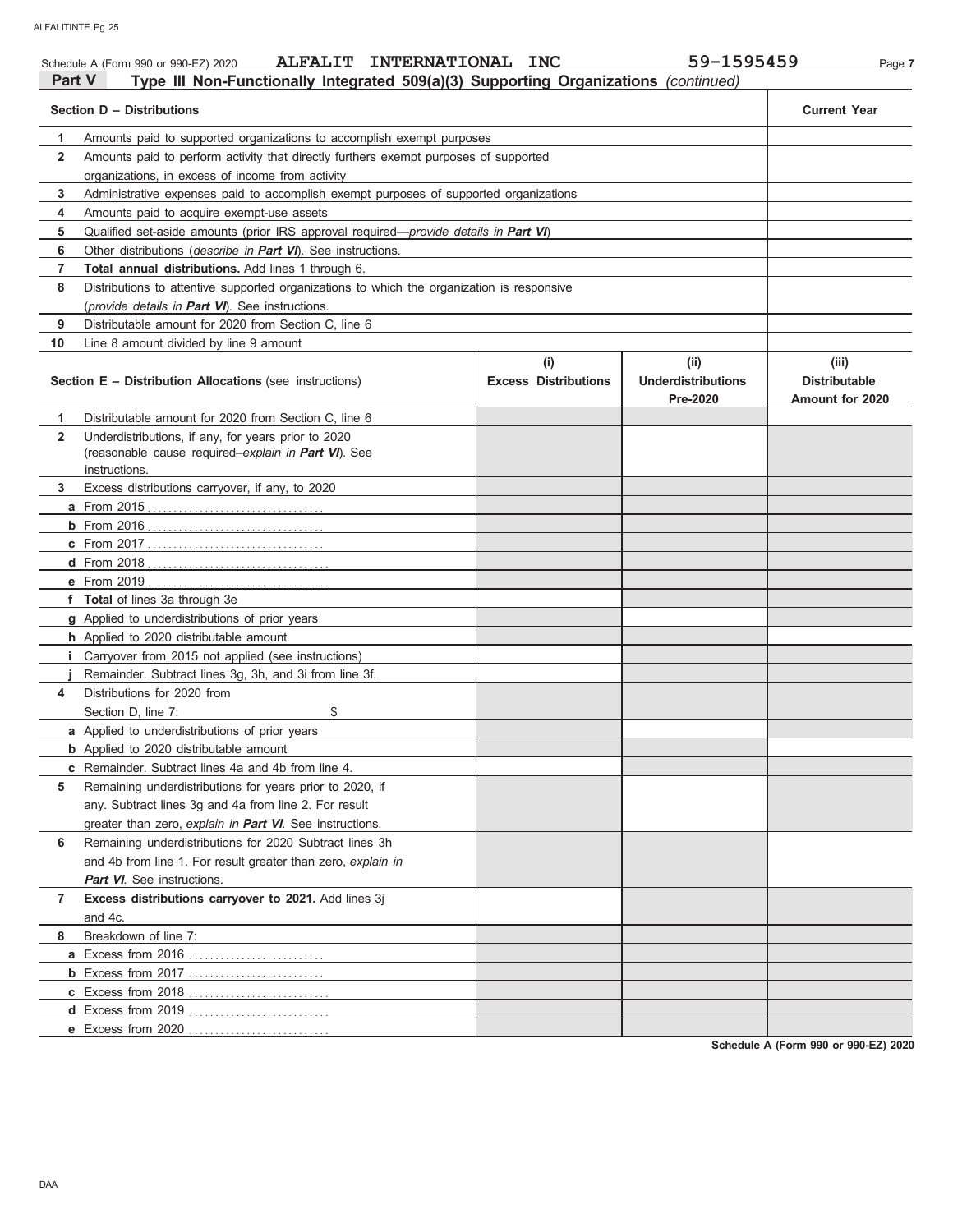|         | Schedule A (Form 990 or 990-EZ) 2020 | ALFALIT INTERNATIONAL INC |                                                                                                | 59-1595459                                                                                                                                                                                                                                                                                                                                                                                                                                                                                | Page 8 |
|---------|--------------------------------------|---------------------------|------------------------------------------------------------------------------------------------|-------------------------------------------------------------------------------------------------------------------------------------------------------------------------------------------------------------------------------------------------------------------------------------------------------------------------------------------------------------------------------------------------------------------------------------------------------------------------------------------|--------|
| Part VI |                                      |                           | lines 2, 5, and 6. Also complete this part for any additional information. (See instructions.) | Supplemental Information. Provide the explanations required by Part II, line 10; Part II, line 17a or 17b; Part<br>III, line 12; Part IV, Section A, lines 1, 2, 3b, 3c, 4b, 4c, 5a, 6, 9a, 9b, 9c, 11a, 11b, and 11c; Part IV, Section<br>B, lines 1 and 2; Part IV, Section C, line 1; Part IV, Section D, lines 2 and 3; Part IV, Section E, lines 1c, 2a, 2b,<br>3a, and 3b; Part V, line 1; Part V, Section B, line 1e; Part V, Section D, lines 5, 6, and 8; and Part V, Section E, |        |
|         |                                      |                           |                                                                                                |                                                                                                                                                                                                                                                                                                                                                                                                                                                                                           |        |
|         |                                      |                           |                                                                                                |                                                                                                                                                                                                                                                                                                                                                                                                                                                                                           |        |
|         |                                      |                           |                                                                                                |                                                                                                                                                                                                                                                                                                                                                                                                                                                                                           |        |
|         |                                      |                           |                                                                                                |                                                                                                                                                                                                                                                                                                                                                                                                                                                                                           |        |
|         |                                      |                           |                                                                                                |                                                                                                                                                                                                                                                                                                                                                                                                                                                                                           |        |
|         |                                      |                           |                                                                                                |                                                                                                                                                                                                                                                                                                                                                                                                                                                                                           |        |
|         |                                      |                           |                                                                                                |                                                                                                                                                                                                                                                                                                                                                                                                                                                                                           |        |
|         |                                      |                           |                                                                                                |                                                                                                                                                                                                                                                                                                                                                                                                                                                                                           |        |
|         |                                      |                           |                                                                                                |                                                                                                                                                                                                                                                                                                                                                                                                                                                                                           |        |
|         |                                      |                           |                                                                                                |                                                                                                                                                                                                                                                                                                                                                                                                                                                                                           |        |
|         |                                      |                           |                                                                                                |                                                                                                                                                                                                                                                                                                                                                                                                                                                                                           |        |
|         |                                      |                           |                                                                                                |                                                                                                                                                                                                                                                                                                                                                                                                                                                                                           |        |
|         |                                      |                           |                                                                                                |                                                                                                                                                                                                                                                                                                                                                                                                                                                                                           |        |
|         |                                      |                           |                                                                                                |                                                                                                                                                                                                                                                                                                                                                                                                                                                                                           |        |
|         |                                      |                           |                                                                                                |                                                                                                                                                                                                                                                                                                                                                                                                                                                                                           |        |
|         |                                      |                           |                                                                                                |                                                                                                                                                                                                                                                                                                                                                                                                                                                                                           |        |
|         |                                      |                           |                                                                                                |                                                                                                                                                                                                                                                                                                                                                                                                                                                                                           |        |
|         |                                      |                           |                                                                                                |                                                                                                                                                                                                                                                                                                                                                                                                                                                                                           |        |
|         |                                      |                           |                                                                                                |                                                                                                                                                                                                                                                                                                                                                                                                                                                                                           |        |
|         |                                      |                           |                                                                                                |                                                                                                                                                                                                                                                                                                                                                                                                                                                                                           |        |
|         |                                      |                           |                                                                                                |                                                                                                                                                                                                                                                                                                                                                                                                                                                                                           |        |
|         |                                      |                           |                                                                                                |                                                                                                                                                                                                                                                                                                                                                                                                                                                                                           |        |
|         |                                      |                           |                                                                                                |                                                                                                                                                                                                                                                                                                                                                                                                                                                                                           |        |
|         |                                      |                           |                                                                                                |                                                                                                                                                                                                                                                                                                                                                                                                                                                                                           |        |
|         |                                      |                           |                                                                                                |                                                                                                                                                                                                                                                                                                                                                                                                                                                                                           |        |
|         |                                      |                           |                                                                                                |                                                                                                                                                                                                                                                                                                                                                                                                                                                                                           |        |
|         |                                      |                           |                                                                                                |                                                                                                                                                                                                                                                                                                                                                                                                                                                                                           |        |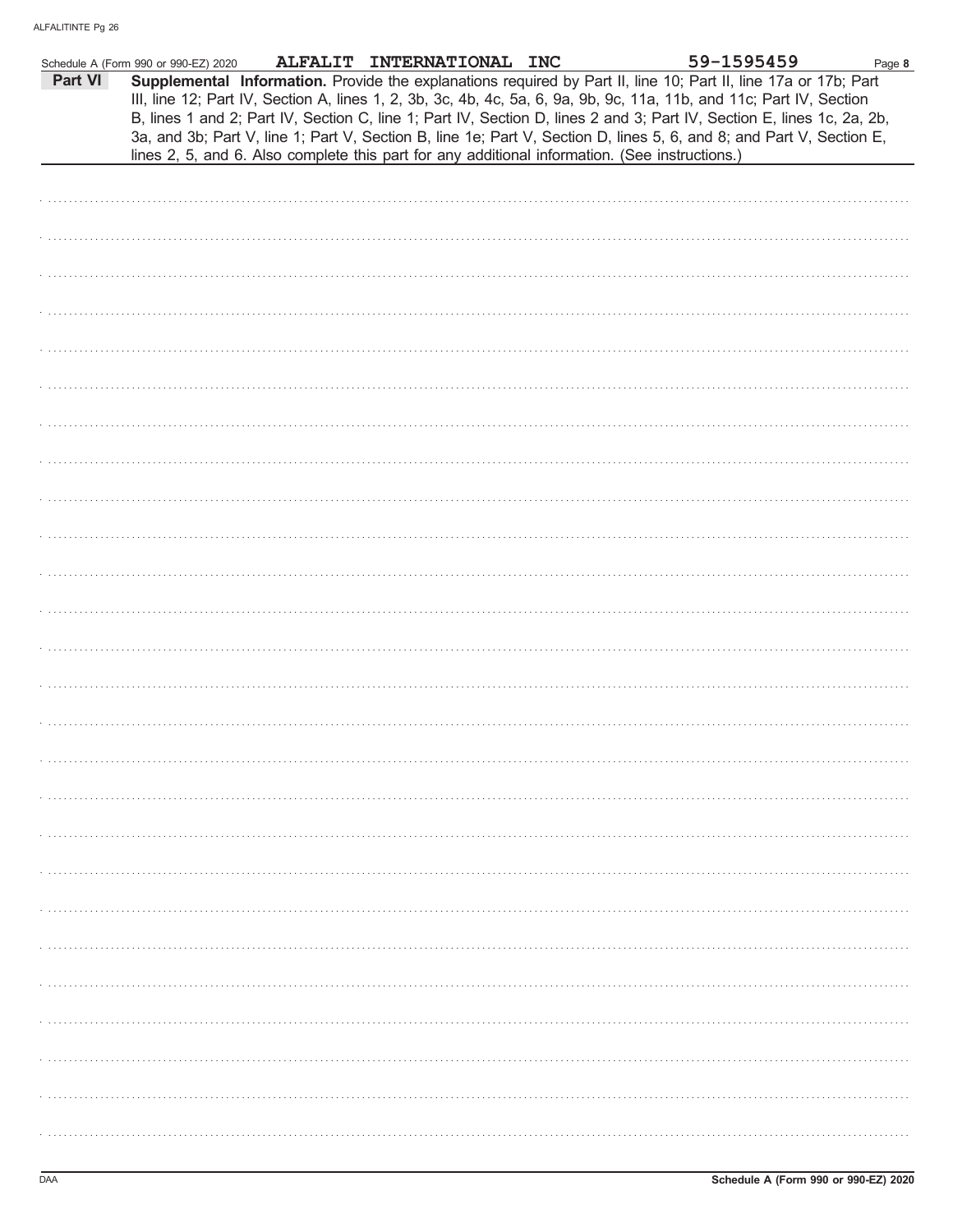**(Form 990)**

Department of the Treasury

## **SCHEDULE D Supplemental Financial Statements**

**Part IV, line 6, 7, 8, 9, 10, 11a, 11b, 11c, 11d, 11e, 11f, 12a, or 12b. Complete if the organization answered "Yes" on Form 990,**

 **Attach to Form 990.**  ▶ Go to *www.irs.gov/Form990* for instructions and the latest information. **Open to Public Inspection**

**2020**

OMB No. 1545-0047

|              | Internal Revenue Service                  | Go to www.irs.gov/Form990 for instructions and the latest information.                                                                                                      |                                              |                                                    |                                | <b>Inspection</b>                                                                                                                                                                                                                                                                                                                                                                                                                                                                                                                                                   |
|--------------|-------------------------------------------|-----------------------------------------------------------------------------------------------------------------------------------------------------------------------------|----------------------------------------------|----------------------------------------------------|--------------------------------|---------------------------------------------------------------------------------------------------------------------------------------------------------------------------------------------------------------------------------------------------------------------------------------------------------------------------------------------------------------------------------------------------------------------------------------------------------------------------------------------------------------------------------------------------------------------|
|              | Name of the organization                  |                                                                                                                                                                             |                                              |                                                    | Emplover identification number |                                                                                                                                                                                                                                                                                                                                                                                                                                                                                                                                                                     |
|              |                                           | ALFALIT INTERNATIONAL INC                                                                                                                                                   |                                              |                                                    | 59-1595459                     |                                                                                                                                                                                                                                                                                                                                                                                                                                                                                                                                                                     |
|              | Part I                                    | Organizations Maintaining Donor Advised Funds or Other Similar Funds or Accounts.                                                                                           |                                              |                                                    |                                |                                                                                                                                                                                                                                                                                                                                                                                                                                                                                                                                                                     |
|              |                                           | Complete if the organization answered "Yes" on Form 990, Part IV, line 6.                                                                                                   |                                              |                                                    |                                |                                                                                                                                                                                                                                                                                                                                                                                                                                                                                                                                                                     |
|              |                                           |                                                                                                                                                                             |                                              | (a) Donor advised funds                            |                                | (b) Funds and other accounts                                                                                                                                                                                                                                                                                                                                                                                                                                                                                                                                        |
| 1            | Total number at end of year               |                                                                                                                                                                             | the control of the control of the control of |                                                    |                                |                                                                                                                                                                                                                                                                                                                                                                                                                                                                                                                                                                     |
| 2            |                                           |                                                                                                                                                                             |                                              |                                                    |                                |                                                                                                                                                                                                                                                                                                                                                                                                                                                                                                                                                                     |
| 3            |                                           | Aggregate value of grants from (during year) Mathematical Mathematical Contract of the Contract of Aggregate value of grants from (during year)                             |                                              |                                                    |                                |                                                                                                                                                                                                                                                                                                                                                                                                                                                                                                                                                                     |
| 4            |                                           |                                                                                                                                                                             |                                              |                                                    |                                |                                                                                                                                                                                                                                                                                                                                                                                                                                                                                                                                                                     |
| 5            |                                           | Did the organization inform all donors and donor advisors in writing that the assets held in donor advised                                                                  |                                              |                                                    |                                |                                                                                                                                                                                                                                                                                                                                                                                                                                                                                                                                                                     |
|              |                                           |                                                                                                                                                                             |                                              |                                                    |                                | <b>Yes</b><br>No                                                                                                                                                                                                                                                                                                                                                                                                                                                                                                                                                    |
| 6            |                                           | Did the organization inform all grantees, donors, and donor advisors in writing that grant funds can be used                                                                |                                              |                                                    |                                |                                                                                                                                                                                                                                                                                                                                                                                                                                                                                                                                                                     |
|              |                                           | only for charitable purposes and not for the benefit of the donor or donor advisor, or for any other purpose                                                                |                                              |                                                    |                                |                                                                                                                                                                                                                                                                                                                                                                                                                                                                                                                                                                     |
|              |                                           |                                                                                                                                                                             |                                              |                                                    |                                | <b>Yes</b><br><b>No</b>                                                                                                                                                                                                                                                                                                                                                                                                                                                                                                                                             |
|              | Part II                                   | <b>Conservation Easements.</b><br>Complete if the organization answered "Yes" on Form 990, Part IV, line 7.                                                                 |                                              |                                                    |                                |                                                                                                                                                                                                                                                                                                                                                                                                                                                                                                                                                                     |
| 1            |                                           | Purpose(s) of conservation easements held by the organization (check all that apply).                                                                                       |                                              |                                                    |                                |                                                                                                                                                                                                                                                                                                                                                                                                                                                                                                                                                                     |
|              |                                           | Preservation of land for public use (for example, recreation or education)                                                                                                  |                                              | Preservation of a historically important land area |                                |                                                                                                                                                                                                                                                                                                                                                                                                                                                                                                                                                                     |
|              | Protection of natural habitat             |                                                                                                                                                                             |                                              | Preservation of a certified historic structure     |                                |                                                                                                                                                                                                                                                                                                                                                                                                                                                                                                                                                                     |
|              | Preservation of open space                |                                                                                                                                                                             |                                              |                                                    |                                |                                                                                                                                                                                                                                                                                                                                                                                                                                                                                                                                                                     |
| $\mathbf{2}$ |                                           | Complete lines 2a through 2d if the organization held a qualified conservation contribution in the form of a conservation                                                   |                                              |                                                    |                                |                                                                                                                                                                                                                                                                                                                                                                                                                                                                                                                                                                     |
|              | easement on the last day of the tax year. |                                                                                                                                                                             |                                              |                                                    |                                | Held at the End of the Tax Year                                                                                                                                                                                                                                                                                                                                                                                                                                                                                                                                     |
| а            |                                           |                                                                                                                                                                             |                                              |                                                    | 2a                             |                                                                                                                                                                                                                                                                                                                                                                                                                                                                                                                                                                     |
| b            |                                           |                                                                                                                                                                             |                                              |                                                    | 2 <sub>b</sub>                 |                                                                                                                                                                                                                                                                                                                                                                                                                                                                                                                                                                     |
|              |                                           | Number of conservation easements on a certified historic structure included in (a) [[11] Number of conservation easements on a certified historic structure included in (a) |                                              |                                                    | 2c                             |                                                                                                                                                                                                                                                                                                                                                                                                                                                                                                                                                                     |
|              |                                           | d Number of conservation easements included in (c) acquired after 7/25/06, and not on a                                                                                     |                                              |                                                    |                                |                                                                                                                                                                                                                                                                                                                                                                                                                                                                                                                                                                     |
|              |                                           | historic structure listed in the National Register                                                                                                                          |                                              |                                                    | 2d                             |                                                                                                                                                                                                                                                                                                                                                                                                                                                                                                                                                                     |
| 3            | $\mathsf{tax}$ year $\blacktriangleright$ | Number of conservation easements modified, transferred, released, extinguished, or terminated by the organization during the                                                |                                              |                                                    |                                |                                                                                                                                                                                                                                                                                                                                                                                                                                                                                                                                                                     |
|              |                                           | Number of states where property subject to conservation easement is located ▶                                                                                               |                                              |                                                    |                                |                                                                                                                                                                                                                                                                                                                                                                                                                                                                                                                                                                     |
| 5            |                                           | Does the organization have a written policy regarding the periodic monitoring, inspection, handling of                                                                      |                                              |                                                    |                                |                                                                                                                                                                                                                                                                                                                                                                                                                                                                                                                                                                     |
|              |                                           |                                                                                                                                                                             |                                              |                                                    |                                | <b>Yes</b><br><b>No</b>                                                                                                                                                                                                                                                                                                                                                                                                                                                                                                                                             |
| 6            |                                           | Staff and volunteer hours devoted to monitoring, inspecting, handling of violations, and enforcing conservation easements during the year                                   |                                              |                                                    |                                |                                                                                                                                                                                                                                                                                                                                                                                                                                                                                                                                                                     |
|              |                                           |                                                                                                                                                                             |                                              |                                                    |                                |                                                                                                                                                                                                                                                                                                                                                                                                                                                                                                                                                                     |
|              |                                           | Amount of expenses incurred in monitoring, inspecting, handling of violations, and enforcing conservation easements during the year                                         |                                              |                                                    |                                |                                                                                                                                                                                                                                                                                                                                                                                                                                                                                                                                                                     |
|              |                                           |                                                                                                                                                                             |                                              |                                                    |                                |                                                                                                                                                                                                                                                                                                                                                                                                                                                                                                                                                                     |
| 8            |                                           | Does each conservation easement reported on line $2(d)$ above satisfy the requirements of section $170(h)(4)(B)(i)$                                                         |                                              |                                                    |                                |                                                                                                                                                                                                                                                                                                                                                                                                                                                                                                                                                                     |
|              |                                           |                                                                                                                                                                             |                                              |                                                    |                                | Yes<br>No                                                                                                                                                                                                                                                                                                                                                                                                                                                                                                                                                           |
| 9            |                                           | In Part XIII, describe how the organization reports conservation easements in its revenue and expense statement and                                                         |                                              |                                                    |                                |                                                                                                                                                                                                                                                                                                                                                                                                                                                                                                                                                                     |
|              |                                           | balance sheet, and include, if applicable, the text of the footnote to the organization's financial statements that describes the                                           |                                              |                                                    |                                |                                                                                                                                                                                                                                                                                                                                                                                                                                                                                                                                                                     |
|              |                                           | organization's accounting for conservation easements.                                                                                                                       |                                              |                                                    |                                |                                                                                                                                                                                                                                                                                                                                                                                                                                                                                                                                                                     |
|              | Part III                                  | Organizations Maintaining Collections of Art, Historical Treasures, or Other Similar Assets.<br>Complete if the organization answered "Yes" on Form 990, Part IV, line 8.   |                                              |                                                    |                                |                                                                                                                                                                                                                                                                                                                                                                                                                                                                                                                                                                     |
|              |                                           | 1a If the organization elected, as permitted under FASB ASC 958, not to report in its revenue statement and balance sheet works                                             |                                              |                                                    |                                |                                                                                                                                                                                                                                                                                                                                                                                                                                                                                                                                                                     |
|              |                                           | of art, historical treasures, or other similar assets held for public exhibition, education, or research in furtherance of public                                           |                                              |                                                    |                                |                                                                                                                                                                                                                                                                                                                                                                                                                                                                                                                                                                     |
|              |                                           | service, provide in Part XIII the text of the footnote to its financial statements that describes these items.                                                              |                                              |                                                    |                                |                                                                                                                                                                                                                                                                                                                                                                                                                                                                                                                                                                     |
| b            |                                           | If the organization elected, as permitted under FASB ASC 958, to report in its revenue statement and balance sheet works of                                                 |                                              |                                                    |                                |                                                                                                                                                                                                                                                                                                                                                                                                                                                                                                                                                                     |
|              |                                           | art, historical treasures, or other similar assets held for public exhibition, education, or research in furtherance of public service,                                     |                                              |                                                    |                                |                                                                                                                                                                                                                                                                                                                                                                                                                                                                                                                                                                     |
|              |                                           | provide the following amounts relating to these items:                                                                                                                      |                                              |                                                    |                                |                                                                                                                                                                                                                                                                                                                                                                                                                                                                                                                                                                     |
|              | (i)                                       |                                                                                                                                                                             |                                              |                                                    |                                | $\begin{array}{c} \mathsf{\$} \text{ } \dots \text{ } \dots \text{ } \dots \text{ } \dots \text{ } \dots \text{ } \dots \text{ } \dots \text{ } \dots \text{ } \dots \text{ } \dots \text{ } \dots \text{ } \dots \text{ } \dots \text{ } \dots \text{ } \dots \text{ } \dots \text{ } \dots \text{ } \dots \text{ } \dots \text{ } \dots \text{ } \dots \text{ } \dots \text{ } \dots \text{ } \dots \text{ } \dots \text{ } \dots \text{ } \dots \text{ } \dots \text{ } \dots \text{ } \dots \text{ } \dots \text{ } \dots \text{ } \dots \text{ } \dots \text{$ |
|              |                                           |                                                                                                                                                                             |                                              |                                                    |                                |                                                                                                                                                                                                                                                                                                                                                                                                                                                                                                                                                                     |
| 2            |                                           | If the organization received or held works of art, historical treasures, or other similar assets for financial gain, provide the                                            |                                              |                                                    |                                |                                                                                                                                                                                                                                                                                                                                                                                                                                                                                                                                                                     |
|              |                                           | following amounts required to be reported under FASB ASC 958 relating to these items:                                                                                       |                                              |                                                    |                                |                                                                                                                                                                                                                                                                                                                                                                                                                                                                                                                                                                     |
| а            |                                           |                                                                                                                                                                             |                                              |                                                    |                                |                                                                                                                                                                                                                                                                                                                                                                                                                                                                                                                                                                     |
|              |                                           |                                                                                                                                                                             |                                              |                                                    |                                |                                                                                                                                                                                                                                                                                                                                                                                                                                                                                                                                                                     |

|     |  |  |  | For Paperwork Reduction Act Notice, see the Instructions for Form 990. |  |  |
|-----|--|--|--|------------------------------------------------------------------------|--|--|
| DAA |  |  |  |                                                                        |  |  |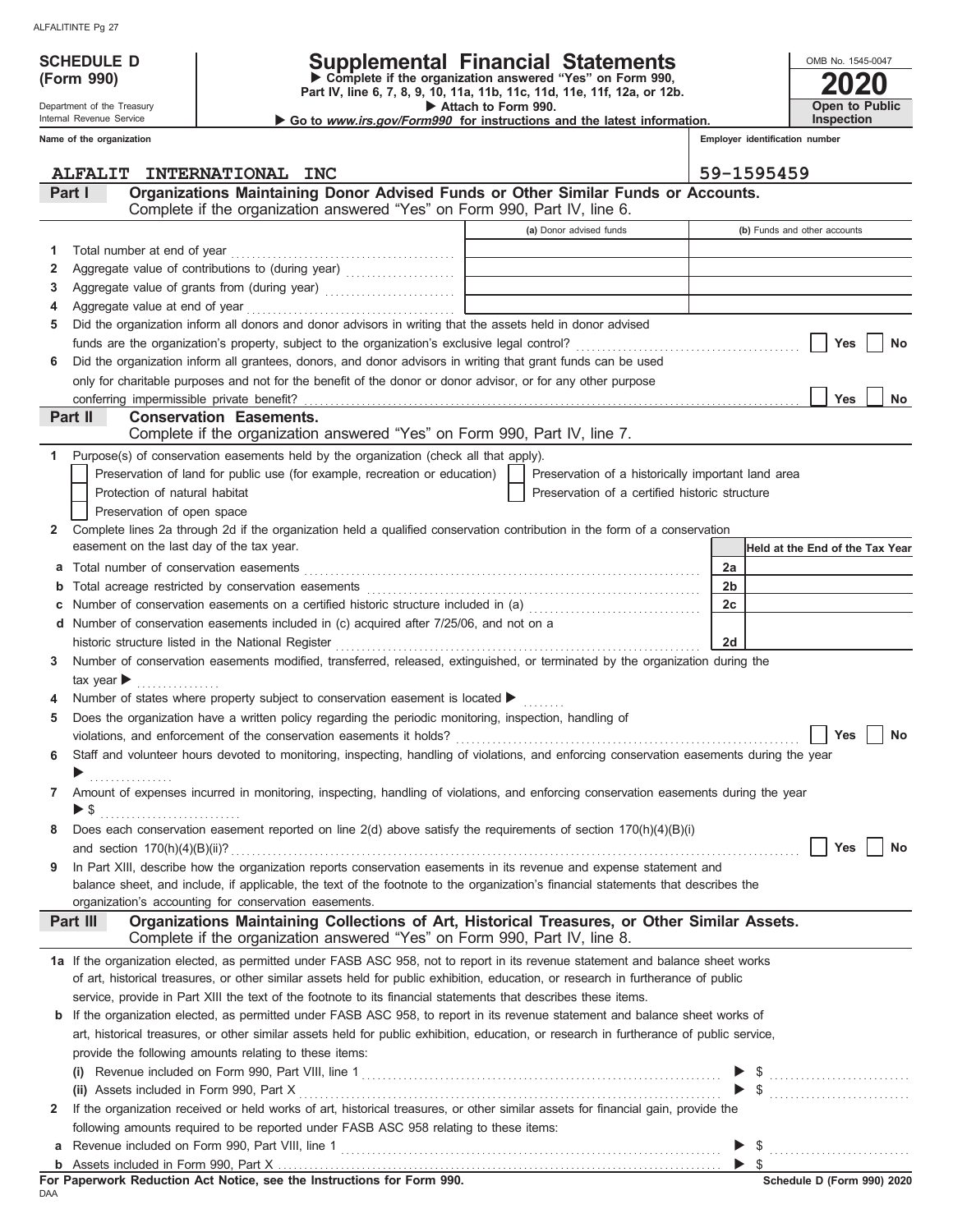|   | Schedule D (Form 990) 2020 ALFALIT INTERNATIONAL INC                                                                                                                        |                         |                          |                         | 59-1595459      |                      |                     |            | Page 2    |
|---|-----------------------------------------------------------------------------------------------------------------------------------------------------------------------------|-------------------------|--------------------------|-------------------------|-----------------|----------------------|---------------------|------------|-----------|
|   | Organizations Maintaining Collections of Art, Historical Treasures, or Other Similar Assets (continued)<br>Part III                                                         |                         |                          |                         |                 |                      |                     |            |           |
| 3 | Using the organization's acquisition, accession, and other records, check any of the following that make significant use of its<br>collection items (check all that apply): |                         |                          |                         |                 |                      |                     |            |           |
| a | Public exhibition                                                                                                                                                           | d                       | Loan or exchange program |                         |                 |                      |                     |            |           |
| b | Scholarly research                                                                                                                                                          | е                       |                          |                         |                 |                      |                     |            |           |
| С | Preservation for future generations                                                                                                                                         |                         |                          |                         |                 |                      |                     |            |           |
|   | Provide a description of the organization's collections and explain how they further the organization's exempt purpose in Part                                              |                         |                          |                         |                 |                      |                     |            |           |
|   | XIII.                                                                                                                                                                       |                         |                          |                         |                 |                      |                     |            |           |
| 5 | During the year, did the organization solicit or receive donations of art, historical treasures, or other similar                                                           |                         |                          |                         |                 |                      |                     |            |           |
|   |                                                                                                                                                                             |                         |                          |                         |                 |                      | <b>Yes</b>          |            | No        |
|   | Part IV<br><b>Escrow and Custodial Arrangements.</b>                                                                                                                        |                         |                          |                         |                 |                      |                     |            |           |
|   | Complete if the organization answered "Yes" on Form 990, Part IV, line 9, or reported an amount on Form<br>990, Part X, line 21.                                            |                         |                          |                         |                 |                      |                     |            |           |
|   | 1a Is the organization an agent, trustee, custodian or other intermediary for contributions or other assets not                                                             |                         |                          |                         |                 |                      |                     |            |           |
|   | included on Form 990, Part X?                                                                                                                                               |                         |                          |                         |                 |                      | <b>Yes</b>          |            | No        |
|   | b If "Yes," explain the arrangement in Part XIII and complete the following table:                                                                                          |                         |                          |                         |                 |                      |                     |            |           |
|   |                                                                                                                                                                             |                         |                          |                         |                 |                      | Amount              |            |           |
| С |                                                                                                                                                                             |                         |                          |                         |                 | 1c                   |                     |            |           |
|   |                                                                                                                                                                             |                         |                          |                         |                 | 1d                   |                     |            |           |
| е |                                                                                                                                                                             |                         |                          |                         |                 | 1e                   |                     |            |           |
| f |                                                                                                                                                                             |                         |                          |                         |                 | 1f                   |                     |            |           |
|   |                                                                                                                                                                             |                         |                          |                         |                 |                      | <b>Yes</b>          |            | <b>No</b> |
|   |                                                                                                                                                                             |                         |                          |                         |                 |                      |                     |            |           |
|   | <b>Endowment Funds.</b><br>Part V                                                                                                                                           |                         |                          |                         |                 |                      |                     |            |           |
|   | Complete if the organization answered "Yes" on Form 990, Part IV, line 10.                                                                                                  |                         |                          |                         |                 |                      |                     |            |           |
|   |                                                                                                                                                                             | (a) Current year        | (b) Prior year           | (c) Two years back      |                 | (d) Three years back | (e) Four years back |            |           |
|   | 1a Beginning of year balance                                                                                                                                                |                         |                          |                         |                 |                      |                     |            |           |
|   | <b>b</b> Contributions <b>contributions</b>                                                                                                                                 |                         |                          |                         |                 |                      |                     |            |           |
|   | c Net investment earnings, gains, and                                                                                                                                       |                         |                          |                         |                 |                      |                     |            |           |
|   |                                                                                                                                                                             |                         |                          |                         |                 |                      |                     |            |           |
|   | d Grants or scholarships                                                                                                                                                    |                         |                          |                         |                 |                      |                     |            |           |
|   | e Other expenditures for facilities and                                                                                                                                     |                         |                          |                         |                 |                      |                     |            |           |
|   |                                                                                                                                                                             |                         |                          |                         |                 |                      |                     |            |           |
|   | f Administrative expenses                                                                                                                                                   |                         |                          |                         |                 |                      |                     |            |           |
| a |                                                                                                                                                                             |                         |                          |                         |                 |                      |                     |            |           |
|   | 2 Provide the estimated percentage of the current year end balance (line 1g, column (a)) held as:                                                                           |                         |                          |                         |                 |                      |                     |            |           |
|   | a Board designated or quasi-endowment<br>Permanent endowment >  %                                                                                                           | $\%$                    |                          |                         |                 |                      |                     |            |           |
| b | Term endowment ▶                                                                                                                                                            |                         |                          |                         |                 |                      |                     |            |           |
| c | .<br>The percentages on lines 2a, 2b, and 2c should equal 100%.                                                                                                             |                         |                          |                         |                 |                      |                     |            |           |
|   | 3a Are there endowment funds not in the possession of the organization that are held and administered for the                                                               |                         |                          |                         |                 |                      |                     |            |           |
|   | organization by:                                                                                                                                                            |                         |                          |                         |                 |                      |                     | <b>Yes</b> | No        |
|   |                                                                                                                                                                             |                         |                          |                         |                 |                      | 3a(i)               |            |           |
|   |                                                                                                                                                                             |                         |                          |                         |                 |                      | 3a(ii)              |            |           |
|   | (ii) Related organizations <b>contained a set of the container and a set of the container and a set of the container</b>                                                    |                         |                          |                         |                 |                      | 3b                  |            |           |
|   | Describe in Part XIII the intended uses of the organization's endowment funds.                                                                                              |                         |                          |                         |                 |                      |                     |            |           |
|   | Land, Buildings, and Equipment.<br><b>Part VI</b>                                                                                                                           |                         |                          |                         |                 |                      |                     |            |           |
|   | Complete if the organization answered "Yes" on Form 990, Part IV, line 11a. See Form 990, Part X, line 10.                                                                  |                         |                          |                         |                 |                      |                     |            |           |
|   | Description of property                                                                                                                                                     | (a) Cost or other basis |                          | (b) Cost or other basis | (c) Accumulated |                      | (d) Book value      |            |           |
|   |                                                                                                                                                                             | (investment)            |                          | (other)                 | depreciation    |                      |                     |            |           |
|   |                                                                                                                                                                             |                         |                          |                         |                 |                      |                     |            |           |
|   |                                                                                                                                                                             |                         |                          |                         |                 |                      |                     |            |           |
|   | c Leasehold improvements                                                                                                                                                    |                         |                          |                         |                 |                      |                     |            |           |
|   |                                                                                                                                                                             |                         |                          | 9,367                   |                 | 9,367                |                     |            |           |
|   |                                                                                                                                                                             |                         |                          | 4,270                   |                 | 4,270                |                     |            |           |
|   | Total. Add lines 1a through 1e. (Column (d) must equal Form 990, Part X, column (B), line 10c.)                                                                             |                         |                          |                         |                 |                      |                     |            |           |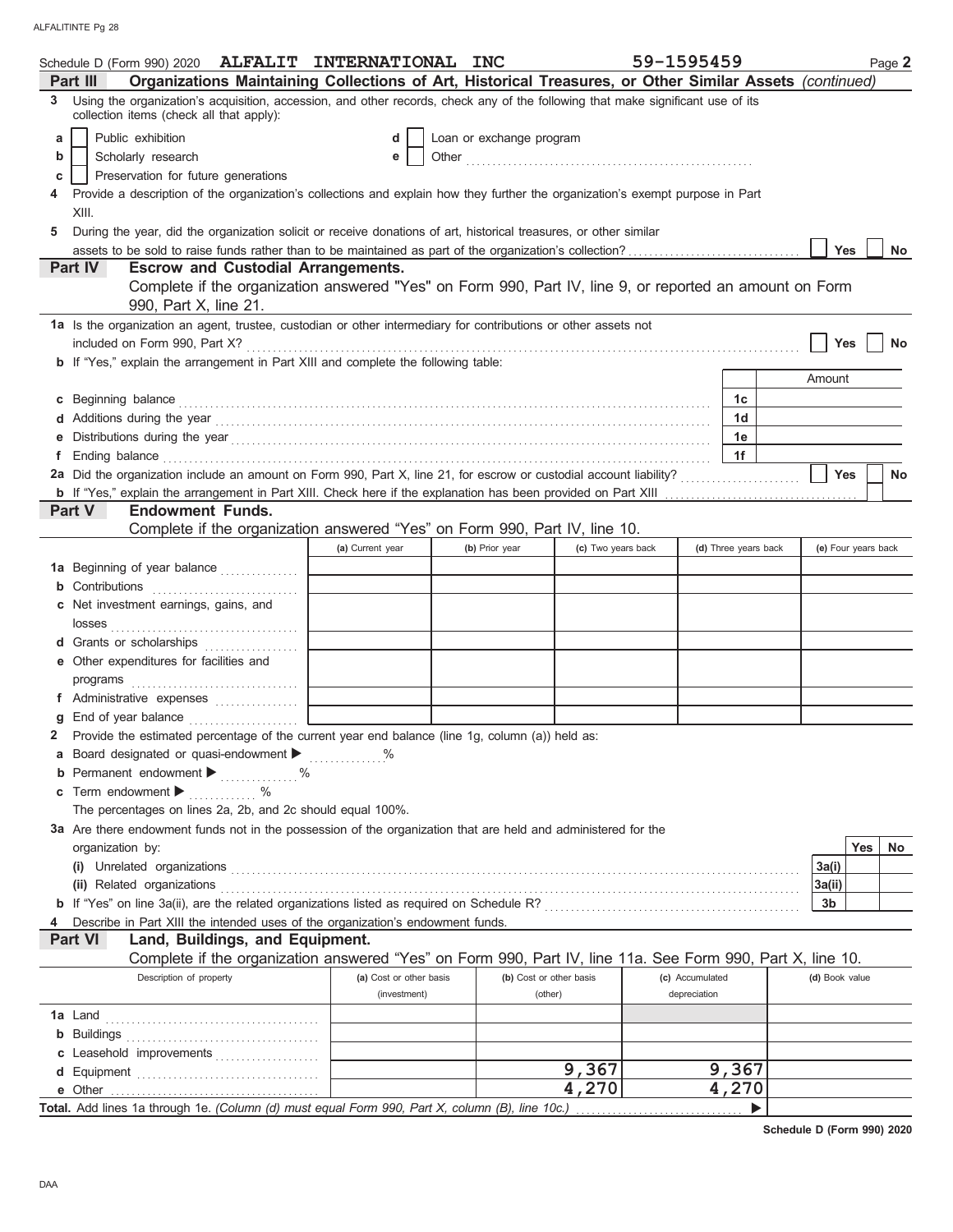| 59-1595459<br><b>Investments - Other Securities.</b><br><b>Part VII</b><br>Complete if the organization answered "Yes" on Form 990, Part IV, line 11b. See Form 990, Part X, line 12.<br>(a) Description of security or category<br>(b) Book value<br>(c) Method of valuation:<br>(including name of security)<br>Cost or end-of-year market value<br>(3) Other $\ldots$ $\ldots$ $\ldots$ $\ldots$ $\ldots$ $\ldots$<br>(A)<br>(B)<br>(C)<br>(D)<br>(E)<br>(F)<br>(G)<br>(H)<br>Total. (Column (b) must equal Form 990, Part X, col. (B) line 12.)<br>Investments - Program Related.<br><b>Part VIII</b><br>Complete if the organization answered "Yes" on Form 990, Part IV, line 11c. See Form 990, Part X, line 13.<br>(a) Description of investment<br>(b) Book value<br>(c) Method of valuation:<br>Cost or end-of-year market value<br>(1)<br>(2)<br>(3)<br>(4)<br>(5)<br>(6)<br>(7)<br>(8)<br>(9)<br>Total. (Column (b) must equal Form 990, Part X, col. (B) line 13.)<br>Part IX<br><b>Other Assets.</b><br>Complete if the organization answered "Yes" on Form 990, Part IV, line 11d. See Form 990, Part X, line 15. | Page 3                 |
|----------------------------------------------------------------------------------------------------------------------------------------------------------------------------------------------------------------------------------------------------------------------------------------------------------------------------------------------------------------------------------------------------------------------------------------------------------------------------------------------------------------------------------------------------------------------------------------------------------------------------------------------------------------------------------------------------------------------------------------------------------------------------------------------------------------------------------------------------------------------------------------------------------------------------------------------------------------------------------------------------------------------------------------------------------------------------------------------------------------------------------|------------------------|
|                                                                                                                                                                                                                                                                                                                                                                                                                                                                                                                                                                                                                                                                                                                                                                                                                                                                                                                                                                                                                                                                                                                                  |                        |
|                                                                                                                                                                                                                                                                                                                                                                                                                                                                                                                                                                                                                                                                                                                                                                                                                                                                                                                                                                                                                                                                                                                                  |                        |
|                                                                                                                                                                                                                                                                                                                                                                                                                                                                                                                                                                                                                                                                                                                                                                                                                                                                                                                                                                                                                                                                                                                                  |                        |
|                                                                                                                                                                                                                                                                                                                                                                                                                                                                                                                                                                                                                                                                                                                                                                                                                                                                                                                                                                                                                                                                                                                                  |                        |
|                                                                                                                                                                                                                                                                                                                                                                                                                                                                                                                                                                                                                                                                                                                                                                                                                                                                                                                                                                                                                                                                                                                                  |                        |
|                                                                                                                                                                                                                                                                                                                                                                                                                                                                                                                                                                                                                                                                                                                                                                                                                                                                                                                                                                                                                                                                                                                                  |                        |
|                                                                                                                                                                                                                                                                                                                                                                                                                                                                                                                                                                                                                                                                                                                                                                                                                                                                                                                                                                                                                                                                                                                                  |                        |
|                                                                                                                                                                                                                                                                                                                                                                                                                                                                                                                                                                                                                                                                                                                                                                                                                                                                                                                                                                                                                                                                                                                                  |                        |
|                                                                                                                                                                                                                                                                                                                                                                                                                                                                                                                                                                                                                                                                                                                                                                                                                                                                                                                                                                                                                                                                                                                                  |                        |
|                                                                                                                                                                                                                                                                                                                                                                                                                                                                                                                                                                                                                                                                                                                                                                                                                                                                                                                                                                                                                                                                                                                                  |                        |
|                                                                                                                                                                                                                                                                                                                                                                                                                                                                                                                                                                                                                                                                                                                                                                                                                                                                                                                                                                                                                                                                                                                                  |                        |
|                                                                                                                                                                                                                                                                                                                                                                                                                                                                                                                                                                                                                                                                                                                                                                                                                                                                                                                                                                                                                                                                                                                                  |                        |
|                                                                                                                                                                                                                                                                                                                                                                                                                                                                                                                                                                                                                                                                                                                                                                                                                                                                                                                                                                                                                                                                                                                                  |                        |
|                                                                                                                                                                                                                                                                                                                                                                                                                                                                                                                                                                                                                                                                                                                                                                                                                                                                                                                                                                                                                                                                                                                                  |                        |
|                                                                                                                                                                                                                                                                                                                                                                                                                                                                                                                                                                                                                                                                                                                                                                                                                                                                                                                                                                                                                                                                                                                                  |                        |
|                                                                                                                                                                                                                                                                                                                                                                                                                                                                                                                                                                                                                                                                                                                                                                                                                                                                                                                                                                                                                                                                                                                                  |                        |
|                                                                                                                                                                                                                                                                                                                                                                                                                                                                                                                                                                                                                                                                                                                                                                                                                                                                                                                                                                                                                                                                                                                                  |                        |
|                                                                                                                                                                                                                                                                                                                                                                                                                                                                                                                                                                                                                                                                                                                                                                                                                                                                                                                                                                                                                                                                                                                                  |                        |
|                                                                                                                                                                                                                                                                                                                                                                                                                                                                                                                                                                                                                                                                                                                                                                                                                                                                                                                                                                                                                                                                                                                                  |                        |
|                                                                                                                                                                                                                                                                                                                                                                                                                                                                                                                                                                                                                                                                                                                                                                                                                                                                                                                                                                                                                                                                                                                                  |                        |
|                                                                                                                                                                                                                                                                                                                                                                                                                                                                                                                                                                                                                                                                                                                                                                                                                                                                                                                                                                                                                                                                                                                                  |                        |
|                                                                                                                                                                                                                                                                                                                                                                                                                                                                                                                                                                                                                                                                                                                                                                                                                                                                                                                                                                                                                                                                                                                                  |                        |
|                                                                                                                                                                                                                                                                                                                                                                                                                                                                                                                                                                                                                                                                                                                                                                                                                                                                                                                                                                                                                                                                                                                                  |                        |
|                                                                                                                                                                                                                                                                                                                                                                                                                                                                                                                                                                                                                                                                                                                                                                                                                                                                                                                                                                                                                                                                                                                                  |                        |
|                                                                                                                                                                                                                                                                                                                                                                                                                                                                                                                                                                                                                                                                                                                                                                                                                                                                                                                                                                                                                                                                                                                                  |                        |
|                                                                                                                                                                                                                                                                                                                                                                                                                                                                                                                                                                                                                                                                                                                                                                                                                                                                                                                                                                                                                                                                                                                                  |                        |
|                                                                                                                                                                                                                                                                                                                                                                                                                                                                                                                                                                                                                                                                                                                                                                                                                                                                                                                                                                                                                                                                                                                                  |                        |
|                                                                                                                                                                                                                                                                                                                                                                                                                                                                                                                                                                                                                                                                                                                                                                                                                                                                                                                                                                                                                                                                                                                                  |                        |
|                                                                                                                                                                                                                                                                                                                                                                                                                                                                                                                                                                                                                                                                                                                                                                                                                                                                                                                                                                                                                                                                                                                                  |                        |
|                                                                                                                                                                                                                                                                                                                                                                                                                                                                                                                                                                                                                                                                                                                                                                                                                                                                                                                                                                                                                                                                                                                                  |                        |
|                                                                                                                                                                                                                                                                                                                                                                                                                                                                                                                                                                                                                                                                                                                                                                                                                                                                                                                                                                                                                                                                                                                                  |                        |
|                                                                                                                                                                                                                                                                                                                                                                                                                                                                                                                                                                                                                                                                                                                                                                                                                                                                                                                                                                                                                                                                                                                                  |                        |
| (a) Description<br>(b) Book value                                                                                                                                                                                                                                                                                                                                                                                                                                                                                                                                                                                                                                                                                                                                                                                                                                                                                                                                                                                                                                                                                                |                        |
| (1)                                                                                                                                                                                                                                                                                                                                                                                                                                                                                                                                                                                                                                                                                                                                                                                                                                                                                                                                                                                                                                                                                                                              |                        |
| (2)                                                                                                                                                                                                                                                                                                                                                                                                                                                                                                                                                                                                                                                                                                                                                                                                                                                                                                                                                                                                                                                                                                                              |                        |
| (3)                                                                                                                                                                                                                                                                                                                                                                                                                                                                                                                                                                                                                                                                                                                                                                                                                                                                                                                                                                                                                                                                                                                              |                        |
| (4)                                                                                                                                                                                                                                                                                                                                                                                                                                                                                                                                                                                                                                                                                                                                                                                                                                                                                                                                                                                                                                                                                                                              |                        |
| (5)                                                                                                                                                                                                                                                                                                                                                                                                                                                                                                                                                                                                                                                                                                                                                                                                                                                                                                                                                                                                                                                                                                                              |                        |
| (6)                                                                                                                                                                                                                                                                                                                                                                                                                                                                                                                                                                                                                                                                                                                                                                                                                                                                                                                                                                                                                                                                                                                              |                        |
| (7)                                                                                                                                                                                                                                                                                                                                                                                                                                                                                                                                                                                                                                                                                                                                                                                                                                                                                                                                                                                                                                                                                                                              |                        |
| (8)                                                                                                                                                                                                                                                                                                                                                                                                                                                                                                                                                                                                                                                                                                                                                                                                                                                                                                                                                                                                                                                                                                                              |                        |
| (9)<br>Total. (Column (b) must equal Form 990, Part X, col. (B) line 15.)                                                                                                                                                                                                                                                                                                                                                                                                                                                                                                                                                                                                                                                                                                                                                                                                                                                                                                                                                                                                                                                        |                        |
| <b>Other Liabilities.</b><br>Part X                                                                                                                                                                                                                                                                                                                                                                                                                                                                                                                                                                                                                                                                                                                                                                                                                                                                                                                                                                                                                                                                                              |                        |
| Complete if the organization answered "Yes" on Form 990, Part IV, line 11e or 11f. See Form 990, Part X,                                                                                                                                                                                                                                                                                                                                                                                                                                                                                                                                                                                                                                                                                                                                                                                                                                                                                                                                                                                                                         |                        |
| line 25.                                                                                                                                                                                                                                                                                                                                                                                                                                                                                                                                                                                                                                                                                                                                                                                                                                                                                                                                                                                                                                                                                                                         |                        |
| (a) Description of liability<br>(b) Book value<br>1.                                                                                                                                                                                                                                                                                                                                                                                                                                                                                                                                                                                                                                                                                                                                                                                                                                                                                                                                                                                                                                                                             |                        |
| (1)<br>Federal income taxes                                                                                                                                                                                                                                                                                                                                                                                                                                                                                                                                                                                                                                                                                                                                                                                                                                                                                                                                                                                                                                                                                                      |                        |
| TO AFFILIATES<br><b>DUE</b><br>(2)                                                                                                                                                                                                                                                                                                                                                                                                                                                                                                                                                                                                                                                                                                                                                                                                                                                                                                                                                                                                                                                                                               | 273,318                |
| SBA LOAN<br>(3)                                                                                                                                                                                                                                                                                                                                                                                                                                                                                                                                                                                                                                                                                                                                                                                                                                                                                                                                                                                                                                                                                                                  | 153,312                |
| (4)                                                                                                                                                                                                                                                                                                                                                                                                                                                                                                                                                                                                                                                                                                                                                                                                                                                                                                                                                                                                                                                                                                                              |                        |
| (5)                                                                                                                                                                                                                                                                                                                                                                                                                                                                                                                                                                                                                                                                                                                                                                                                                                                                                                                                                                                                                                                                                                                              |                        |
| (6)                                                                                                                                                                                                                                                                                                                                                                                                                                                                                                                                                                                                                                                                                                                                                                                                                                                                                                                                                                                                                                                                                                                              |                        |
| (7)                                                                                                                                                                                                                                                                                                                                                                                                                                                                                                                                                                                                                                                                                                                                                                                                                                                                                                                                                                                                                                                                                                                              |                        |
| (8)                                                                                                                                                                                                                                                                                                                                                                                                                                                                                                                                                                                                                                                                                                                                                                                                                                                                                                                                                                                                                                                                                                                              |                        |
| (9)                                                                                                                                                                                                                                                                                                                                                                                                                                                                                                                                                                                                                                                                                                                                                                                                                                                                                                                                                                                                                                                                                                                              |                        |
| Total. (Column (b) must equal Form 990, Part X, col. (B) line 25.)                                                                                                                                                                                                                                                                                                                                                                                                                                                                                                                                                                                                                                                                                                                                                                                                                                                                                                                                                                                                                                                               | $\overline{426}$ , 630 |

Liability for uncertain tax positions. In Part XIII, provide the text of the footnote to the organization's financial statements that reports the **2.** organization's liability for uncertain tax positions under FASB ASC 740. Check here if the text of the footnote has been provided in Part XIII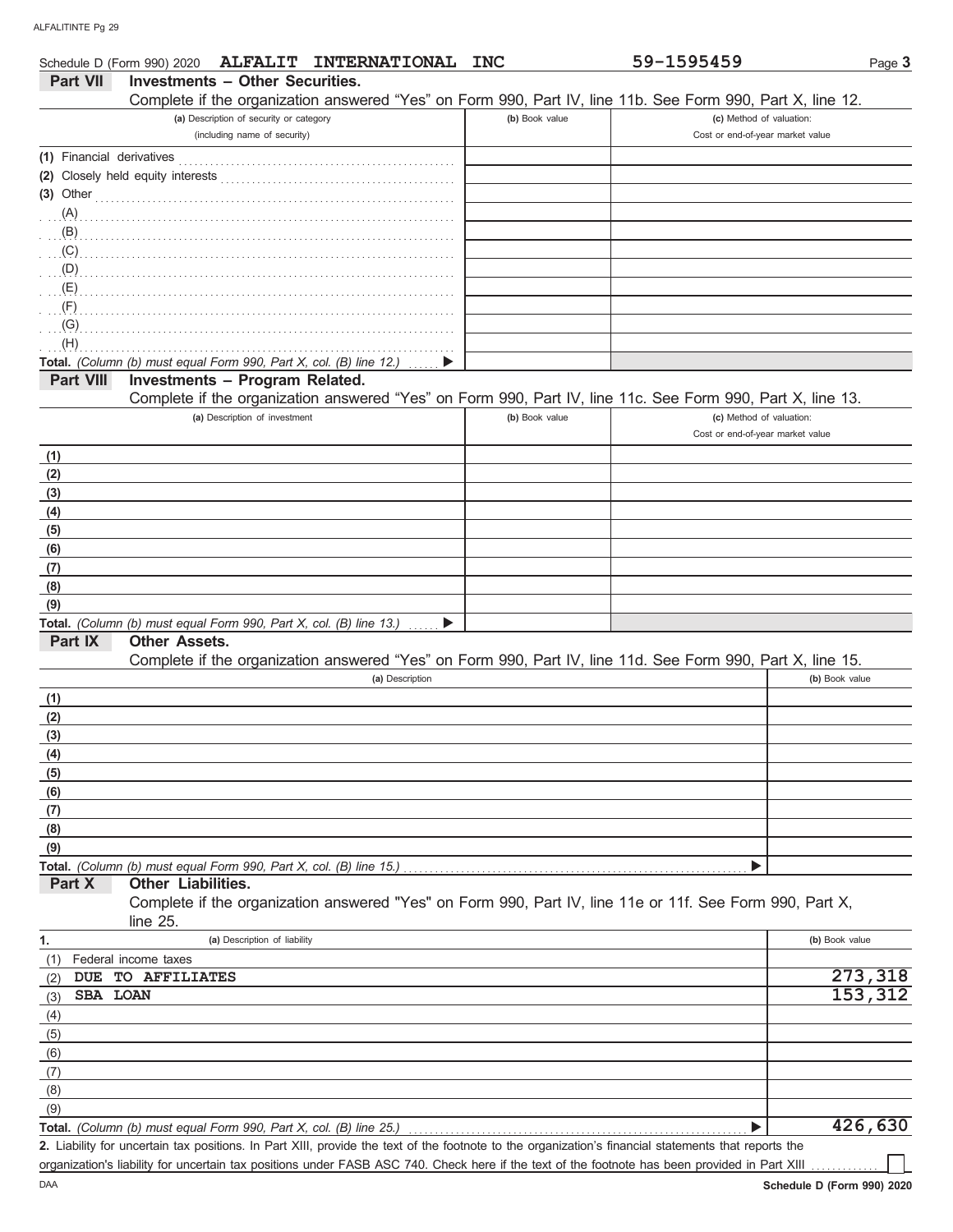| Schedule D (Form 990) 2020 ALFALIT INTERNATIONAL INC                                                                                                                                                                                    | 59-1595459     |              | Page 4 |
|-----------------------------------------------------------------------------------------------------------------------------------------------------------------------------------------------------------------------------------------|----------------|--------------|--------|
| Reconciliation of Revenue per Audited Financial Statements With Revenue per Return.<br>Part XI<br>Complete if the organization answered "Yes" on Form 990, Part IV, line 12a.                                                           |                |              |        |
| 1                                                                                                                                                                                                                                       |                | $\mathbf{1}$ |        |
| 2                                                                                                                                                                                                                                       |                |              |        |
| Amounts included on line 1 but not on Form 990, Part VIII, line 12:                                                                                                                                                                     |                |              |        |
|                                                                                                                                                                                                                                         | 2a             |              |        |
| b                                                                                                                                                                                                                                       | 2 <sub>b</sub> |              |        |
| С                                                                                                                                                                                                                                       | 2 <sub>c</sub> |              |        |
| d                                                                                                                                                                                                                                       | 2d             |              |        |
| Add lines 2a through 2d [11] All and the contract of the contract of the contract of the contract of the contract of the contract of the contract of the contract of the contract of the contract of the contract of the contr<br>е     |                | 2e           |        |
| 3                                                                                                                                                                                                                                       |                | 3            |        |
| Amounts included on Form 990, Part VIII, line 12, but not on line 1:<br>4                                                                                                                                                               |                |              |        |
| a Investment expenses not included on Form 990, Part VIII, line 7b                                                                                                                                                                      | 4a             |              |        |
|                                                                                                                                                                                                                                         | 4 <sub>b</sub> |              |        |
| c Add lines 4a and 4b                                                                                                                                                                                                                   |                | 4c           |        |
|                                                                                                                                                                                                                                         |                | 5            |        |
| Reconciliation of Expenses per Audited Financial Statements With Expenses per Return.<br><b>Part XII</b><br>Complete if the organization answered "Yes" on Form 990, Part IV, line 12a.                                                 |                |              |        |
| 1                                                                                                                                                                                                                                       |                | 1            |        |
| Amounts included on line 1 but not on Form 990, Part IX, line 25:<br>2                                                                                                                                                                  |                |              |        |
|                                                                                                                                                                                                                                         | 2a             |              |        |
| b                                                                                                                                                                                                                                       | 2 <sub>b</sub> |              |        |
| Other losses <b>contracts on the contract of the contract of the contract of the contract of the contract of the contract of the contract of the contract of the contract of the contract of the contract of the contract of t</b><br>c | 2c             |              |        |
| d                                                                                                                                                                                                                                       | 2d             |              |        |
|                                                                                                                                                                                                                                         |                | 2e           |        |
| 3                                                                                                                                                                                                                                       |                | 3            |        |
| Amounts included on Form 990, Part IX, line 25, but not on line 1:<br>4                                                                                                                                                                 |                |              |        |
|                                                                                                                                                                                                                                         | 4a             |              |        |
|                                                                                                                                                                                                                                         | 4 <sub>b</sub> |              |        |
| c Add lines 4a and 4b                                                                                                                                                                                                                   |                | 4c           |        |
|                                                                                                                                                                                                                                         |                | 5            |        |
| Part XIII Supplemental Information.                                                                                                                                                                                                     |                |              |        |
| Provide the descriptions required for Part II, lines 3, 5, and 9; Part III, lines 1a and 4; Part IV, lines 1b and 2b; Part V, line 4; Part X, line                                                                                      |                |              |        |
| 2; Part XI, lines 2d and 4b; and Part XII, lines 2d and 4b. Also complete this part to provide any additional information.                                                                                                              |                |              |        |
|                                                                                                                                                                                                                                         |                |              |        |
|                                                                                                                                                                                                                                         |                |              |        |
|                                                                                                                                                                                                                                         |                |              |        |
|                                                                                                                                                                                                                                         |                |              |        |
|                                                                                                                                                                                                                                         |                |              |        |
|                                                                                                                                                                                                                                         |                |              |        |
|                                                                                                                                                                                                                                         |                |              |        |
|                                                                                                                                                                                                                                         |                |              |        |
|                                                                                                                                                                                                                                         |                |              |        |
|                                                                                                                                                                                                                                         |                |              |        |
|                                                                                                                                                                                                                                         |                |              |        |
|                                                                                                                                                                                                                                         |                |              |        |
|                                                                                                                                                                                                                                         |                |              |        |
|                                                                                                                                                                                                                                         |                |              |        |
|                                                                                                                                                                                                                                         |                |              |        |
|                                                                                                                                                                                                                                         |                |              |        |
|                                                                                                                                                                                                                                         |                |              |        |
|                                                                                                                                                                                                                                         |                |              |        |
|                                                                                                                                                                                                                                         |                |              |        |
|                                                                                                                                                                                                                                         |                |              |        |
|                                                                                                                                                                                                                                         |                |              |        |
|                                                                                                                                                                                                                                         |                |              |        |
|                                                                                                                                                                                                                                         |                |              |        |
|                                                                                                                                                                                                                                         |                |              |        |
|                                                                                                                                                                                                                                         |                |              |        |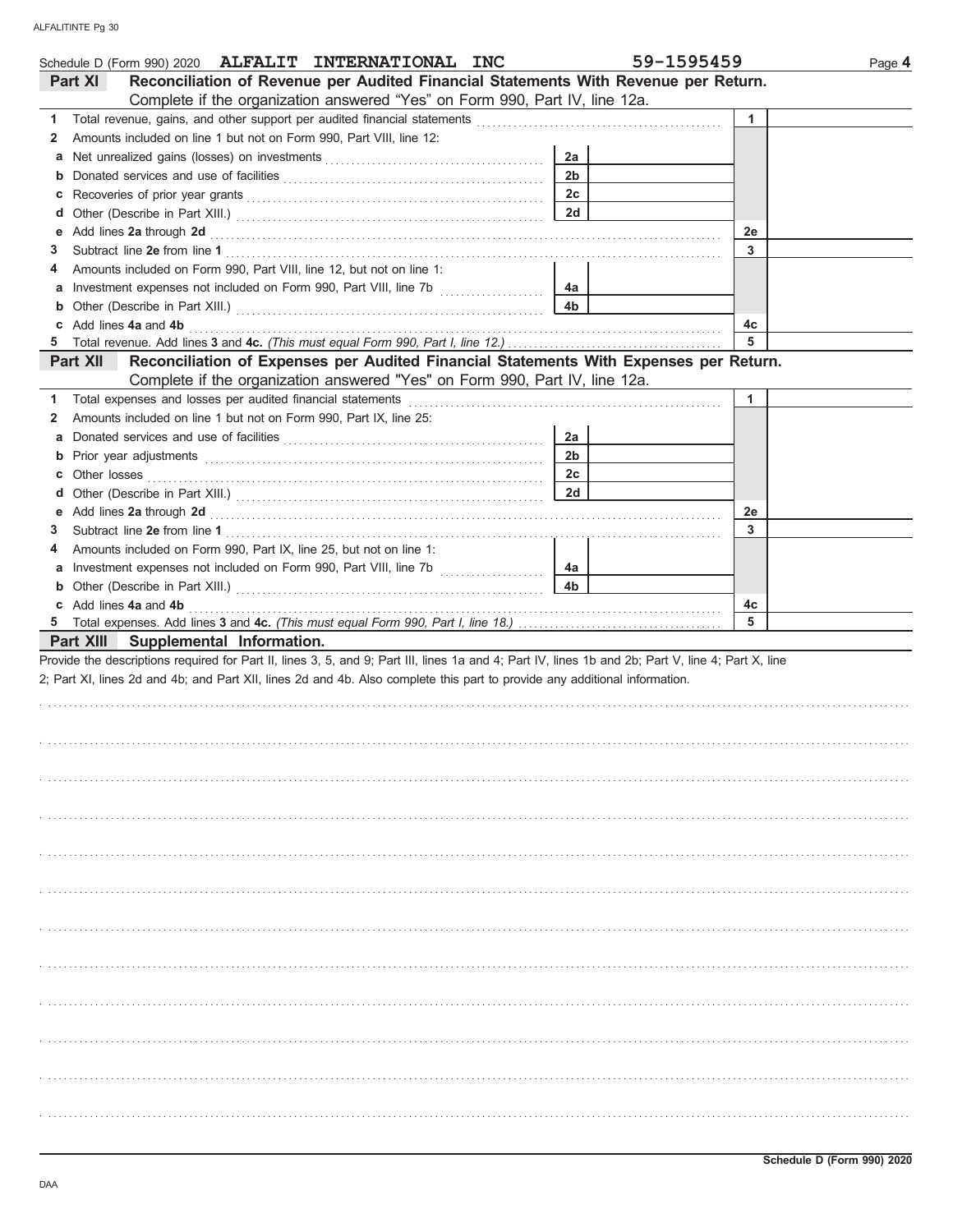|  |                                                                                                        | 59-1595459 | Page 5 |
|--|--------------------------------------------------------------------------------------------------------|------------|--------|
|  | Schedule D (Form 990) 2020 ALFALIT INTERNATIONAL INC<br>Part XIII Supplemental Information (continued) |            |        |
|  |                                                                                                        |            |        |
|  |                                                                                                        |            |        |
|  |                                                                                                        |            |        |
|  |                                                                                                        |            |        |
|  |                                                                                                        |            |        |
|  |                                                                                                        |            |        |
|  |                                                                                                        |            |        |
|  |                                                                                                        |            |        |
|  |                                                                                                        |            |        |
|  |                                                                                                        |            |        |
|  |                                                                                                        |            |        |
|  |                                                                                                        |            |        |
|  |                                                                                                        |            |        |
|  |                                                                                                        |            |        |
|  |                                                                                                        |            |        |
|  |                                                                                                        |            |        |
|  |                                                                                                        |            |        |
|  |                                                                                                        |            |        |
|  |                                                                                                        |            |        |
|  |                                                                                                        |            |        |
|  |                                                                                                        |            |        |
|  |                                                                                                        |            |        |
|  |                                                                                                        |            |        |
|  |                                                                                                        |            |        |
|  |                                                                                                        |            |        |
|  |                                                                                                        |            |        |
|  |                                                                                                        |            |        |
|  |                                                                                                        |            |        |
|  |                                                                                                        |            |        |
|  |                                                                                                        |            |        |
|  |                                                                                                        |            |        |
|  |                                                                                                        |            |        |
|  |                                                                                                        |            |        |
|  |                                                                                                        |            |        |
|  |                                                                                                        |            |        |
|  |                                                                                                        |            |        |
|  |                                                                                                        |            |        |
|  |                                                                                                        |            |        |
|  |                                                                                                        |            |        |
|  |                                                                                                        |            |        |
|  |                                                                                                        |            |        |
|  |                                                                                                        |            |        |
|  |                                                                                                        |            |        |
|  |                                                                                                        |            |        |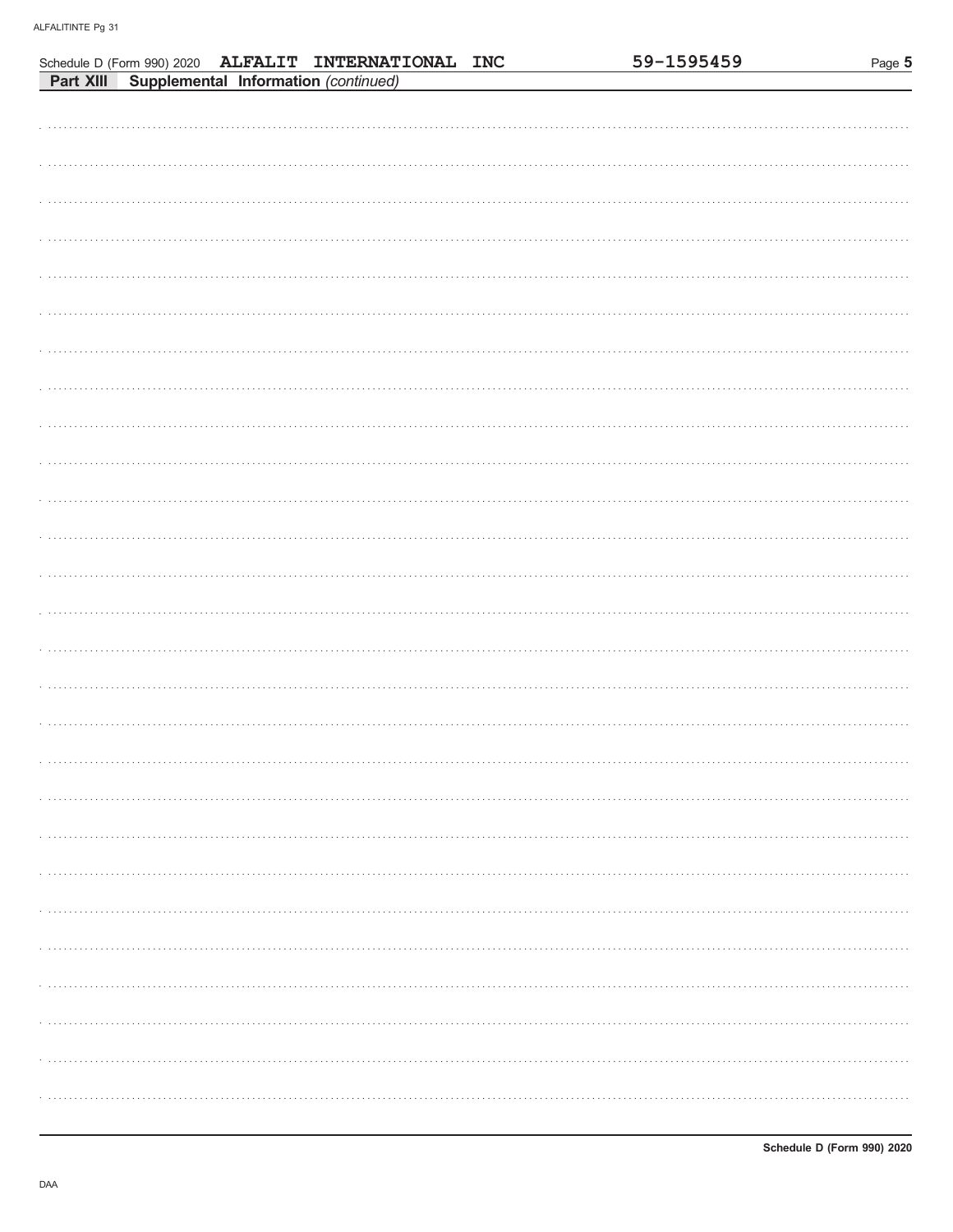| <b>SCHEDULE F</b>                                      |               |                                           |                                                                                                                                                                                                                      |            |                                                                                                                                                                | <b>Statement of Activities Outside the United States</b>                                                                    |                                              | OMB No. 1545-0047                                                 |
|--------------------------------------------------------|---------------|-------------------------------------------|----------------------------------------------------------------------------------------------------------------------------------------------------------------------------------------------------------------------|------------|----------------------------------------------------------------------------------------------------------------------------------------------------------------|-----------------------------------------------------------------------------------------------------------------------------|----------------------------------------------|-------------------------------------------------------------------|
| (Form 990)                                             |               |                                           |                                                                                                                                                                                                                      |            |                                                                                                                                                                | Complete if the organization answered "Yes" on Form 990, Part IV, line 14b, 15, or 16.                                      |                                              |                                                                   |
| Department of the Treasury<br>Internal Revenue Service |               |                                           |                                                                                                                                                                                                                      |            | Attach to Form 990.                                                                                                                                            | Go to www.irs.gov/Form990 for instructions and the latest information.                                                      |                                              | Open to Public<br>Inspection                                      |
| Name of the organization                               |               | <b>ALFALIT</b>                            | <b>INTERNATIONAL</b>                                                                                                                                                                                                 | <b>INC</b> |                                                                                                                                                                |                                                                                                                             | Employer identification number<br>59-1595459 |                                                                   |
| Part I                                                 |               |                                           |                                                                                                                                                                                                                      |            |                                                                                                                                                                | General Information on Activities Outside the United States. Complete if the organization answered "Yes" on                 |                                              |                                                                   |
| 1                                                      |               | Form 990, Part IV, line 14b.              | For grantmakers. Does the organization maintain records to substantiate the amount of its grants and<br>other assistance, the grantees' eligibility for the grants or assistance, and the selection criteria used to |            |                                                                                                                                                                |                                                                                                                             |                                              | $ X $ No<br>Yes                                                   |
| $\mathbf{2}$<br>outside the United States.             |               |                                           |                                                                                                                                                                                                                      |            |                                                                                                                                                                | For grantmakers. Describe in Part V the organization's procedures for monitoring the use of its grants and other assistance |                                              |                                                                   |
| 3                                                      |               |                                           | Activities per Region. (The following Part I, line 3 table can be duplicated if additional space is needed.)                                                                                                         |            |                                                                                                                                                                |                                                                                                                             |                                              |                                                                   |
| (a) Region                                             |               | (b) Number<br>of offices in<br>the region | (c) Number of<br>employees,<br>agents, and<br>independent<br>contractors<br>in the region                                                                                                                            |            | (d) Activities conducted in the<br>region (by type) (such as,<br>fundraising, program services,<br>investments, grants to recipients<br>located in the region) | (e) If activity listed in (d) is<br>a program service,<br>describe specific type of<br>service(s) in the region             |                                              | (f) Total<br>expenditures for<br>and investments<br>in the region |
| <b>SUB-SAHARAN</b><br>(1)                              | <b>AFRICA</b> |                                           |                                                                                                                                                                                                                      | PROGRAM    | <b>SERVICES</b>                                                                                                                                                | <b>EDUCATION</b>                                                                                                            |                                              | 1,203,532                                                         |
| SOUTH AMERICA<br>(2)                                   |               |                                           |                                                                                                                                                                                                                      |            | PROGRAM SERVICES                                                                                                                                               | <b>EDUCATION</b>                                                                                                            |                                              | 563,511                                                           |
| CENTRAL AMERICA AND THE<br>(3)                         |               |                                           | <b>CARIBBEAN</b>                                                                                                                                                                                                     |            | PROGRAM SERVICES                                                                                                                                               | <b>EDUCATION</b>                                                                                                            |                                              | 237,787                                                           |
| EUROPE (INCL ICELAND &                                 |               |                                           | GREENLAND)                                                                                                                                                                                                           |            |                                                                                                                                                                |                                                                                                                             |                                              |                                                                   |
| (4)                                                    |               |                                           |                                                                                                                                                                                                                      |            | PROGRAM SERVICES                                                                                                                                               | <b>EDUCATION</b>                                                                                                            |                                              | 47,173                                                            |
| (5)                                                    |               |                                           |                                                                                                                                                                                                                      |            |                                                                                                                                                                |                                                                                                                             |                                              |                                                                   |
| (6)                                                    |               |                                           |                                                                                                                                                                                                                      |            |                                                                                                                                                                |                                                                                                                             |                                              |                                                                   |
| (7)                                                    |               |                                           |                                                                                                                                                                                                                      |            |                                                                                                                                                                |                                                                                                                             |                                              |                                                                   |
| (8)                                                    |               |                                           |                                                                                                                                                                                                                      |            |                                                                                                                                                                |                                                                                                                             |                                              |                                                                   |
| (9)                                                    |               |                                           |                                                                                                                                                                                                                      |            |                                                                                                                                                                |                                                                                                                             |                                              |                                                                   |
| (10)                                                   |               |                                           |                                                                                                                                                                                                                      |            |                                                                                                                                                                |                                                                                                                             |                                              |                                                                   |
| (11)                                                   |               |                                           |                                                                                                                                                                                                                      |            |                                                                                                                                                                |                                                                                                                             |                                              |                                                                   |
| (12)                                                   |               |                                           |                                                                                                                                                                                                                      |            |                                                                                                                                                                |                                                                                                                             |                                              |                                                                   |
| (13)                                                   |               |                                           |                                                                                                                                                                                                                      |            |                                                                                                                                                                |                                                                                                                             |                                              |                                                                   |
| (14)                                                   |               |                                           |                                                                                                                                                                                                                      |            |                                                                                                                                                                |                                                                                                                             |                                              |                                                                   |
| (15)                                                   |               |                                           |                                                                                                                                                                                                                      |            |                                                                                                                                                                |                                                                                                                             |                                              |                                                                   |
| (16)                                                   |               |                                           |                                                                                                                                                                                                                      |            |                                                                                                                                                                |                                                                                                                             |                                              |                                                                   |
| (17)                                                   |               |                                           |                                                                                                                                                                                                                      |            |                                                                                                                                                                |                                                                                                                             |                                              |                                                                   |
| 3a Subtotal                                            |               |                                           |                                                                                                                                                                                                                      |            |                                                                                                                                                                |                                                                                                                             |                                              | 2,052,003                                                         |
| <b>b</b> Total from continuation<br>sheets to Part I   |               |                                           |                                                                                                                                                                                                                      |            |                                                                                                                                                                |                                                                                                                             |                                              |                                                                   |
| c Totals (add<br>lines 3a and 3b)                      |               |                                           |                                                                                                                                                                                                                      |            |                                                                                                                                                                |                                                                                                                             |                                              | 2,052,003                                                         |

**For Paperwork Reduction Act Notice, see the Instructions for Form 990.** Schedule F (Form 990) 2020 DAA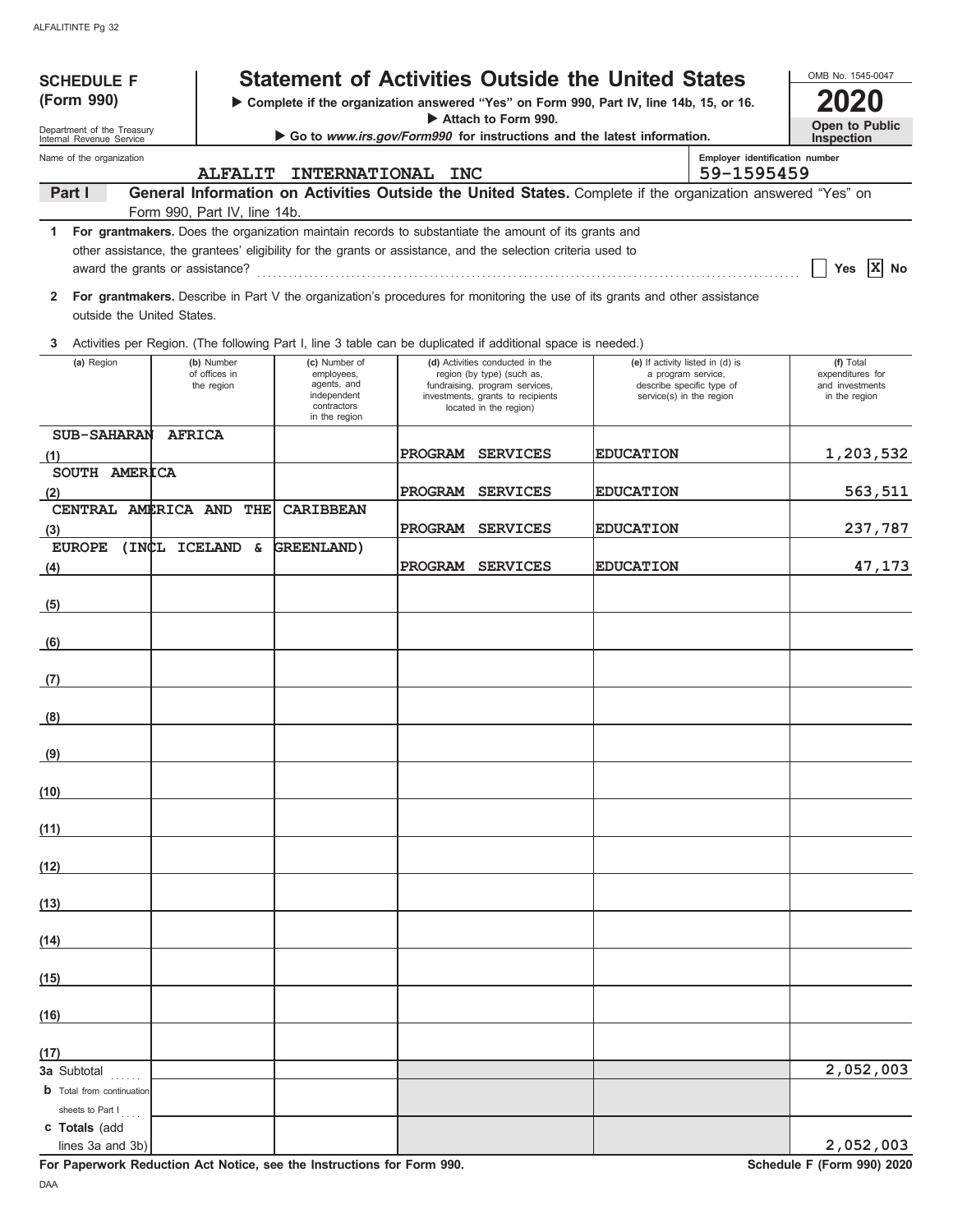|         | Schedule F (Form 990) 2020  | <b>ALFALIT</b>                                     | <b>INTERNATIONAL</b> | <b>INC</b>                                                                                                                                   | 59-1595459                  |                                       |                                        |                                          | Page 2                                                         |
|---------|-----------------------------|----------------------------------------------------|----------------------|----------------------------------------------------------------------------------------------------------------------------------------------|-----------------------------|---------------------------------------|----------------------------------------|------------------------------------------|----------------------------------------------------------------|
| Part II |                             |                                                    |                      | Grants and Other Assistance to Organizations or Entities Outside the United States. Complete if the organization answered "Yes" on Form 990, |                             |                                       |                                        |                                          |                                                                |
|         |                             |                                                    |                      | Part IV, line 15, for any recipient who received more than \$5,000. Part II can be duplicated if additional space is needed.                 |                             |                                       |                                        |                                          |                                                                |
|         | (a) Name of<br>organization | (b) IRS code<br>section and EIN<br>(if applicable) | (c) Region           | (d) Purpose of<br>grant                                                                                                                      | (e) Amount of<br>cash grant | (f) Manner of<br>cash<br>disbursement | (g) Amount of<br>noncash<br>assistance | (h) Description<br>of noncash assistance | (i) Method of<br>valuation<br>(book, FMV,<br>appraisal, other) |

| (1)  |  |                                                                                                                                           |  |   |  |
|------|--|-------------------------------------------------------------------------------------------------------------------------------------------|--|---|--|
| (2)  |  |                                                                                                                                           |  |   |  |
|      |  |                                                                                                                                           |  |   |  |
| (3)  |  |                                                                                                                                           |  |   |  |
| (4)  |  |                                                                                                                                           |  |   |  |
| (5)  |  |                                                                                                                                           |  |   |  |
| (6)  |  |                                                                                                                                           |  |   |  |
| (7)  |  |                                                                                                                                           |  |   |  |
| (8)  |  |                                                                                                                                           |  |   |  |
| (9)  |  |                                                                                                                                           |  |   |  |
| (10) |  |                                                                                                                                           |  |   |  |
| (11) |  |                                                                                                                                           |  |   |  |
| (12) |  |                                                                                                                                           |  |   |  |
| (13) |  |                                                                                                                                           |  |   |  |
| (14) |  |                                                                                                                                           |  |   |  |
| (15) |  |                                                                                                                                           |  |   |  |
| (16) |  |                                                                                                                                           |  |   |  |
|      |  | 2 Enter total number of recipient organizations listed above that are recognized as charities by the foreign country, recognized as a tax |  |   |  |
|      |  | exempt 501(c)(3) organization by the IRS, or for which the grantee or counsel has provided a section 501(c)(3) equivalency letter         |  | ▶ |  |

3 Enter total number of other organizations or entities with the content to conserve the content of the conserver of other organizations or entities with the conserver the conserver of the conserver of the conserver of the

**Schedule F (Form 990) 2020**

▶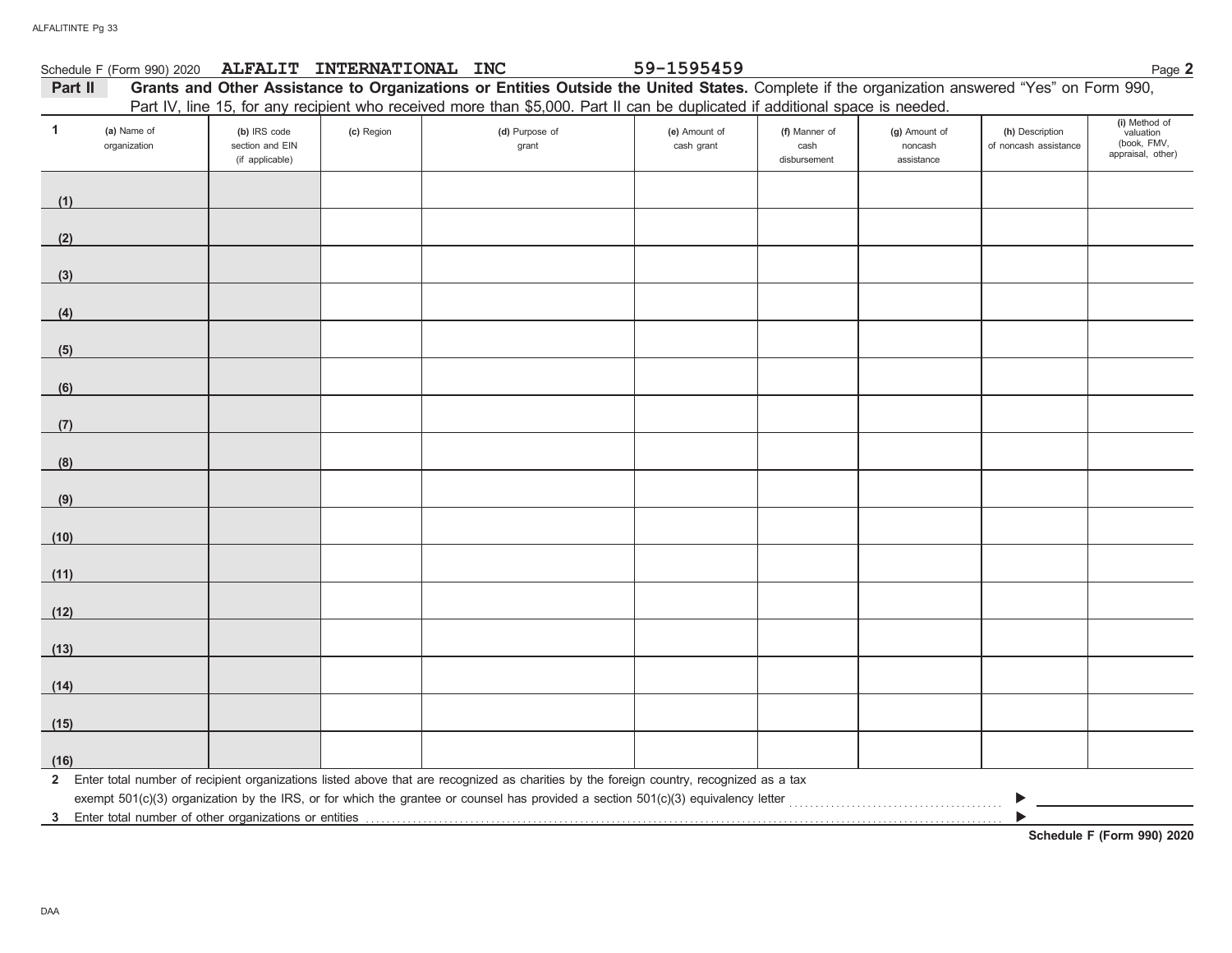#### Schedule F (Form 990) 2020 Page **3 ALFALIT INTERNATIONAL INC 59-1595459**

### 59-1595459

| Part III                                                  | Grants and Other Assistance to Individuals Outside the United States. Complete if the organization answered "Yes" on Form 990, Part IV, line 16. |            |               |               |               |               |                 |               |  |  |
|-----------------------------------------------------------|--------------------------------------------------------------------------------------------------------------------------------------------------|------------|---------------|---------------|---------------|---------------|-----------------|---------------|--|--|
| Part III can be duplicated if additional space is needed. |                                                                                                                                                  |            |               |               |               |               |                 |               |  |  |
|                                                           | (a) Type of grant or assistance                                                                                                                  | (b) Region | (c) Number of | (d) Amount of | (e) Manner of | (f) Amount of | (g) Description | (h) Method of |  |  |

| (a) Type of grant or assistance | <b>(b)</b> Region | (c) Number of<br>recipients | (d) Amount of<br>cash grant | (e) Manner of<br>cash<br>disbursement | (f) Amount of<br>noncash<br>assistance | (g) Description<br>of noncash assistance | (h) Method of<br>valuation<br>(book, FMV,<br>appraisal, other) |
|---------------------------------|-------------------|-----------------------------|-----------------------------|---------------------------------------|----------------------------------------|------------------------------------------|----------------------------------------------------------------|
| (1)                             |                   |                             | 387,130                     |                                       |                                        |                                          |                                                                |
| (2)                             |                   |                             |                             |                                       |                                        |                                          |                                                                |
| (3)                             |                   |                             |                             |                                       |                                        |                                          |                                                                |
| (4)                             |                   |                             |                             |                                       |                                        |                                          |                                                                |
| (5)                             |                   |                             |                             |                                       |                                        |                                          |                                                                |
| (6)                             |                   |                             |                             |                                       |                                        |                                          |                                                                |
| (7)                             |                   |                             |                             |                                       |                                        |                                          |                                                                |
| (8)                             |                   |                             |                             |                                       |                                        |                                          |                                                                |
| (9)                             |                   |                             |                             |                                       |                                        |                                          |                                                                |
| (10)                            |                   |                             |                             |                                       |                                        |                                          |                                                                |
| (11)                            |                   |                             |                             |                                       |                                        |                                          |                                                                |
| (12)                            |                   |                             |                             |                                       |                                        |                                          |                                                                |
| (13)                            |                   |                             |                             |                                       |                                        |                                          |                                                                |
| (14)                            |                   |                             |                             |                                       |                                        |                                          |                                                                |
| (15)                            |                   |                             |                             |                                       |                                        |                                          |                                                                |
| (16)                            |                   |                             |                             |                                       |                                        |                                          |                                                                |
| (17)                            |                   |                             |                             |                                       |                                        |                                          |                                                                |
| (18)                            |                   |                             |                             |                                       |                                        |                                          |                                                                |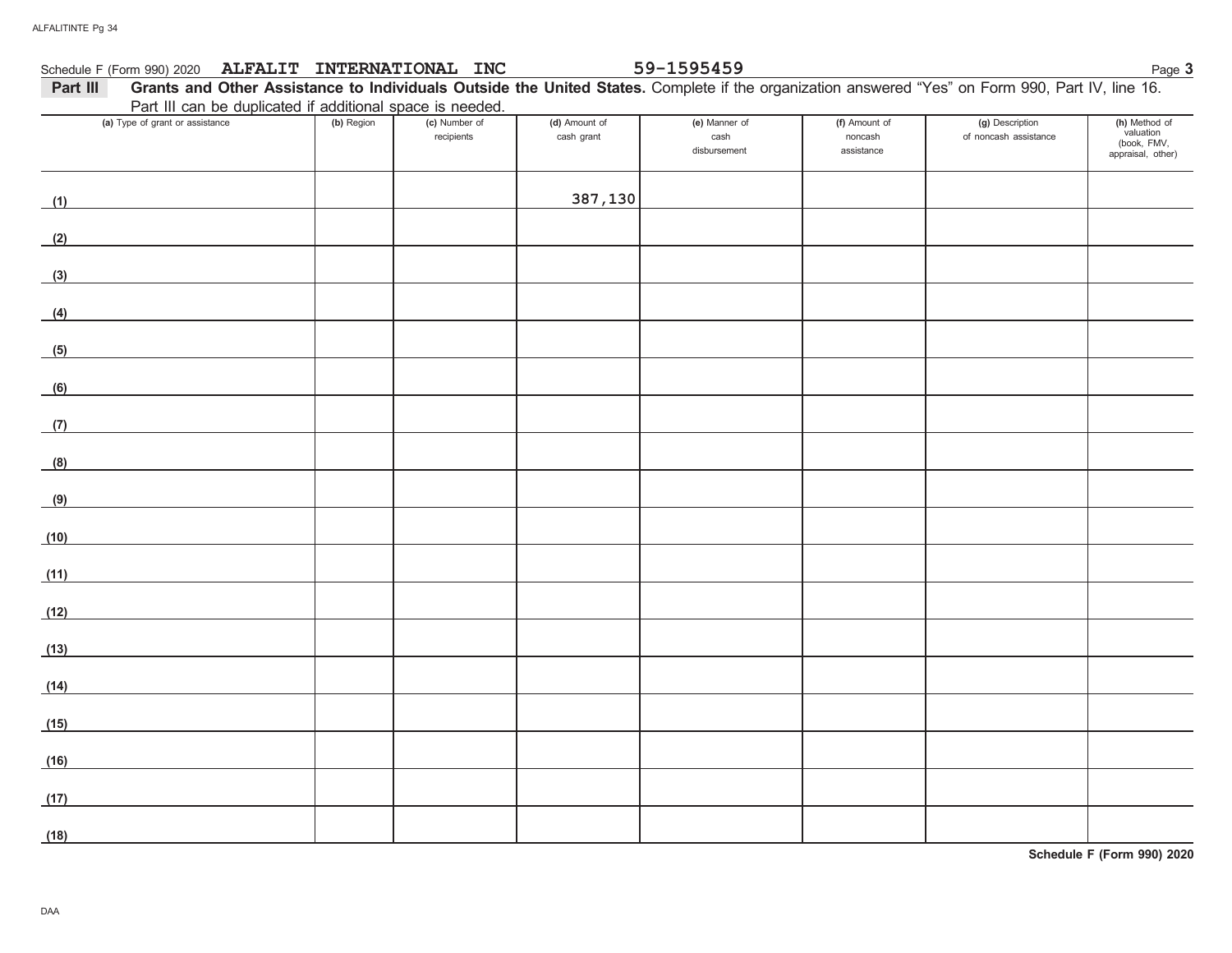|    | 59-1595459<br>Schedule F (Form 990) 2020 ALFALIT INTERNATIONAL INC                                                                                                                                                                                                                                                                 |            | Page 4               |
|----|------------------------------------------------------------------------------------------------------------------------------------------------------------------------------------------------------------------------------------------------------------------------------------------------------------------------------------|------------|----------------------|
|    | <b>Foreign Forms</b><br>Part IV                                                                                                                                                                                                                                                                                                    |            |                      |
| 1. | Was the organization a U.S. transferor of property to a foreign corporation during the tax year? If "Yes,"<br>the organization may be required to file Form 926, Return by a U.S. Transferor of Property to a Foreign                                                                                                              | <b>Yes</b> | $ \mathbf{x} $<br>No |
| 2  | Did the organization have an interest in a foreign trust during the tax year? If "Yes," the organization may<br>be required to separately file Form 3520, Annual Return To Report Transactions With Foreign Trusts and<br>Receipt of Certain Foreign Gifts, and/or Form 3520-A, Annual Information Return of Foreign Trust With a  | Yes        | $ X $ No             |
| 3  | Did the organization have an ownership interest in a foreign corporation during the tax year? If "Yes."<br>the organization may be required to file Form 5471, Information Return of U.S. Persons With Respect to<br>Certain Foreign Corporations (see Instructions for Form 5471) [2010] [2010] [2010] [2010] [2010] [2010] [2010 | Yes        | $ X $ No             |
| 4  | Was the organization a direct or indirect shareholder of a passive foreign investment company or a<br>qualified electing fund during the tax year? If "Yes," the organization may be required to file Form 8621,<br>Information Return by a Shareholder of a Passive Foreign Investment Company or Qualified Electing              | Yes        | $ X $ No             |
| 5  | Did the organization have an ownership interest in a foreign partnership during the tax year? If "Yes,"<br>the organization may be required to file Form 8865, Return of U.S. Persons With Respect to Certain                                                                                                                      | <b>Yes</b> | xl<br>No             |
| 6  | Did the organization have any operations in or related to any boycotting countries during the tax year? If<br>"Yes," the organization may be required to separately file Form 5713, International Boycott Report (see                                                                                                              | <b>Yes</b> | $\mathbf{x}$<br>No   |

**Schedule F (Form 990) 2020**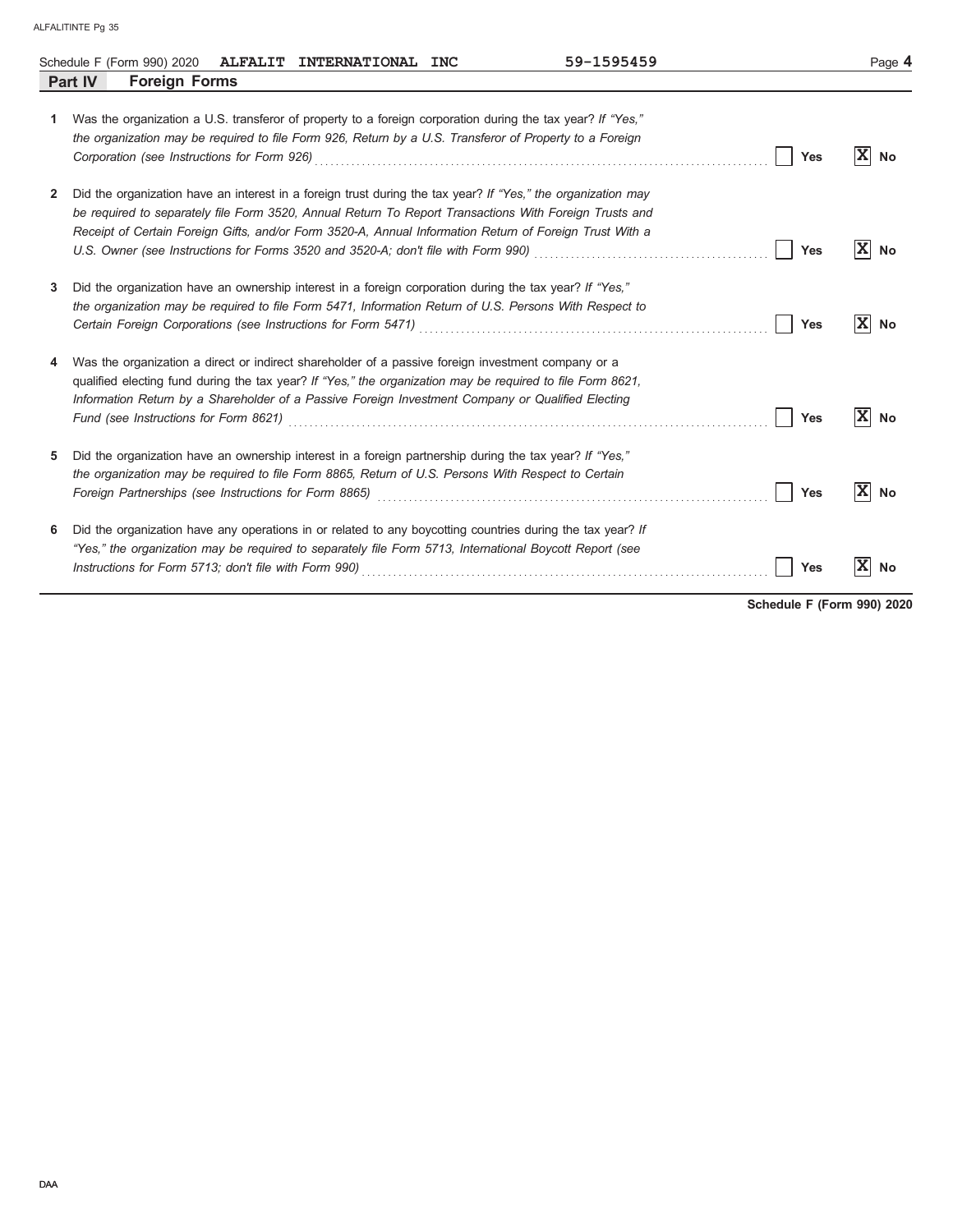|        | Schedule F (Form 990) 2020<br>ALFALIT INTERNATIONAL INC                                                                                                                                                                                                                                                                                                                                                                                          | 59-1595459           |             | Page 5      |
|--------|--------------------------------------------------------------------------------------------------------------------------------------------------------------------------------------------------------------------------------------------------------------------------------------------------------------------------------------------------------------------------------------------------------------------------------------------------|----------------------|-------------|-------------|
| Part V | Supplemental Information<br>Provide the information required by Part I, line 2 (monitoring of funds); Part I, line 3, column (f) (accounting method;<br>amounts of investments vs. expenditures per region); Part II, line 1 (accounting method); Part III (accounting method); and<br>Part III, column (c) (estimated number of recipients), as applicable. Also complete this part to provide any additional<br>information. See instructions. |                      |             |             |
|        | Part I, Line 3 - Activities per Region                                                                                                                                                                                                                                                                                                                                                                                                           |                      |             |             |
| Region |                                                                                                                                                                                                                                                                                                                                                                                                                                                  | Expenditures         | Investments |             |
|        | SUB-SAHARAN AFRICA                                                                                                                                                                                                                                                                                                                                                                                                                               | \$<br>$1,203,532$ \$ |             | $\mathbf 0$ |
|        | SOUTH AMERICA                                                                                                                                                                                                                                                                                                                                                                                                                                    | \$<br>$563,511$ \$   |             | $\mathbf 0$ |
|        | CENTRAL AMERICA AND THE CARIBBEAN                                                                                                                                                                                                                                                                                                                                                                                                                | \$<br>237,787 \$     |             | $\mathbf 0$ |
|        | EUROPE (INCL ICELAND & GREENLAND)                                                                                                                                                                                                                                                                                                                                                                                                                | \$<br>$47,173$ \$    |             | $\mathbf 0$ |
|        |                                                                                                                                                                                                                                                                                                                                                                                                                                                  |                      |             |             |
|        |                                                                                                                                                                                                                                                                                                                                                                                                                                                  |                      |             |             |
|        |                                                                                                                                                                                                                                                                                                                                                                                                                                                  |                      |             |             |
|        |                                                                                                                                                                                                                                                                                                                                                                                                                                                  |                      |             |             |
|        |                                                                                                                                                                                                                                                                                                                                                                                                                                                  |                      |             |             |
|        |                                                                                                                                                                                                                                                                                                                                                                                                                                                  |                      |             |             |
|        |                                                                                                                                                                                                                                                                                                                                                                                                                                                  |                      |             |             |
|        |                                                                                                                                                                                                                                                                                                                                                                                                                                                  |                      |             |             |
|        |                                                                                                                                                                                                                                                                                                                                                                                                                                                  |                      |             |             |
|        |                                                                                                                                                                                                                                                                                                                                                                                                                                                  |                      |             |             |
|        |                                                                                                                                                                                                                                                                                                                                                                                                                                                  |                      |             |             |
|        |                                                                                                                                                                                                                                                                                                                                                                                                                                                  |                      |             |             |
|        |                                                                                                                                                                                                                                                                                                                                                                                                                                                  |                      |             |             |
|        |                                                                                                                                                                                                                                                                                                                                                                                                                                                  |                      |             |             |
|        |                                                                                                                                                                                                                                                                                                                                                                                                                                                  |                      |             |             |
|        |                                                                                                                                                                                                                                                                                                                                                                                                                                                  |                      |             |             |
|        |                                                                                                                                                                                                                                                                                                                                                                                                                                                  |                      |             |             |
|        |                                                                                                                                                                                                                                                                                                                                                                                                                                                  |                      |             |             |
|        |                                                                                                                                                                                                                                                                                                                                                                                                                                                  |                      |             |             |
|        |                                                                                                                                                                                                                                                                                                                                                                                                                                                  |                      |             |             |
|        |                                                                                                                                                                                                                                                                                                                                                                                                                                                  |                      |             |             |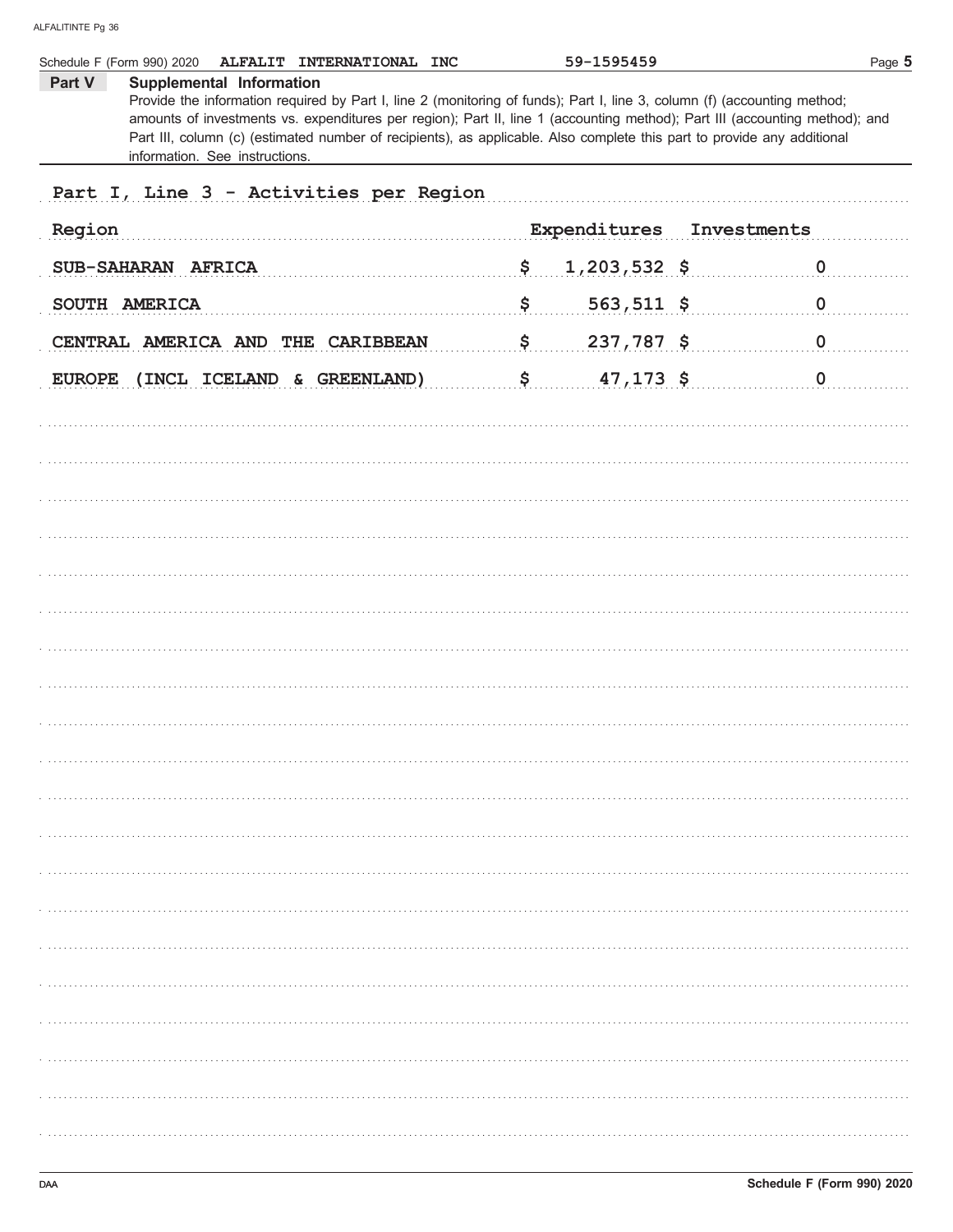| ALFALITINTE Pg 37 |  |
|-------------------|--|
|                   |  |

| <b>SCHEDULE G</b>                                            | Supplemental Information Regarding Fundraising or Gaming Activities                                                                                                                                                                      |                                                                 |                 |             |                                                                        |          |                                              | OMB No. 1545-0047                |
|--------------------------------------------------------------|------------------------------------------------------------------------------------------------------------------------------------------------------------------------------------------------------------------------------------------|-----------------------------------------------------------------|-----------------|-------------|------------------------------------------------------------------------|----------|----------------------------------------------|----------------------------------|
| (Form 990 or 990-EZ)                                         | Complete if the organization answered "Yes" on Form 990, Part IV, line 17, 18, or 19, or if the                                                                                                                                          |                                                                 |                 |             | organization entered more than \$15,000 on Form 990-EZ, line 6a.       |          |                                              |                                  |
| Department of the Treasury<br>Internal Revenue Service       |                                                                                                                                                                                                                                          | Attach to Form 990 or Form 990-EZ.                              |                 |             | Go to www.irs.gov/Form990 for instructions and the latest information. |          |                                              | Open to Public                   |
| Name of the organization                                     | <b>ALFALIT</b>                                                                                                                                                                                                                           |                                                                 |                 |             |                                                                        |          | Employer identification number<br>59-1595459 | Inspection                       |
| Part I                                                       | INTERNATIONAL INC<br>Fundraising Activities. Complete if the organization answered "Yes" on Form 990, Part IV, line 17.                                                                                                                  |                                                                 |                 |             |                                                                        |          |                                              |                                  |
|                                                              | Form 990-EZ filers are not required to complete this part.                                                                                                                                                                               |                                                                 |                 |             |                                                                        |          |                                              |                                  |
| 1                                                            | Indicate whether the organization raised funds through any of the following activities. Check all that apply.                                                                                                                            |                                                                 |                 |             |                                                                        |          |                                              |                                  |
| $ \mathbf{x} $<br>Mail solicitations<br>a                    |                                                                                                                                                                                                                                          | $\mathbf{e}$ $\mathbf{X}$ Solicitation of non-government grants |                 |             |                                                                        |          |                                              |                                  |
| Internet and email solicitations<br>b                        | f                                                                                                                                                                                                                                        |                                                                 |                 |             | Solicitation of government grants                                      |          |                                              |                                  |
| X<br>Phone solicitations<br>C                                |                                                                                                                                                                                                                                          | X<br>Special fundraising events<br>q                            |                 |             |                                                                        |          |                                              |                                  |
| X<br>In-person solicitations<br>d                            |                                                                                                                                                                                                                                          |                                                                 |                 |             |                                                                        |          |                                              |                                  |
|                                                              | 2a Did the organization have a written or oral agreement with any individual (including officers, directors, trustees,<br>or key employees listed in Form 990, Part VII) or entity in connection with professional fundraising services? |                                                                 |                 |             |                                                                        |          |                                              | <b>x</b><br>Yes<br><b>No</b>     |
|                                                              | b If "Yes," list the 10 highest paid individuals or entities (fundraisers) pursuant to agreements under which the fundraiser is to be<br>compensated at least \$5,000 by the organization.                                               |                                                                 |                 |             |                                                                        |          |                                              |                                  |
|                                                              |                                                                                                                                                                                                                                          |                                                                 | (iii) Did fund- | raiser have |                                                                        |          | (v) Amount paid to                           | (vi) Amount paid to              |
| (i) Name and address of individual<br>or entity (fundraiser) |                                                                                                                                                                                                                                          | (ii) Activity                                                   | custody or      | control of  | (iv) Gross receipts<br>from activity                                   |          | (or retained by)<br>fundraiser listed in     | (or retained by)<br>organization |
|                                                              |                                                                                                                                                                                                                                          | contributions?                                                  |                 |             |                                                                        | col. (i) |                                              |                                  |
|                                                              |                                                                                                                                                                                                                                          |                                                                 | Yes l           | No          |                                                                        |          |                                              |                                  |
| 1                                                            |                                                                                                                                                                                                                                          |                                                                 |                 |             |                                                                        |          |                                              |                                  |
| $\overline{2}$                                               |                                                                                                                                                                                                                                          |                                                                 |                 |             |                                                                        |          |                                              |                                  |
|                                                              |                                                                                                                                                                                                                                          |                                                                 |                 |             |                                                                        |          |                                              |                                  |
| 3                                                            |                                                                                                                                                                                                                                          |                                                                 |                 |             |                                                                        |          |                                              |                                  |
|                                                              |                                                                                                                                                                                                                                          |                                                                 |                 |             |                                                                        |          |                                              |                                  |
| 4                                                            |                                                                                                                                                                                                                                          |                                                                 |                 |             |                                                                        |          |                                              |                                  |
|                                                              |                                                                                                                                                                                                                                          |                                                                 |                 |             |                                                                        |          |                                              |                                  |
| 5                                                            |                                                                                                                                                                                                                                          |                                                                 |                 |             |                                                                        |          |                                              |                                  |
|                                                              |                                                                                                                                                                                                                                          |                                                                 |                 |             |                                                                        |          |                                              |                                  |
|                                                              |                                                                                                                                                                                                                                          |                                                                 |                 |             |                                                                        |          |                                              |                                  |
|                                                              |                                                                                                                                                                                                                                          |                                                                 |                 |             |                                                                        |          |                                              |                                  |
| 7                                                            |                                                                                                                                                                                                                                          |                                                                 |                 |             |                                                                        |          |                                              |                                  |
|                                                              |                                                                                                                                                                                                                                          |                                                                 |                 |             |                                                                        |          |                                              |                                  |
| 8                                                            |                                                                                                                                                                                                                                          |                                                                 |                 |             |                                                                        |          |                                              |                                  |
|                                                              |                                                                                                                                                                                                                                          |                                                                 |                 |             |                                                                        |          |                                              |                                  |
| 9                                                            |                                                                                                                                                                                                                                          |                                                                 |                 |             |                                                                        |          |                                              |                                  |
|                                                              |                                                                                                                                                                                                                                          |                                                                 |                 |             |                                                                        |          |                                              |                                  |
| 10                                                           |                                                                                                                                                                                                                                          |                                                                 |                 |             |                                                                        |          |                                              |                                  |
|                                                              |                                                                                                                                                                                                                                          |                                                                 |                 |             |                                                                        |          |                                              |                                  |
| Total                                                        |                                                                                                                                                                                                                                          |                                                                 |                 |             |                                                                        |          |                                              |                                  |
| 3<br>registration or licensing.                              | List all states in which the organization is registered or licensed to solicit contributions or has been notified it is exempt from                                                                                                      |                                                                 |                 |             |                                                                        |          |                                              |                                  |
|                                                              |                                                                                                                                                                                                                                          |                                                                 |                 |             |                                                                        |          |                                              |                                  |
|                                                              |                                                                                                                                                                                                                                          |                                                                 |                 |             |                                                                        |          |                                              |                                  |
|                                                              |                                                                                                                                                                                                                                          |                                                                 |                 |             |                                                                        |          |                                              |                                  |
|                                                              |                                                                                                                                                                                                                                          |                                                                 |                 |             |                                                                        |          |                                              |                                  |
|                                                              |                                                                                                                                                                                                                                          |                                                                 |                 |             |                                                                        |          |                                              |                                  |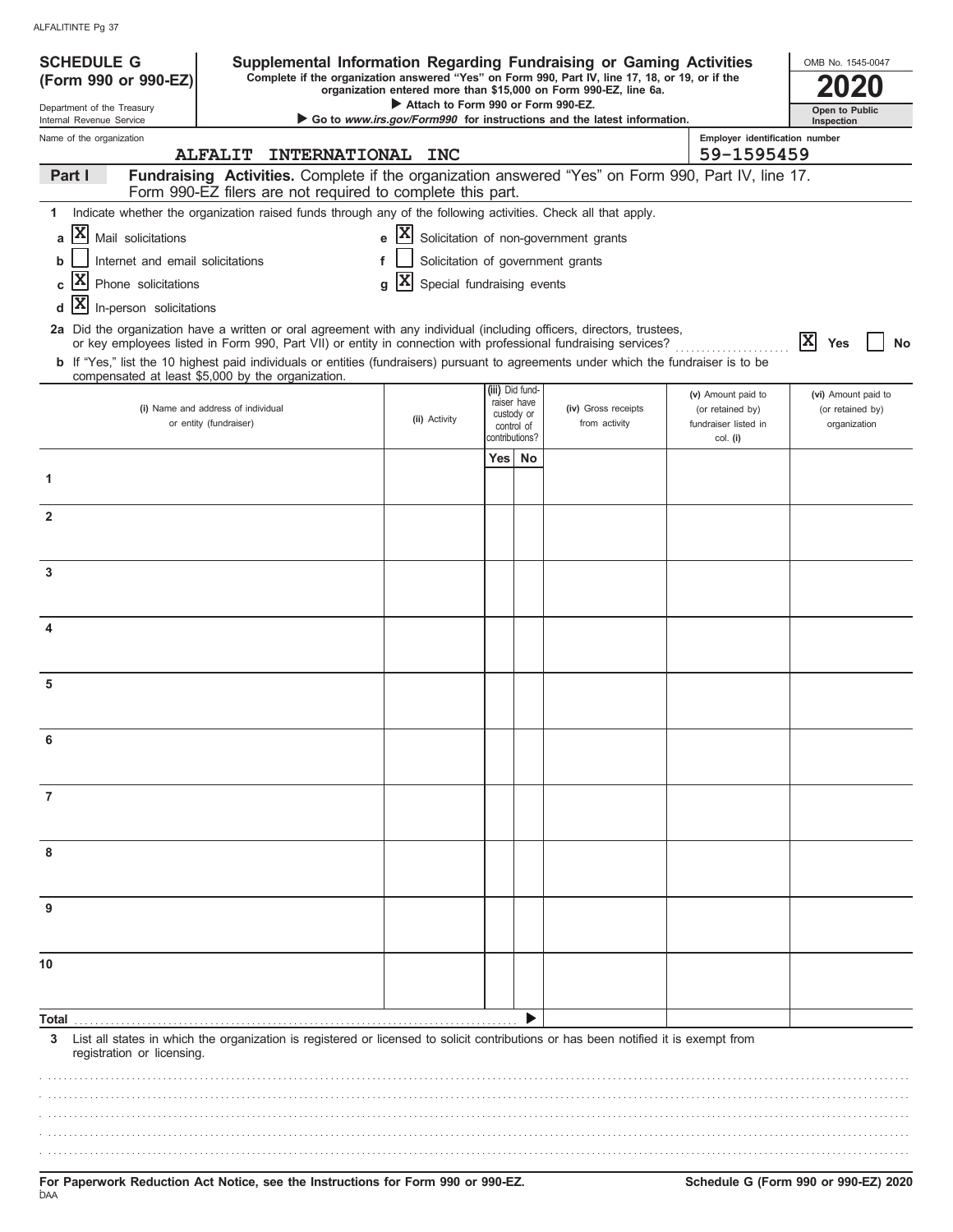|               | Schedule G (Form 990 or 990-EZ) 2020 |                                                                                                                                                            | ALFALIT INTERNATIONAL INC | 59-1595459                  | Page 2                                    |
|---------------|--------------------------------------|------------------------------------------------------------------------------------------------------------------------------------------------------------|---------------------------|-----------------------------|-------------------------------------------|
|               | Part II                              | Fundraising Events. Complete if the organization answered "Yes" on Form 990, Part IV, line 18, or reported more                                            |                           |                             |                                           |
|               |                                      | than \$15,000 of fundraising event contributions and gross income on Form 990-EZ, lines 1 and 6b. List events with<br>gross receipts greater than \$5,000. |                           |                             |                                           |
|               |                                      | (a) Event $#1$                                                                                                                                             | (b) Event $#2$            | (c) Other events            |                                           |
|               |                                      | <b>VARIOUS</b>                                                                                                                                             |                           | None                        | (d) Total events<br>(add col. (a) through |
|               |                                      | (event type)                                                                                                                                               | (event type)              | (total number)              | col. (c)                                  |
| Revenue       | 1 Gross receipts                     | 249,350                                                                                                                                                    |                           |                             | 249,350                                   |
|               | 2 Less: Contributions                |                                                                                                                                                            |                           |                             |                                           |
|               | 3 Gross income (line 1 minus         | 249,350                                                                                                                                                    |                           |                             | 249,350                                   |
|               |                                      |                                                                                                                                                            |                           |                             |                                           |
|               |                                      | <u> 1980 - Jan Barristo, martin al II-lea (b. 1980)</u>                                                                                                    |                           |                             |                                           |
|               | 5 Noncash prizes                     | the control of the control of the control of the control of                                                                                                |                           |                             |                                           |
| Expenses      | 6 Rent/facility costs                | the control of the control of the control of the control of                                                                                                |                           |                             |                                           |
|               | 7 Food and beverages [16]            | <u> 1980 - Johann Barbara, martxa alemaniar a</u>                                                                                                          |                           |                             |                                           |
| Direct        | 8 Entertainment                      | the control of the control of the control of the control of the                                                                                            |                           |                             |                                           |
|               | 9 Other direct expenses              | 38,658                                                                                                                                                     |                           |                             | 38,658                                    |
|               |                                      | 10 Direct expense summary. Add lines 4 through 9 in column (d)                                                                                             |                           |                             | 38,658                                    |
|               |                                      |                                                                                                                                                            |                           |                             | 210,692                                   |
|               | Part III                             | Gaming. Complete if the organization answered "Yes" on Form 990, Part IV, line 19, or reported more than                                                   |                           |                             |                                           |
|               |                                      | \$15,000 on Form 990-EZ, line 6a.                                                                                                                          | (b) Pull tabs/instant     |                             | (d) Total gaming (add                     |
| Revenue       |                                      | (a) Bingo                                                                                                                                                  | bingo/progressive bingo   | (c) Other gaming            | col. (a) through col. (c))                |
|               |                                      |                                                                                                                                                            |                           |                             |                                           |
|               | 1 Gross revenue                      |                                                                                                                                                            |                           |                             |                                           |
| es            |                                      |                                                                                                                                                            |                           |                             |                                           |
|               | 3 Noncash prizes                     |                                                                                                                                                            |                           |                             |                                           |
| Direct Expens | 4 Rent/facility costs                |                                                                                                                                                            |                           |                             |                                           |
|               | 5 Other direct expenses              |                                                                                                                                                            |                           |                             |                                           |
|               |                                      | Yes $%$                                                                                                                                                    |                           | $\frac{0}{0}$<br><b>Yes</b> |                                           |
|               | 6 Volunteer labor                    | No                                                                                                                                                         | No.                       | No                          |                                           |
|               |                                      |                                                                                                                                                            |                           |                             |                                           |
|               |                                      |                                                                                                                                                            |                           |                             |                                           |
| 9             |                                      |                                                                                                                                                            |                           |                             |                                           |
|               |                                      |                                                                                                                                                            |                           |                             | Yes<br>No                                 |
|               | <b>b</b> If "No," explain:           |                                                                                                                                                            |                           |                             |                                           |
|               |                                      |                                                                                                                                                            |                           |                             |                                           |
|               | <b>b</b> If "Yes," explain:          |                                                                                                                                                            |                           |                             | Yes<br>No                                 |
|               |                                      |                                                                                                                                                            |                           |                             |                                           |
|               |                                      |                                                                                                                                                            |                           |                             |                                           |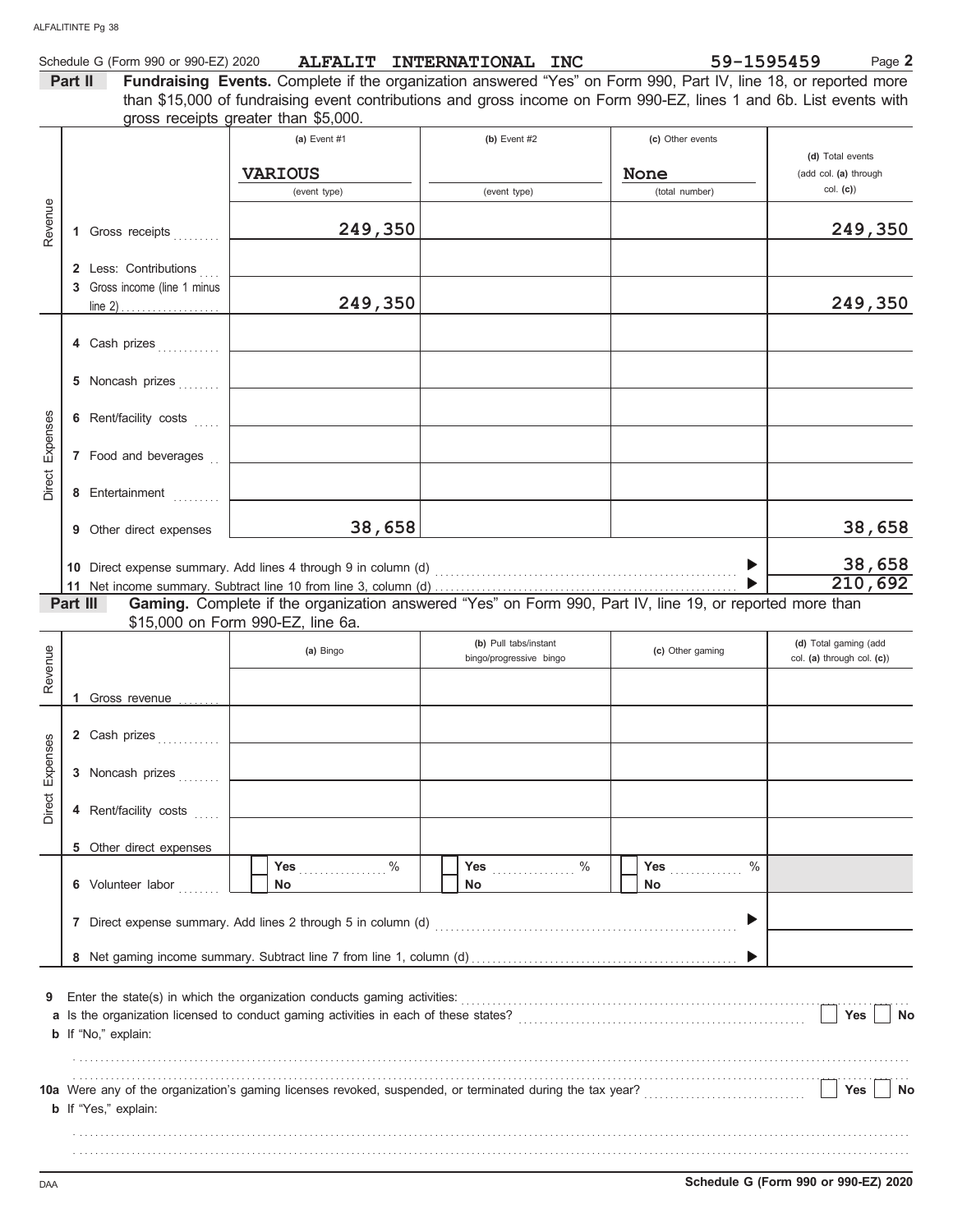|     | Schedule G (Form 990 or 990-EZ) 2020                                                                                                                                                                                                                                                                                                             |          | ALFALIT INTERNATIONAL INC | 59-1595459                                                                                                                                                                                                                                                                                                  |            | Page 3 |
|-----|--------------------------------------------------------------------------------------------------------------------------------------------------------------------------------------------------------------------------------------------------------------------------------------------------------------------------------------------------|----------|---------------------------|-------------------------------------------------------------------------------------------------------------------------------------------------------------------------------------------------------------------------------------------------------------------------------------------------------------|------------|--------|
| 11  |                                                                                                                                                                                                                                                                                                                                                  |          |                           |                                                                                                                                                                                                                                                                                                             | <b>Yes</b> | No     |
| 12  | Is the organization a grantor, beneficiary or trustee of a trust, or a member of a partnership or other entity                                                                                                                                                                                                                                   |          |                           |                                                                                                                                                                                                                                                                                                             |            |        |
|     |                                                                                                                                                                                                                                                                                                                                                  |          |                           |                                                                                                                                                                                                                                                                                                             | <b>Yes</b> | No     |
| 13  | Indicate the percentage of gaming activity conducted in:                                                                                                                                                                                                                                                                                         |          |                           |                                                                                                                                                                                                                                                                                                             |            |        |
| a   | The organization's facility contains and contained a state of the organization's facility contains and contains a state of the organization's facility contains and contains a state of the original state of the original sta                                                                                                                   |          |                           | 13a                                                                                                                                                                                                                                                                                                         |            | %      |
| b   | An outside facility <b>contract and the contract of a contract and the contract of a contract of a contract of a contract of a contract of a contract of a contract of a contract of a contract of a contract of a contract of a</b><br>Enter the name and address of the person who prepares the organization's gaming/special events books and |          |                           | 13 <sub>b</sub>                                                                                                                                                                                                                                                                                             |            | $\%$   |
| 14  | records:                                                                                                                                                                                                                                                                                                                                         |          |                           |                                                                                                                                                                                                                                                                                                             |            |        |
|     |                                                                                                                                                                                                                                                                                                                                                  |          |                           |                                                                                                                                                                                                                                                                                                             |            |        |
|     |                                                                                                                                                                                                                                                                                                                                                  |          |                           |                                                                                                                                                                                                                                                                                                             |            |        |
| 15a | Does the organization have a contract with a third party from whom the organization receives gaming                                                                                                                                                                                                                                              |          |                           | revenue?<br><sub>contract</sub> contract contract contract contract contract contract contract contract contract contract contract contract contract contract contract contract contract contract contract contract contract contract con                                                                   | Yes        | No     |
| b   |                                                                                                                                                                                                                                                                                                                                                  |          |                           |                                                                                                                                                                                                                                                                                                             |            |        |
|     |                                                                                                                                                                                                                                                                                                                                                  |          |                           |                                                                                                                                                                                                                                                                                                             |            |        |
| c   | If "Yes," enter name and address of the third party:                                                                                                                                                                                                                                                                                             |          |                           |                                                                                                                                                                                                                                                                                                             |            |        |
|     |                                                                                                                                                                                                                                                                                                                                                  |          |                           | Name $\blacktriangleright$ [1] $\ldots$ [1] $\ldots$ [1] $\ldots$ [1] $\ldots$ [1] $\ldots$ [1] $\ldots$ [1] $\ldots$ [1] $\ldots$ [1] $\ldots$ [1] $\ldots$ [1] $\ldots$ [1] $\ldots$ [1] $\ldots$ [1] $\ldots$ [1] $\ldots$ [1] $\ldots$ [1] $\ldots$ [1] $\ldots$ [1] $\ldots$ [1] $\ldots$ [1] $\ldots$ |            |        |
|     |                                                                                                                                                                                                                                                                                                                                                  |          |                           |                                                                                                                                                                                                                                                                                                             |            |        |
|     |                                                                                                                                                                                                                                                                                                                                                  |          |                           | Address > the contract of the contract of the contract of the contract of the contract of the contract of the contract of the contract of the contract of the contract of the contract of the contract of the contract of the                                                                               |            |        |
| 16  | Gaming manager information:                                                                                                                                                                                                                                                                                                                      |          |                           |                                                                                                                                                                                                                                                                                                             |            |        |
|     |                                                                                                                                                                                                                                                                                                                                                  |          |                           |                                                                                                                                                                                                                                                                                                             |            |        |
|     |                                                                                                                                                                                                                                                                                                                                                  |          |                           |                                                                                                                                                                                                                                                                                                             |            |        |
|     |                                                                                                                                                                                                                                                                                                                                                  |          |                           |                                                                                                                                                                                                                                                                                                             |            |        |
|     | Director/officer                                                                                                                                                                                                                                                                                                                                 | Employee | Independent contractor    |                                                                                                                                                                                                                                                                                                             |            |        |
| 17  | Mandatory distributions:                                                                                                                                                                                                                                                                                                                         |          |                           |                                                                                                                                                                                                                                                                                                             |            |        |
|     | Is the organization required under state law to make charitable distributions from the gaming proceeds to                                                                                                                                                                                                                                        |          |                           |                                                                                                                                                                                                                                                                                                             |            |        |
|     | retain the state gaming license?                                                                                                                                                                                                                                                                                                                 |          |                           |                                                                                                                                                                                                                                                                                                             | Yes        | No     |
|     | Enter the amount of distributions required under state law to be distributed to other exempt organizations or                                                                                                                                                                                                                                    |          |                           |                                                                                                                                                                                                                                                                                                             |            |        |
|     | spent in the organization's own exempt activities during the tax year $\triangleright$ \$                                                                                                                                                                                                                                                        |          |                           |                                                                                                                                                                                                                                                                                                             |            |        |
|     | Part IV<br>See instructions.                                                                                                                                                                                                                                                                                                                     |          |                           | Supplemental Information. Provide the explanations required by Part I, line 2b, columns (iii) and (v); and<br>Part III, lines 9, 9b, 10b, 15b, 15c, 16, and 17b, as applicable. Also provide any additional information.                                                                                    |            |        |
|     |                                                                                                                                                                                                                                                                                                                                                  |          |                           |                                                                                                                                                                                                                                                                                                             |            |        |
|     |                                                                                                                                                                                                                                                                                                                                                  |          |                           |                                                                                                                                                                                                                                                                                                             |            |        |
|     |                                                                                                                                                                                                                                                                                                                                                  |          |                           |                                                                                                                                                                                                                                                                                                             |            |        |
|     |                                                                                                                                                                                                                                                                                                                                                  |          |                           |                                                                                                                                                                                                                                                                                                             |            |        |
|     |                                                                                                                                                                                                                                                                                                                                                  |          |                           |                                                                                                                                                                                                                                                                                                             |            |        |
|     |                                                                                                                                                                                                                                                                                                                                                  |          |                           |                                                                                                                                                                                                                                                                                                             |            |        |
|     |                                                                                                                                                                                                                                                                                                                                                  |          |                           |                                                                                                                                                                                                                                                                                                             |            |        |
|     |                                                                                                                                                                                                                                                                                                                                                  |          |                           |                                                                                                                                                                                                                                                                                                             |            |        |
|     |                                                                                                                                                                                                                                                                                                                                                  |          |                           |                                                                                                                                                                                                                                                                                                             |            |        |
|     |                                                                                                                                                                                                                                                                                                                                                  |          |                           |                                                                                                                                                                                                                                                                                                             |            |        |
|     |                                                                                                                                                                                                                                                                                                                                                  |          |                           |                                                                                                                                                                                                                                                                                                             |            |        |
|     |                                                                                                                                                                                                                                                                                                                                                  |          |                           |                                                                                                                                                                                                                                                                                                             |            |        |

Schedule G (Form 990 or 990-EZ) 2020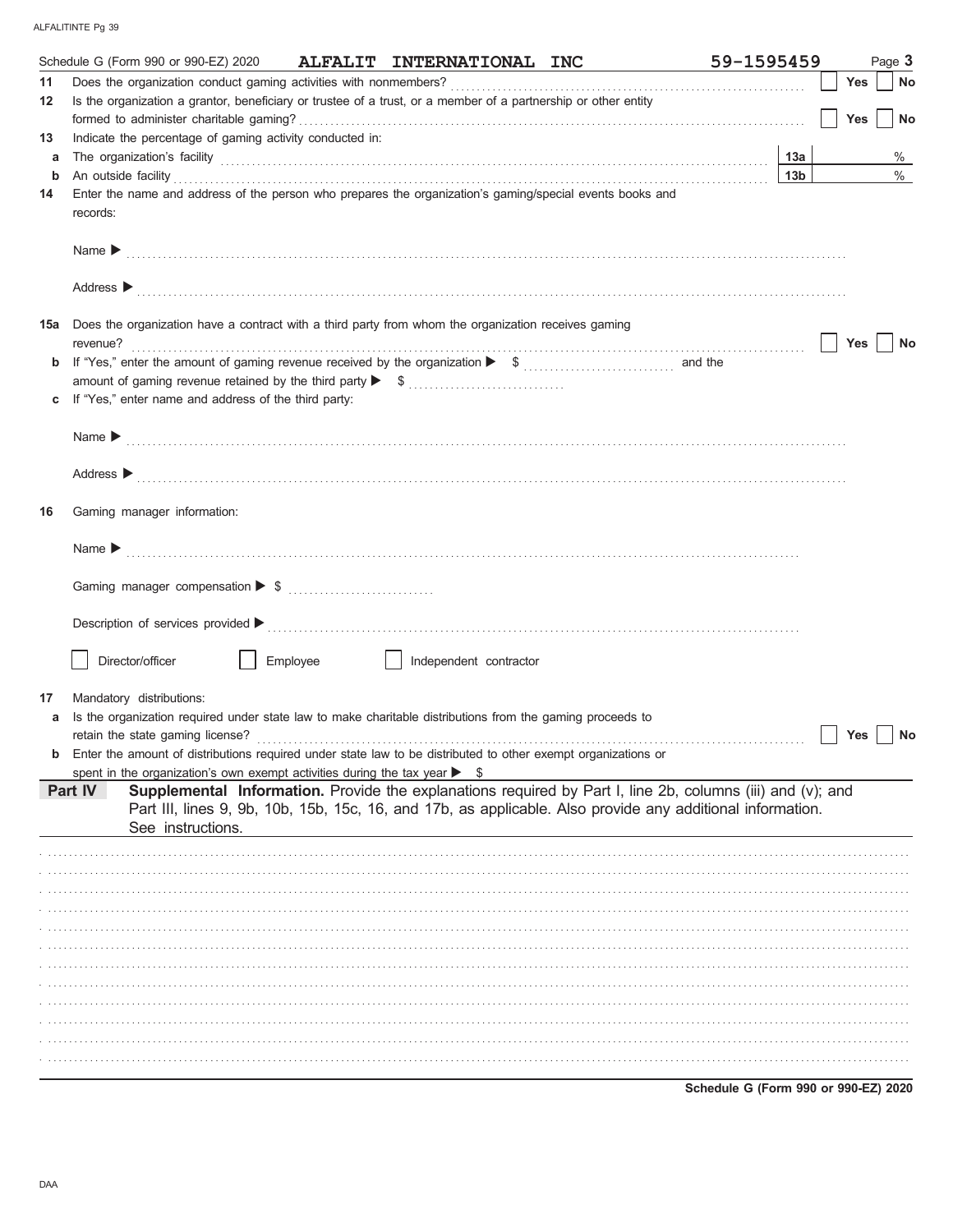| For certain Officers, Directors, Trustees, Key Employees, and Highest<br>2020<br><b>Compensated Employees</b><br>Complete if the organization answered "Yes" on Form 990, Part IV, line 23.<br>Open to Public<br>Attach to Form 990.<br>Department of the Treasury<br>Inspection<br>Go to www.irs.gov/Form990 for instructions and the latest information.<br>Internal Revenue Service<br>Employer identification number<br>Name of the organization<br>59-1595459<br><b>ALFALIT</b><br>INTERNATIONAL INC<br><b>Questions Regarding Compensation</b><br>Part I<br>Yes<br>No<br>1a Check the appropriate box(es) if the organization provided any of the following to or for a person listed on Form<br>990, Part VII, Section A, line 1a. Complete Part III to provide any relevant information regarding these items.<br>First-class or charter travel<br>Housing allowance or residence for personal use<br>Travel for companions<br>Payments for business use of personal residence<br>Health or social club dues or initiation fees<br>Tax indemnification and gross-up payments<br>Discretionary spending account<br>Personal services (such as maid, chauffeur, chef)<br><b>b</b> If any of the boxes on line 1a are checked, did the organization follow a written policy regarding payment<br>or reimbursement or provision of all of the expenses described above? If "No," complete Part III to<br>1b<br>Did the organization require substantiation prior to reimbursing or allowing expenses incurred by all<br>$\mathbf{2}$<br>directors, trustees, and officers, including the CEO/Executive Director, regarding the items checked on line<br>$\mathbf{2}$<br>Indicate which, if any, of the following the organization used to establish the compensation of the<br>3<br>organization's CEO/Executive Director. Check all that apply. Do not check any boxes for methods used by a<br>related organization to establish compensation of the CEO/Executive Director, but explain in Part III.<br>Compensation committee<br>Written employment contract<br>Independent compensation consultant<br>Compensation survey or study<br>Approval by the board or compensation committee<br>Form 990 of other organizations<br>During the year, did any person listed on Form 990, Part VII, Section A, line 1a, with respect to the filing<br>4<br>organization or a related organization:<br>X<br>4a<br>$\mathbf x$<br>4b<br>$\mathbf x$<br>4c<br>If "Yes" to any of lines 4a-c, list the persons and provide the applicable amounts for each item in Part III.<br>Only section $501(c)(3)$ , $501(c)(4)$ , and $501(c)(29)$ organizations must complete lines 5-9.<br>For persons listed on Form 990, Part VII, Section A, line 1a, did the organization pay or accrue any<br>5<br>compensation contingent on the revenues of:<br>X<br>5a<br>$\mathbf x$<br>5b<br>If "Yes" on line 5a or 5b, describe in Part III.<br>For persons listed on Form 990, Part VII, Section A, line 1a, did the organization pay or accrue any<br>6<br>compensation contingent on the net earnings of:<br>X<br>6а<br>$\mathbf x$<br>6b<br>If "Yes" on line 6a or 6b, describe in Part III.<br>For persons listed on Form 990, Part VII, Section A, line 1a, did the organization provide any nonfixed<br>7<br>X<br>$\overline{7}$<br>Were any amounts reported on Form 990, Part VII, paid or accrued pursuant to a contract that was subject<br>8<br>to the initial contract exception described in Regulations section $53.4958-4(a)(3)$ ? If "Yes," describe<br>X<br>8<br>If "Yes" on line 8, did the organization also follow the rebuttable presumption procedure described in<br>9<br>9<br>For Paperwork Reduction Act Notice, see the Instructions for Form 990.<br>Schedule J (Form 990) 2020 | <b>SCHEDULE J</b> |  | <b>Compensation Information</b> | OMB No. 1545-0047 |  |  |  |  |
|--------------------------------------------------------------------------------------------------------------------------------------------------------------------------------------------------------------------------------------------------------------------------------------------------------------------------------------------------------------------------------------------------------------------------------------------------------------------------------------------------------------------------------------------------------------------------------------------------------------------------------------------------------------------------------------------------------------------------------------------------------------------------------------------------------------------------------------------------------------------------------------------------------------------------------------------------------------------------------------------------------------------------------------------------------------------------------------------------------------------------------------------------------------------------------------------------------------------------------------------------------------------------------------------------------------------------------------------------------------------------------------------------------------------------------------------------------------------------------------------------------------------------------------------------------------------------------------------------------------------------------------------------------------------------------------------------------------------------------------------------------------------------------------------------------------------------------------------------------------------------------------------------------------------------------------------------------------------------------------------------------------------------------------------------------------------------------------------------------------------------------------------------------------------------------------------------------------------------------------------------------------------------------------------------------------------------------------------------------------------------------------------------------------------------------------------------------------------------------------------------------------------------------------------------------------------------------------------------------------------------------------------------------------------------------------------------------------------------------------------------------------------------------------------------------------------------------------------------------------------------------------------------------------------------------------------------------------------------------------------------------------------------------------------------------------------------------------------------------------------------------------------------------------------------------------------------------------------------------------------------------------------------------------------------------------------------------------------------------------------------------------------------------------------------------------------------------------------------------------------------------------------------------------------------------------------------------------------------------------------------------------------------------------------------------------------------------------------------------------------------------------------------------------------|-------------------|--|---------------------------------|-------------------|--|--|--|--|
|                                                                                                                                                                                                                                                                                                                                                                                                                                                                                                                                                                                                                                                                                                                                                                                                                                                                                                                                                                                                                                                                                                                                                                                                                                                                                                                                                                                                                                                                                                                                                                                                                                                                                                                                                                                                                                                                                                                                                                                                                                                                                                                                                                                                                                                                                                                                                                                                                                                                                                                                                                                                                                                                                                                                                                                                                                                                                                                                                                                                                                                                                                                                                                                                                                                                                                                                                                                                                                                                                                                                                                                                                                                                                                                                                                                            | (Form 990)        |  |                                 |                   |  |  |  |  |
|                                                                                                                                                                                                                                                                                                                                                                                                                                                                                                                                                                                                                                                                                                                                                                                                                                                                                                                                                                                                                                                                                                                                                                                                                                                                                                                                                                                                                                                                                                                                                                                                                                                                                                                                                                                                                                                                                                                                                                                                                                                                                                                                                                                                                                                                                                                                                                                                                                                                                                                                                                                                                                                                                                                                                                                                                                                                                                                                                                                                                                                                                                                                                                                                                                                                                                                                                                                                                                                                                                                                                                                                                                                                                                                                                                                            |                   |  |                                 |                   |  |  |  |  |
|                                                                                                                                                                                                                                                                                                                                                                                                                                                                                                                                                                                                                                                                                                                                                                                                                                                                                                                                                                                                                                                                                                                                                                                                                                                                                                                                                                                                                                                                                                                                                                                                                                                                                                                                                                                                                                                                                                                                                                                                                                                                                                                                                                                                                                                                                                                                                                                                                                                                                                                                                                                                                                                                                                                                                                                                                                                                                                                                                                                                                                                                                                                                                                                                                                                                                                                                                                                                                                                                                                                                                                                                                                                                                                                                                                                            |                   |  |                                 |                   |  |  |  |  |
|                                                                                                                                                                                                                                                                                                                                                                                                                                                                                                                                                                                                                                                                                                                                                                                                                                                                                                                                                                                                                                                                                                                                                                                                                                                                                                                                                                                                                                                                                                                                                                                                                                                                                                                                                                                                                                                                                                                                                                                                                                                                                                                                                                                                                                                                                                                                                                                                                                                                                                                                                                                                                                                                                                                                                                                                                                                                                                                                                                                                                                                                                                                                                                                                                                                                                                                                                                                                                                                                                                                                                                                                                                                                                                                                                                                            |                   |  |                                 |                   |  |  |  |  |
|                                                                                                                                                                                                                                                                                                                                                                                                                                                                                                                                                                                                                                                                                                                                                                                                                                                                                                                                                                                                                                                                                                                                                                                                                                                                                                                                                                                                                                                                                                                                                                                                                                                                                                                                                                                                                                                                                                                                                                                                                                                                                                                                                                                                                                                                                                                                                                                                                                                                                                                                                                                                                                                                                                                                                                                                                                                                                                                                                                                                                                                                                                                                                                                                                                                                                                                                                                                                                                                                                                                                                                                                                                                                                                                                                                                            |                   |  |                                 |                   |  |  |  |  |
|                                                                                                                                                                                                                                                                                                                                                                                                                                                                                                                                                                                                                                                                                                                                                                                                                                                                                                                                                                                                                                                                                                                                                                                                                                                                                                                                                                                                                                                                                                                                                                                                                                                                                                                                                                                                                                                                                                                                                                                                                                                                                                                                                                                                                                                                                                                                                                                                                                                                                                                                                                                                                                                                                                                                                                                                                                                                                                                                                                                                                                                                                                                                                                                                                                                                                                                                                                                                                                                                                                                                                                                                                                                                                                                                                                                            |                   |  |                                 |                   |  |  |  |  |
|                                                                                                                                                                                                                                                                                                                                                                                                                                                                                                                                                                                                                                                                                                                                                                                                                                                                                                                                                                                                                                                                                                                                                                                                                                                                                                                                                                                                                                                                                                                                                                                                                                                                                                                                                                                                                                                                                                                                                                                                                                                                                                                                                                                                                                                                                                                                                                                                                                                                                                                                                                                                                                                                                                                                                                                                                                                                                                                                                                                                                                                                                                                                                                                                                                                                                                                                                                                                                                                                                                                                                                                                                                                                                                                                                                                            |                   |  |                                 |                   |  |  |  |  |
|                                                                                                                                                                                                                                                                                                                                                                                                                                                                                                                                                                                                                                                                                                                                                                                                                                                                                                                                                                                                                                                                                                                                                                                                                                                                                                                                                                                                                                                                                                                                                                                                                                                                                                                                                                                                                                                                                                                                                                                                                                                                                                                                                                                                                                                                                                                                                                                                                                                                                                                                                                                                                                                                                                                                                                                                                                                                                                                                                                                                                                                                                                                                                                                                                                                                                                                                                                                                                                                                                                                                                                                                                                                                                                                                                                                            |                   |  |                                 |                   |  |  |  |  |
|                                                                                                                                                                                                                                                                                                                                                                                                                                                                                                                                                                                                                                                                                                                                                                                                                                                                                                                                                                                                                                                                                                                                                                                                                                                                                                                                                                                                                                                                                                                                                                                                                                                                                                                                                                                                                                                                                                                                                                                                                                                                                                                                                                                                                                                                                                                                                                                                                                                                                                                                                                                                                                                                                                                                                                                                                                                                                                                                                                                                                                                                                                                                                                                                                                                                                                                                                                                                                                                                                                                                                                                                                                                                                                                                                                                            |                   |  |                                 |                   |  |  |  |  |
|                                                                                                                                                                                                                                                                                                                                                                                                                                                                                                                                                                                                                                                                                                                                                                                                                                                                                                                                                                                                                                                                                                                                                                                                                                                                                                                                                                                                                                                                                                                                                                                                                                                                                                                                                                                                                                                                                                                                                                                                                                                                                                                                                                                                                                                                                                                                                                                                                                                                                                                                                                                                                                                                                                                                                                                                                                                                                                                                                                                                                                                                                                                                                                                                                                                                                                                                                                                                                                                                                                                                                                                                                                                                                                                                                                                            |                   |  |                                 |                   |  |  |  |  |
|                                                                                                                                                                                                                                                                                                                                                                                                                                                                                                                                                                                                                                                                                                                                                                                                                                                                                                                                                                                                                                                                                                                                                                                                                                                                                                                                                                                                                                                                                                                                                                                                                                                                                                                                                                                                                                                                                                                                                                                                                                                                                                                                                                                                                                                                                                                                                                                                                                                                                                                                                                                                                                                                                                                                                                                                                                                                                                                                                                                                                                                                                                                                                                                                                                                                                                                                                                                                                                                                                                                                                                                                                                                                                                                                                                                            |                   |  |                                 |                   |  |  |  |  |
|                                                                                                                                                                                                                                                                                                                                                                                                                                                                                                                                                                                                                                                                                                                                                                                                                                                                                                                                                                                                                                                                                                                                                                                                                                                                                                                                                                                                                                                                                                                                                                                                                                                                                                                                                                                                                                                                                                                                                                                                                                                                                                                                                                                                                                                                                                                                                                                                                                                                                                                                                                                                                                                                                                                                                                                                                                                                                                                                                                                                                                                                                                                                                                                                                                                                                                                                                                                                                                                                                                                                                                                                                                                                                                                                                                                            |                   |  |                                 |                   |  |  |  |  |
|                                                                                                                                                                                                                                                                                                                                                                                                                                                                                                                                                                                                                                                                                                                                                                                                                                                                                                                                                                                                                                                                                                                                                                                                                                                                                                                                                                                                                                                                                                                                                                                                                                                                                                                                                                                                                                                                                                                                                                                                                                                                                                                                                                                                                                                                                                                                                                                                                                                                                                                                                                                                                                                                                                                                                                                                                                                                                                                                                                                                                                                                                                                                                                                                                                                                                                                                                                                                                                                                                                                                                                                                                                                                                                                                                                                            |                   |  |                                 |                   |  |  |  |  |
|                                                                                                                                                                                                                                                                                                                                                                                                                                                                                                                                                                                                                                                                                                                                                                                                                                                                                                                                                                                                                                                                                                                                                                                                                                                                                                                                                                                                                                                                                                                                                                                                                                                                                                                                                                                                                                                                                                                                                                                                                                                                                                                                                                                                                                                                                                                                                                                                                                                                                                                                                                                                                                                                                                                                                                                                                                                                                                                                                                                                                                                                                                                                                                                                                                                                                                                                                                                                                                                                                                                                                                                                                                                                                                                                                                                            |                   |  |                                 |                   |  |  |  |  |
|                                                                                                                                                                                                                                                                                                                                                                                                                                                                                                                                                                                                                                                                                                                                                                                                                                                                                                                                                                                                                                                                                                                                                                                                                                                                                                                                                                                                                                                                                                                                                                                                                                                                                                                                                                                                                                                                                                                                                                                                                                                                                                                                                                                                                                                                                                                                                                                                                                                                                                                                                                                                                                                                                                                                                                                                                                                                                                                                                                                                                                                                                                                                                                                                                                                                                                                                                                                                                                                                                                                                                                                                                                                                                                                                                                                            |                   |  |                                 |                   |  |  |  |  |
|                                                                                                                                                                                                                                                                                                                                                                                                                                                                                                                                                                                                                                                                                                                                                                                                                                                                                                                                                                                                                                                                                                                                                                                                                                                                                                                                                                                                                                                                                                                                                                                                                                                                                                                                                                                                                                                                                                                                                                                                                                                                                                                                                                                                                                                                                                                                                                                                                                                                                                                                                                                                                                                                                                                                                                                                                                                                                                                                                                                                                                                                                                                                                                                                                                                                                                                                                                                                                                                                                                                                                                                                                                                                                                                                                                                            |                   |  |                                 |                   |  |  |  |  |
|                                                                                                                                                                                                                                                                                                                                                                                                                                                                                                                                                                                                                                                                                                                                                                                                                                                                                                                                                                                                                                                                                                                                                                                                                                                                                                                                                                                                                                                                                                                                                                                                                                                                                                                                                                                                                                                                                                                                                                                                                                                                                                                                                                                                                                                                                                                                                                                                                                                                                                                                                                                                                                                                                                                                                                                                                                                                                                                                                                                                                                                                                                                                                                                                                                                                                                                                                                                                                                                                                                                                                                                                                                                                                                                                                                                            |                   |  |                                 |                   |  |  |  |  |
|                                                                                                                                                                                                                                                                                                                                                                                                                                                                                                                                                                                                                                                                                                                                                                                                                                                                                                                                                                                                                                                                                                                                                                                                                                                                                                                                                                                                                                                                                                                                                                                                                                                                                                                                                                                                                                                                                                                                                                                                                                                                                                                                                                                                                                                                                                                                                                                                                                                                                                                                                                                                                                                                                                                                                                                                                                                                                                                                                                                                                                                                                                                                                                                                                                                                                                                                                                                                                                                                                                                                                                                                                                                                                                                                                                                            |                   |  |                                 |                   |  |  |  |  |
|                                                                                                                                                                                                                                                                                                                                                                                                                                                                                                                                                                                                                                                                                                                                                                                                                                                                                                                                                                                                                                                                                                                                                                                                                                                                                                                                                                                                                                                                                                                                                                                                                                                                                                                                                                                                                                                                                                                                                                                                                                                                                                                                                                                                                                                                                                                                                                                                                                                                                                                                                                                                                                                                                                                                                                                                                                                                                                                                                                                                                                                                                                                                                                                                                                                                                                                                                                                                                                                                                                                                                                                                                                                                                                                                                                                            |                   |  |                                 |                   |  |  |  |  |
|                                                                                                                                                                                                                                                                                                                                                                                                                                                                                                                                                                                                                                                                                                                                                                                                                                                                                                                                                                                                                                                                                                                                                                                                                                                                                                                                                                                                                                                                                                                                                                                                                                                                                                                                                                                                                                                                                                                                                                                                                                                                                                                                                                                                                                                                                                                                                                                                                                                                                                                                                                                                                                                                                                                                                                                                                                                                                                                                                                                                                                                                                                                                                                                                                                                                                                                                                                                                                                                                                                                                                                                                                                                                                                                                                                                            |                   |  |                                 |                   |  |  |  |  |
|                                                                                                                                                                                                                                                                                                                                                                                                                                                                                                                                                                                                                                                                                                                                                                                                                                                                                                                                                                                                                                                                                                                                                                                                                                                                                                                                                                                                                                                                                                                                                                                                                                                                                                                                                                                                                                                                                                                                                                                                                                                                                                                                                                                                                                                                                                                                                                                                                                                                                                                                                                                                                                                                                                                                                                                                                                                                                                                                                                                                                                                                                                                                                                                                                                                                                                                                                                                                                                                                                                                                                                                                                                                                                                                                                                                            |                   |  |                                 |                   |  |  |  |  |
|                                                                                                                                                                                                                                                                                                                                                                                                                                                                                                                                                                                                                                                                                                                                                                                                                                                                                                                                                                                                                                                                                                                                                                                                                                                                                                                                                                                                                                                                                                                                                                                                                                                                                                                                                                                                                                                                                                                                                                                                                                                                                                                                                                                                                                                                                                                                                                                                                                                                                                                                                                                                                                                                                                                                                                                                                                                                                                                                                                                                                                                                                                                                                                                                                                                                                                                                                                                                                                                                                                                                                                                                                                                                                                                                                                                            |                   |  |                                 |                   |  |  |  |  |
|                                                                                                                                                                                                                                                                                                                                                                                                                                                                                                                                                                                                                                                                                                                                                                                                                                                                                                                                                                                                                                                                                                                                                                                                                                                                                                                                                                                                                                                                                                                                                                                                                                                                                                                                                                                                                                                                                                                                                                                                                                                                                                                                                                                                                                                                                                                                                                                                                                                                                                                                                                                                                                                                                                                                                                                                                                                                                                                                                                                                                                                                                                                                                                                                                                                                                                                                                                                                                                                                                                                                                                                                                                                                                                                                                                                            |                   |  |                                 |                   |  |  |  |  |
|                                                                                                                                                                                                                                                                                                                                                                                                                                                                                                                                                                                                                                                                                                                                                                                                                                                                                                                                                                                                                                                                                                                                                                                                                                                                                                                                                                                                                                                                                                                                                                                                                                                                                                                                                                                                                                                                                                                                                                                                                                                                                                                                                                                                                                                                                                                                                                                                                                                                                                                                                                                                                                                                                                                                                                                                                                                                                                                                                                                                                                                                                                                                                                                                                                                                                                                                                                                                                                                                                                                                                                                                                                                                                                                                                                                            |                   |  |                                 |                   |  |  |  |  |
|                                                                                                                                                                                                                                                                                                                                                                                                                                                                                                                                                                                                                                                                                                                                                                                                                                                                                                                                                                                                                                                                                                                                                                                                                                                                                                                                                                                                                                                                                                                                                                                                                                                                                                                                                                                                                                                                                                                                                                                                                                                                                                                                                                                                                                                                                                                                                                                                                                                                                                                                                                                                                                                                                                                                                                                                                                                                                                                                                                                                                                                                                                                                                                                                                                                                                                                                                                                                                                                                                                                                                                                                                                                                                                                                                                                            |                   |  |                                 |                   |  |  |  |  |
|                                                                                                                                                                                                                                                                                                                                                                                                                                                                                                                                                                                                                                                                                                                                                                                                                                                                                                                                                                                                                                                                                                                                                                                                                                                                                                                                                                                                                                                                                                                                                                                                                                                                                                                                                                                                                                                                                                                                                                                                                                                                                                                                                                                                                                                                                                                                                                                                                                                                                                                                                                                                                                                                                                                                                                                                                                                                                                                                                                                                                                                                                                                                                                                                                                                                                                                                                                                                                                                                                                                                                                                                                                                                                                                                                                                            |                   |  |                                 |                   |  |  |  |  |
|                                                                                                                                                                                                                                                                                                                                                                                                                                                                                                                                                                                                                                                                                                                                                                                                                                                                                                                                                                                                                                                                                                                                                                                                                                                                                                                                                                                                                                                                                                                                                                                                                                                                                                                                                                                                                                                                                                                                                                                                                                                                                                                                                                                                                                                                                                                                                                                                                                                                                                                                                                                                                                                                                                                                                                                                                                                                                                                                                                                                                                                                                                                                                                                                                                                                                                                                                                                                                                                                                                                                                                                                                                                                                                                                                                                            |                   |  |                                 |                   |  |  |  |  |
|                                                                                                                                                                                                                                                                                                                                                                                                                                                                                                                                                                                                                                                                                                                                                                                                                                                                                                                                                                                                                                                                                                                                                                                                                                                                                                                                                                                                                                                                                                                                                                                                                                                                                                                                                                                                                                                                                                                                                                                                                                                                                                                                                                                                                                                                                                                                                                                                                                                                                                                                                                                                                                                                                                                                                                                                                                                                                                                                                                                                                                                                                                                                                                                                                                                                                                                                                                                                                                                                                                                                                                                                                                                                                                                                                                                            |                   |  |                                 |                   |  |  |  |  |
|                                                                                                                                                                                                                                                                                                                                                                                                                                                                                                                                                                                                                                                                                                                                                                                                                                                                                                                                                                                                                                                                                                                                                                                                                                                                                                                                                                                                                                                                                                                                                                                                                                                                                                                                                                                                                                                                                                                                                                                                                                                                                                                                                                                                                                                                                                                                                                                                                                                                                                                                                                                                                                                                                                                                                                                                                                                                                                                                                                                                                                                                                                                                                                                                                                                                                                                                                                                                                                                                                                                                                                                                                                                                                                                                                                                            |                   |  |                                 |                   |  |  |  |  |
|                                                                                                                                                                                                                                                                                                                                                                                                                                                                                                                                                                                                                                                                                                                                                                                                                                                                                                                                                                                                                                                                                                                                                                                                                                                                                                                                                                                                                                                                                                                                                                                                                                                                                                                                                                                                                                                                                                                                                                                                                                                                                                                                                                                                                                                                                                                                                                                                                                                                                                                                                                                                                                                                                                                                                                                                                                                                                                                                                                                                                                                                                                                                                                                                                                                                                                                                                                                                                                                                                                                                                                                                                                                                                                                                                                                            |                   |  |                                 |                   |  |  |  |  |
|                                                                                                                                                                                                                                                                                                                                                                                                                                                                                                                                                                                                                                                                                                                                                                                                                                                                                                                                                                                                                                                                                                                                                                                                                                                                                                                                                                                                                                                                                                                                                                                                                                                                                                                                                                                                                                                                                                                                                                                                                                                                                                                                                                                                                                                                                                                                                                                                                                                                                                                                                                                                                                                                                                                                                                                                                                                                                                                                                                                                                                                                                                                                                                                                                                                                                                                                                                                                                                                                                                                                                                                                                                                                                                                                                                                            |                   |  |                                 |                   |  |  |  |  |
|                                                                                                                                                                                                                                                                                                                                                                                                                                                                                                                                                                                                                                                                                                                                                                                                                                                                                                                                                                                                                                                                                                                                                                                                                                                                                                                                                                                                                                                                                                                                                                                                                                                                                                                                                                                                                                                                                                                                                                                                                                                                                                                                                                                                                                                                                                                                                                                                                                                                                                                                                                                                                                                                                                                                                                                                                                                                                                                                                                                                                                                                                                                                                                                                                                                                                                                                                                                                                                                                                                                                                                                                                                                                                                                                                                                            |                   |  |                                 |                   |  |  |  |  |
|                                                                                                                                                                                                                                                                                                                                                                                                                                                                                                                                                                                                                                                                                                                                                                                                                                                                                                                                                                                                                                                                                                                                                                                                                                                                                                                                                                                                                                                                                                                                                                                                                                                                                                                                                                                                                                                                                                                                                                                                                                                                                                                                                                                                                                                                                                                                                                                                                                                                                                                                                                                                                                                                                                                                                                                                                                                                                                                                                                                                                                                                                                                                                                                                                                                                                                                                                                                                                                                                                                                                                                                                                                                                                                                                                                                            |                   |  |                                 |                   |  |  |  |  |
|                                                                                                                                                                                                                                                                                                                                                                                                                                                                                                                                                                                                                                                                                                                                                                                                                                                                                                                                                                                                                                                                                                                                                                                                                                                                                                                                                                                                                                                                                                                                                                                                                                                                                                                                                                                                                                                                                                                                                                                                                                                                                                                                                                                                                                                                                                                                                                                                                                                                                                                                                                                                                                                                                                                                                                                                                                                                                                                                                                                                                                                                                                                                                                                                                                                                                                                                                                                                                                                                                                                                                                                                                                                                                                                                                                                            |                   |  |                                 |                   |  |  |  |  |
|                                                                                                                                                                                                                                                                                                                                                                                                                                                                                                                                                                                                                                                                                                                                                                                                                                                                                                                                                                                                                                                                                                                                                                                                                                                                                                                                                                                                                                                                                                                                                                                                                                                                                                                                                                                                                                                                                                                                                                                                                                                                                                                                                                                                                                                                                                                                                                                                                                                                                                                                                                                                                                                                                                                                                                                                                                                                                                                                                                                                                                                                                                                                                                                                                                                                                                                                                                                                                                                                                                                                                                                                                                                                                                                                                                                            |                   |  |                                 |                   |  |  |  |  |
|                                                                                                                                                                                                                                                                                                                                                                                                                                                                                                                                                                                                                                                                                                                                                                                                                                                                                                                                                                                                                                                                                                                                                                                                                                                                                                                                                                                                                                                                                                                                                                                                                                                                                                                                                                                                                                                                                                                                                                                                                                                                                                                                                                                                                                                                                                                                                                                                                                                                                                                                                                                                                                                                                                                                                                                                                                                                                                                                                                                                                                                                                                                                                                                                                                                                                                                                                                                                                                                                                                                                                                                                                                                                                                                                                                                            |                   |  |                                 |                   |  |  |  |  |
|                                                                                                                                                                                                                                                                                                                                                                                                                                                                                                                                                                                                                                                                                                                                                                                                                                                                                                                                                                                                                                                                                                                                                                                                                                                                                                                                                                                                                                                                                                                                                                                                                                                                                                                                                                                                                                                                                                                                                                                                                                                                                                                                                                                                                                                                                                                                                                                                                                                                                                                                                                                                                                                                                                                                                                                                                                                                                                                                                                                                                                                                                                                                                                                                                                                                                                                                                                                                                                                                                                                                                                                                                                                                                                                                                                                            |                   |  |                                 |                   |  |  |  |  |
|                                                                                                                                                                                                                                                                                                                                                                                                                                                                                                                                                                                                                                                                                                                                                                                                                                                                                                                                                                                                                                                                                                                                                                                                                                                                                                                                                                                                                                                                                                                                                                                                                                                                                                                                                                                                                                                                                                                                                                                                                                                                                                                                                                                                                                                                                                                                                                                                                                                                                                                                                                                                                                                                                                                                                                                                                                                                                                                                                                                                                                                                                                                                                                                                                                                                                                                                                                                                                                                                                                                                                                                                                                                                                                                                                                                            |                   |  |                                 |                   |  |  |  |  |
|                                                                                                                                                                                                                                                                                                                                                                                                                                                                                                                                                                                                                                                                                                                                                                                                                                                                                                                                                                                                                                                                                                                                                                                                                                                                                                                                                                                                                                                                                                                                                                                                                                                                                                                                                                                                                                                                                                                                                                                                                                                                                                                                                                                                                                                                                                                                                                                                                                                                                                                                                                                                                                                                                                                                                                                                                                                                                                                                                                                                                                                                                                                                                                                                                                                                                                                                                                                                                                                                                                                                                                                                                                                                                                                                                                                            |                   |  |                                 |                   |  |  |  |  |
|                                                                                                                                                                                                                                                                                                                                                                                                                                                                                                                                                                                                                                                                                                                                                                                                                                                                                                                                                                                                                                                                                                                                                                                                                                                                                                                                                                                                                                                                                                                                                                                                                                                                                                                                                                                                                                                                                                                                                                                                                                                                                                                                                                                                                                                                                                                                                                                                                                                                                                                                                                                                                                                                                                                                                                                                                                                                                                                                                                                                                                                                                                                                                                                                                                                                                                                                                                                                                                                                                                                                                                                                                                                                                                                                                                                            |                   |  |                                 |                   |  |  |  |  |
|                                                                                                                                                                                                                                                                                                                                                                                                                                                                                                                                                                                                                                                                                                                                                                                                                                                                                                                                                                                                                                                                                                                                                                                                                                                                                                                                                                                                                                                                                                                                                                                                                                                                                                                                                                                                                                                                                                                                                                                                                                                                                                                                                                                                                                                                                                                                                                                                                                                                                                                                                                                                                                                                                                                                                                                                                                                                                                                                                                                                                                                                                                                                                                                                                                                                                                                                                                                                                                                                                                                                                                                                                                                                                                                                                                                            |                   |  |                                 |                   |  |  |  |  |
|                                                                                                                                                                                                                                                                                                                                                                                                                                                                                                                                                                                                                                                                                                                                                                                                                                                                                                                                                                                                                                                                                                                                                                                                                                                                                                                                                                                                                                                                                                                                                                                                                                                                                                                                                                                                                                                                                                                                                                                                                                                                                                                                                                                                                                                                                                                                                                                                                                                                                                                                                                                                                                                                                                                                                                                                                                                                                                                                                                                                                                                                                                                                                                                                                                                                                                                                                                                                                                                                                                                                                                                                                                                                                                                                                                                            |                   |  |                                 |                   |  |  |  |  |
|                                                                                                                                                                                                                                                                                                                                                                                                                                                                                                                                                                                                                                                                                                                                                                                                                                                                                                                                                                                                                                                                                                                                                                                                                                                                                                                                                                                                                                                                                                                                                                                                                                                                                                                                                                                                                                                                                                                                                                                                                                                                                                                                                                                                                                                                                                                                                                                                                                                                                                                                                                                                                                                                                                                                                                                                                                                                                                                                                                                                                                                                                                                                                                                                                                                                                                                                                                                                                                                                                                                                                                                                                                                                                                                                                                                            |                   |  |                                 |                   |  |  |  |  |
|                                                                                                                                                                                                                                                                                                                                                                                                                                                                                                                                                                                                                                                                                                                                                                                                                                                                                                                                                                                                                                                                                                                                                                                                                                                                                                                                                                                                                                                                                                                                                                                                                                                                                                                                                                                                                                                                                                                                                                                                                                                                                                                                                                                                                                                                                                                                                                                                                                                                                                                                                                                                                                                                                                                                                                                                                                                                                                                                                                                                                                                                                                                                                                                                                                                                                                                                                                                                                                                                                                                                                                                                                                                                                                                                                                                            |                   |  |                                 |                   |  |  |  |  |
|                                                                                                                                                                                                                                                                                                                                                                                                                                                                                                                                                                                                                                                                                                                                                                                                                                                                                                                                                                                                                                                                                                                                                                                                                                                                                                                                                                                                                                                                                                                                                                                                                                                                                                                                                                                                                                                                                                                                                                                                                                                                                                                                                                                                                                                                                                                                                                                                                                                                                                                                                                                                                                                                                                                                                                                                                                                                                                                                                                                                                                                                                                                                                                                                                                                                                                                                                                                                                                                                                                                                                                                                                                                                                                                                                                                            |                   |  |                                 |                   |  |  |  |  |
|                                                                                                                                                                                                                                                                                                                                                                                                                                                                                                                                                                                                                                                                                                                                                                                                                                                                                                                                                                                                                                                                                                                                                                                                                                                                                                                                                                                                                                                                                                                                                                                                                                                                                                                                                                                                                                                                                                                                                                                                                                                                                                                                                                                                                                                                                                                                                                                                                                                                                                                                                                                                                                                                                                                                                                                                                                                                                                                                                                                                                                                                                                                                                                                                                                                                                                                                                                                                                                                                                                                                                                                                                                                                                                                                                                                            |                   |  |                                 |                   |  |  |  |  |
|                                                                                                                                                                                                                                                                                                                                                                                                                                                                                                                                                                                                                                                                                                                                                                                                                                                                                                                                                                                                                                                                                                                                                                                                                                                                                                                                                                                                                                                                                                                                                                                                                                                                                                                                                                                                                                                                                                                                                                                                                                                                                                                                                                                                                                                                                                                                                                                                                                                                                                                                                                                                                                                                                                                                                                                                                                                                                                                                                                                                                                                                                                                                                                                                                                                                                                                                                                                                                                                                                                                                                                                                                                                                                                                                                                                            |                   |  |                                 |                   |  |  |  |  |
|                                                                                                                                                                                                                                                                                                                                                                                                                                                                                                                                                                                                                                                                                                                                                                                                                                                                                                                                                                                                                                                                                                                                                                                                                                                                                                                                                                                                                                                                                                                                                                                                                                                                                                                                                                                                                                                                                                                                                                                                                                                                                                                                                                                                                                                                                                                                                                                                                                                                                                                                                                                                                                                                                                                                                                                                                                                                                                                                                                                                                                                                                                                                                                                                                                                                                                                                                                                                                                                                                                                                                                                                                                                                                                                                                                                            |                   |  |                                 |                   |  |  |  |  |
|                                                                                                                                                                                                                                                                                                                                                                                                                                                                                                                                                                                                                                                                                                                                                                                                                                                                                                                                                                                                                                                                                                                                                                                                                                                                                                                                                                                                                                                                                                                                                                                                                                                                                                                                                                                                                                                                                                                                                                                                                                                                                                                                                                                                                                                                                                                                                                                                                                                                                                                                                                                                                                                                                                                                                                                                                                                                                                                                                                                                                                                                                                                                                                                                                                                                                                                                                                                                                                                                                                                                                                                                                                                                                                                                                                                            |                   |  |                                 |                   |  |  |  |  |
|                                                                                                                                                                                                                                                                                                                                                                                                                                                                                                                                                                                                                                                                                                                                                                                                                                                                                                                                                                                                                                                                                                                                                                                                                                                                                                                                                                                                                                                                                                                                                                                                                                                                                                                                                                                                                                                                                                                                                                                                                                                                                                                                                                                                                                                                                                                                                                                                                                                                                                                                                                                                                                                                                                                                                                                                                                                                                                                                                                                                                                                                                                                                                                                                                                                                                                                                                                                                                                                                                                                                                                                                                                                                                                                                                                                            |                   |  |                                 |                   |  |  |  |  |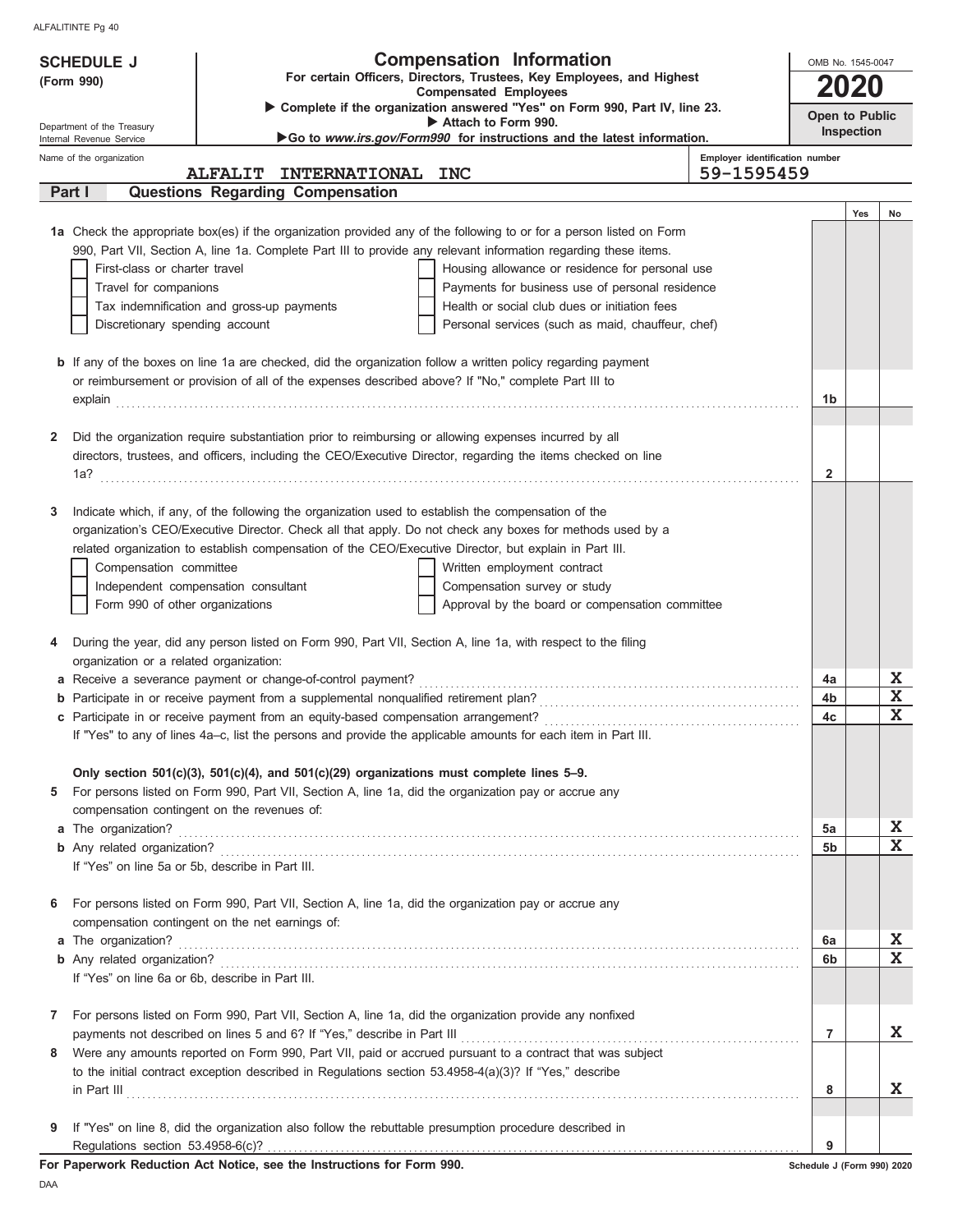#### 59-1595459 Schedule J (Form 990) 2020 ALFALIT INTERNATIONAL INC Part II Officers, Directors, Trustees, Key Employees, and Highest Compensated Employees. Use duplicate copies if additional space is needed.

For each individual whose compensation must be reported on Schedule J, report compensation from the organization on row (i) and from related organizations, described in the instructions, on row (ii). Do not list any individuals that aren't listed on Form 990, Part VII.

Note: The sum of columns (B)(i)-(iii) for each listed individual must equal the total amount of Form 990, Part VII, Section A, line 1a, applicable column (D) and (E) amounts for that individual.

|                      |                          | (B) Breakdown of W-2 and/or 1099-MISC compensation                                  |  | (C) Retirement and             | (D) Nontaxable | (E) Total of columns | (F) Compensation                                           |  |
|----------------------|--------------------------|-------------------------------------------------------------------------------------|--|--------------------------------|----------------|----------------------|------------------------------------------------------------|--|
| (A) Name and Title   | (i) Base<br>compensation | (ii) Bonus & incentive<br>compensation<br>(iii) Other<br>reportable<br>compensation |  | other deferred<br>compensation | benefits       | $(B)(i)$ – $(D)$     | in column (B) reported<br>as deferred on prior<br>Form 990 |  |
| CATHERINE PENROD     | 153,830<br>(i)           | $\Omega$                                                                            |  | $\overline{0}$                 | 0              | 153,830              | $\mathbf 0$                                                |  |
| 1 EXECUTIVE DIRECTOR | $\Omega$<br>(ii)         | 0                                                                                   |  | 0                              | 0              | 0                    | 0                                                          |  |
|                      | (i)                      |                                                                                     |  |                                |                |                      |                                                            |  |
|                      |                          |                                                                                     |  |                                |                |                      |                                                            |  |
|                      | (i)                      |                                                                                     |  |                                |                |                      |                                                            |  |
|                      | (i)                      |                                                                                     |  |                                |                |                      |                                                            |  |
|                      |                          |                                                                                     |  |                                |                |                      |                                                            |  |
| 5                    | (i)                      |                                                                                     |  |                                |                |                      |                                                            |  |
|                      | (i)                      |                                                                                     |  |                                |                |                      |                                                            |  |
| 6                    | (i)                      |                                                                                     |  |                                |                |                      |                                                            |  |
|                      |                          |                                                                                     |  |                                |                |                      |                                                            |  |
|                      | (i)                      |                                                                                     |  |                                |                |                      |                                                            |  |
|                      | (i)<br>(ii)              |                                                                                     |  |                                |                |                      |                                                            |  |
| q                    | (i)                      |                                                                                     |  |                                |                |                      |                                                            |  |
| 10                   |                          |                                                                                     |  |                                |                |                      |                                                            |  |
| 11                   | (i)                      |                                                                                     |  |                                |                |                      |                                                            |  |
| 12                   | (i)                      |                                                                                     |  |                                |                |                      |                                                            |  |
|                      | (i)                      |                                                                                     |  |                                |                |                      |                                                            |  |
| 13                   |                          |                                                                                     |  |                                |                |                      |                                                            |  |
| 14                   | (i)                      |                                                                                     |  |                                |                |                      |                                                            |  |
| 15                   | (i)                      |                                                                                     |  |                                |                |                      |                                                            |  |
| 16                   | (i)<br>(ii)              |                                                                                     |  |                                |                |                      |                                                            |  |
|                      |                          |                                                                                     |  |                                |                |                      |                                                            |  |

Schedule J (Form 990) 2020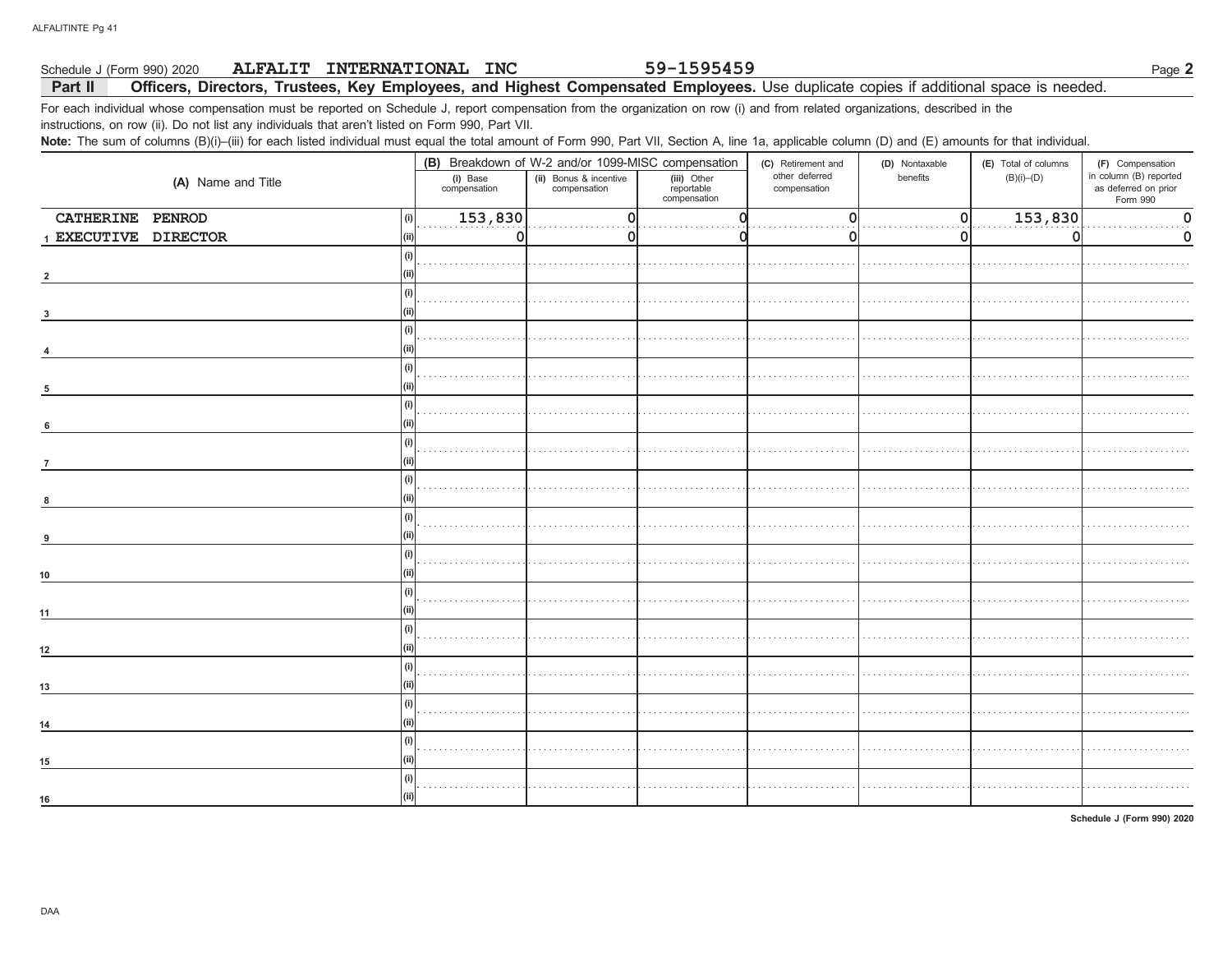|          | Schedule J (Form 990) 2020 ALFALIT INTERNATIONAL INC        | 59-1595459                                                                                                                                                                 | Page 3                     |
|----------|-------------------------------------------------------------|----------------------------------------------------------------------------------------------------------------------------------------------------------------------------|----------------------------|
| Part III | Supplemental Information<br>for any additional information. | Provide the information, explanation, or descriptions required for Part I, lines 1a, 1b, 3, 4a, 4b, 4c, 5a, 5b, 6a, 6b, 7, and 8, and for Part II. Also complete this part |                            |
|          |                                                             |                                                                                                                                                                            |                            |
|          |                                                             |                                                                                                                                                                            |                            |
|          |                                                             |                                                                                                                                                                            |                            |
|          |                                                             |                                                                                                                                                                            |                            |
|          |                                                             |                                                                                                                                                                            |                            |
|          |                                                             |                                                                                                                                                                            |                            |
|          |                                                             |                                                                                                                                                                            |                            |
|          |                                                             |                                                                                                                                                                            |                            |
|          |                                                             |                                                                                                                                                                            |                            |
|          |                                                             |                                                                                                                                                                            |                            |
|          |                                                             |                                                                                                                                                                            |                            |
|          |                                                             |                                                                                                                                                                            |                            |
|          |                                                             |                                                                                                                                                                            |                            |
|          |                                                             |                                                                                                                                                                            |                            |
|          |                                                             |                                                                                                                                                                            |                            |
|          |                                                             |                                                                                                                                                                            |                            |
|          |                                                             |                                                                                                                                                                            |                            |
|          |                                                             |                                                                                                                                                                            |                            |
|          |                                                             |                                                                                                                                                                            |                            |
|          |                                                             |                                                                                                                                                                            | Schedule J (Form 990) 2020 |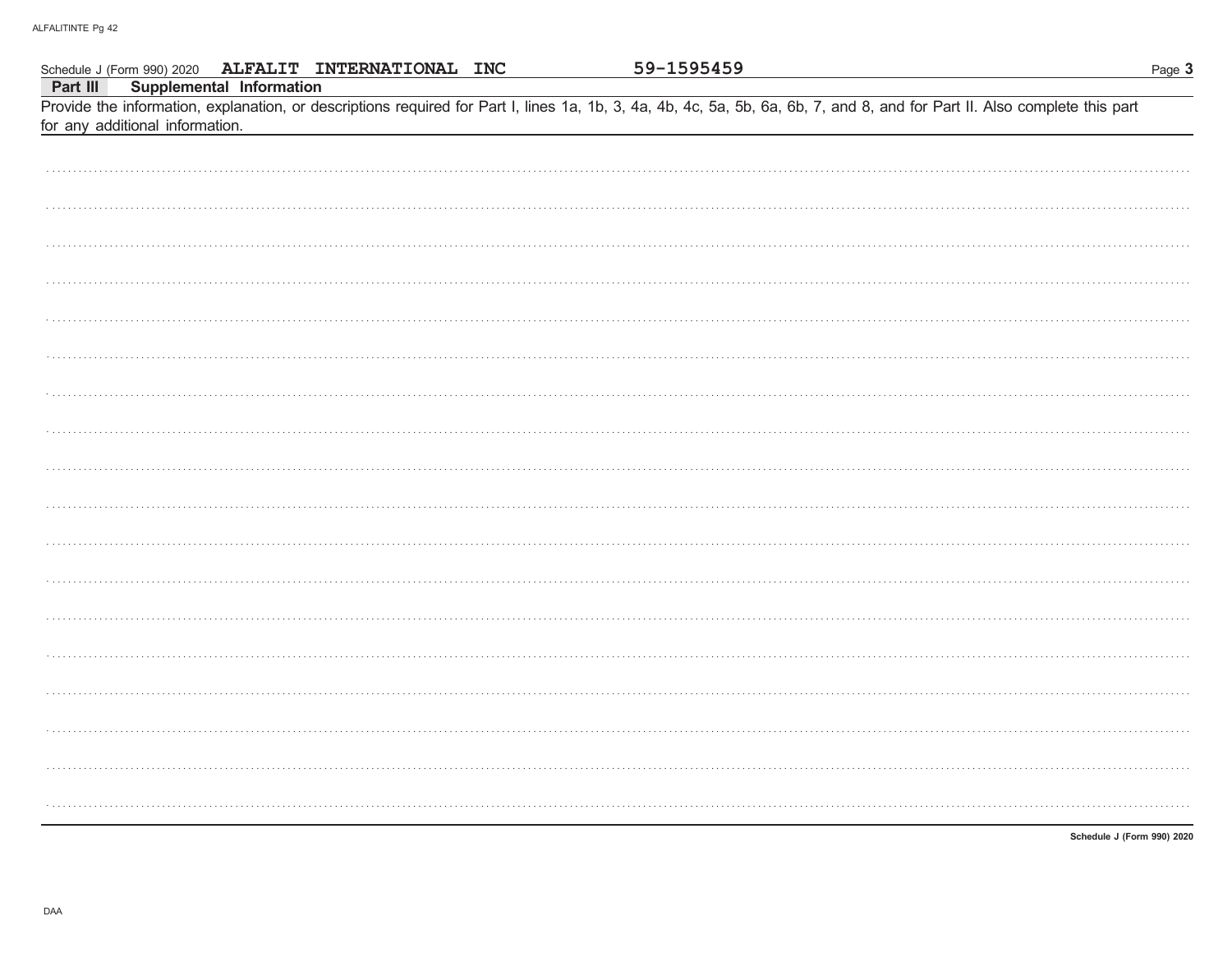| <b>SCHEDULE O</b>                                                             | Supplemental Information to Form 990 or 990-EZ                                                                                         |                                            | OMB No. 1545-0047 |  |  |  |  |  |  |  |  |  |  |
|-------------------------------------------------------------------------------|----------------------------------------------------------------------------------------------------------------------------------------|--------------------------------------------|-------------------|--|--|--|--|--|--|--|--|--|--|
| (Form 990 or 990-EZ)                                                          | Complete to provide information for responses to specific questions on<br>Form 990 or 990-EZ or to provide any additional information. |                                            | 2020              |  |  |  |  |  |  |  |  |  |  |
| Department of the Treasury<br>Internal Revenue Service                        | Attach to Form 990 or 990-EZ.<br>Go to www.irs.gov/Form990 for the latest information.                                                 |                                            |                   |  |  |  |  |  |  |  |  |  |  |
| Name of the organization                                                      |                                                                                                                                        | Employer identification number             | <b>Inspection</b> |  |  |  |  |  |  |  |  |  |  |
|                                                                               | <b>ALFALIT</b><br><b>INTERNATIONAL</b><br><b>INC</b>                                                                                   | 59-1595459                                 |                   |  |  |  |  |  |  |  |  |  |  |
| Form 990, Part III, Line 4d - All Other Accomplishments                       |                                                                                                                                        |                                            |                   |  |  |  |  |  |  |  |  |  |  |
| IN 2019, ALFALIT PROGRAMS WERE ACTIVE<br>IN 16 COUNTRIES<br>IN LATIN AMERICA. |                                                                                                                                        |                                            |                   |  |  |  |  |  |  |  |  |  |  |
|                                                                               | OF AMERICA.<br>AFRICA, PORTUGAL, AND UNITED<br><b>STATES</b><br>THESE                                                                  | <b>ALFALIT</b>                             | <b>PROGRAMS</b>   |  |  |  |  |  |  |  |  |  |  |
| <b>INCLUDE</b>                                                                | EARLY CHILDHOOD DEVELOPMENT<br>LITERACY, BASIC EDUCATION,                                                                              |                                            | JOB SKILLS,       |  |  |  |  |  |  |  |  |  |  |
| <b>HEALTH,</b>                                                                | NUTRITION, AND COMMUNITY DEVELOPMENT.                                                                                                  |                                            |                   |  |  |  |  |  |  |  |  |  |  |
|                                                                               | Form 990, Part VI, Line 11b - Organization's Process to Review Form 990                                                                |                                            |                   |  |  |  |  |  |  |  |  |  |  |
|                                                                               |                                                                                                                                        |                                            |                   |  |  |  |  |  |  |  |  |  |  |
|                                                                               | No review was or will be conducted.                                                                                                    |                                            |                   |  |  |  |  |  |  |  |  |  |  |
|                                                                               |                                                                                                                                        |                                            |                   |  |  |  |  |  |  |  |  |  |  |
|                                                                               | Form 990, Part VI, Line 15a - Compensation Process for Top Official                                                                    |                                            |                   |  |  |  |  |  |  |  |  |  |  |
| EXECUTIVE DIRECTOR,                                                           | <b>CATHERINE</b><br>PENROD                                                                                                             |                                            |                   |  |  |  |  |  |  |  |  |  |  |
|                                                                               |                                                                                                                                        |                                            |                   |  |  |  |  |  |  |  |  |  |  |
|                                                                               | Form 990, Part VI, Line 19 - Governing Documents Disclosure Explanation                                                                |                                            |                   |  |  |  |  |  |  |  |  |  |  |
|                                                                               | No documents available to the public                                                                                                   |                                            |                   |  |  |  |  |  |  |  |  |  |  |
|                                                                               |                                                                                                                                        |                                            |                   |  |  |  |  |  |  |  |  |  |  |
|                                                                               | Form 990, Part XI, Line 9 - Other Changes in Net Assets Explanation                                                                    |                                            |                   |  |  |  |  |  |  |  |  |  |  |
|                                                                               | Book / Tax Depreciation Difference                                                                                                     | $\mathsf{S}$ , and the set of $\mathsf{S}$ | $-1,250$          |  |  |  |  |  |  |  |  |  |  |
|                                                                               |                                                                                                                                        |                                            |                   |  |  |  |  |  |  |  |  |  |  |
|                                                                               |                                                                                                                                        |                                            |                   |  |  |  |  |  |  |  |  |  |  |
|                                                                               |                                                                                                                                        |                                            |                   |  |  |  |  |  |  |  |  |  |  |
|                                                                               |                                                                                                                                        |                                            |                   |  |  |  |  |  |  |  |  |  |  |
|                                                                               |                                                                                                                                        |                                            |                   |  |  |  |  |  |  |  |  |  |  |
|                                                                               |                                                                                                                                        |                                            |                   |  |  |  |  |  |  |  |  |  |  |
|                                                                               |                                                                                                                                        |                                            |                   |  |  |  |  |  |  |  |  |  |  |
|                                                                               |                                                                                                                                        |                                            |                   |  |  |  |  |  |  |  |  |  |  |
|                                                                               |                                                                                                                                        |                                            |                   |  |  |  |  |  |  |  |  |  |  |
|                                                                               |                                                                                                                                        |                                            |                   |  |  |  |  |  |  |  |  |  |  |
|                                                                               |                                                                                                                                        |                                            |                   |  |  |  |  |  |  |  |  |  |  |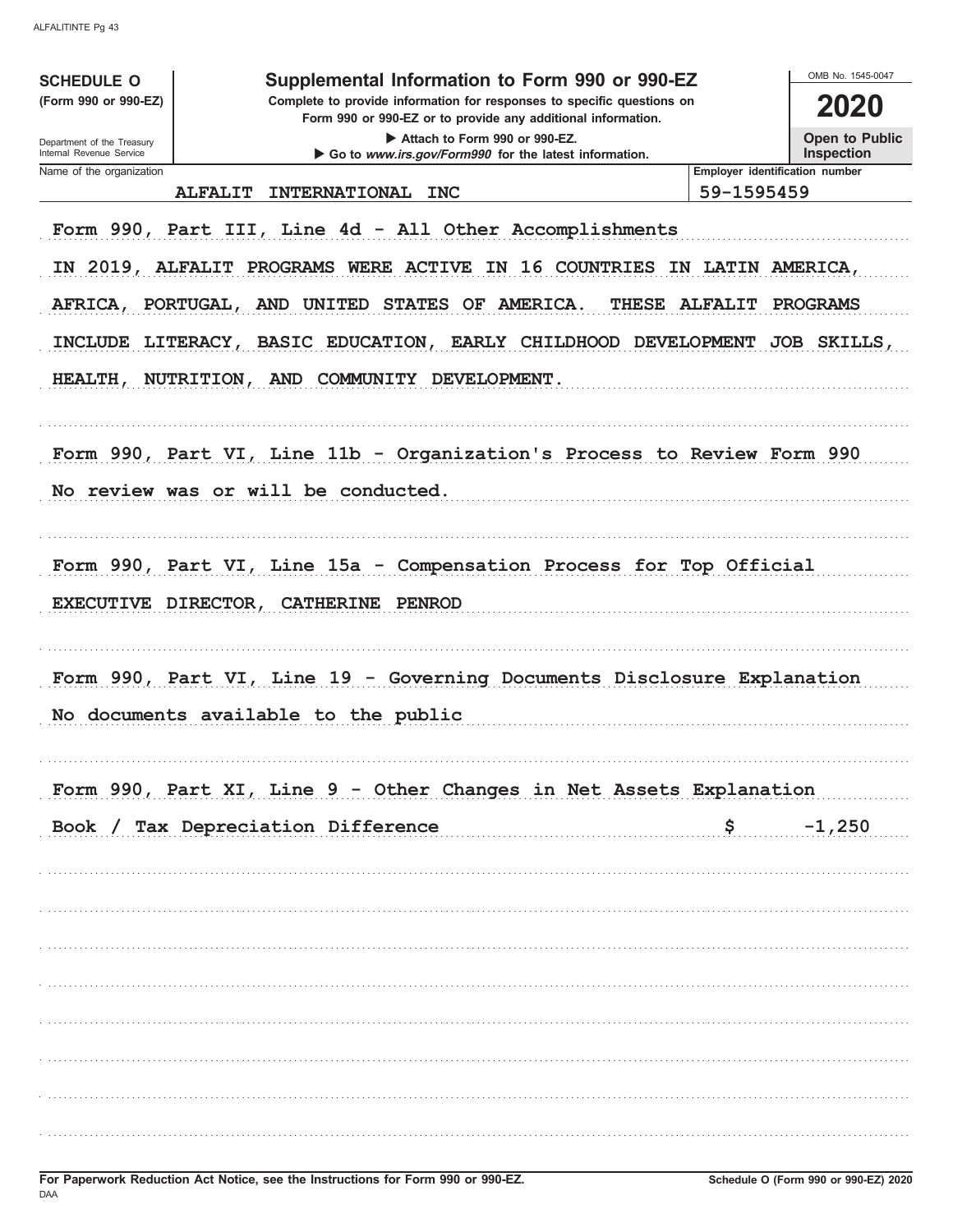| ALFALITINTE Pg 44                                      |                                                                                                                                                                                                                    |                                                                        |                                              |                                                     |  |                     |                                                 |  |                              |                                            |                                                 |  |
|--------------------------------------------------------|--------------------------------------------------------------------------------------------------------------------------------------------------------------------------------------------------------------------|------------------------------------------------------------------------|----------------------------------------------|-----------------------------------------------------|--|---------------------|-------------------------------------------------|--|------------------------------|--------------------------------------------|-------------------------------------------------|--|
| <b>SCHEDULE R</b>                                      | <b>Related Organizations and Unrelated Partnerships</b>                                                                                                                                                            |                                                                        |                                              |                                                     |  |                     |                                                 |  |                              | OMB No. 1545-0047                          |                                                 |  |
| (Form 990)                                             | > Complete if the organization answered "Yes" on Form 990, Part IV, line 33, 34, 35b, 36, or 37.<br>Attach to Form 990.                                                                                            |                                                                        |                                              |                                                     |  |                     |                                                 |  |                              |                                            |                                                 |  |
| Department of the Treasury<br>Internal Revenue Service |                                                                                                                                                                                                                    | Go to www.irs.gov/Form990 for instructions and the latest information. |                                              |                                                     |  |                     |                                                 |  |                              | <b>Open to Public</b><br><b>Inspection</b> |                                                 |  |
| Name of the organization                               |                                                                                                                                                                                                                    |                                                                        |                                              |                                                     |  |                     |                                                 |  |                              | Employer identification number             |                                                 |  |
|                                                        | ALFALIT INTERNATIONAL INC                                                                                                                                                                                          |                                                                        |                                              |                                                     |  |                     |                                                 |  | 59-1595459                   |                                            |                                                 |  |
| Part I                                                 | Identification of Disregarded Entities. Complete if the organization answered "Yes" on Form 990, Part IV, line 33.                                                                                                 |                                                                        |                                              |                                                     |  |                     |                                                 |  |                              |                                            |                                                 |  |
|                                                        | (a)<br>Name, address, and EIN (if applicable) of disregarded entity                                                                                                                                                | (b)<br>Primary activity                                                |                                              | (c)<br>Legal domicile (state<br>or foreign country) |  |                     | (d)<br>Total income                             |  | (e)<br>End-of-year assets    | (f)<br>Direct controlling<br>entity        |                                                 |  |
| (1)                                                    |                                                                                                                                                                                                                    |                                                                        |                                              |                                                     |  |                     |                                                 |  |                              |                                            |                                                 |  |
|                                                        |                                                                                                                                                                                                                    |                                                                        |                                              |                                                     |  |                     |                                                 |  |                              |                                            |                                                 |  |
| (2)                                                    |                                                                                                                                                                                                                    |                                                                        |                                              |                                                     |  |                     |                                                 |  |                              |                                            |                                                 |  |
|                                                        |                                                                                                                                                                                                                    |                                                                        |                                              |                                                     |  |                     |                                                 |  |                              |                                            |                                                 |  |
| (3)                                                    |                                                                                                                                                                                                                    |                                                                        |                                              |                                                     |  |                     |                                                 |  |                              |                                            |                                                 |  |
|                                                        |                                                                                                                                                                                                                    |                                                                        |                                              |                                                     |  |                     |                                                 |  |                              |                                            |                                                 |  |
| (4)                                                    |                                                                                                                                                                                                                    |                                                                        |                                              |                                                     |  |                     |                                                 |  |                              |                                            |                                                 |  |
|                                                        |                                                                                                                                                                                                                    |                                                                        |                                              |                                                     |  |                     |                                                 |  |                              |                                            |                                                 |  |
| (5)                                                    |                                                                                                                                                                                                                    |                                                                        |                                              |                                                     |  |                     |                                                 |  |                              |                                            |                                                 |  |
|                                                        |                                                                                                                                                                                                                    |                                                                        |                                              |                                                     |  |                     |                                                 |  |                              |                                            |                                                 |  |
| Part II                                                | Identification of Related Tax-Exempt Organizations. Complete if the organization answered "Yes" on Form 990, Part IV, line 34, because it had<br>one or more related tax-exempt organizations during the tax year. |                                                                        |                                              |                                                     |  |                     |                                                 |  |                              |                                            |                                                 |  |
|                                                        | (a)                                                                                                                                                                                                                | (b)                                                                    | (c)                                          |                                                     |  | (d)                 | (e)                                             |  | (f)                          |                                            | (g)<br>Section 512(b)(13)<br>controlled entity? |  |
|                                                        | Name, address, and EIN of related organization                                                                                                                                                                     | Primary activity                                                       | Legal domicile (state<br>or foreign country) |                                                     |  | Exempt Code section | Public charity status<br>(if section 501(c)(3)) |  | Direct controlling<br>entity | Yes                                        | No                                              |  |
| (1)<br>3026 NW 79TH AVE<br><b>DORAL</b>                | ALFALIT REALTY HOLDINGS INC<br>06-1655857<br>FL 33122                                                                                                                                                              | <b>HOLDINGS</b>                                                        | FL                                           |                                                     |  | 501C2               |                                                 |  | N/A                          |                                            | x                                               |  |
| (2)                                                    |                                                                                                                                                                                                                    |                                                                        |                                              |                                                     |  |                     |                                                 |  |                              |                                            |                                                 |  |
|                                                        |                                                                                                                                                                                                                    |                                                                        |                                              |                                                     |  |                     |                                                 |  |                              |                                            |                                                 |  |
| (3)                                                    |                                                                                                                                                                                                                    |                                                                        |                                              |                                                     |  |                     |                                                 |  |                              |                                            |                                                 |  |
|                                                        |                                                                                                                                                                                                                    |                                                                        |                                              |                                                     |  |                     |                                                 |  |                              |                                            |                                                 |  |
| (4)                                                    |                                                                                                                                                                                                                    |                                                                        |                                              |                                                     |  |                     |                                                 |  |                              |                                            |                                                 |  |
|                                                        |                                                                                                                                                                                                                    |                                                                        |                                              |                                                     |  |                     |                                                 |  |                              |                                            |                                                 |  |
| (5)                                                    |                                                                                                                                                                                                                    |                                                                        |                                              |                                                     |  |                     |                                                 |  |                              |                                            |                                                 |  |
|                                                        |                                                                                                                                                                                                                    |                                                                        |                                              |                                                     |  |                     |                                                 |  |                              |                                            |                                                 |  |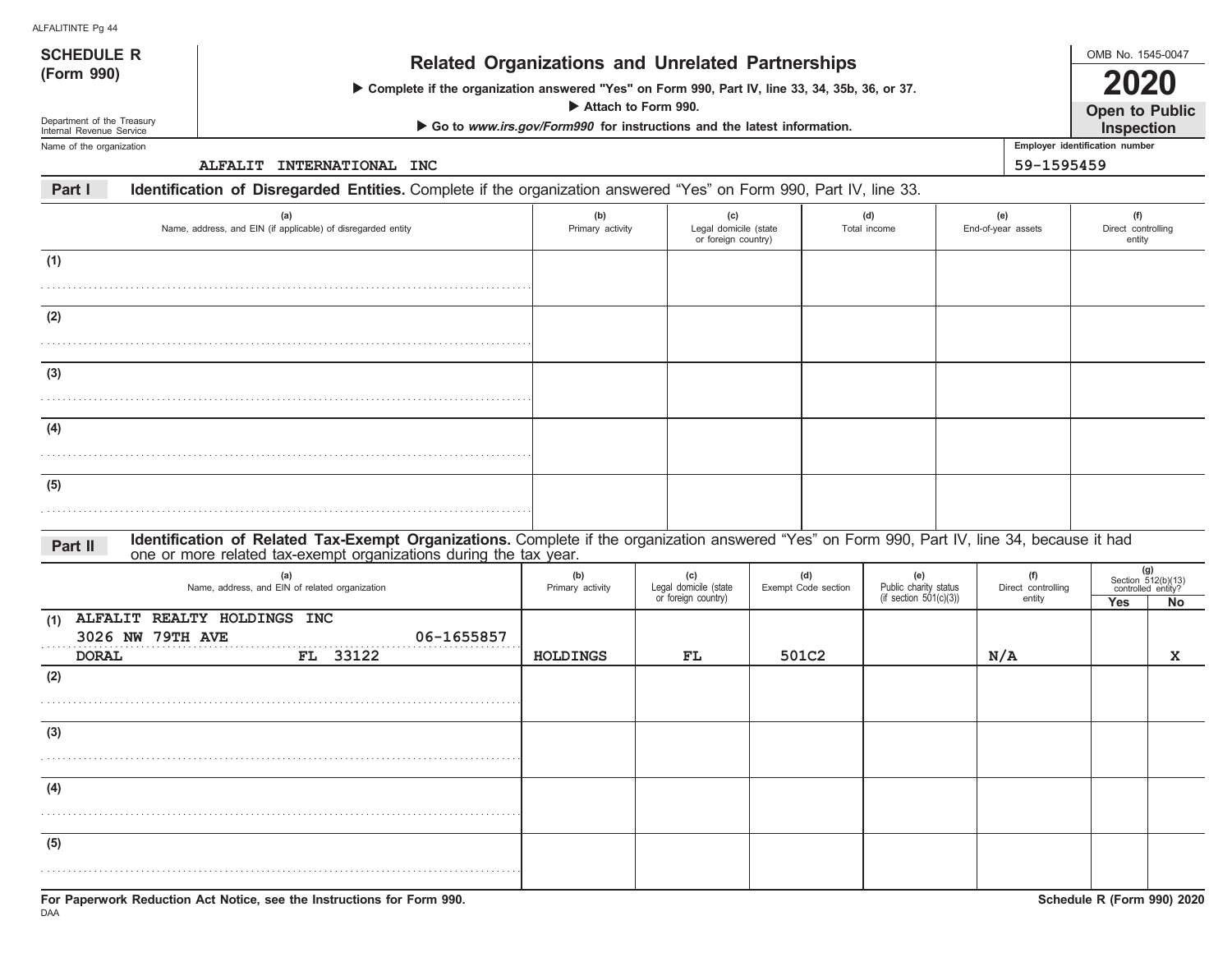|          | Schedule R (Form 990) 2020 ALFALIT INTERNATIONAL INC                                                                                                                                                                                                             |                         |                                                              |                                                        | 59-1595459                                                                                              |                                                        |                                        |                                                     |                                       |                                                                         |                                                       | Page 2                                                |
|----------|------------------------------------------------------------------------------------------------------------------------------------------------------------------------------------------------------------------------------------------------------------------|-------------------------|--------------------------------------------------------------|--------------------------------------------------------|---------------------------------------------------------------------------------------------------------|--------------------------------------------------------|----------------------------------------|-----------------------------------------------------|---------------------------------------|-------------------------------------------------------------------------|-------------------------------------------------------|-------------------------------------------------------|
| Part III | Identification of Related Organizations Taxable as a Partnership. Complete if the organization answered "Yes" on Form 990, Part IV, line 34, because it had one or more related organizations treated as a partnership during                                    |                         |                                                              |                                                        |                                                                                                         |                                                        |                                        |                                                     |                                       |                                                                         |                                                       |                                                       |
|          | (a)<br>Name, address, and EIN of<br>related organization                                                                                                                                                                                                         | (b)<br>Primary activity | (c)<br>Legal<br>domicile<br>(state or<br>foreign<br>country) | (d)<br>Direct controlling<br>entity                    | (e)<br>Predominant<br>income (related,<br>unrelated,<br>excluded from<br>tax under<br>sections 512-514) | (f)<br>Share of total<br>income                        | (g)<br>Share of end-of-<br>year assets | (h)<br>Dispro-<br>portionate<br>alloc.?<br>Yes   No |                                       | (i)<br>Code V-UBI<br>amount in box 20<br>of Schedule K-1<br>(Form 1065) | (j)<br>General or<br>managing<br>partner?<br>Yes   No | (k)<br>Percentage<br>ownership                        |
| (1)      |                                                                                                                                                                                                                                                                  |                         |                                                              |                                                        |                                                                                                         |                                                        |                                        |                                                     |                                       |                                                                         |                                                       |                                                       |
| (2)      |                                                                                                                                                                                                                                                                  |                         |                                                              |                                                        |                                                                                                         |                                                        |                                        |                                                     |                                       |                                                                         |                                                       |                                                       |
| (3)      |                                                                                                                                                                                                                                                                  |                         |                                                              |                                                        |                                                                                                         |                                                        |                                        |                                                     |                                       |                                                                         |                                                       |                                                       |
| (4)      |                                                                                                                                                                                                                                                                  |                         |                                                              |                                                        |                                                                                                         |                                                        |                                        |                                                     |                                       |                                                                         |                                                       |                                                       |
| Part IV  | Identification of Related Organizations Taxable as a Corporation or Trust. Complete if the organization answered "Yes" on Form 990, Part IV,<br>line 34, because it had one or more related organizations treated as a corporation or trust during the tax year. |                         |                                                              |                                                        |                                                                                                         |                                                        |                                        |                                                     |                                       |                                                                         |                                                       |                                                       |
|          | (a)<br>Name, address, and EIN of related organization                                                                                                                                                                                                            | (b)<br>Primary activity |                                                              | (c)<br>Legal domicile<br>(state or<br>foreign country) | (d)<br>Direct controlling<br>entity                                                                     | (e)<br>Type of entity<br>(C corp, S corp,<br>or trust) | (f)<br>Share of total<br>income        |                                                     | (g)<br>Share of<br>end-of-year assets | (h)<br>Percentage<br>ownership                                          |                                                       | (i)<br>Section<br>512(b)(13)<br>controlled<br>entity? |
| (1)      |                                                                                                                                                                                                                                                                  |                         |                                                              |                                                        |                                                                                                         |                                                        |                                        |                                                     |                                       |                                                                         |                                                       | Yes   No                                              |
| (2)      |                                                                                                                                                                                                                                                                  |                         |                                                              |                                                        |                                                                                                         |                                                        |                                        |                                                     |                                       |                                                                         |                                                       |                                                       |
| (3)      |                                                                                                                                                                                                                                                                  |                         |                                                              |                                                        |                                                                                                         |                                                        |                                        |                                                     |                                       |                                                                         |                                                       |                                                       |
| (4)      |                                                                                                                                                                                                                                                                  |                         |                                                              |                                                        |                                                                                                         |                                                        |                                        |                                                     |                                       |                                                                         |                                                       |                                                       |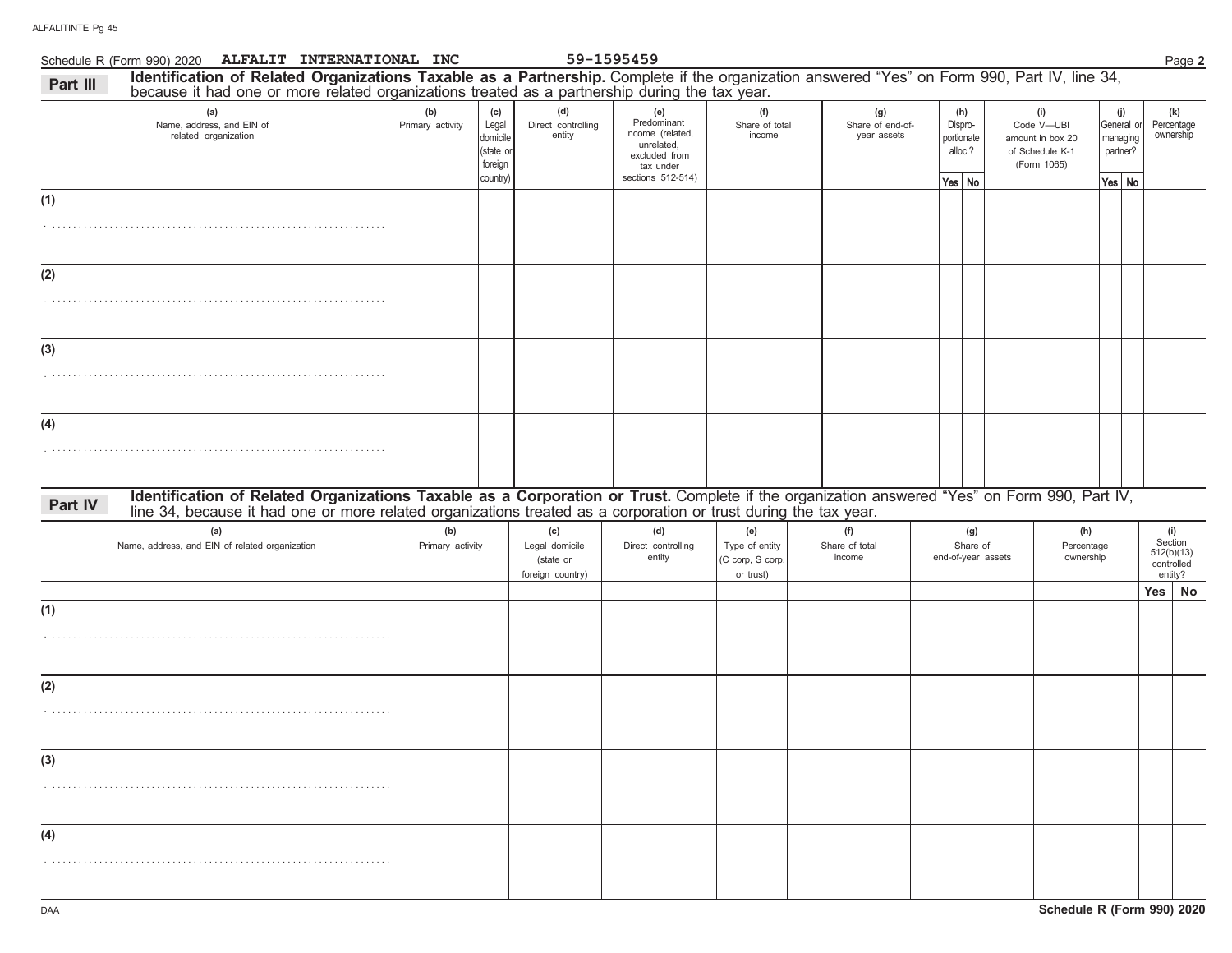#### **Part V Transactions With Related Organizations.** Complete if the organization answered "Yes" on Form 990, Part IV, line 34, 35b, or 36. Schedule R (Form 990) 2020 Page **3 ALFALIT INTERNATIONAL INC 59-1595459Note:** Complete line 1 if any entity is listed in Parts II, III, or IV of this schedule. **1** During the tax year, did the organization engage in any of the following transactions with one or more related organizations listed in Parts II–IV? **a** Receipt of **(i)** interest, **(ii)** annuities, **(iii)** royalties, or **(iv)** rent from a controlled entity . . . . . . . . . . . . . . . . . . . . . . . . . . . . . . . . . . . . . . . . . . . . . . . . . . . . . . . . . . . . . . . . . . . . . . . . . . . . . . . . . . . . . . . . . . . . . . . . . . . . . . . . . .**b** Gift, grant, or capital contribution to related organization(s)  $\bm{c}$  Gift, grant, or capital contribution from related organization(s) with an intermediation of the control of the contribution from related organization(s) with an intermediation of the control of the control of the **d** Loans or loan guarantees to or for related organization(s) . . . . . . . . . . . . . . . . . . . . . . . . . . . . . . . . . . . . . . . . . . . . . . . . . . . . . . . . . . . . . . . . . . . . . . . . . . . . . . . . . . . . . . . . . . . . . . . . . . . . . . . . . . . . . . . . . . . . . . . . . . . . . . . . . . . . . .**e** Loans or loan guarantees by related organization(s) . . . . . . . . . . . . . . . . . . . . . . . . . . . . . . . . . . . . . . . . . . . . . . . . . . . . . . . . . . . . . . . . . . . . . . . . . . . . . . . . . . . . . . . . . . . . . . . . . . . . . . . . . . . . . . . . . . . . . . . . . . . . . . . . . . . . . . . . . . . .**f** Dividends from related organization(s) . . . . . . . . . . . . . . . . . . . . . . . . . . . . . . . . . . . . . . . . . . . . . . . . . . . . . . . . . . . . . . . . . . . . . . . . . . . . . . . . . . . . . . . . . . . . . . . . . . . . . . . . . . . . . . . . . . . . . . . . . . . . . . . . . . . . . . . . . . . . . . . . . . . . . . . . . . .**g h** Purchase of assets from related organization(s) . . . . . . . . . . . . . . . . . . . . . . . . . . . . . . . . . . . . . . . . . . . . . . . . . . . . . . . . . . . . . . . . . . . . . . . . . . . . . . . . . . . . . . . . . . . . . . . . . . . . . . . . . . . . . . . . . . . . . . . . . . . . . . . . . . . . . . . . . . . . . . . . .**i** Exchange of assets with related organization(s) . . . . . . . . . . . . . . . . . . . . . . . . . . . . . . . . . . . . . . . . . . . . . . . . . . . . . . . . . . . . . . . . . . . . . . . . . . . . . . . . . . . . . . . . . . . . . . . . . . . . . . . . . . . . . . . . . . . . . . . . . . . . . . . . . . . . . . . . . . . . . . . . .**j** Lease of facilities, equipment, or other assets to related organization(s) . . . . . . . . . . . . . . . . . . . . . . . . . . . . . . . . . . . . . . . . . . . . . . . . . . . . . . . . . . . . . . . . . . . . . . . . . . . . . . . . . . . . . . . . . . . . . . . . . . . . . . . . . . . . . . . . . . . . . . . .**k** Lease of facilities, equipment, or other assets from related organization(s) . . . . . . . . . . . . . . . . . . . . . . . . . . . . . . . . . . . . . . . . . . . . . . . . . . . . . . . . . . . . . . . . . . . . . . . . . . . . . . . . . . . . . . . . . . . . . . . . . . . . . . . . . . . . . . . . . . . . . Performance of services or membership or fundraising solicitations for related organization(s) . . . . . . . . . . . . . . . . . . . . . . . . . . . . . . . . . . . . . . . . . . . . . . . . . . . . . . . . . . . . . . . . . . . . . . . . . . . . . . . . . . . . . . . . . . . . . . . .**m** Performance of services or membership or fundraising solicitations by related organization(s) . . . . . . . . . . . . . . . . . . . . . . . . . . . . . . . . . . . . . . . . . . . . . . . . . . . . . . . . . . . . . . . . . . . . . . . . . . . . . . . . . . . . . . . . . . . . . . . .**n** Sharing of facilities, equipment, mailing lists, or other assets with related organization(s) . . . . . . . . . . . . . . . . . . . . . . . . . . . . . . . . . . . . . . . . . . . . . . . . . . . . . . . . . . . . . . . . . . . . . . . . . . . . . . . . . . . . . . . . . . . . . . . . . . . . . .**o** Sharing of paid employees with related organization(s) . . . . . . . . . . . . . . . . . . . . . . . . . . . . . . . . . . . . . . . . . . . . . . . . . . . . . . . . . . . . . . . . . . . . . . . . . . . . . . . . . . . . . . . . . . . . . . . . . . . . . . . . . . . . . . . . . . . . . . . . . . . . . . . . . . . . . . . . .**p** Reimbursement paid to related organization(s) for expenses **q** Reimbursement paid by related organization(s) for expenses **s** Other transfer of cash or property from related organization(s) . . . . . . . . . . . . . . . . . . . . . . . . . . . . . . . . . . . . . . . . . . . . . . . . . . . . . . . . . . . . . . . . . . . . . . . . . . . . . . . . . . . . . . . . . . . . . . . . . . . . . . . . . . . . . . . . . . . . . . . . . . . . . . . . . . . . . . . . . . . . . . . . . . . . . . . . . . . . . . . . . . . . . . . . . . . . . . . . . . . . . . . . . . . . . . . . . . . . . . . . . . . . . . . . . . . . . . . . . . . . . . . . . . . . . . . . . . . . . . . . . . . . . . . . . . . . . . . . . . . . . . .Sale of assets to related organization(s) . . . . . . . . . . . . . . . . . . . . . . . . . . . . . . . . . . . . . . . . . . . . . . . . . . . . . . . . . . . . . . . . . . . . . . . . . . . . . . . . . . . . . . . . . . . . . . . . . . . . . . . . . . . . . . . . . . . . . . . . . . . . . . . . . . . . . . . . . . . . . . . . . . . . . . . . . . . . . . . . . . . . . . . . . . . . . . . . . . . . . . . . . . . . . . . . . . . . . . . . . . . . . . . . . . . . . . . . . . . . . . . . . . . . . . . . . . . . . . . . . . . . . . . . . . . . . . . . . . . . . . . . . . . . . . . . . . . . . . . . . . . .Other transfer of cash or property to related organization(s) **r1a1b1c1d1e1f1g 1h1i1j 1k1l1m1n1o1p 1q 1sYes No1r** 1r **XXXXXXXXXXXXXXXXXXX**

**2**If the answer to any of the above is "Yes," see the instructions for information on who must complete this line, including covered relationships and transaction thresholds.

| (a)<br>Name of related organization | (b)<br>Transaction<br>type (a-s) | (c)<br>Amount involved | (d)<br>Method of determining amount involved |
|-------------------------------------|----------------------------------|------------------------|----------------------------------------------|
| (1)                                 |                                  |                        |                                              |
| (2)                                 |                                  |                        |                                              |
| (3)                                 |                                  |                        |                                              |
| (4)                                 |                                  |                        |                                              |
| (5)                                 |                                  |                        |                                              |
| (6)                                 |                                  |                        |                                              |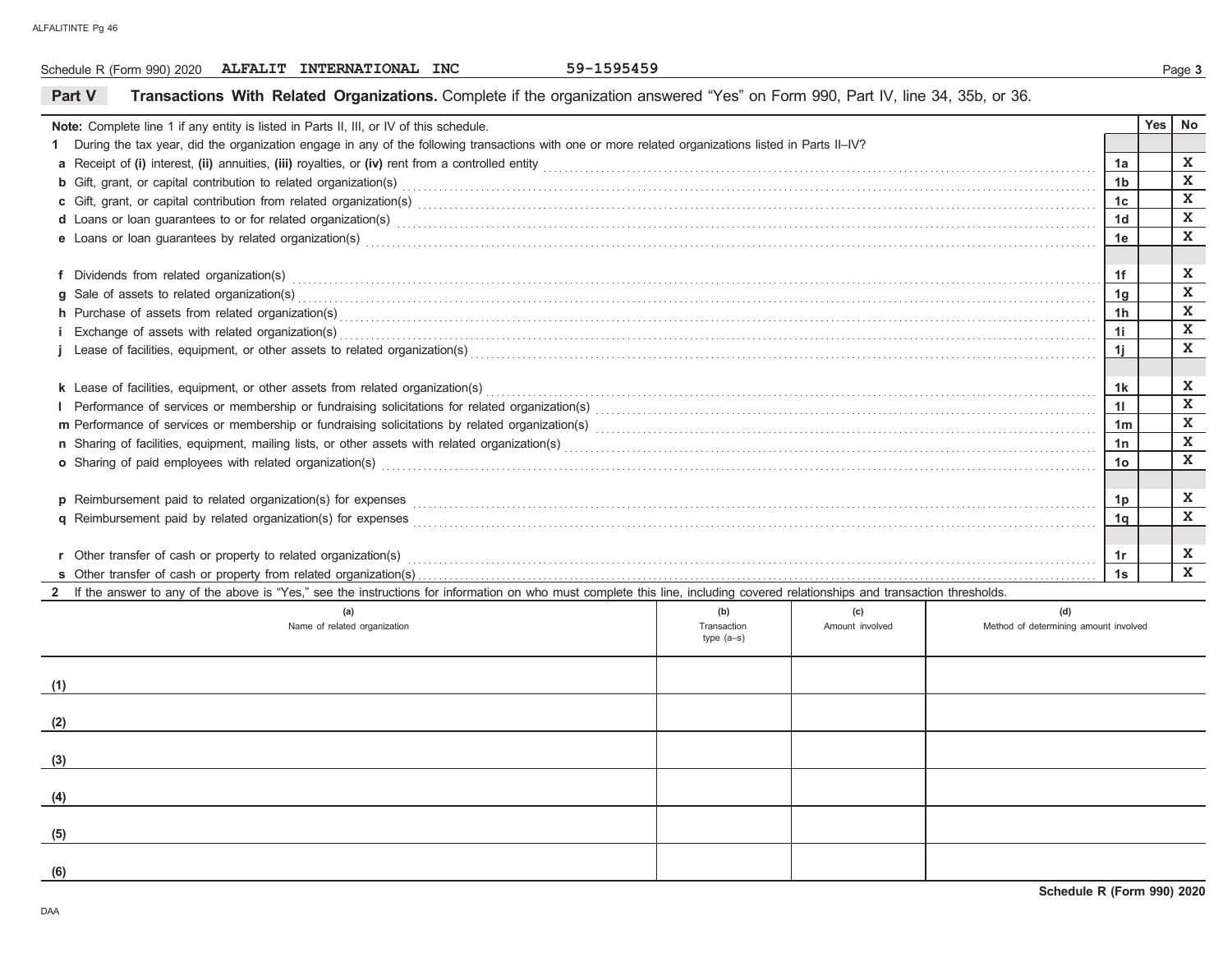#### Schedule R (Form 990) 2020 Page **4 ALFALIT INTERNATIONAL INC 59-1595459**

#### 59-1595459

## **Part VI Unrelated Organizations Taxable as a Partnership.** Complete if the organization answered "Yes" on Form 990, Part IV, line 37.

Provide the following information for each entity taxed as a partnership through which the organization conducted more than five percent of its activities (measured by total assets or gross revenue) that was not a related organization. See instructions regarding exclusion for certain investment partnerships.

| (a)<br>Name, address, and EIN of entity | ັ<br>(b)<br>Primary activity | (c)<br>Legal<br>domicile<br>(state or<br>foreign | (d)<br>Predominant<br>income (related,<br>unrelated, excluded<br>from tax under | (e)<br>section<br>501(c)(3)<br>organizations? | Are all partners | (f)<br>Share of<br>total income | (g)<br>Share of<br>end-of-year<br>assets | Disproportionate | (h)<br>allocations? | (i)<br>Code V-UBI<br>amount in box 20<br>of Schedule K-1<br>(Form 1065) |     | (j)<br>General or<br>managing<br>partner? | (k)<br>Percentage<br>ownership |
|-----------------------------------------|------------------------------|--------------------------------------------------|---------------------------------------------------------------------------------|-----------------------------------------------|------------------|---------------------------------|------------------------------------------|------------------|---------------------|-------------------------------------------------------------------------|-----|-------------------------------------------|--------------------------------|
|                                         |                              | country)                                         | sections 512-514)                                                               | Yes   No                                      |                  |                                 |                                          | Yes              | No                  |                                                                         | Yes | No                                        |                                |
| (1)                                     |                              |                                                  |                                                                                 |                                               |                  |                                 |                                          |                  |                     |                                                                         |     |                                           |                                |
|                                         |                              |                                                  |                                                                                 |                                               |                  |                                 |                                          |                  |                     |                                                                         |     |                                           |                                |
| (2)                                     |                              |                                                  |                                                                                 |                                               |                  |                                 |                                          |                  |                     |                                                                         |     |                                           |                                |
|                                         |                              |                                                  |                                                                                 |                                               |                  |                                 |                                          |                  |                     |                                                                         |     |                                           |                                |
|                                         |                              |                                                  |                                                                                 |                                               |                  |                                 |                                          |                  |                     |                                                                         |     |                                           |                                |
| (3)                                     |                              |                                                  |                                                                                 |                                               |                  |                                 |                                          |                  |                     |                                                                         |     |                                           |                                |
|                                         |                              |                                                  |                                                                                 |                                               |                  |                                 |                                          |                  |                     |                                                                         |     |                                           |                                |
| (4)                                     |                              |                                                  |                                                                                 |                                               |                  |                                 |                                          |                  |                     |                                                                         |     |                                           |                                |
|                                         |                              |                                                  |                                                                                 |                                               |                  |                                 |                                          |                  |                     |                                                                         |     |                                           |                                |
| (5)                                     |                              |                                                  |                                                                                 |                                               |                  |                                 |                                          |                  |                     |                                                                         |     |                                           |                                |
|                                         |                              |                                                  |                                                                                 |                                               |                  |                                 |                                          |                  |                     |                                                                         |     |                                           |                                |
|                                         |                              |                                                  |                                                                                 |                                               |                  |                                 |                                          |                  |                     |                                                                         |     |                                           |                                |
| (6)                                     |                              |                                                  |                                                                                 |                                               |                  |                                 |                                          |                  |                     |                                                                         |     |                                           |                                |
|                                         |                              |                                                  |                                                                                 |                                               |                  |                                 |                                          |                  |                     |                                                                         |     |                                           |                                |
| (7)                                     |                              |                                                  |                                                                                 |                                               |                  |                                 |                                          |                  |                     |                                                                         |     |                                           |                                |
|                                         |                              |                                                  |                                                                                 |                                               |                  |                                 |                                          |                  |                     |                                                                         |     |                                           |                                |
| (8)                                     |                              |                                                  |                                                                                 |                                               |                  |                                 |                                          |                  |                     |                                                                         |     |                                           |                                |
|                                         |                              |                                                  |                                                                                 |                                               |                  |                                 |                                          |                  |                     |                                                                         |     |                                           |                                |
|                                         |                              |                                                  |                                                                                 |                                               |                  |                                 |                                          |                  |                     |                                                                         |     |                                           |                                |
| (9)                                     |                              |                                                  |                                                                                 |                                               |                  |                                 |                                          |                  |                     |                                                                         |     |                                           |                                |
|                                         |                              |                                                  |                                                                                 |                                               |                  |                                 |                                          |                  |                     |                                                                         |     |                                           |                                |
| (10)                                    |                              |                                                  |                                                                                 |                                               |                  |                                 |                                          |                  |                     |                                                                         |     |                                           |                                |
|                                         |                              |                                                  |                                                                                 |                                               |                  |                                 |                                          |                  |                     |                                                                         |     |                                           |                                |
|                                         |                              |                                                  |                                                                                 |                                               |                  |                                 |                                          |                  |                     |                                                                         |     |                                           |                                |
| (11)                                    |                              |                                                  |                                                                                 |                                               |                  |                                 |                                          |                  |                     |                                                                         |     |                                           |                                |
|                                         |                              |                                                  |                                                                                 |                                               |                  |                                 |                                          |                  |                     |                                                                         |     |                                           |                                |

**Schedule R (Form 990) 2020**